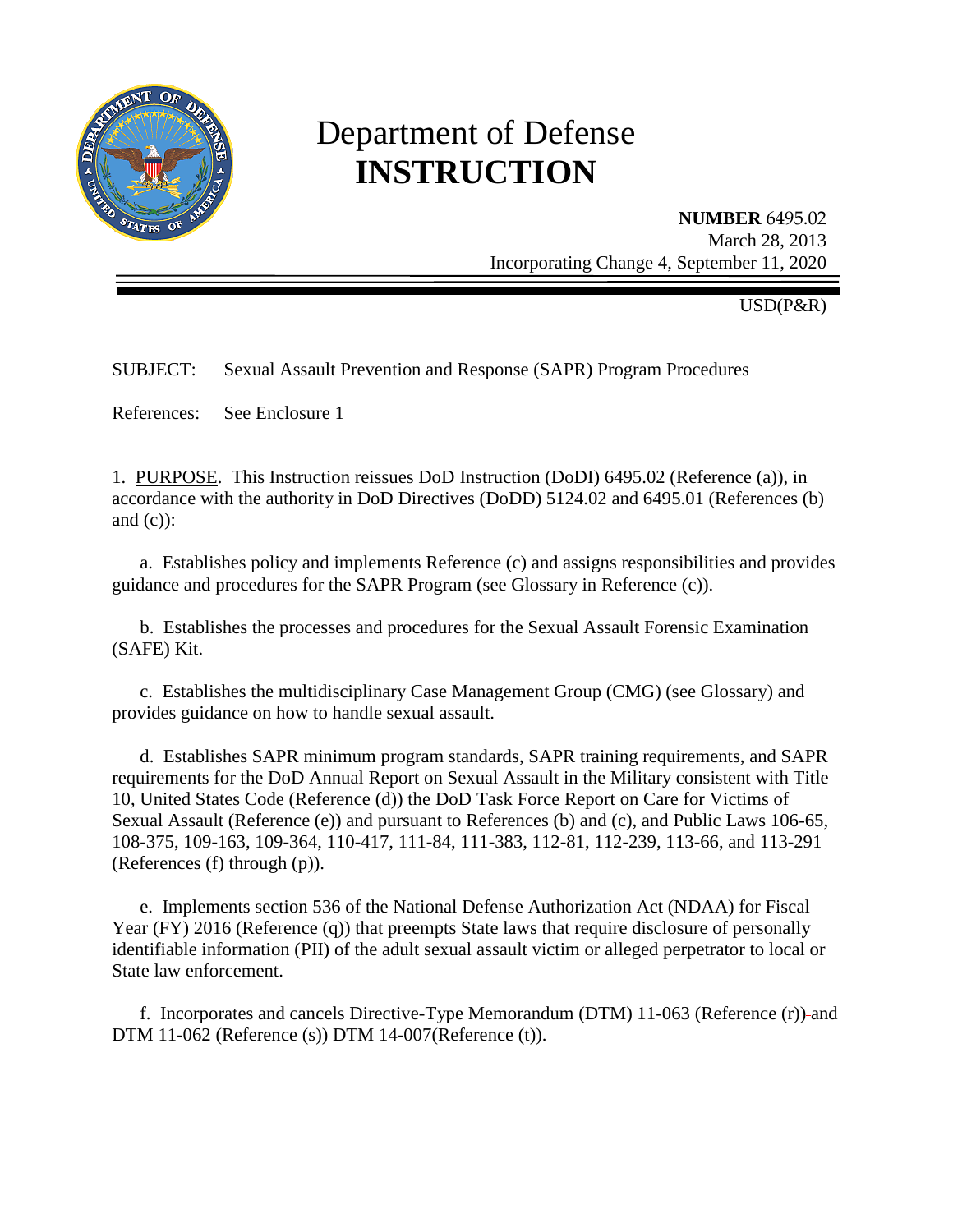#### 2. APPLICABILITY

a. This Instruction applies to:

(1) OSD, the Military Departments, the Office of the Chairman of the Joint Chiefs of Staff and the Joint Staff, the Combatant Commands, the Inspector General of the Department of Defense (IG DoD), the Defense Agencies, the DoD Field Activities, and all other organizational entities within the DoD (hereinafter referred to collectively as the "DoD Components").

(2) National Guard (NG) and Reserve members who are sexually assaulted when performing active service, as defined in section  $101(d)(3)$  of Reference (d), and inactive duty training. If reporting a sexual assault that occurred prior to or while not performing active service or inactive training, NG and Reserve members will be eligible to receive timely access to SAPR advocacy services from a SARC and a SAPR VA, and the appropriate non-medical referrals, if requested, in accordance with section 584(a) of the NDAA for FY 2012 (Reference (m)), as amended by Section 1724 of the NDAA for FY 2014 (Reference (o)). They also have access to a Special Victims' Counsel or Victims' Legal Counsel (SVC/VLC) in accordance with section 1044e of Reference (d) and are eligible to file a Restricted or Unrestricted Report. Reports of prior- to- military service sexual assault shall be handled in accordance with the procedures for Restricted and Unrestricted Reports outlined in this Instruction, as appropriate based on the type of report made (Restricted or Unrestricted). Reserve Component members can report at any time, and do not have to wait to be performing active service or be in inactive training to file their report.

(3) Military dependents 18 years of age and older who are eligible for treatment in the military healthcare system (MHS), at installations in the continental United States (CONUS) and outside of the continental United States (OCONUS), and who were victims of sexual assault perpetrated by someone other than a spouse or intimate partner (See Glossary). Adult military dependents may file unrestricted or restricted reports of sexual assault.

(4) The following non-military individuals who are victims of sexual assault are only eligible for limited emergency care medical services at a military treatment facility (MTF), unless that individual is otherwise eligible as a Service member or TRICARE (http://www.tricare.mil) beneficiary of the military health system to receive treatment in a MTF at no cost to them. At this time, they are only eligible to file an Unrestricted Report. They will also be offered the LIMITED SAPR services to be defined as the assistance of a Sexual Assault Response Coordinator (SARC) and a SAPR Victim Advocate (VA) while undergoing emergency care OCONUS. These limited medical and SAPR services shall be provided to:

(a) DoD civilian employees and their family dependents 18 years of age and older when they are stationed or performing duties OCONUS and eligible for treatment in the MHS at military installations or facilities OCONUS. These DoD civilian employees and their family dependents 18 years of age and older only have the Unrestricted Reporting option.

(b) U.S. citizen DoD contractor personnel when they are authorized to accompany the Armed Forces in a contingency operation OCONUS and their U.S. citizen employees. DoD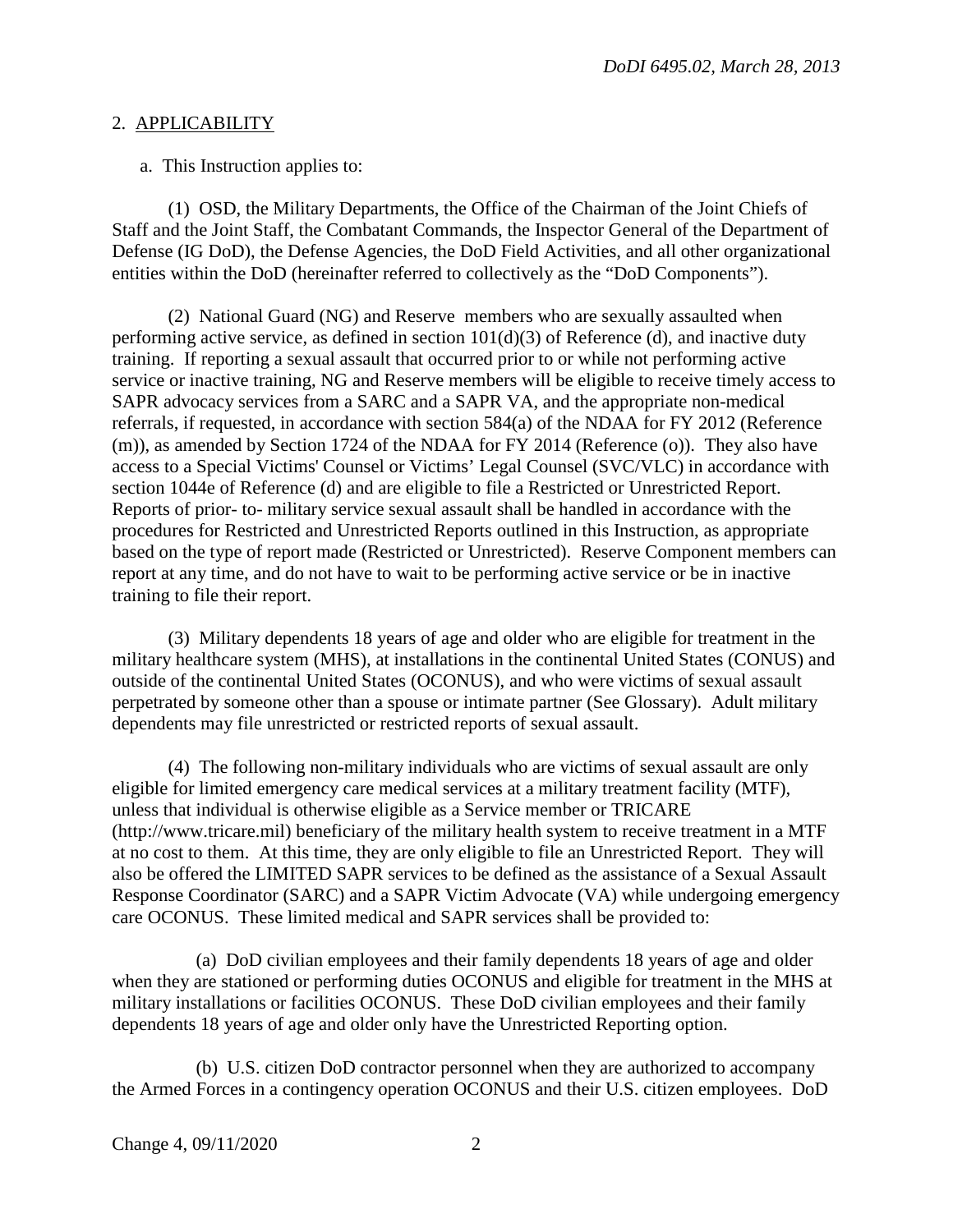contractor personnel only have the Unrestricted Reporting option. Additional medical services may be provided to contractors covered under this instruction in accordance with DoDI 3020.41 (Reference (u)) as applicable.

(5) Service members who were victims of sexual assault PRIOR to enlistment or commissioning are eligible to receive SAPR services (see Glossary) under either reporting option. The DoD shall provide support to Service members regardless of when or where the sexual assault took place. The SARC or SAPR VA will assist a victim to complete a DD Form 2910, "Victim Reporting Preference Statement," and provide advocacy services and the appropriate referrals, if requested, for victimization occurring prior to military service.

(a) Prior- to- military service victimization includes adult sexual assault (including stranger sexual assault and intimate partner sexual assault, if the victim is no longer in the same intimate relationship) and sexual assault that was perpetrated on the Service member while he or she was still a child.

(b) Reports of prior-to-military service sexual assault will be handled in accordance with the procedures for Restricted and Unrestricted Reports outlined in this instruction, as appropriate based on the type of report made (Restricted or Unrestricted).

b. This instruction does NOT apply to victims of sexual assault perpetrated by a spouse or intimate partner (see Glossary), or military dependents under the age of 18 who are sexually assaulted. The Family Advocacy Program (FAP), as described in Volume 2 of DoD Manual 6400.1 (Reference (v)), provides the full range of services to those individuals. When a sexual assault occurs as a result of domestic abuse or involves child abuse, the installation SARC and the installation FAP staff will direct the victim to FAP.

3. DEFINITIONS. See Glossary.

4. POLICY. It is DoD policy, in accordance with Reference (c), that:

a. This Instruction and Reference (c) establish and implement the DoD SAPR program. Unrestricted and Restricted Reporting options are available to Service members and their adult military dependents in accordance with this Instruction.

b. The DoD goal is a culture free of sexual assault, through an environment of prevention, education and training, response capability (see Glossary), victim support, reporting procedures, and appropriate accountability that enhances the safety and well-being of all persons covered by this Instruction and Reference (c).

(1) While a sexual assault victim may disclose information to whomever he or she chooses, an official report is made only when a DD Form 2910 is signed and filed with a SARC or SAPR VA, or when a Military Criminal Investigative Organization (MCIO) investigator initiates an investigation.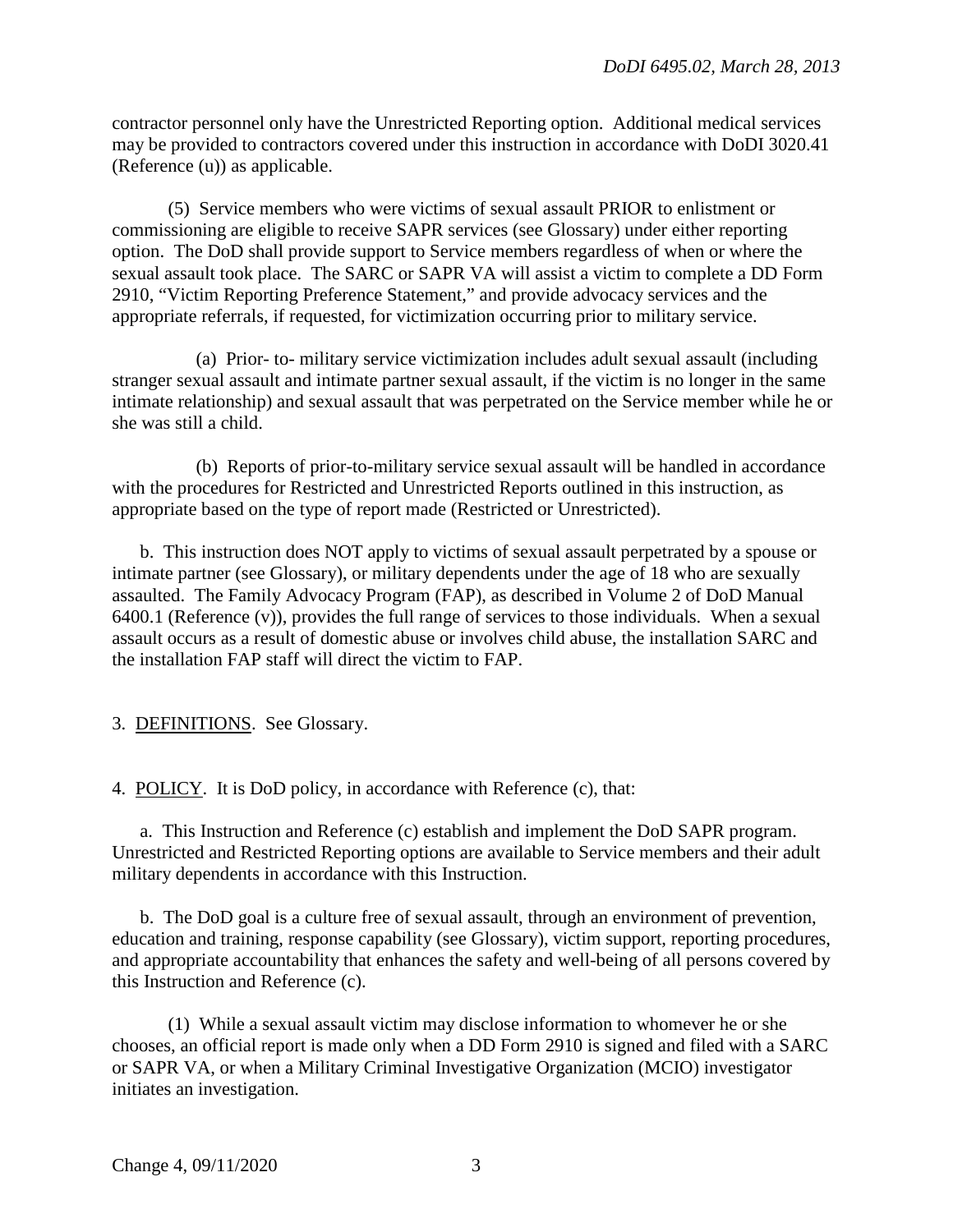(2) For Restricted and Unrestricted Reporting purposes, a report can be made to healthcare personnel, but healthcare personnel then immediately contact the SARC or SAPR VA to fill out the DD Form 2910. Chaplains and military attorneys cannot take official reports.

(3) State laws that require disclosure of PII of the adult sexual assault victim or alleged perpetrator to local or State law enforcement are preempted by Reference (q).

 (4) Unless a DD Form 2910 is filed with a SARC, a report to a Chaplain or military attorney may not result in the rendering of SAPR services or investigative action because of the privileges associated with speaking to these individuals. A Chaplain or military attorney should advise the victim to consult with a SARC to understand the full scope of services available or facilitate, with the victim's consent, contact with a SARC.

c. The SAPR Program shall:

(1) Focus on the victim and on doing what is necessary and appropriate to support victim recovery, and also, if a Service member, to support that Service member to be fully mission capable and engaged.

(2) Require that medical care and SAPR services are gender-responsive, culturally competent, and recovery-oriented as defined in the Glossary of Reference (c).

(3) Not provide policy for legal processes within the responsibility of the Judge Advocates General (JAG) of the Military Departments provided in sections 801-946 of Reference (d), also known and referred to in this instruction as the Uniform Code of Military Justice (UCMJ); the Manual for Courts-Martial (Reference (u)); or for criminal investigative matters assigned to the IG DoD.

d. Command sexual assault awareness and prevention programs and DoD law enforcement (see Glossary) and criminal justice procedures that enable persons to be held appropriately accountable for their actions shall be supported by all commanders.

e. Standardized SAPR requirements, terminology, guidelines, protocols, and guidelines for training materials shall focus on awareness, prevention, and response at all levels, as appropriate.

f. SARC and SAPR VA shall be used as standard terms as defined in and in accordance with Reference (c) throughout the Military Departments to facilitate communications and transparency regarding SAPR response capability.

g. The SARCs shall serve as the single point of contact for coordinating care to ensure that sexual assault victims receive appropriate and responsive care. All SARCs shall be authorized to perform victim advocate duties in accordance with service regulations and will be acting in the performance of those duties.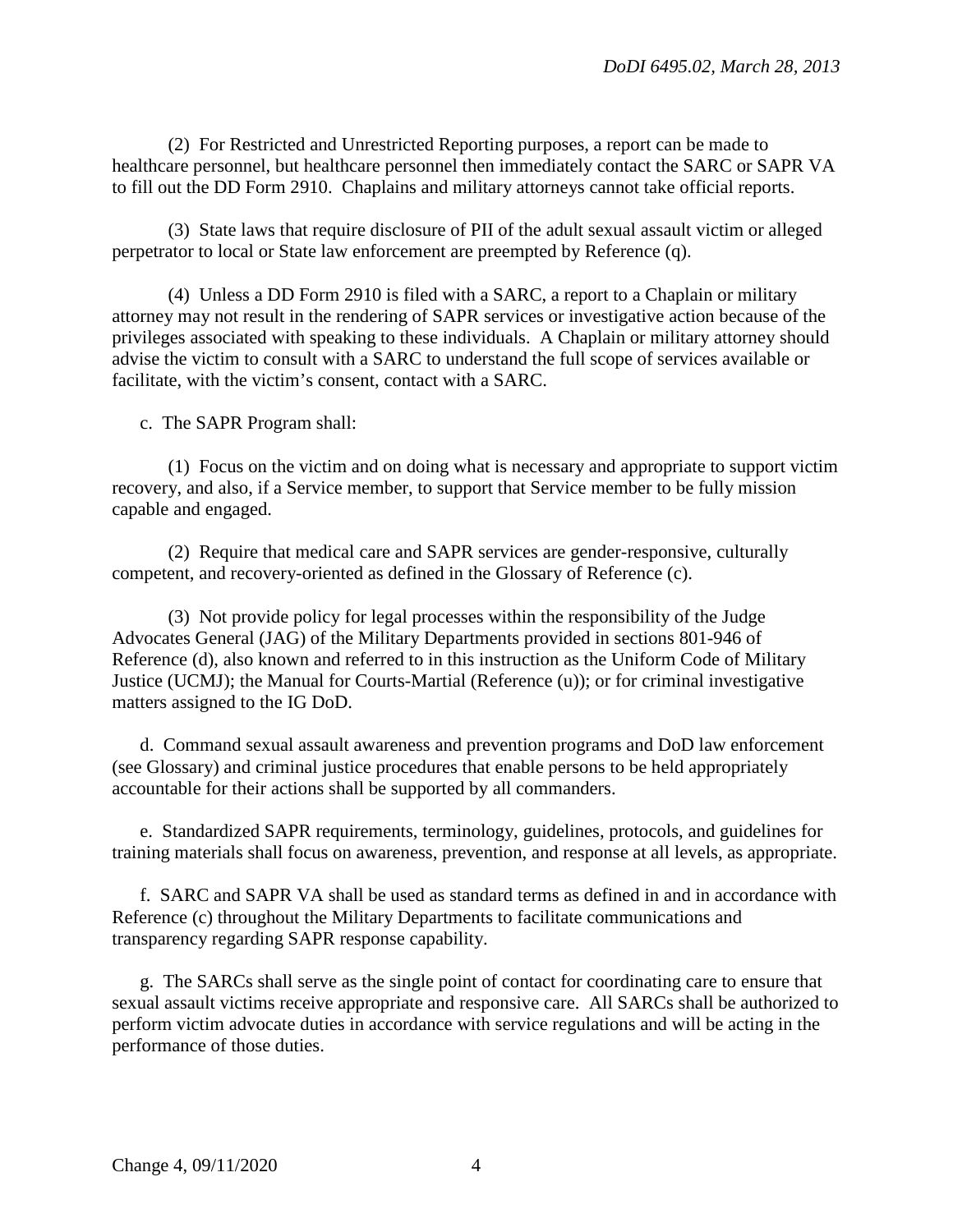h. All SARCs shall have direct and unimpeded contact and access to the installation commander (see Glossary) and the immediate commander of the Service member victim and alleged Service member offender for the purpose of this Instruction and Reference (c). The installation commander will have direct contact with the SARC(s) and this responsibility is not further delegable.

(1) If an installation has multiple SARCs on the installation, a Lead SARC shall be designated by the Service.

(2) For SARCs that operate within deployable commands that are not attached to an installation, they shall have access to the senior commander for the deployable command.

i. A 24 hours, 7 days per week sexual assault response capability for all locations, including deployed areas, shall be established for persons covered in this Instruction. An immediate, trained sexual assault response capability shall be available for each report of sexual assault in all locations, including in deployed locations.

j. SARCs, SAPR VAs, and other responders (see Glossary) will assist sexual assault victims regardless of Service affiliation.

k. Service member and adult military dependent victims of sexual assault shall receive timely access to comprehensive medical and psychological treatment, including emergency care treatment and services, as described in this Instruction and Reference (c).

l. Sexual assault victims shall be given priority, and treated as emergency cases. Emergency care (see Glossary) shall consist of emergency medical care and the offer of a SAFE. The victim shall be advised that even if a SAFE is declined the victim shall be encouraged (but not mandated) to receive medical care, psychological care, and victim advocacy.

m. DoD prohibits granting a waiver for commissioning or enlistment in the Military Services when the person has a qualifying conviction (see Glossary) for a crime of sexual assault or is required to be registered as a sex offender.

n.There will be a safety assessment capability for the purposes of ensuring the victim, and possibly other persons, are not in physical jeopardy. A safety assessment will be available to all Service members, adult military dependents, and civilians who are eligible for SAPR services, even if the victim is not physically located on the installation. The installation commander or the deputy installation commander will identify installation personnel who have been trained and are able to perform a safety assessment of each sexual assault victim, regardless of whether he or she filed a Restricted or Unrestricted Report. Individuals tasked to conduct safety assessments must occupy positions that do not compromise the victim's reporting options. The safety assessment will be conducted as soon as possible, understanding that any delay may impact the safety of the victim.

(1) For Unrestricted Reports, if a victim is assessed to be in a high-risk situation, the assessor will immediately contact the installation commander or his or her deputy, who will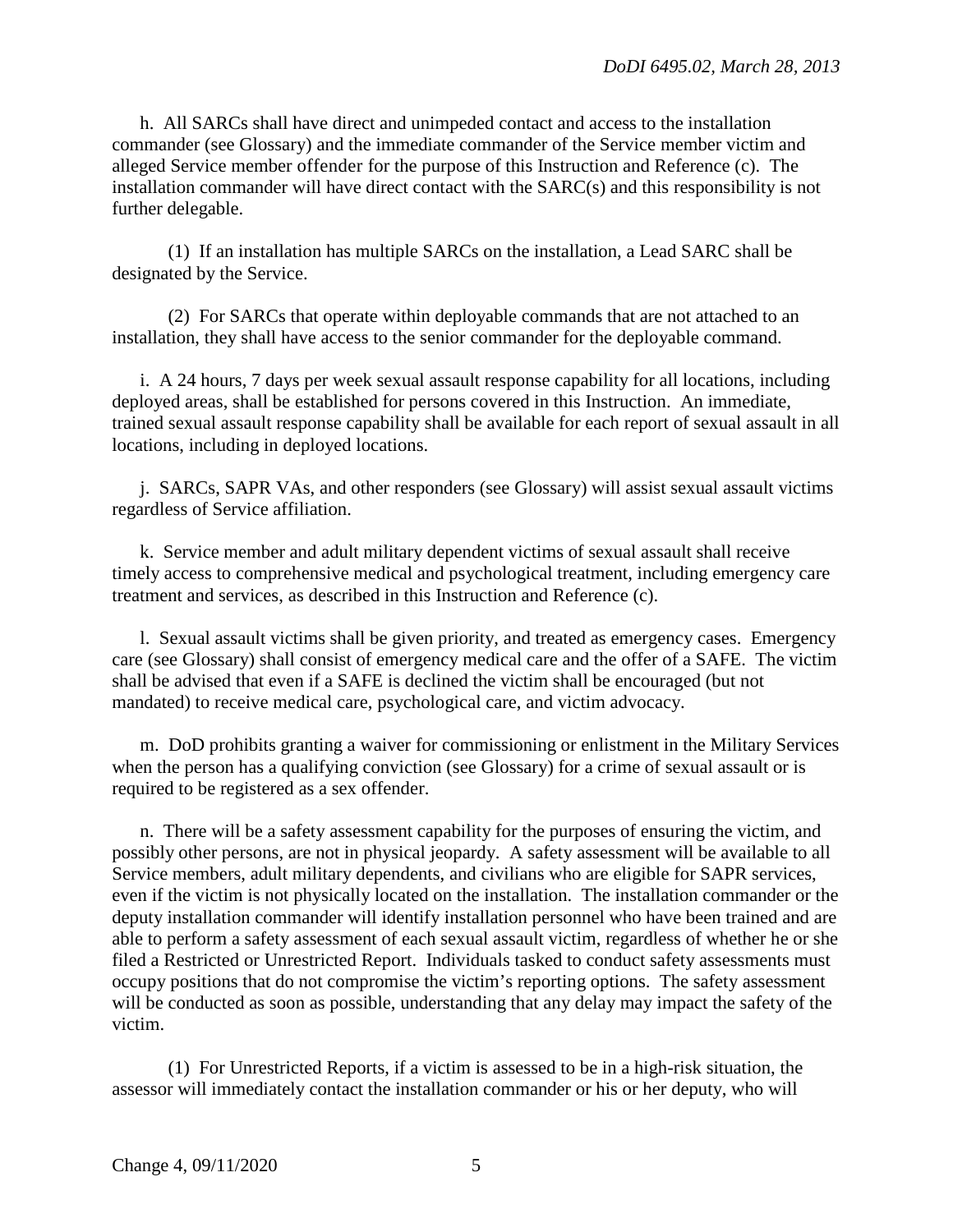immediately stand up a multi-disciplinary High-Risk Response Team in accordance with the guidance in Enclosure 9 of this Instruction. This will be done even if the victim is not physically located on the installation.

(2) For Restricted Reports, if the victim is assessed to be in a high-risk situation, it may qualify as an exception to Restricted Reporting, which is necessary to prevent or mitigate a serious and imminent threat to the health or safety of the victim or another person. The SARC will be immediately notified. The SARC will disclose the otherwise-protected confidential information only after consultation with the staff judge advocate (SJA) of the installation commander, supporting judge advocate, or other legal advisor concerned, who will advise the SARC as to whether an exception to Restricted Reporting applies, in accordance with the guidance in Enclosure 4 of this Instruction. If the SJA determines that the victim is not in a highrisk situation, then the report will remain Restricted. The SARC will ensure a safety assessment is conducted.

o. Service members who file an Unrestricted Report of sexual assault shall be informed by the SARC or SAPR VA at the time of making the report, or as soon as practicable, of the option to request an Expedited Transfer, in accordance with the procedures for commanders in Enclosure 5 of this Instruction. A Service member may request:

(1) A temporary or permanent Expedited Transfer from their assigned command or installation to a different command or installation; or

(2) A temporary or permanent Expedited Transfer to a different location within their assigned command or installation.

p. An enlisted Service member or a commissioned officer who made an Unrestricted Report of sexual assault and is recommended for involuntary separation from the Military Services within 1 year of final disposition of his or her sexual assault case may request a general or flag officer (G/FO) review of the circumstances of and grounds for the involuntary separation in accordance with DoD Instructions 1332.14 and 1332.30 (References (x) and (y)).

(1) A Service member requesting this review must submit his or her written request to the first G/FO in the separation authority's chain of command before the separation authority approves the member's final separation action.

(2) Requests submitted after final separation action is complete will not be reviewed by a G/FO, but the separated Service member may apply to the appropriate Service Discharge Review Board or Board of Correction of Military/Naval Records of their respective Service for consideration.

(3) A Service member who submits a timely request will not be separated until the G/FO conducting the review concurs with the circumstances of and the grounds for the involuntary separation.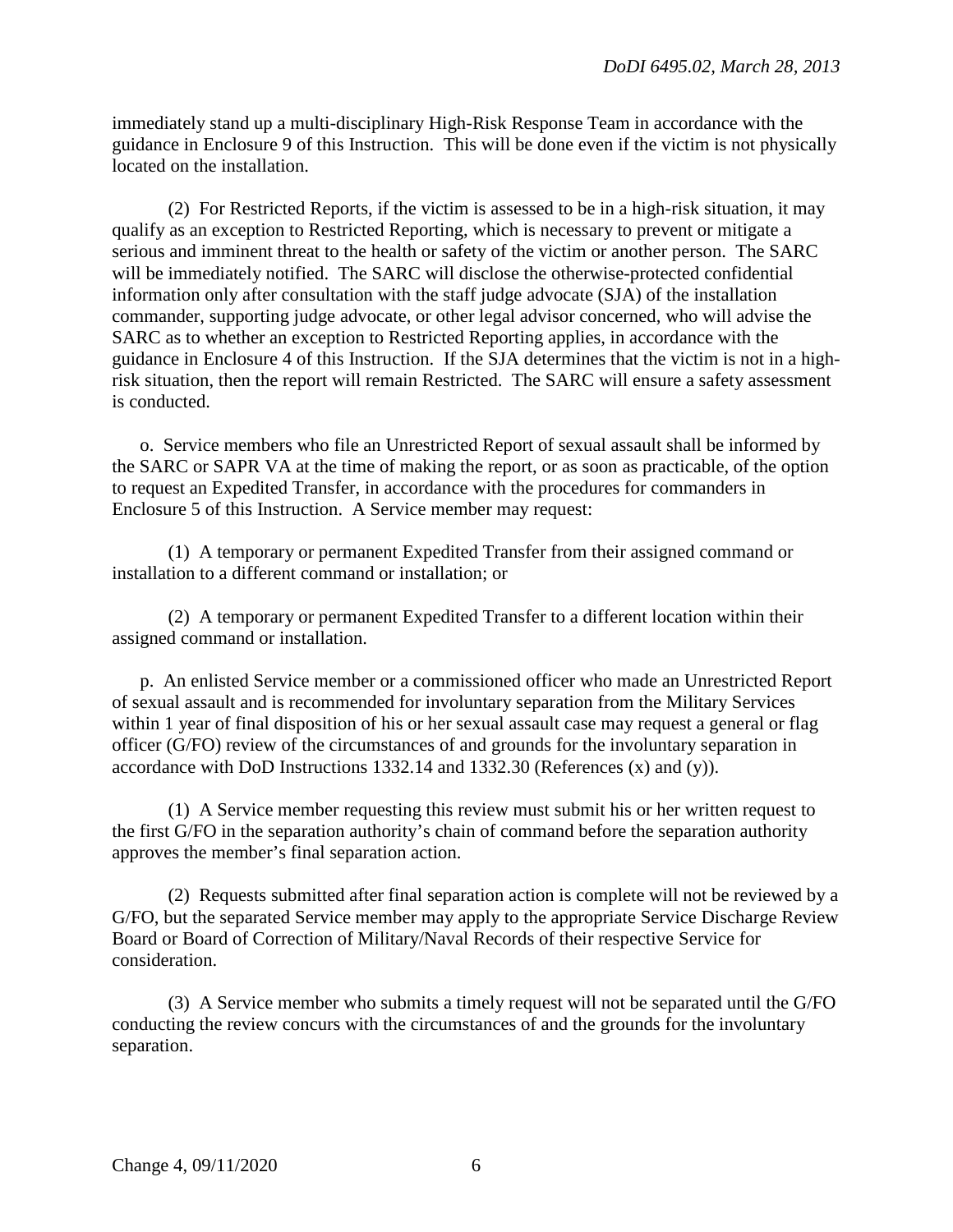q. DoD prohibits granting a waiver for commissioning or enlistment in the Military Services when the person has a qualifying conviction (see Glossary) for a crime of sexual assault, or a conviction for an attempt of a sexual assault crime, or has ever been required to be registered as a sex offender, in accordance with section 657 of Reference (d).

r. A Service member whose conviction of rape, sexual assault, forcible sodomy, or an attempt to commit one of the offenses is final, and who is not punitively discharged in connection with such convictions, will be processed for administrative separation for misconduct in accordance with DoD Instruction 1332.14 and DoD Instruction 1332.30 (References (x) enlisted personnel and (y) commissioned officers).

s. Information regarding Restricted Reports should only be released to persons authorized to accept Restricted Reports or as authorized by law or DoD regulation. Improper disclosure of confidential communications under Restricted Reporting or improper release of medical information are prohibited and may result in disciplinary action pursuant to the UCMJ or other adverse personnel or administrative actions.

t. Information regarding Unrestricted Reports should only be released to personnel with an official need to know or as authorized by law. Improper disclosure of confidential communications under Unrestricted Reporting or improper release of medical information are prohibited and may result in disciplinary action pursuant to the UCMJ or other adverse personnel or administrative actions.

u. The DoD will retain the DD Forms 2910, "Victim Reporting Preference Statement," and 2911, "DoD Sexual Assault Forensic Examination (SAFE) Report," for 50 years, regardless of whether the Service member filed a Restricted or Unrestricted Report as defined in Reference (c). Personally identifiable information (PII) will be protected in accordance with sections 552a of title 5, United States Code, also known as the Privacy Act of 1974 (Reference (z)) and DoDD 5400.11 and Public Law 104-191 (References (aa) and (ab)).

(1) Document Retention and SAFE Kit Retention for Unrestricted Reports:

(a) The SARC will enter the Unrestricted Report DD Form 2910in the Defense Sexual Assault Incident Database (DSAID) (see Glossary in Reference (c)) as an electronic record within 48 hours of the report, where it will be retained for 50 years from the date the victim signed the DD Form 2910. The DD Form 2910 is located at the DoD Forms Management Program website at http://www.dtic.mil/whs/directives/forms/index.htm.

(b) The DD Form 2911 shall be retained in accordance with DoDI 5505.18 (Reference (ac)). The DD Form 2911 is located at the DoD Forms Management Program website at http://www.dtic.mil/whs/directives//forms/index.htm.

(c) If the victim had a SAFE, the SAFE Kit will be retained for 5 years in accordance with Reference (ac) and in accordance with section 586 of Reference (m), as amended by section 538 of Reference (p). When the forensic examination is conducted at a civilian facility through a memorandum of understanding (MOU) or a memorandum of agreement (MOA) with the DoD,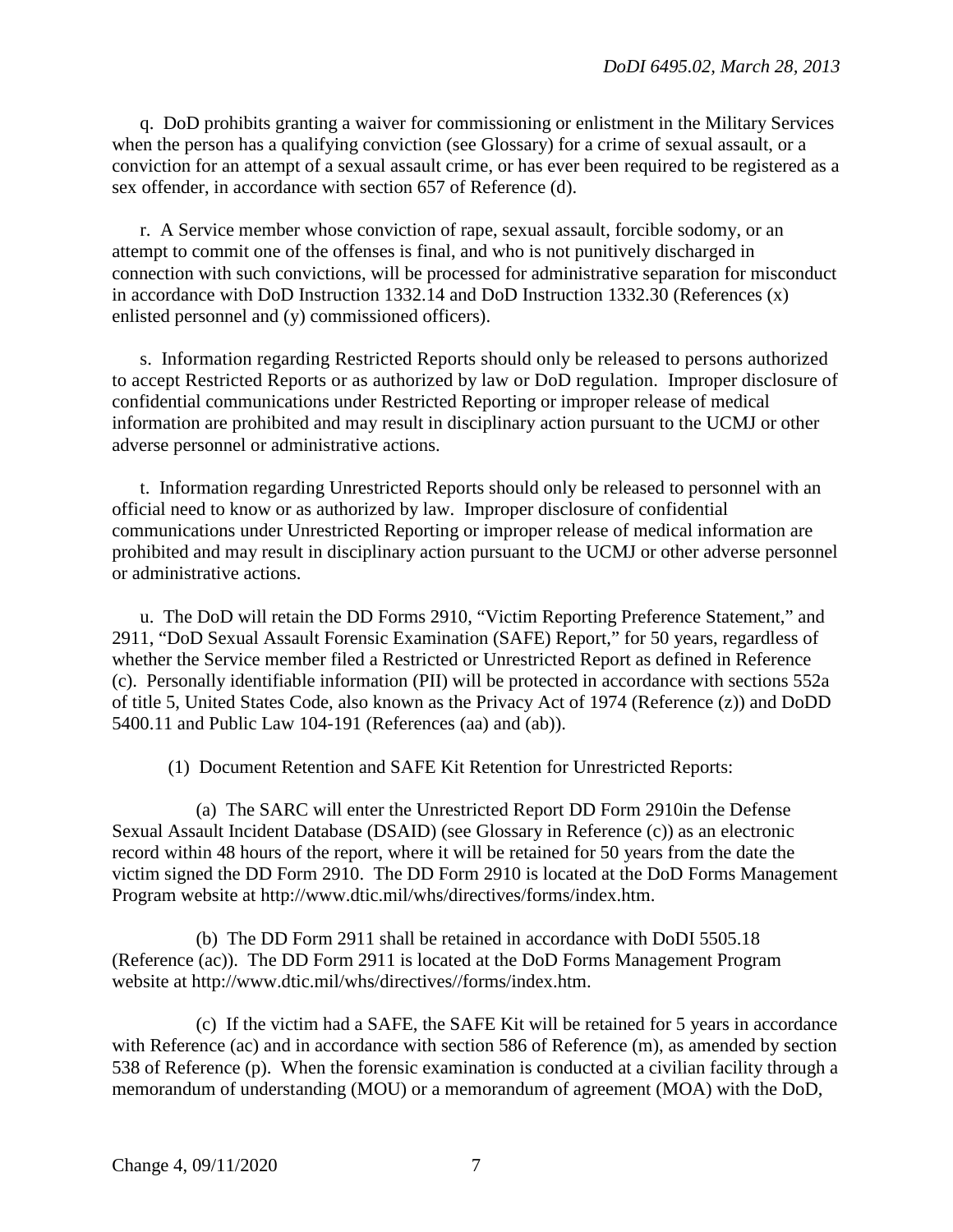the requirement for the handling of the forensic kit will be explicitly addressed in the MOU or MOA. The MOU or MOA with the civilian facility will address the processes for contacting the SARC and for contacting the appropriate DoD agency responsible for accepting custody of the SAFE.

(d) Personal property retained as evidence collected in association with a sexual assault investigation will be retained for a period of 5 years. Personal property may be returned to the rightful owner of such property after the conclusion of all legal, adverse action and administrative proceedings related to such incidents in accordance with section 586 of the NDAA for FY 2012, as amended by section 538 of Reference (p) and DoD regulations.

(2) Document Retention and SAFE Kit Retention for Restricted Reports:

(a) The SARC will retain a copy of the Restricted Report DD Form 2910 for 50 years, consistent with DoD guidance for the storage of PII. The 50-year time frame for the DD Form 2910 will start from the date the victim signs the DD Form 2910. For Restricted Reports, forms will be retained in a manner that protects confidentiality.

(b) If the victim had a SAFE, the Restricted Report DD Form 2911 will be retained for 50 years, consistent with DoD guidance for the storage of PII. The 50-year time frame for the DD Form 2911 will start from the date the victim signs the DD Form 2910, but if there is no DD Form 2910, the timeframe will start from the date the SAFE Kit is completed. Restricted Report forms will be retained in a manner that protects confidentiality.

(c) If the victim had a SAFE, the SAFE Kit will be retained for 5 years in a location designated by the Military Service concerned. When the forensic examination is conducted at a civilian facility through an MOU or an MOA with the DoD, the requirement for the handling of the forensic kit will be explicitly addressed in the MOU or MOA. The MOU or MOA with the civilian facility will address the processes for contacting the SARC and for contacting the appropriate DoD agency responsible for accepting custody of the forensic kit. The 5-year time frame will start from the date the victim signs the DD Form 2910, but if there is no DD Form 2910, the timeframe will start from the date the SAFE Kit is completed.

(d) Personal property retained as evidence collected in association with a sexual assault investigation will be retained for a period of 5 years. In the event the report is converted to Unrestricted or an independent investigation is conducted, personal property may be returned to the rightful owner of such property after the conclusion of all legal, adverse action and administrative proceedings related to such incidents in accordance with section 586 of Reference (m), as amended by section 538 of Reference (p), and DoD regulations.

v. Current or former Service members who made a report of sexual assault may contact their respective Service SAPR headquarters office or Service or NG SARCs for help accessing their DD Forms 2910 and 2911. Requests for release of information relating to sexual assaults will be processed by the organization concerned, in accordance with the procedures specified in the sections 552 and 552a of Reference (z), also known as "The Freedom of Information Act" and "The Privacy Act of 1974" respectively.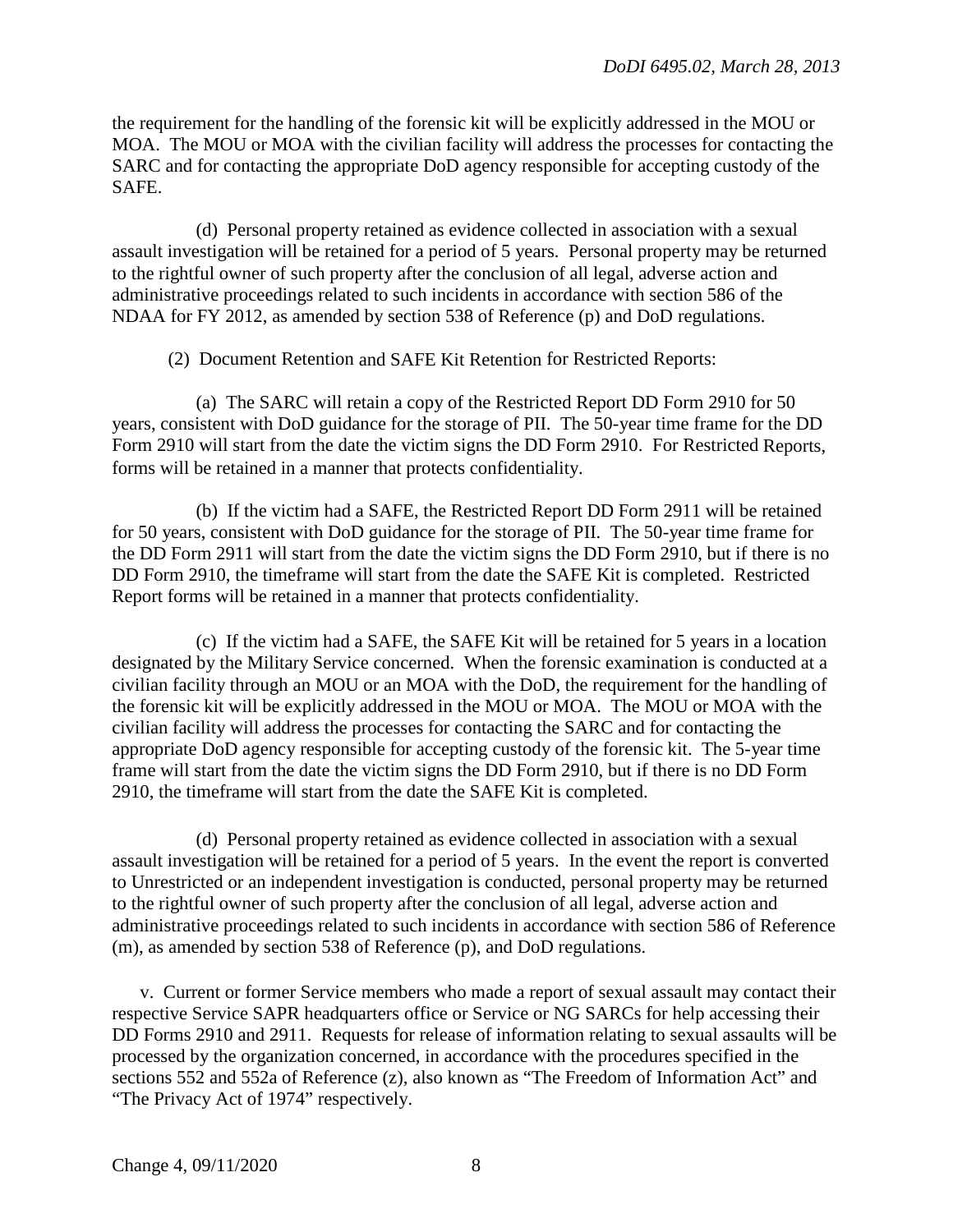w. Service members who file Unrestricted and Restricted Reports of sexual assault and/or their dependents shall be protected from retaliation, reprisal, ostracism, maltreatment, or threats thereof, for filing a report.

x. An incident report must be submitted in writing within 8 days after an Unrestricted Report of sexual assault has been made in accordance with section 1743 of Reference (o). This 8-day incident report will only be provided to personnel with an official need to know.

y. At the time of reporting, victims must be informed of the availability of legal assistance and the right to consult with a SVC/VLC in accordance with section 1044e of Reference (d).

z. Consistent with the Presidential Memorandum (Reference (ad)), sexual assaults in DoD confinement facilities involving Service members will be governed by Part 115 of Title 28, Code of Federal Regulations (Reference (ae)).

5. RESPONSIBILITIES. See Enclosure 2.

6. PROCEDURES. See Enclosures 3 through 12.

#### 7. INFORMATION COLLECTIONS.

a. The DSAID, the DD Form 2910, and the DD Form 2965, "Defense Sexual Assault Incident Database (DSAID) Data Form," referred to in this Instruction, have been assigned Office of Management and Budget control number 0704-0482 in accordance with the procedures in Volume 2 of DoD Manual 8910.01 (Reference (af)).

b. The annual report regarding sexual assaults involving Service members and improvement to sexual assault prevention and response programs referred to in paragraph 6.z. of Enclosure 2; paragraphs 1.i., 1.j., and 1.l. of Enclosure 3; paragraph 3.h.(2) and 6.i. of Enclosure 5; and sections 1 and 4 of Enclosure 12 of this Instruction is submitted to Congress in accordance with section 1631(d) of Reference (l) and is coordinated with the Assistant Secretary of Defense for Legislative Affairs in accordance with the procedures in DoDI 5545.02 (Reference (ag)).

c. The quarterly reports of sexual assaults involving Service members referred to in Enclosures 2, 3, 10, 11, and 12 of this Instruction are prescribed by Reference (b) and have been assigned report control symbol DD-P&R(Q)2205 in accordance with the procedures in Reference (af) and Volume 1 of DoD Manual 8910.01 (Reference (ah)).

d.The Service Academy sexual assault survey referred to in section 3 of Enclosure 12 of this Instruction has been assigned report control symbol DD-P&R(A)2198 in accordance with the procedures in References (af) and (ah).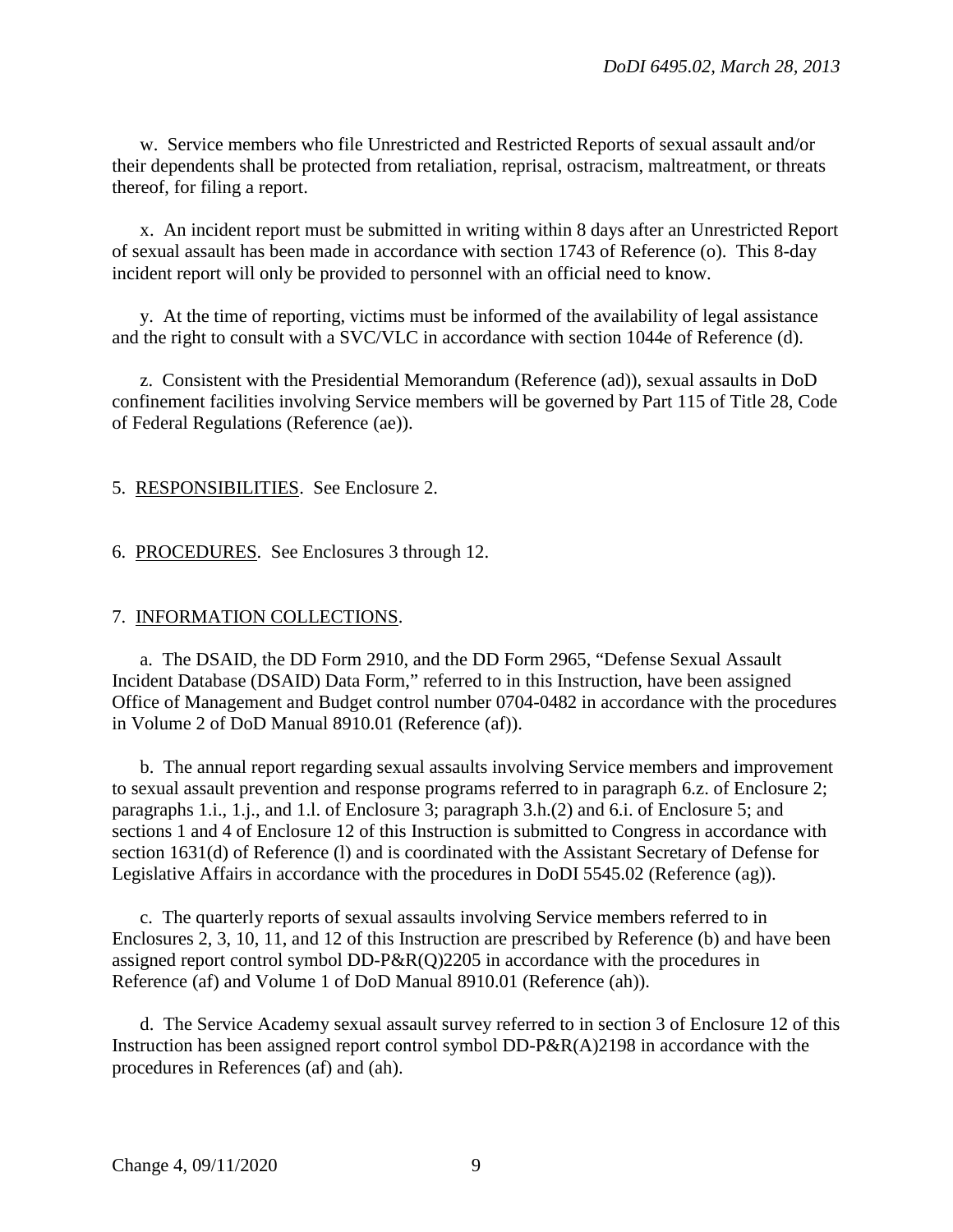e. The Survivor Experience Survey, referred to in section 1 of Enclosure 12 of this Instruction and conducted by the Defense Manpower Data Center (DMDC), has been assigned the Report Control Symbol DD-P&R(AR)2554 in accordance with the procedures in Reference (af).

8. RELEASABILITY. **Cleared for public release.** This Instruction is available on the DoD Issuances Website at http://www.dtic.mil/whs/directives.

9. SUMMARY OF CHANGE 4. The changes to this issuance are administrative and are made in accordance with the publication of DoDI 6400.09 (Reference (ax)), which incorporates material previously found in this issuance.

10. EFFECTIVE DATE. This Instruction is effective March 28, 2013.

fing Under Secretary of Defense for Personnel and Readiness

Enclosures

- 1. References
- 2. Responsibilities
- 3. Oversight of the SAPR Program
- 4. Reporting Options and Sexual Assault Reporting Procedures
- 5. Commander and Management SAPR Procedures
- 6. SARC and SAPR VA Procedures
- 7. Healthcare Provider Procedures
- 8. SAFE Kit Collection and Preservation
- 9. Case Management for Unrestricted Reports of Sexual Assault
- 10. Training Requirements for DoD Personnel
- 11. DSAID

12. Sexual Assault Annual and Quarterly Reporting Requirements Glossary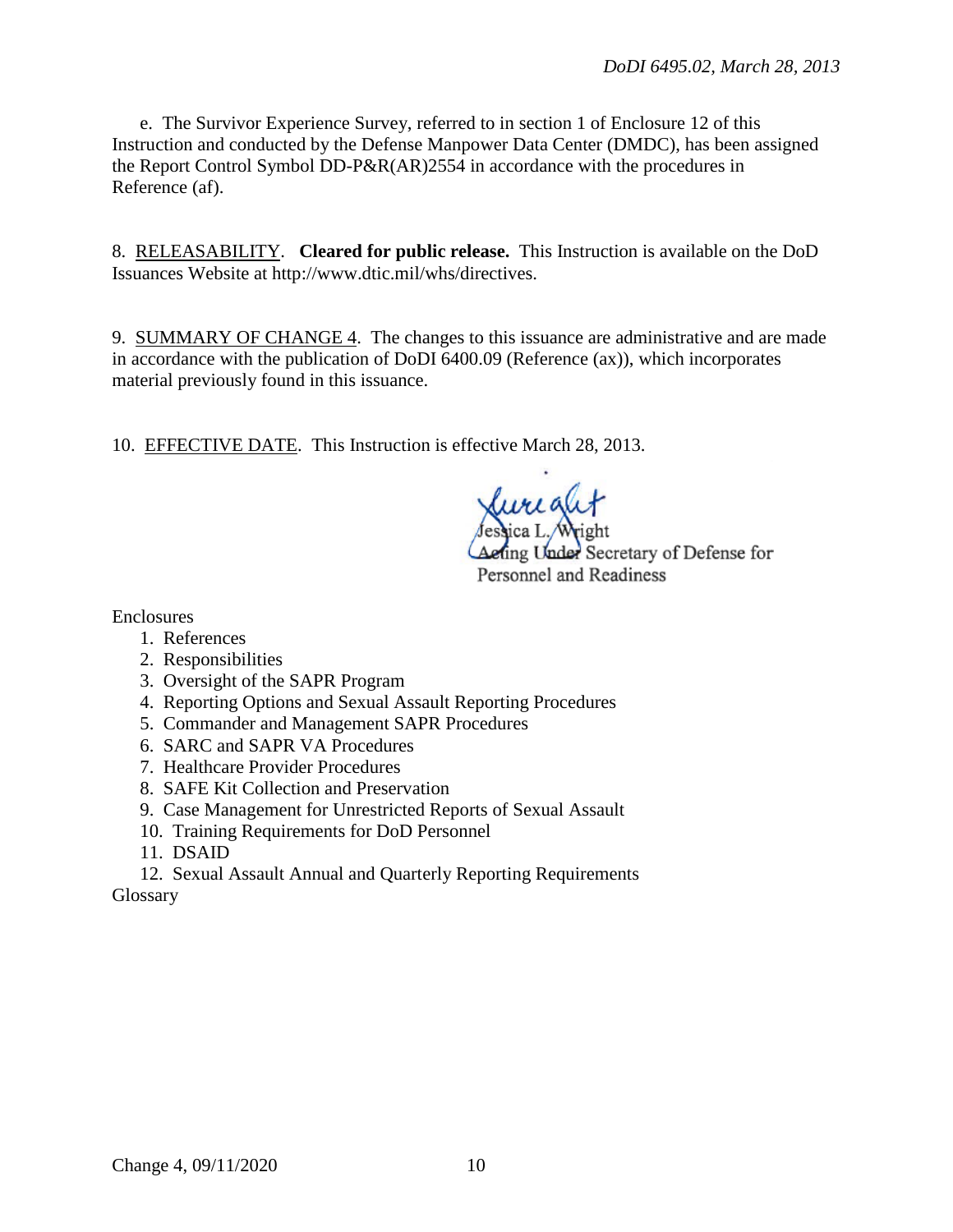# TABLE OF CONTENTS

| UNDER SECRETARY OF DEFENSE FOR PERSONNEL AND READINESS            |  |
|-------------------------------------------------------------------|--|
|                                                                   |  |
| DIRECTOR, DEPARTMENT OF DEFENSE HUMAN RESOURCE ACTIVITY           |  |
| ASSISTANT SECRETARY OF DEFENSE FOR HEALTH AFFAIRS (ASD(HA))18     |  |
| GENERAL COUNSEL OF THE DEPARTMENT OF DEFENSE (GC DoD)19           |  |
|                                                                   |  |
|                                                                   |  |
|                                                                   |  |
|                                                                   |  |
|                                                                   |  |
|                                                                   |  |
|                                                                   |  |
|                                                                   |  |
| ENCLOSURE 4: REPORTING OPTIONS AND SEXUAL ASSAULT REPORTING       |  |
|                                                                   |  |
|                                                                   |  |
|                                                                   |  |
| INITIATING MEDICAL CARE AND TREATMENT UPON RECEIPT OF REPORT 38   |  |
|                                                                   |  |
| EXCEPTIONS TO RESTRICTED REPORTING AND DISCLOSURES40              |  |
|                                                                   |  |
| RESOURCES FOR VICTIMS TO REPORT RETALIATION, REPRISAL, OSTRACISM, |  |
| MALTREATMENT, SEXUAL HARASSMENT OR TO REQUEST AN                  |  |
| EXPEDITED/SAFETY TRANSFER OR MILITARY PROTECTIVE ORDER            |  |
|                                                                   |  |
| ENCLOSURE 5: COMMANDER AND MANAGEMENT SAPR PROCEDURES44           |  |
|                                                                   |  |
| INSTALLATION COMMANDER SAPR RESPONSE PROCEDURES44                 |  |
|                                                                   |  |
|                                                                   |  |
|                                                                   |  |
|                                                                   |  |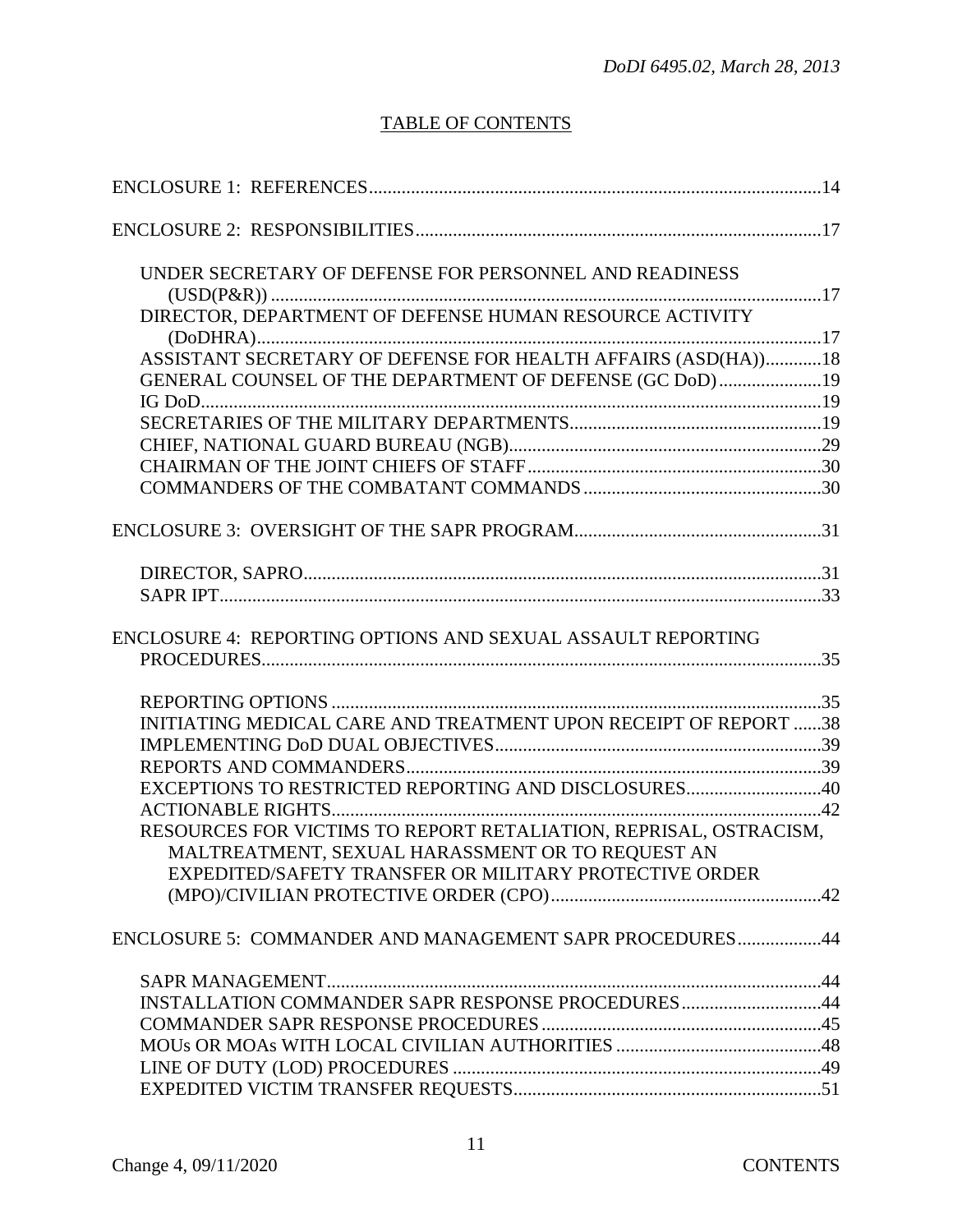| ENCLOSURE 9: CASE MANAGEMENT FOR UNRESTRICTED REPORTS OF       |  |
|----------------------------------------------------------------|--|
|                                                                |  |
|                                                                |  |
|                                                                |  |
|                                                                |  |
|                                                                |  |
|                                                                |  |
|                                                                |  |
|                                                                |  |
| TRAINING FOR CIVILIANS WHO SUPERVISE SERVICE MEMBERS 90        |  |
|                                                                |  |
|                                                                |  |
|                                                                |  |
|                                                                |  |
| NOTIFICATION PROCEDURES AND RECORD ACCESS PROCEDURES 106       |  |
| ENCLOSURE 12: SEXUAL ASSAULT ANNUAL AND QUARTERLY REPORTING    |  |
|                                                                |  |
|                                                                |  |
|                                                                |  |
| ANNUAL REPORTING FOR THE MILITARY SERVICE ACADEMIES (MSAs) 108 |  |
|                                                                |  |
| <b>APPENDIX TO ENCLOSURE 12</b>                                |  |
| SEXUAL ASSAULT OFFENSE - INVESTIGATIVE DISPOSITION 110         |  |
|                                                                |  |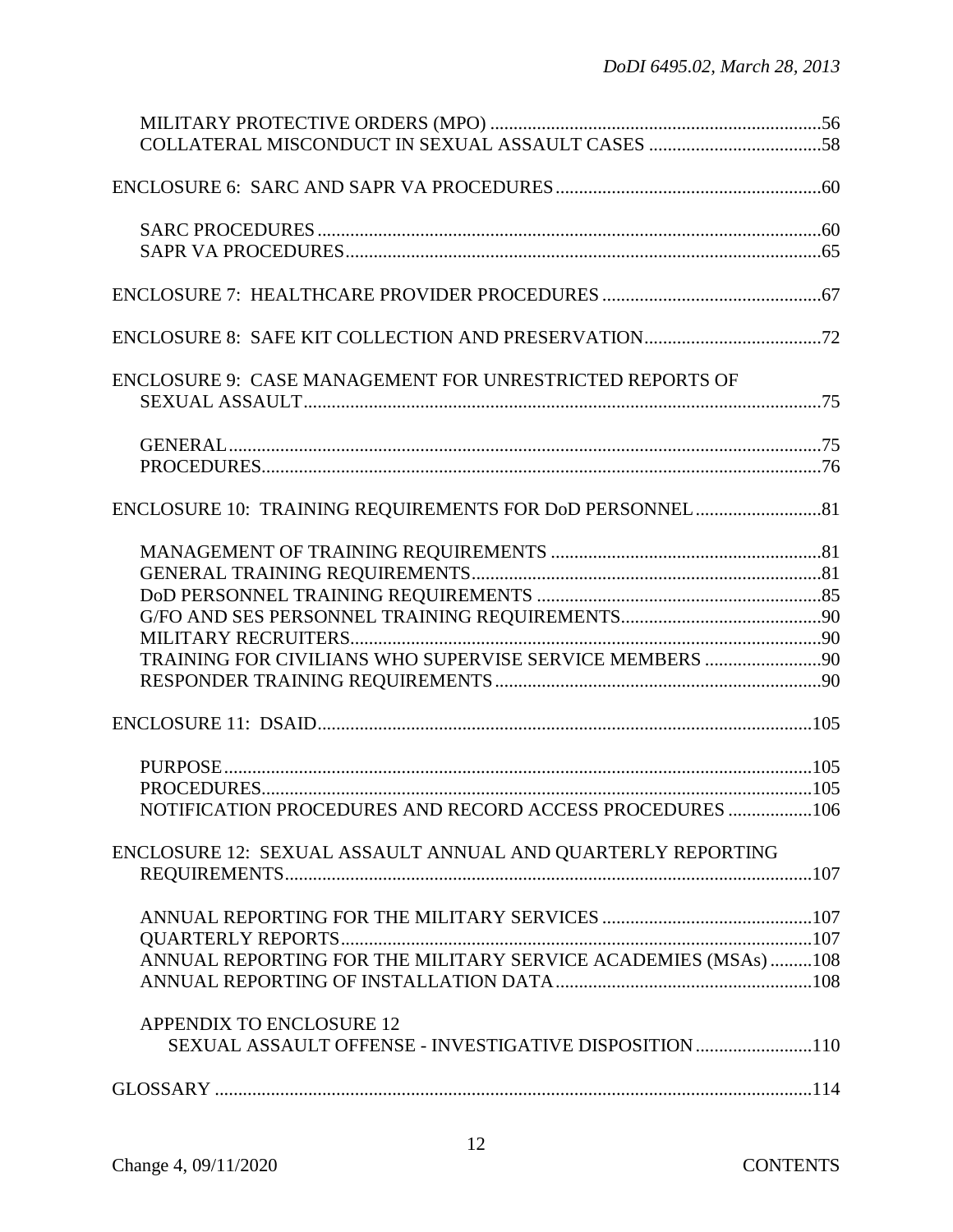# TABLES

| 1. Retention or Return to Active Duty of Reserve Component Members for LOD |  |
|----------------------------------------------------------------------------|--|
|                                                                            |  |
|                                                                            |  |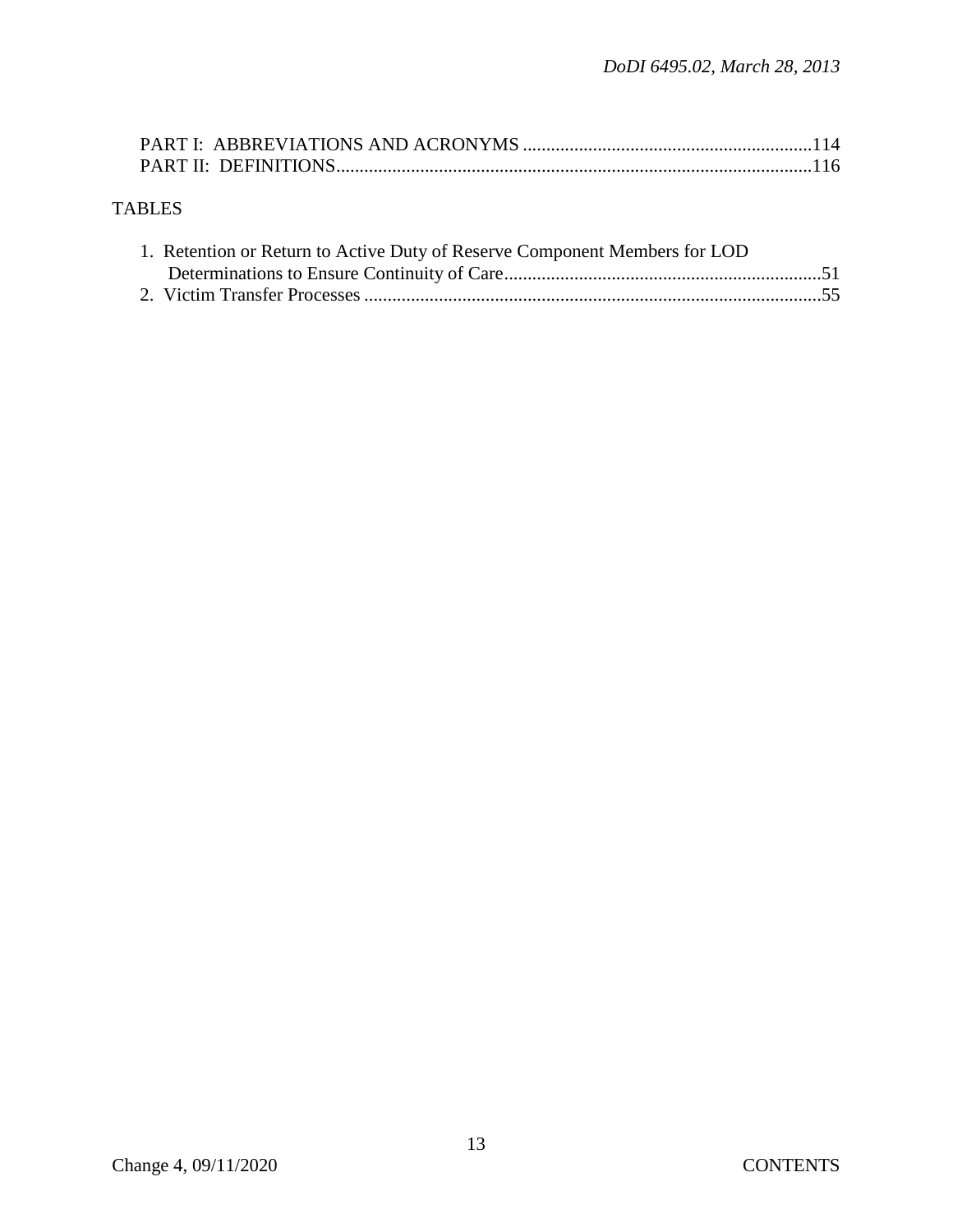# ENCLOSURE 1

#### REFERENCES

- (a) DoD Instruction 6495.02, "Sexual Assault Prevention and Response Program Procedures," June 23, 2006 (hereby cancelled)
- (b) DoD Directive 5124.02, "Under Secretary of Defense for Personnel and Readiness (USD(P&R))," June 23, 2008
- (c) DoD Directive 6495.01, "Sexual Assault Prevention and Response (SAPR) Program," January 23, 2012, as amended
- (d) Title 10, United States Code
- (e) Under Secretary for Personnel and Readiness Report, "Task Force Report on Care for Victims of Sexual Assault," April 2004
- (f) Public Law 106-65, "National Defense Authorization Act for Fiscal Year 2000," October 5, 1999
- (g) Public Law 108-375, "Ronald W. Reagan National Defense Authorization Act for Fiscal Year 2005," October 28, 2004
- (h) Public Law 109-163, "National Defense Authorization Act for Fiscal Year 2006," January 6, 2006
- (i) Public Law 109-364, "John Warner National Defense Authorization Act for Fiscal Year 2007," October 17, 2006
- (j) Sections 561, 562, and 563 of Public Law 110-417, "Duncan Hunter National Defense Authorization Act for Fiscal Year 2009," October 14, 2008
- (k) Public Law 111-84, "National Defense Authorization Act for Fiscal Year 2010," October 28, 2009
- (l) Public Law 111-383, "Ike Skelton National Defense Authorization Act for Fiscal Year 2011," January 7, 2011
- (m) Sections 584, 585, and 586 of Public Law 112-81, "National Defense Authorization Act for Fiscal Year 2012," December 31, 2011
- (n) Public Law 112-239, "National Defense Authorization Act for Fiscal Year 2013," January 2, 2013
- (o) Public Law 113-66, "National Defense Authorization Act for Fiscal Year 2014," December 26, 2013
- (p) Public Law 113-291, "Carl Levin and Howard P. 'Buck' McKeon National Defense Authorization Act for Fiscal Year 2015," December 29, 2014
- (q) Public Law 114-92, "National Defense Authorization Act for Fiscal Year 2016," November 25, 2015
- (r) Directive-Type Memorandum 11-063, "Expedited Transfer of Military Service Members Who File Unrestricted Reports of Sexual Assault," December 16, 2011 (hereby cancelled)
- *(*s) Directive-Type Memorandum 11-062, "Document Retention in Cases of Restricted and Unrestricted Reports of Sexual Assault," December 16, 2011 (hereby cancelled)
- (t) Directive-type Memorandum 14-007, "Sexual Assault Incident Response Oversight (SAIRO) Report," September 30, 2014, as amended (hereby cancelled)
- (u) DoD Instruction 3020.41, "Operational Contract Support (OCS)," December 20, 2011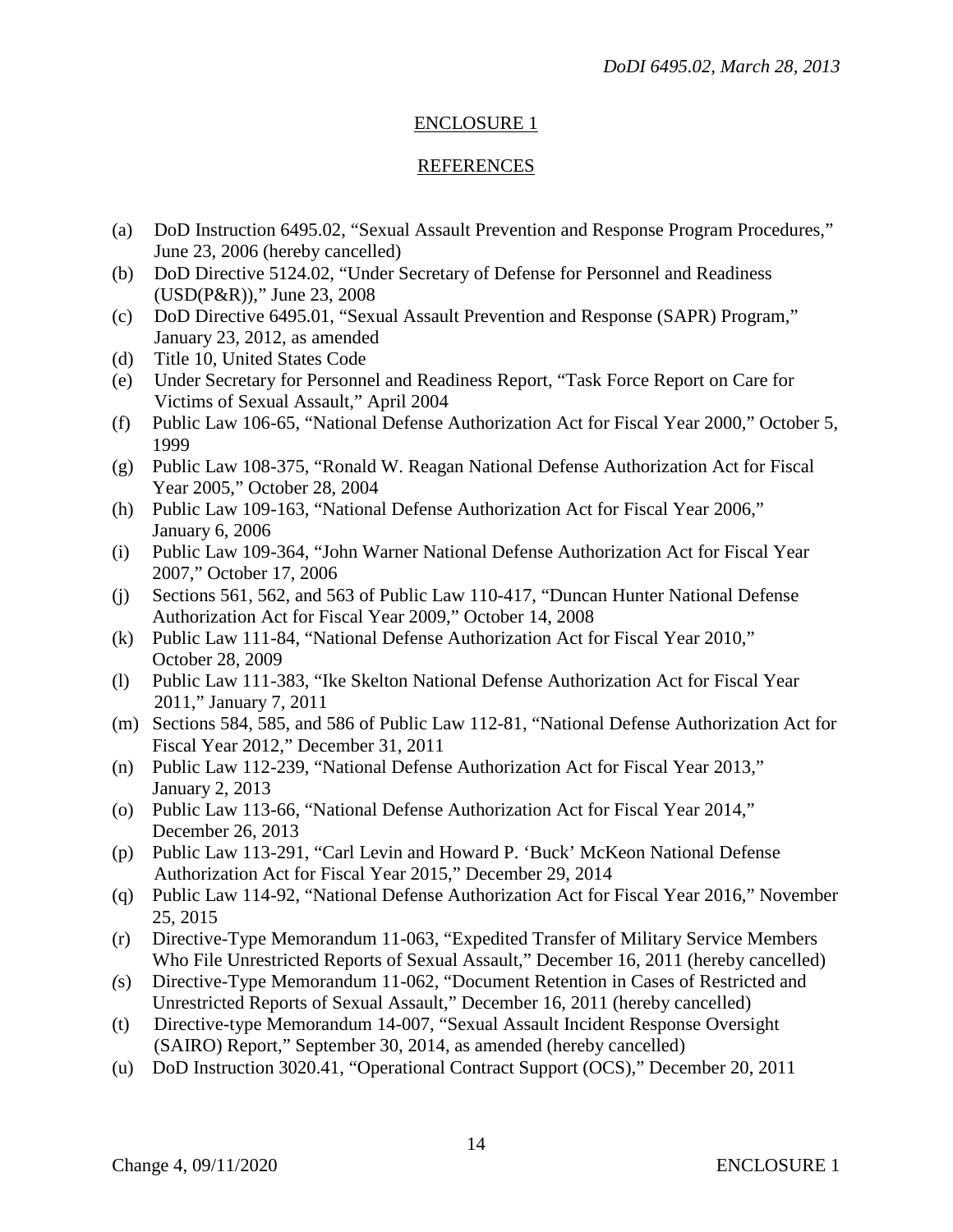- (v) DoD Manual 6400.01, Volume 2, "Family Advocacy Program (FAP): Child Abuse and Domestic Abuse Incident Reporting System," August 11, 2016
- (w) U.S. Department of Defense, "Manual for Courts-Martial, United States," current edition
- (x) DoD Instruction 1332.14, "Enlisted Administrative Separations," January 27, 2014, as amended
- (y) DoD Instruction 1332.30, "Separation of Regular and Reserve Commissioned Officers," November 25, 2013
- (z) Title 5, United States Code
- (aa) DoD Directive 5400.11, "DoD Privacy Program," October 29, 2014
- (ab) Public Law 104-191, "Health Insurance Portability and Accountability Act of 1996," August 21, 1996
- (ac) DoD Instruction 5505.18, "Investigation of Adult Sexual Assault in the Department of Defense," January 25, 2013, as amended
- (ad) Presidential Memorandum, "Implementing the Prison Rape Elimination Act," May 17, 2012
- *(*ae) Part 115 of Title 28, Code of Federal Regulations, May 17, 2012
- (af) DoD Manual 8910.01, Volume 2, "DoD Information Collections Manual: Procedures for DoD Public Information Collections," June 30, 2014, as amended
- (ag) DoD Instruction 5545.02, "DoD Policy for Congressional Authorization and Appropriations Reporting Requirements," December 19, 2008
- (ah) DoD Manual 8910.01, Volume 1, "DoD Information Collections Manual: Procedures for DoD Internal Information Collections," June 30, 2014, as amended
- (ai) DoD Instruction 6495.03, "Defense Sexual Assault Advocate Certification Program (D-SAACP)," September 10, 2015
- (aj) U.S. Department of Justice, Office on Violence Against Women, "A National Protocol for Sexual Assault Medical Forensic Examinations, Adults/Adolescents," current version
- (ak) DoD Instruction 5505.19, "Establishment of Special Victim Investigation and Prosecution (SVIP) Capability within the Military Criminal Investigative Organizations (MCIOs)," February 3, 2015, as amended
- (al) DoD Instruction 1030.2, "Victim and Witness Assistance Procedures," June 4, 2004
- (am) DoD Directive 7050.06, "Military Whistleblower Protection," April 17, 2015
- (an) Under Secretary of Defense for Personnel and Readiness Memorandum, "Guidelines for the DoD Safe Helpline," January 22, 2015
- (ao) DoD Directive 1350.2, "Department of Defense Military Equal Opportunity (MEO) Program," August 18, 1995, as amended
- (ap) Directive-type Memorandum 14-003, "DoD Implementation of Special Victim Capability (SVC) Prosecution and Legal Support," February 12, 2014 (as amended)
- (aq) Under Secretary of Defense for Personnel and Readiness Memorandum, "Certification Standards for Department of Defense Sexual Assault Prevention and Response Program Managers," March 10, 2015
- (ar) DoD Instruction 6400.07, "Standards for Victim Assistance Services in the Military Community," November 25, 2013
- (as) DoD 6025.18-R, "DoD Health Information Privacy Regulation," January 24, 2003
- (at) Executive Order 13593, "2011 Amendments to the Manual for Courts-Martial, United States," December 13, 2011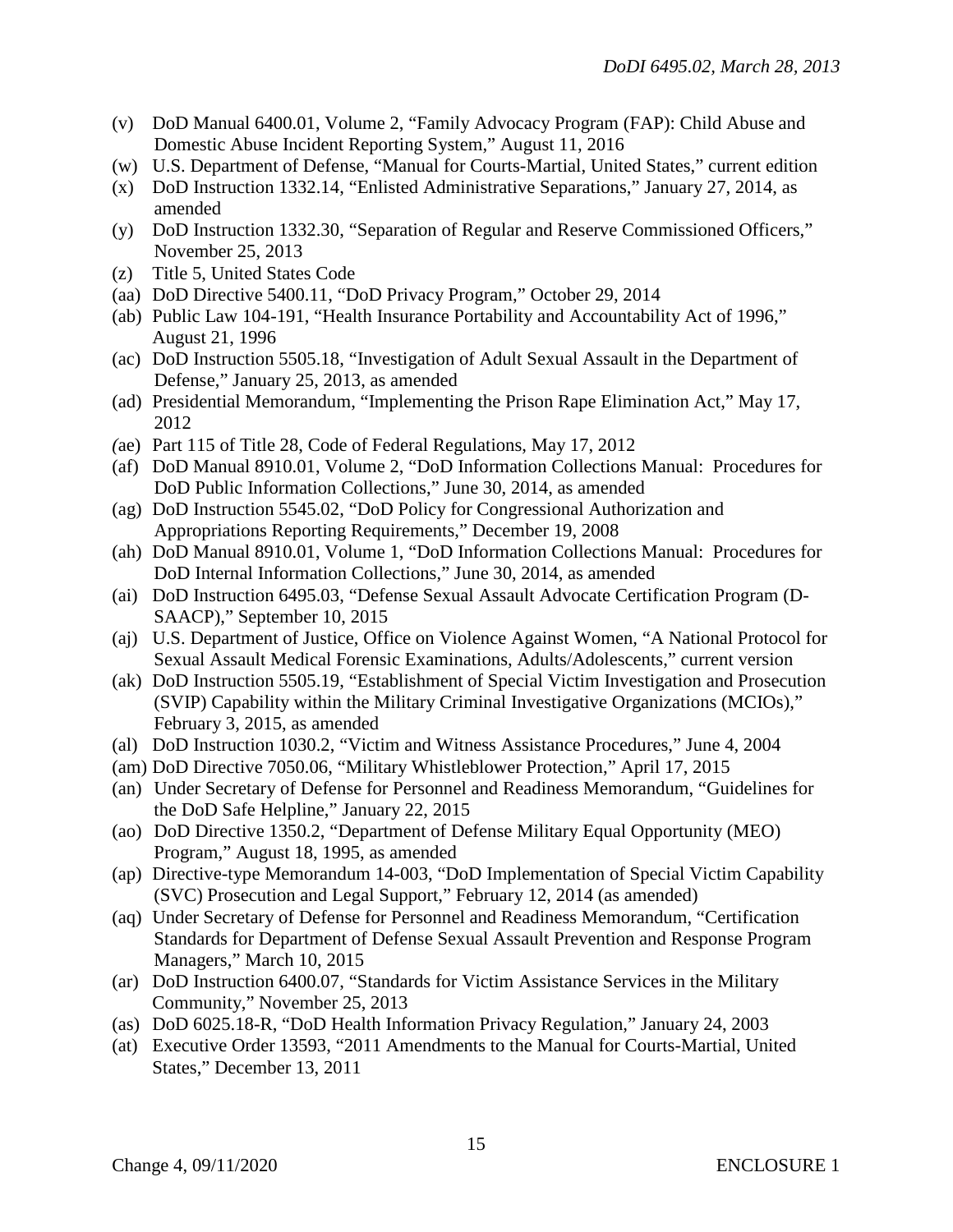- (au) "DoD Retaliation Prevention and Response Strategy: Regarding Sexual Assault and Harassment Reports," April 2016
- (av) DoD Directive 1030.01, "Victim and Witness Assistance," April 13, 2004, as amended
- (aw) Secretary of Defense Memorandum, "Withholding Initial Disposition Authority Under the Uniform Code of Military Justice in Certain Sexual Assault Cases," April 20, 2012
- (ax) DoD Instruction 6400.09, "DoD Policy on Integrated Primary Prevention of Self-Directed Harm and Prohibited Abuse or Harm," September 11, 2020
- (ay) DoD Directive 5136.13, "Defense Health Agency (DHA)," September 30, 2013
- (az) U.S. Department of Justice, Office on Violence Against Women, "National Training Standards for Sexual Assault Medical Forensic Examiners," current version
- (ba) DoD Instruction 6025.13, "Medical Quality Assurance (MQA) and Clinical Quality Management in the Military Health Care System (MHS)", February 17, 2011, as amended
- (bb) Under Secretary of Defense for Personnel and Readiness Memorandum, "Legal Assistance for Victims of Crime," October 17, 2011
- (bc) DoD 4165.66-M, "Base Redevelopment and Realignment Manual," March 1, 2006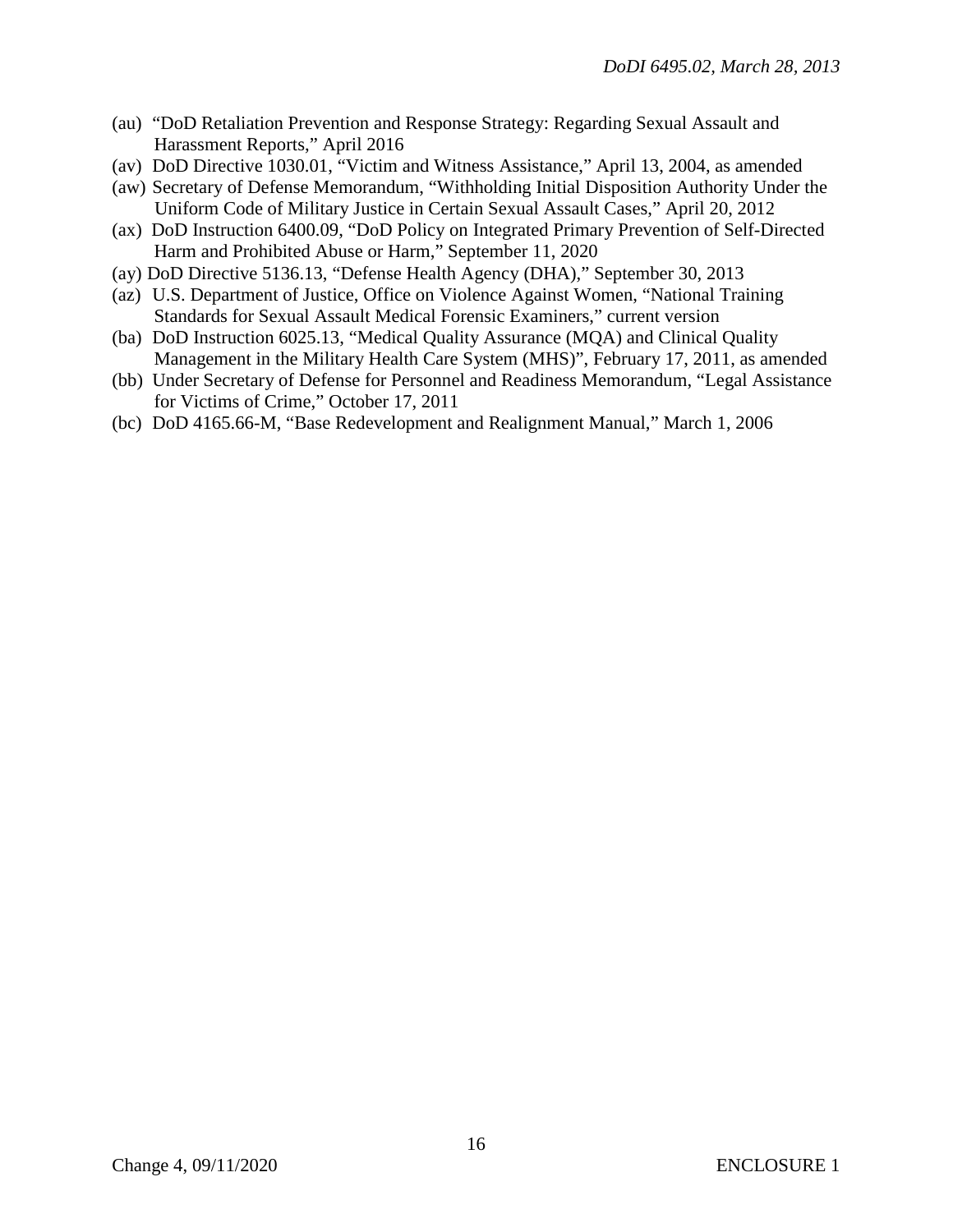# ENCLOSURE 2

# RESPONSIBILITIES

# 1. UNDER SECRETARY OF DEFENSE FOR PERSONNEL AND READINESS (USD(P&R)). The USD(P&R), in accordance with the authority in References (b) and (c), shall:

a. Oversee the DoD Sexual Assault Prevention and Response Office (SAPRO) (see Glossary in Reference (c)) in accordance with Reference (c) and Reference (ax).

b. Direct DoD Component implementation of this Instruction in compliance with Reference (c).

c. Direct that Director, SAPRO, be informed of and consulted on any changes in DoD policy or the UCMJ relating to sexual assault.

d. With the Director, SAPRO, update the Deputy Secretary of Defense on SAPR policies and programs on a semi-annual schedule.

e. Direct the implementation, use, and maintenance of DSAID.

f. Oversee DoD SAPRO in developing DoD requirements for SAPR education, training, and awareness for DoD personnel consistent with this Instruction.

g. Appoint a G/FO or Senior Executive Service (SES) equivalent in the DoD as the Director, SAPRO, in accordance with section 1611(a) of the Ike Skelton NDAA for FY 2011 (Reference (l)), as amended by section 583 of Reference (m), the NDAA for FY 2012.

h. In addition to the Director, SAPRO, assign at least one military officer from each of the Military Services and a National Guard member in title 10 status in the grade of O–4 or above to SAPRO for a minimum tour length of at least 18 months. Of the military officers assigned to the SAPRO, at least one officer shall be in the grade of O–6 or above in accordance with section 1611(d) of Reference (m).

 i. Maintain the Defense Sexual Assault Advocate Certification Program (D-SAACP), the DoD-wide certification program (see Glossary), with a national accreditor to ensure all sexual assault victims are offered the assistance of a SARC or SAPR VA who has obtained this certification in accordance with DoDI 6495.03 (Reference (ai)).

j. Maintain the DoD Safe Helpline (see Glossary) to ensure members of the DoD community are provided with the specialized hotline help they need, anytime, anywhere.

#### 2. DIRECTOR, DEPARTMENT OF DEFENSE HUMAN RESOURCE ACTIVITY (DoDHRA). The Director, DoDHRA, under the authority, direction, and control of the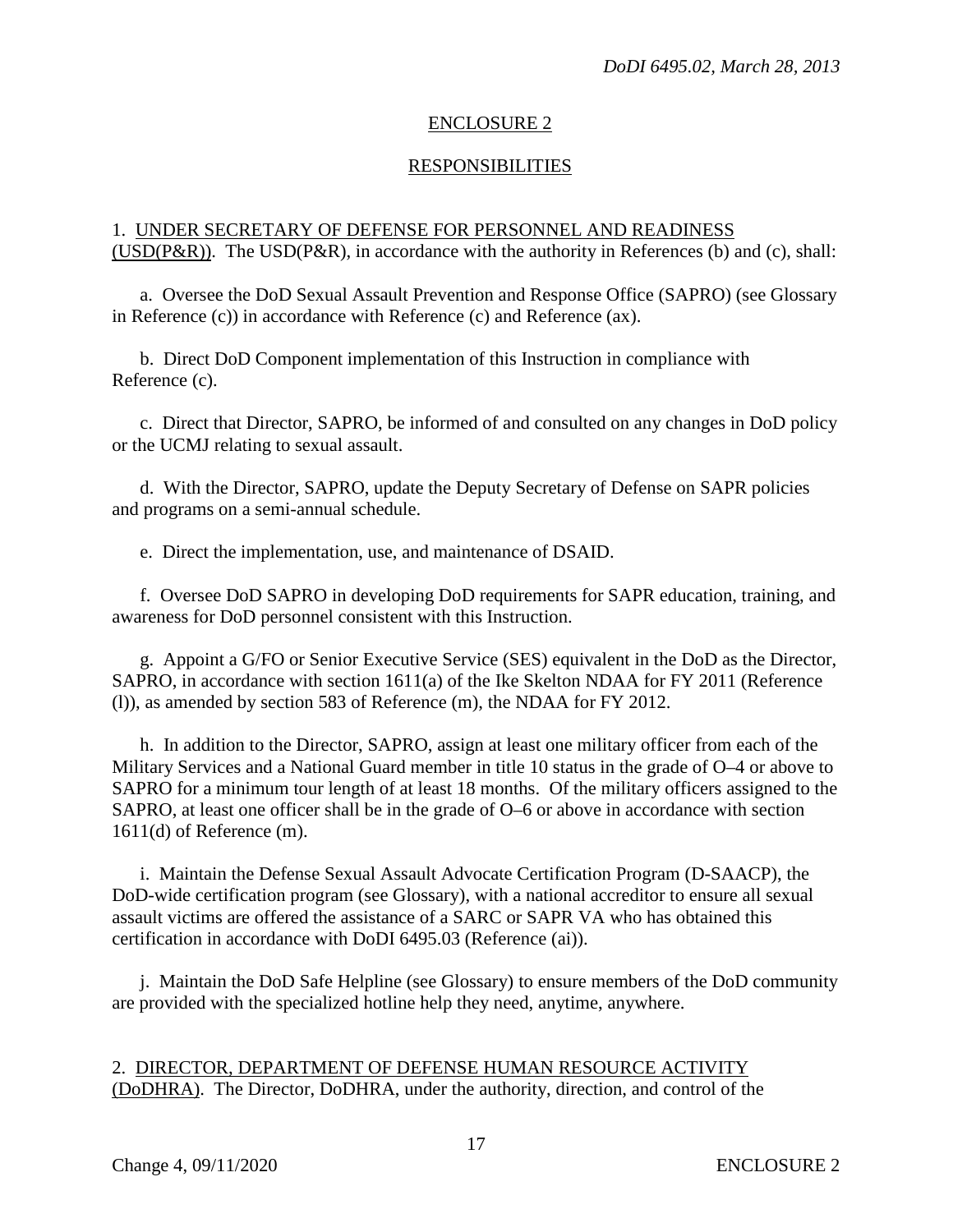USD(P&R), shall provide operational support, budget, and allocate funds and other resources for the DoD SAPRO as outlined in Reference (c).

3. ASSISTANT SECRETARY OF DEFENSE FOR HEALTH AFFAIRS (ASD(HA)). The ASD(HA), under the authority, direction, and control of the USD(P&R), shall:

a. Establish DoD sexual assault healthcare policies, clinical practice guidelines, related procedures, and standards governing the DoD healthcare programs for victims of sexual assault.

b. Oversee the requirements and procedures in Enclosure 7 of this Instruction.

c. Establish guidance to:

(1) Give priority to sexual assault patients at MTFs as emergency cases.

(2) Require standardized, timely, accessible, and comprehensive medical care at MTFs for eligible persons who are sexually assaulted.

(3) Require that medical care is consistent with established community standards for the healthcare of sexual assault victims and the collection of forensic evidence from victims, in accordance with the U.S. Department of Justice Protocol (Reference (aj)), instructions for victim and alleged offender exams found in the SAFE Kit, and DD Form 2911.

(a) Minimum standards of healthcare intervention that correspond to clinical standards set in the community shall include those established in Reference (aj). However, clinical guidance shall not be solely limited to this resource.

(b) Prescribe training and certification requirements for sexual assault medical forensic examiners.

(c) Healthcare providers providing care to sexual assault victims in theaters of operation are required to have access to the current version of Reference (aj).

(4) Include deliberate planning to strategically position healthcare providers skilled in SAFE at predetermined echelons of care, for personnel with the responsibility of assigning medical assets.

d. Establish guidance for medical personnel that requires a SARC or SAPR VA to be called in for every incident of sexual assault for which treatment is sought at the MTFs, regardless of the reporting option.

e. Establish guidance in drafting MOUs or MOAs with local civilian medical facilities to provide DoD-reimbursable healthcare (to include psychological care) and forensic examinations for Service members and TRICARE eligible sexual assault victims in accordance with Enclosure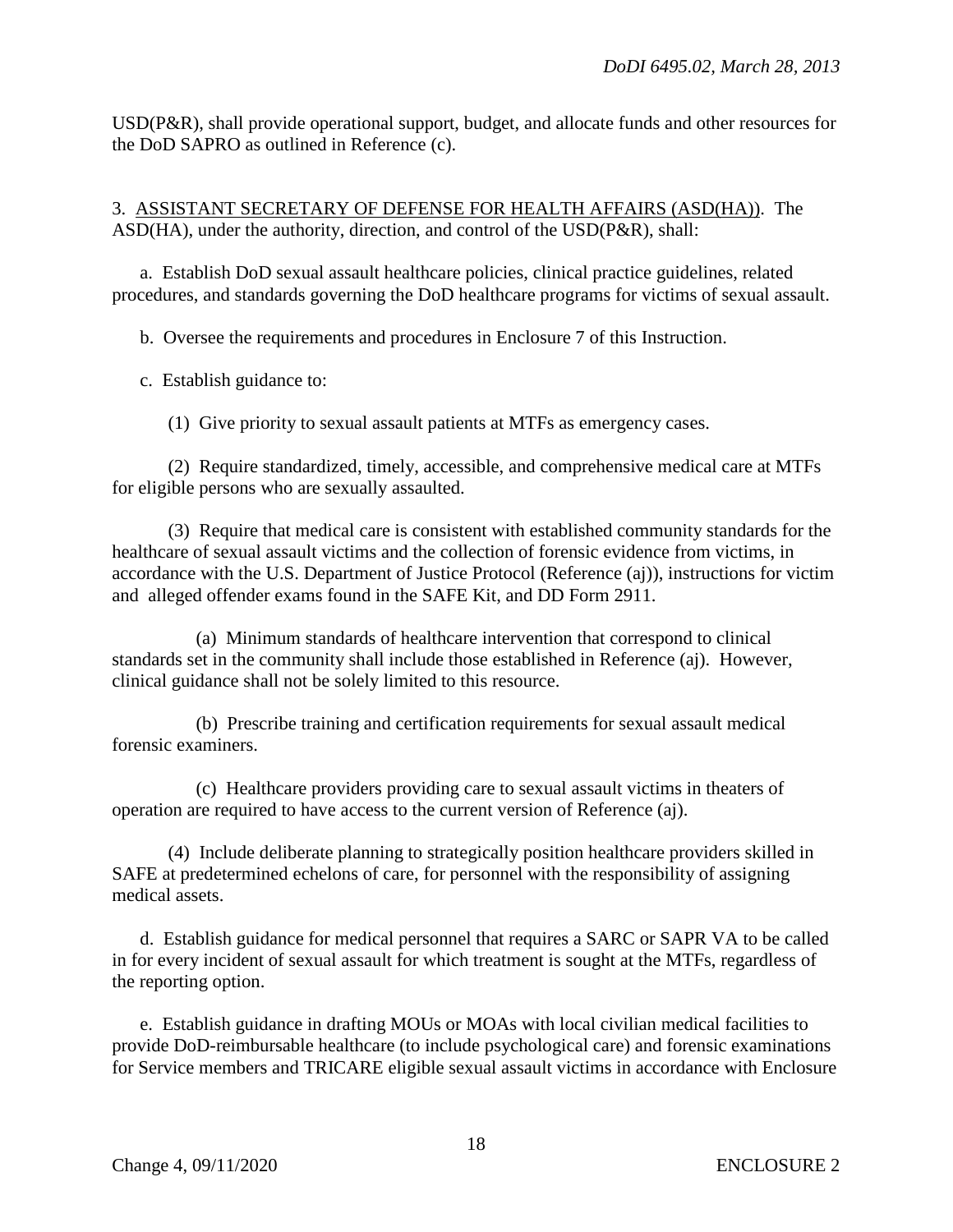7 of this Instruction. As part of the MOU or MOA, a SARC or SAPR VA will be notified for every incident of sexual assault.

f. Establish guidelines and procedures for the Surgeons General of the Military Departments to require that an adequate supply of resources, to include personnel, supplies, and SAFE Kits, is maintained in all locations where SAFEs may be conducted by DoD, including deployed locations. Maintaining an adequate supply of SAFE Kits is a shared responsibility of the ASD(HA) and Secretaries of the Military Departments.

g. In accordance with Enclosure 10 of this Instruction, establish minimum standards for initial and refresher SAPR training required for all personnel assigned to MTFs and for specialized training for responders and healthcare providers.

#### 4. GENERAL COUNSEL OF THE DEPARTMENT OF DEFENSE (GC DoD). The GC DoD, shall:

 a. Provide legal advice and assistance on proposed policies, DoD issuances, proposed exceptions to policy, and review of all legislative proposals affecting mission and responsibilities of SAPRO.

b. Inform the USD(P&R) of any sexual assault related changes to the UCMJ.

5. IG DOD. The IG DoD shall:

a. Establish guidance and provide oversight for the investigations of sexual assault in the DoD to meet the SAPR policy and training requirements of this Instruction.

 b. Inform the USD(P&R) of any changes relating to sexual assault investigation policy or guidance.

c. Collaborate with SAPRO in the development of investigative policy in support of sexual assault prevention and response.

6. SECRETARIES OF THE MILITARY DEPARTMENTS. The Secretaries of the Military Departments shall:

a. Establish SAPR policy and procedures to implement this Instruction.

b. Coordinate all Military Service SAPR policy changes with the USD(P&R).

c. Establish and publicize policies and procedures regarding the availability of a SARC.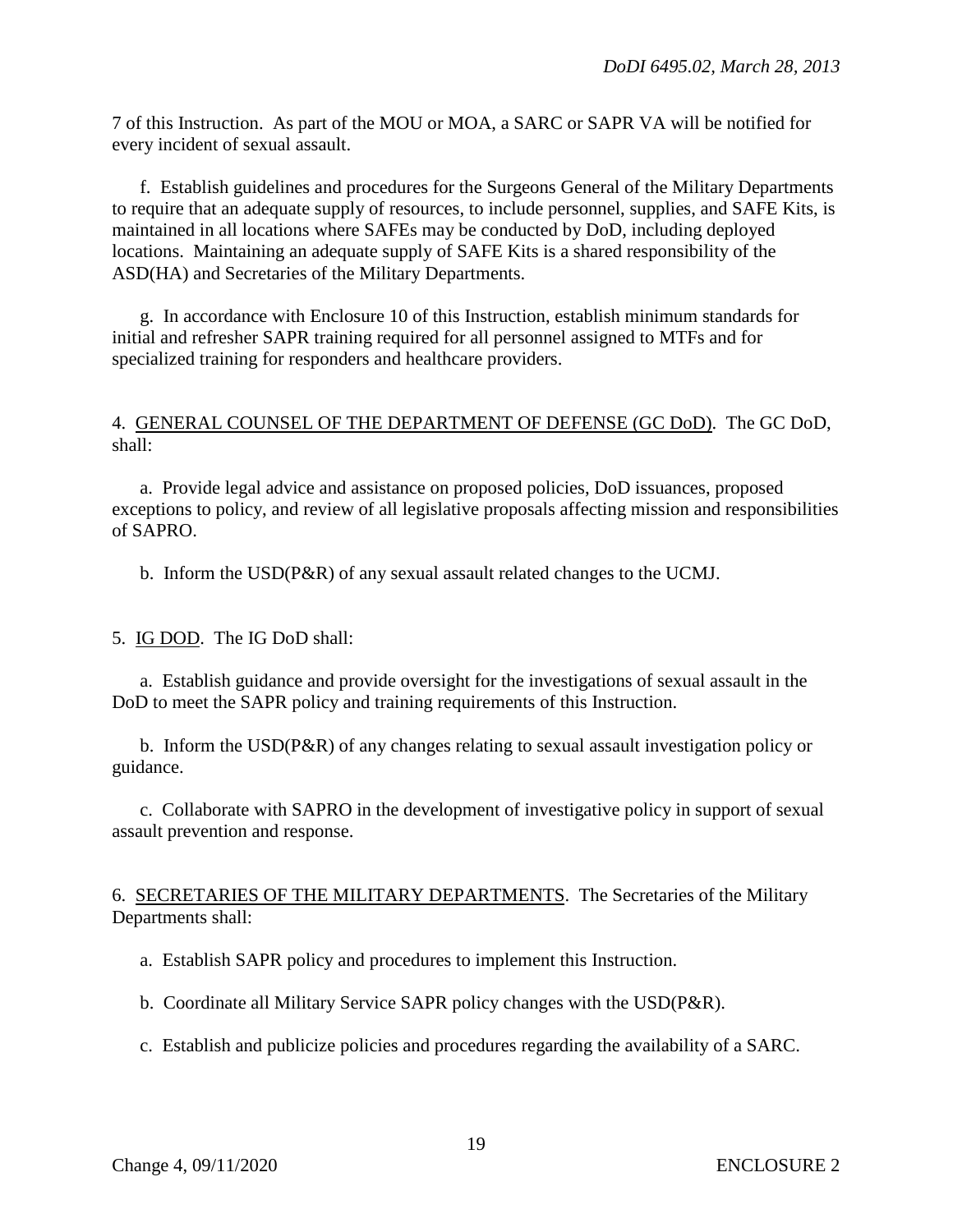(1) Require that sexual assault victims receive appropriate and responsive care and that the SARC serves as the single point of contact for coordinating care for victims.

(2) Direct that the SARC or a SAPR VA be immediately called in every incident of sexual assault on a military installation. There will be situations where a sexual assault victim receives medical care and a SAFE outside of a military installation through an MOU or MOA with a local private or public sector entity. In these cases, the MOU or MOA will require that a SARC be notified as part of the MOU or MOA.

(3) When a victim has a temporary change of station or permanent change of station or is deployed, direct that SARCs immediately request victim consent to transfer case management documents. Require the SARC to document the consent to transfer in the DD Form 2910. Upon receipt of victim consent, SARCs shall expeditiously transfer case management documents to ensure continuity of care and SAPR services. All Federal, DoD, and Service privacy regulations must be strictly adhered to. However, when the SARC has a temporary change of station or permanent change of station or is deployed, no victim consent is required to transfer the case to the next SARC. Every effort must be made to inform the victim of the case transfer. If the SARC has already closed the case and terminated victim contact, no other action is needed. See Enclosure 5 for Expedited Transfer protocols and commander notification procedures.

(4) Require the assignment of at least one full-time SARC and one full-time SAPR VA to each brigade or equivalent unit in accordance with section 584 of Reference (m). Additional full- time or part-time SARCs and SAPR VAs may be assigned as necessary based on the demographics or needs of the unit in accordance with Reference (m). Only Service members or DoD civilians will serve as SARCs and SAPR VAs in accordance with section 584 of Reference (m).

(5) Sexual assault victims shall be offered the assistance of a SARC and/or SAPR VA who has been credentialed by the D-SAACP. D-SAACP certification requirements are contained in the DD Form 2950, "Department of Defense Sexual Assault Advocate Certification Program Application Packet," and Reference (ai).

(6) Issue guidance to ensure that equivalent standards are met for SAPR where SARCs are not installation-based but instead work within operational and/or deployable organizations.

d. Establish guidance to meet the SAPR training requirements for legal, MCIO, DoD law enforcement, responders, and other Service members in Enclosure 10 of this Instruction.

e. Establish standards and periodic training for healthcare personnel and healthcare providers regarding the Unrestricted and Restricted Reporting options of sexual assault in accordance with Enclosure 10 of this Instruction. Enforce eligibility standards for healthcare providers to perform SAFEs.

f. Require first responders (see Glossary) to be identified upon their assignment and trained, and require that their response times be continually monitored by their commanders to ensure timely response to reports of sexual assault. The response for MCIOs is governed by DoDI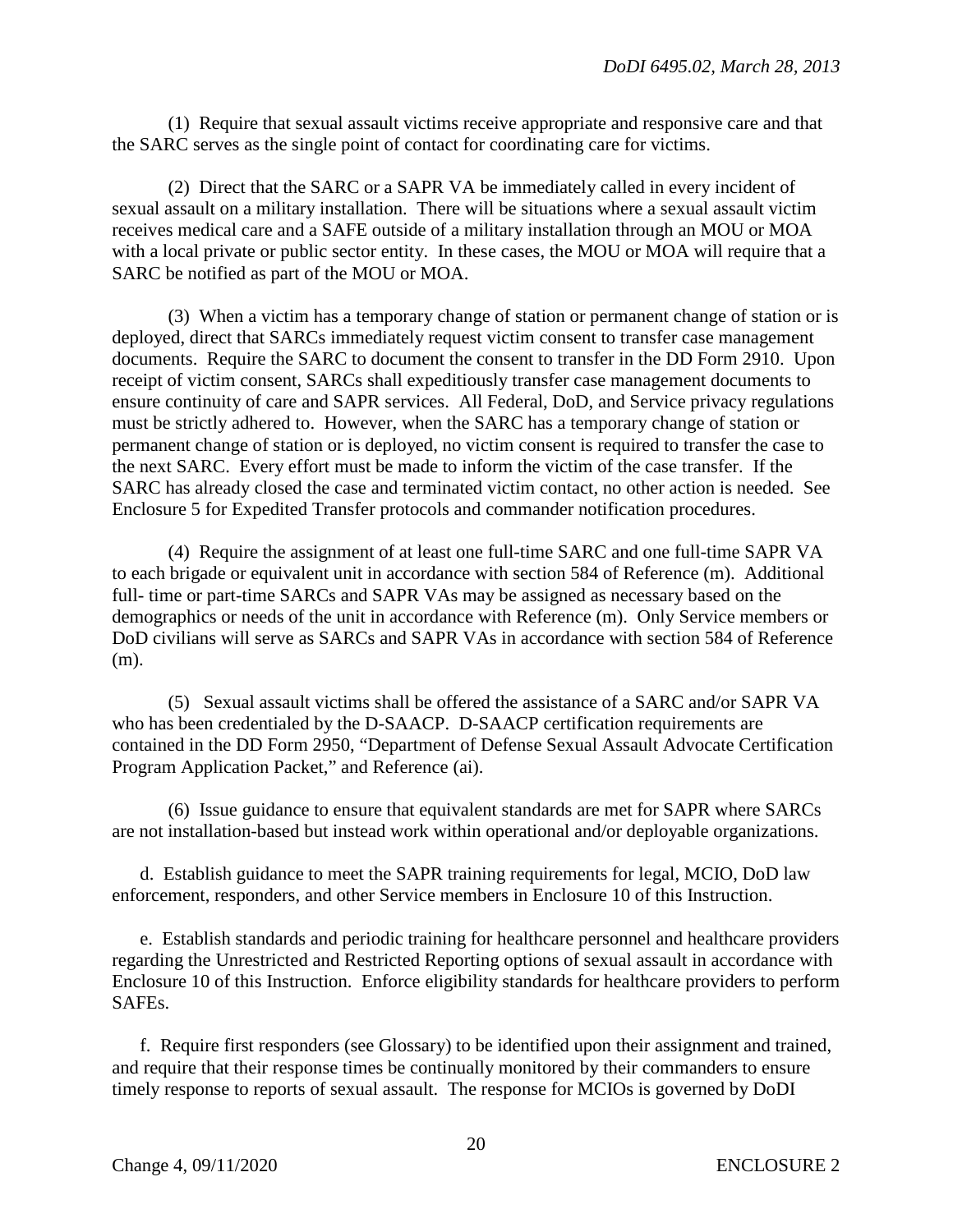5505.19 (Reference (ak)). See Enclosure 10 of this Instruction for training requirements. Ensure established response time is based on local conditions but reflects that sexual assault victims will be treated as emergency cases.

g. Upon request, submit a copy of SAPR training programs or SAPR training elements to the USD(P&R) through SAPRO for evaluation of consistency and compliance with DoD SAPR training standards in this Instruction and current SAPR core competencies and learning objectives. The Military Departments will correct USD(P&R) identified DoD SAPR policy and training standards discrepancies.

h. Establish policy that ensures commanders are accountable for implementing and executing the SAPR program at their installations consistent with this Instruction, Reference (c), and their Service regulations.

i. Require the assignment of at least one full-time sexual assault medical forensic examiner to each MTF that has an emergency department that operates 24 hours per day. Additional sexual assault medical forensic examiners may be assigned based on the demographics of the patients who utilize the MTF.

j. In cases of MTFs that do not have an emergency department that operates 24 hours per day, require that a sexual assault medical forensic examiner be made available to a patient of the facility through an MOU or MOA with local private or public sector entities and consistent with Reference (aj), when a determination is made regarding the patient's need for the services of a sexual assault medical forensic examiner. The MOU or MOA will require that SARCs or SAPR VAs are contacted and that SAFE Kits are collected and preserved in accordance with Enclosure 8 of this Instruction.

k. Establish guidance to direct that all Unrestricted Reports of violations (to include attempts) of sexual assault and non-consensual sodomy, as defined in Reference (d), against adults are immediately reported to the MCIO.

(1) A unit commander who receives an Unrestricted Report of an incident of sexual assault shall immediately refer the matter to the appropriate MCIO. A unit commander shall not conduct internal, command-directed investigations on sexual assault allegations (i.e., no referrals to appointed command investigators or inquiry officers) or delay immediately contacting the MCIOs while attempting to assess the credibility of the report.

(2) Commander(s) of the Service member(s) who is a subject of a sexual assault allegation shall, as soon as possible, provide in writing all disposition data, to include any administrative or judicial action taken, if any, stemming from the sexual assault investigation to the MCIO.

(3) Once the investigation is completed, MCIOs shall submit case disposition data that satisfies the reporting requirements for DSAID identified in Enclosure 11 and the annual reporting requirements in Enclosure 12 of this Instruction.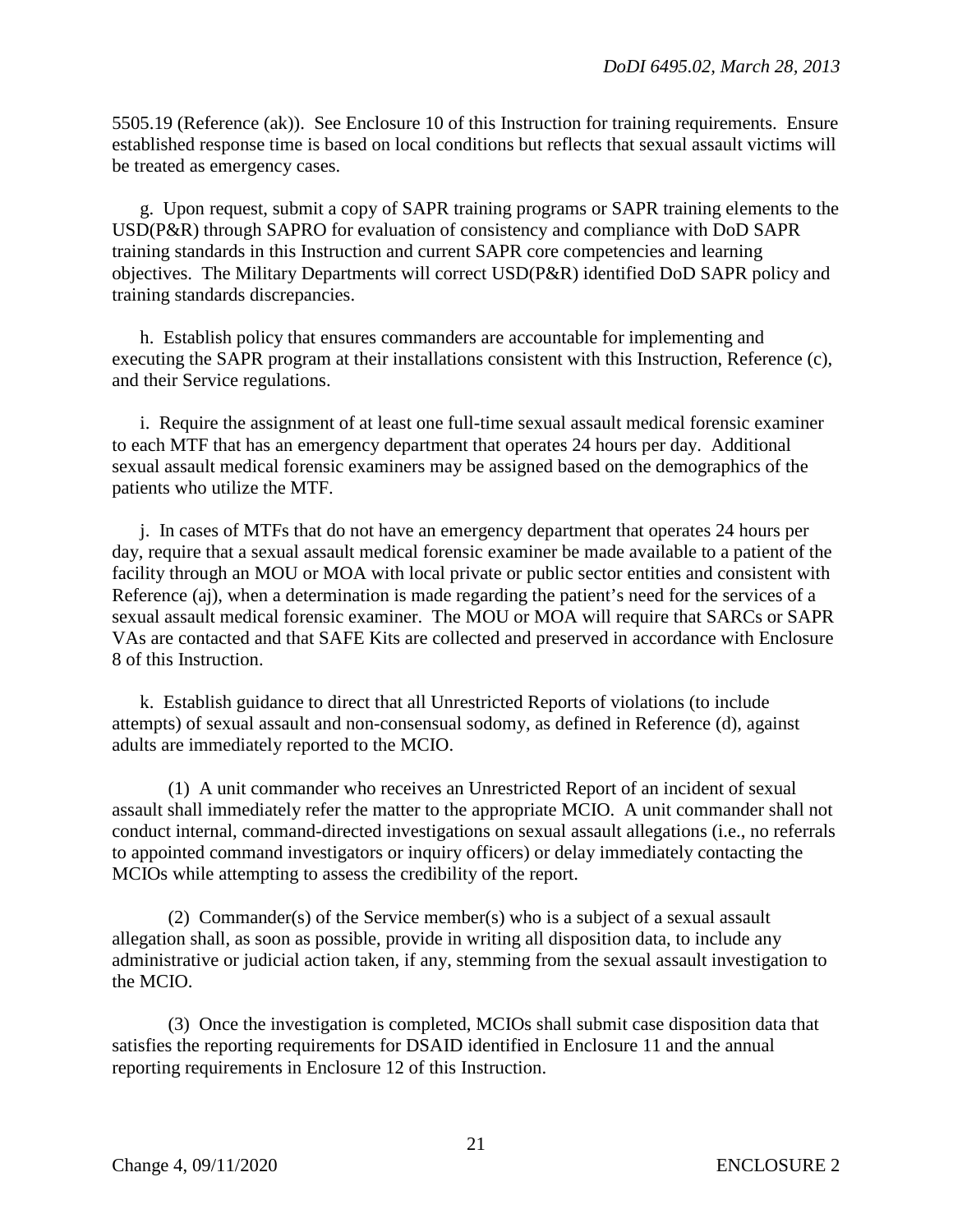l. Establish SAPR policy that requires commanders to be responsive to a victim's desire to discuss his or her case with the installation commander tasked by the Military Service with oversight responsibility for the SAPR program in accordance with Reference (c).

m. Establish standards for command assessment of organizational SAPR climate, including periodic follow-up assessments. In accordance with section 572 of Reference (n), these standards will require that commanders conduct such climate assessments within 120 days of assuming command and annually thereafter.

n. As a shared responsibility with ASD(HA), direct installation commanders to maintain an adequate supply of SAFE Kits in all locations where SAFEs are conducted, including deployed locations. Direct that Military Service SAPR personnel, to include medical personnel, are appropriately trained on protocols for the use of the SAFE Kit and comply with prescribed chain of custody procedures described in their Military Service-specific MCIO procedures.

o. Establish procedures that require, upon seeking assistance from a SARC, SAPR VA, MCIO, the Victim Witness Assistance Program (VWAP), or trial counsel, that each Service member who reports that he or she has been a victim of a sexual assault be informed of and given the opportunity to:

(1) Consult with SVC/VLC, legal assistance counsel, and in cases where the victim may have been involved in collateral misconduct (see Glossary), to consult with defense counsel.

(a) When the alleged perpetrator is the commander or in the victim's chain of command, such victims shall be informed of the opportunity to go outside the chain of command to report the offense to other commanding officers or an Inspector General. Victims shall be informed that they can also seek assistance from the DoD Safe Helpline (see Glossary).

(b) The victim shall be informed that legal services are optional and may be declined, in whole or in part, at any time.

(c) Commanders shall require that information and services concerning the investigation and prosecution be provided to victims in accordance with VWAP procedures in DoDI 1030.2 (Reference (al)).

(2) Have a SARC or SAPR VA present when law enforcement or trial counsel interviews the victim.

(3) Have a SARC or SAPR VA, counsel for the government, or SVC or VLC present, when defense counsel interviews the victim, in accordance with Article 46 of the UCMJ (section 846 of Reference (d)).

p. Establish procedures to ensure that, in the case of a general or special court-martial the trial counsel causes each qualifying victim to be notified of the opportunity to receive a copy of the record of trial (not to include sealed materials, unless approved by the presiding military judge or appellate court, classified information, or other portions of the record the release of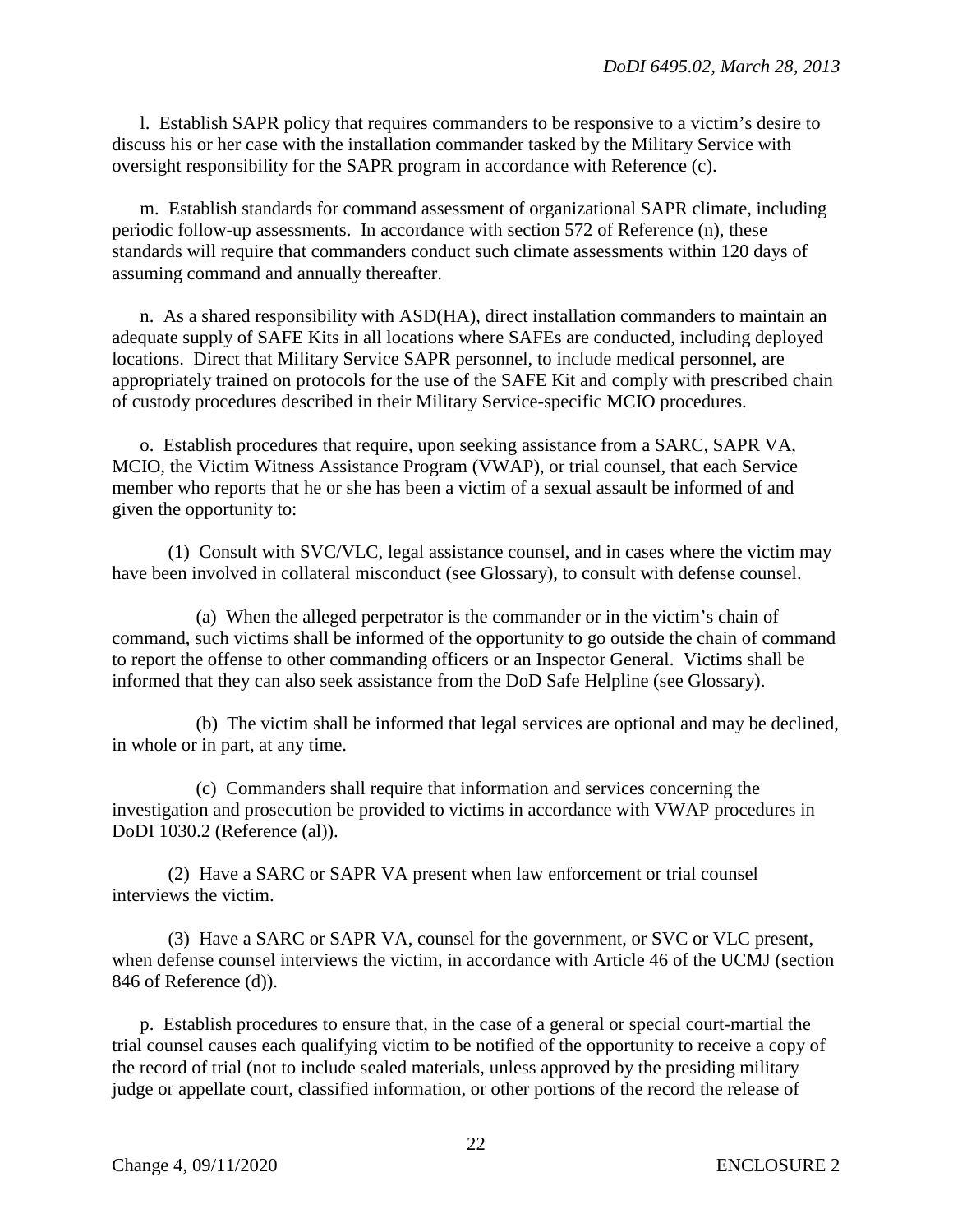which would unlawfully violate the privacy interests of any party, and without a requirement to include matters attached to the record under Rule for Courts-Martial (R.C.M.) 1103(b)(3) in Reference (u). A qualifying alleged victim is an individual named in a specification alleging an offense under Articles 120, 120b, 120c, or 125 of the UCMJ (sections 920, 920b, 920c, or 925 of Reference (d)), or any attempt to commit such offense in violation of Article 80 of the UCMJ (section 880 of Reference (d)), if the court-martial resulted in any finding to that specification. If the alleged victim elects to receive a copy of the record of proceedings, it shall be provided without charge and within a timeframe designated by regulations of the Military Department concerned. The victim shall be notified of the opportunity to receive the record of the proceedings in accordance with R.C.M.  $1103(g)(3)(C)$  in Reference (u).

q. Require that a completed DD Form 2701, "Initial Information for Victims and Witnesses of Crime," be distributed to the victim as required by paragraph 6.1 of Reference (al). (DD Form 2701 is located at the DoD Forms Management Program website at http://www.dtic.mil/whs/directives/infomgt/forms/index.htm and in Reference (ac)).

r. Establish procedures to protect Service member victims of sexual assault and/or their dependents from retaliation, ostracism, maltreatment, and reprisal in accordance with section 1709 of Reference (o), DoDD 7050.06 (Reference (am)) and Service regulations. Require the SARC or SAPR VA to inform victims of the resources, listed in Enclosure 4 of this Instruction, to report instances of retaliation, reprisal, ostracism, or maltreatment to request a transfer or military protective order (MPO).

s. Require SARCs and SAPR VAs to advise victims who reported a sexual assault or sought mental health treatment for sexual assault of the opportunity to communicate with a G/FO regarding issues related to their military career that the victim believes are associated with the sexual assault.

t. Establish procedures to require commanders to protect the SARC and SAPR VA from retaliation, reprisal, ostracism, or maltreatment related to the execution of their duties and responsibilities.

u. Establish procedures to require commanders to protect witnesses and bystanders who intervene to prevent sexual assaults or who report sexual assaults, from retaliation, reprisal, ostracism, or maltreatment in accordance with section 1709 of Reference (o).

v. Require specialized training for all supervisors (officer, enlisted, civilian) down to the most junior supervisor that explains:

(1) That ALL supervisors in the victim's chain of command, officer and enlisted, are required when they become aware of allegations of retaliation, reprisal, ostracism, or maltreatment, to take appropriate measures to protect the victim from retaliation, reprisal, coercion, ostracism, and maltreatment in Unrestricted Reports.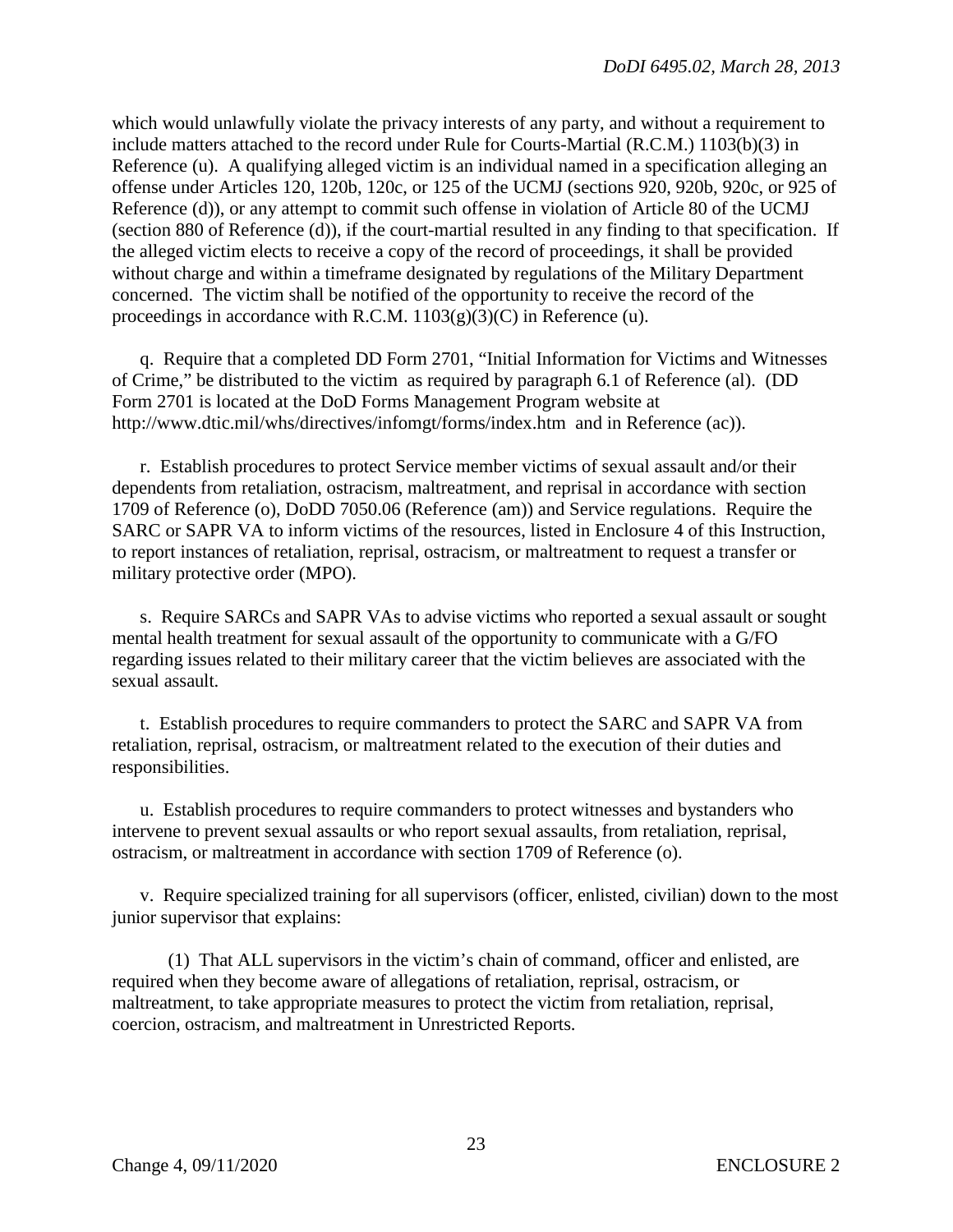(2) What constitutes retaliation, reprisal, ostracism, and maltreatment in accordance with Service regulations and Military Whistleblower Protections and procedures for reporting allegations of reprisal in accordance with Reference (am).

(3) The resources available for victims (listed in Enclosure 4 of this Instruction) to report instances of retaliation, reprisal, ostracism, maltreatment, or sexual harassment or to request a transfer or MPO.

(4) That victims who reported a sexual assault or sought mental health treatment for sexual assault, have the opportunity to communicate with the G/FO regarding issues related to their military career that the victim believes are associated with the sexual assault.

w. Establish Military Service-specific guidance to ensure collateral misconduct is addressed in a manner that is consistent and appropriate to the circumstances, and at a time that encourages continued victim cooperation.

x. Establish Expedited Transfer procedures for victims of sexual assault in accordance with paragraph 4.n. above the signature of this Instruction and Enclosure 5 of this Instruction.

y. Appoint a representative to the SAPR integrated product team (IPT) in accordance with Enclosure 3 of this Instruction, and provide chairs or co-chairs for working groups, when requested. Appoint a representative to SAPRO oversight teams upon request.

z. Provide quarterly and annual reports of sexual assault involving Service members to Director, SAPRO, to be consolidated into the annual Secretary of Defense report to Congress in accordance with Reference (c) and section 1631(d) of Reference (k). (See Enclosure 12 of this Instruction for reporting requirements.)

aa. Support victim participation in semi-annual Survivor Meetings with the Director of SAPRO.

ab. Support victim participation in the Survivor Experience Survey referred to in Enclosure 12 of this Instruction, conducted by DMDC.

ac. Provide budget program and obligation data, as requested by the DoD SAPRO.

ad. Require that reports of sexual assault be entered into DSAID through MCIO case management systems or by direct data entry by SARCs and legal officers. Establish procedures to regularly review and assure the quality of data entered into DSAID.

(1) Data systems that interface with DSAID shall be modified and maintained to accurately provide information to DSAID.

(2) Only SARCs who are credentialed (and maintain that credential) through D-SAACP and legal officers appointed by their Military Service shall be permitted access to enter sexual assault reports and case outcome data into DSAID.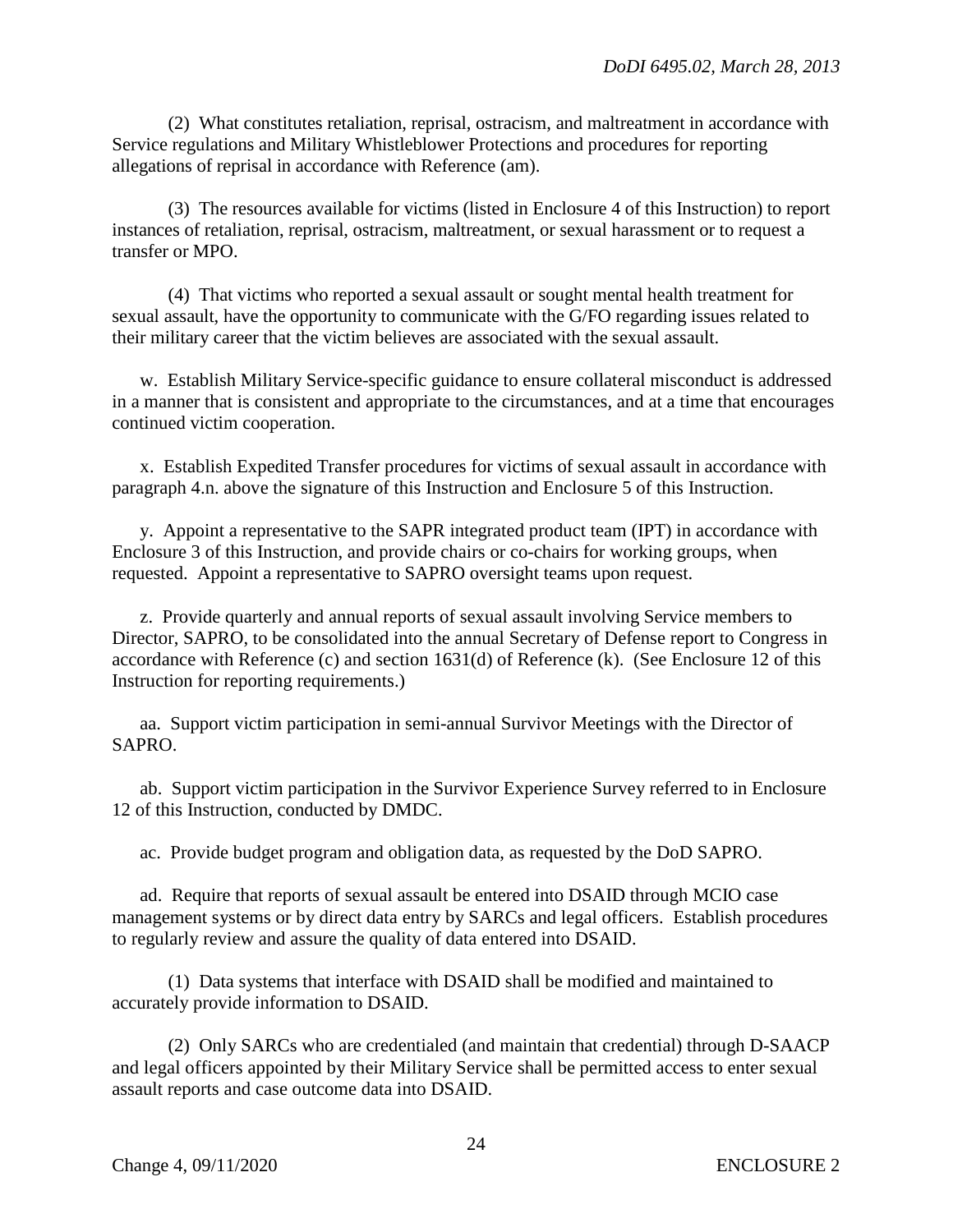ae. Provide Director, SAPRO, a written description of any sexual assault related research projects contemporaneous with commencing the actual research. When requested, provide periodic updates on results and insights. Upon conclusion of such research, a summary of the findings will be provided to DoD SAPRO as soon as practicable.

af. Establish procedures for supporting the DoD Safe Helpline in accordance with the USD(P&R) Memorandum (Reference (an)), which provides guidance for the referral database, providing a timely response to victim feedback, and publicizing the DoD Safe Helpline to SARCs, SAPR VAs, Service members, and to persons at military correctional facilities.

(1) Utilize the DoD Safe Helpline as the sole DoD hotline to provide crisis intervention, facilitate victim reporting through connection to the nearest SARC, and other resources as warranted.

 (2) The DoD Safe Helpline does not replace local base and installation SARC or SAPR VA contact information.

ag. Establish procedures to implement SAPR training in accordance with Enclosure 10 of this Instruction, to include explaining the eligibility for SVC or VLC for individuals making Restricted and Unrestricted Reports of sexual assault, and the types of legal assistance authorized to be provided to the sexual assault victim in accordance with section 1565b and 1004e of Reference (d). Explain that the nature of the relationship between a SVC or VLC and a victim in the provision of legal advice and assistance will be the relationship between an attorney and client, in accordance with section 1044e of Reference (d). Training should be provided by subject matter experts on the topics outlined in Enclosure 10.

ah. Require that reports of sexual assaults are provided to the Commanders of the Combatant Commands for their respective area of responsibility on a quarterly basis, or as requested.

ai. For CMGs:

(1) Require the installation commander or the deputy installation commander chair the multi-disciplinary CMG (see Enclosure 9 of this Instruction) on a monthly basis to review individual cases of Unrestricted Reporting of sexual assault, facilitate monthly victim updates, direct system coordination, accountability, and victim access to quality services. This responsibility will not be delegated.

(2) Require that the installation SARC (in the case of multiple SARCs on an installation, then the Lead SARC) serve as the co-chair of the CMG. This responsibility will not be delegated.

 (3) If the installation is a joint base or if the installation has tenant commands, the commander of the tenant organization and their designated Lead SARC shall be invited to the CMG meetings when a Service member in his or her unit or area of responsibility is the victim of a sexual assault. The commander of the tenant organization shall provide appropriate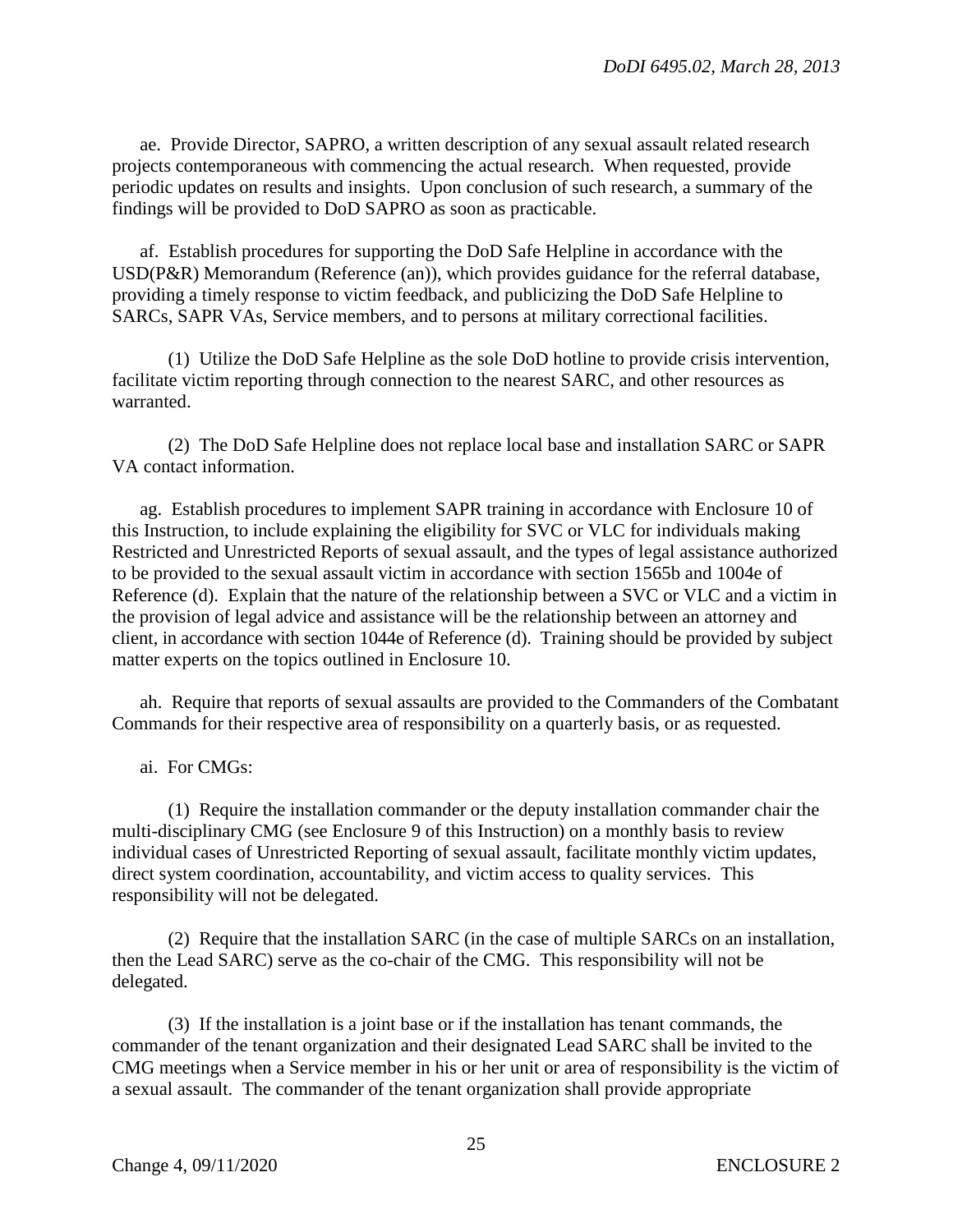information to the host commander, to enable the host commander to provide the necessary supporting services.

 (4) The Secretaries of the Military Departments shall issue guidance to ensure that equivalent standards are met for case oversight by CMGs in situations where SARCs are not installation-based but instead work within operational and/or deployable organizations.

aj. Establish document retention procedures for Unrestricted and Restricted Reports of sexual assault in accordance with the Policy section in paragraph 4.t. above the signature of this Instruction.

ak. When drafting MOUs or MOAs with local civilian medical facilities to provide DoDreimbursable healthcare (to include psychological care) and forensic examinations for Service members and TRICARE eligible sexual assault victims, require commanders to include the following provisions:

(1) Notify the SARC or SAPR VA.

 (2) Local private or public sector providers shall have processes and procedures in place to assess that local community standards meet or exceed those set forth in Reference (aj) as a condition of the MOUs or MOAs.

al. Comply with collective bargaining obligations, if applicable.

am. Provide SAPR training and education for civilian employees of the military departments in accordance with section 585 of Reference (m).

 an. In accordance with section 572 of Reference (n), establish a record on the disposition of any Unrestricted Report of rape, sexual assault, forcible sodomy, or an attempt to commit these offenses involving a member of the Military Services, whether such disposition is court-martial, nonjudicial punishment, or other administrative action.

 (1) The record of the disposition of an Unrestricted Report of sexual assault will, as appropriate, include information regarding:

 (a) Documentary information (i.e., MCIO adult sexual assault investigative reports) collected about the incident, other than investigator case notes.

 (b) Punishment imposed, if any, including the sentencing by judicial or nonjudicial means, including incarceration, fines, restriction, and extra duty as a result of a military courtmartial, federal or local court, and other sentencing, or any other punishment imposed.

 (c) Adverse administrative actions, if any, taken against the subject of the investigation.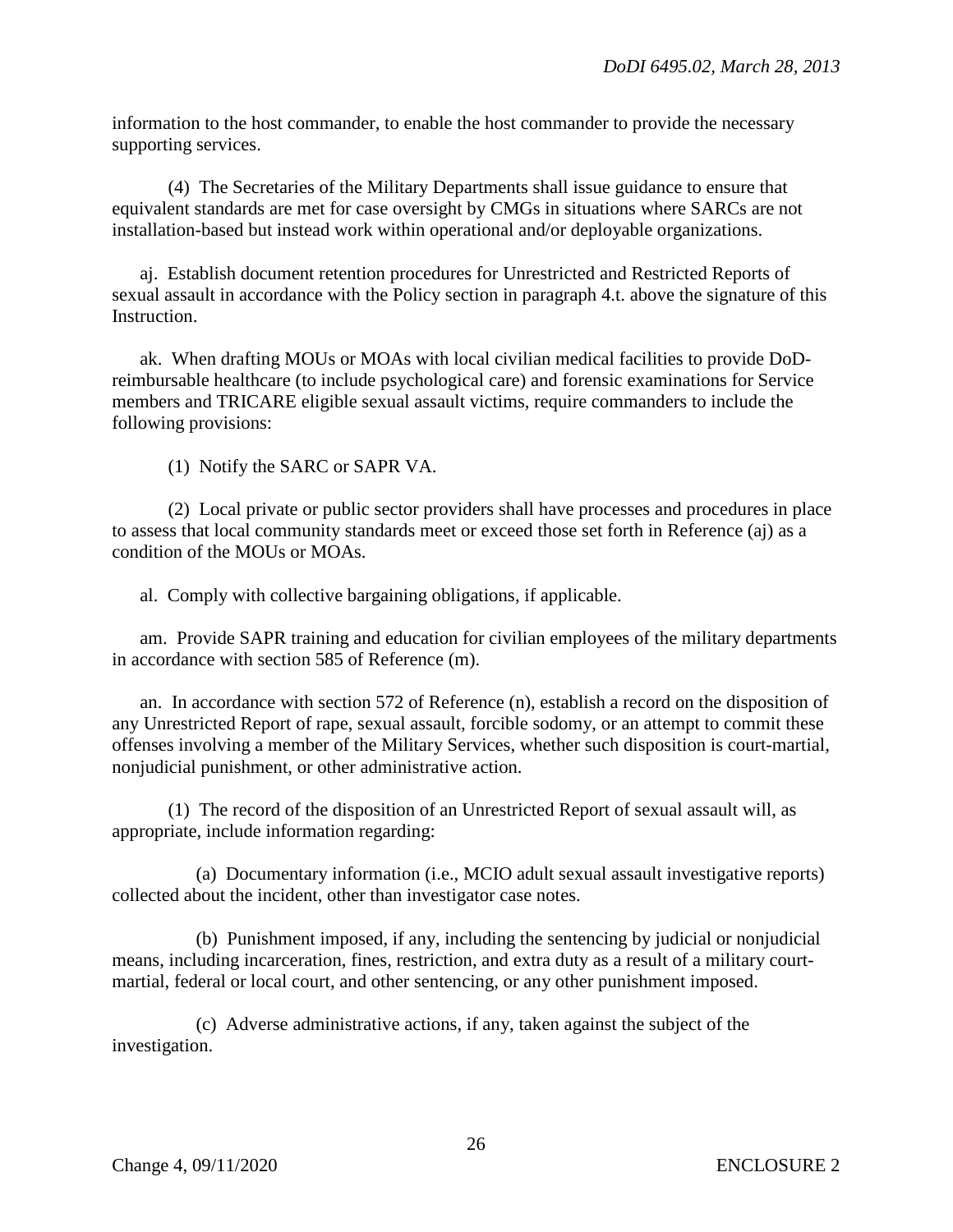(d) Any pertinent referrals made for the subject of the investigation, offered as a result of the incident, such as drug and alcohol counseling and other types of counseling or intervention.

(2) The disposition records will be retained for a period of not less than 20 years.

 (a) Documentary information (i.e., MCIO adult sexual assault investigative reports) will be retained in accordance with Reference (ac).

 (b) Punishment imposed by nonjudicial or judicial means, adverse administrative actions, any pertinent referrals made for the subject of the investigation, and information from the records that satisfies the reporting requirements established in section 1631 of Reference (l) will be incorporated into DSAID.

 ao. In accordance with DoD Directive 1350.2 (Reference (ao)), require that the commander of each military command and other units specified by the Secretary of Defense for purposes of the policy will conduct, within 120 days after the commander assumes command and at least annually thereafter while retaining command, a climate assessment of the command or unit for purposes of preventing and responding to sexual assaults.

(1) The climate assessment will include an opportunity for Service members to express their opinions regarding the manner and extent to which their leaders, including commanders, respond to allegations of sexual assault and complaints of sexual harassment and the effectiveness of such response.

(2) The compliance of commanding officers in conducting organizational climate assessments in accordance with section 572 of Reference (n), as most recently amended by section 1721 of Reference (p) must be verified and tracked.

 ap. Establish and publicize policies and procedures for reporting a sexual assault that will clearly explain both reporting options and who can receive Restricted Reports. Mandate the posting and wide dissemination of information about resources available to report and respond to sexual assaults, including the establishment of hotline phone numbers and Internet websites available to all members of the Military Services.

 aq. Mandate a general education campaign to notify members of the Military Services of the authorities available in accordance with chapter 79 of Reference (d), for the correction of military records when a member experiences any retaliatory personnel action for making a report of sexual assault or sexual harassment.

ar. Require the SARCs and SAPR VAs to collaborate with designated Special Victim Investigation and Prosecution (SVIP) Capability personnel during all stages of the investigative and military justice process in accordance with Reference (ak), to ensure an integrated capability, to the greatest extent possible, in accordance with DTM 14-003 (Reference (ap)).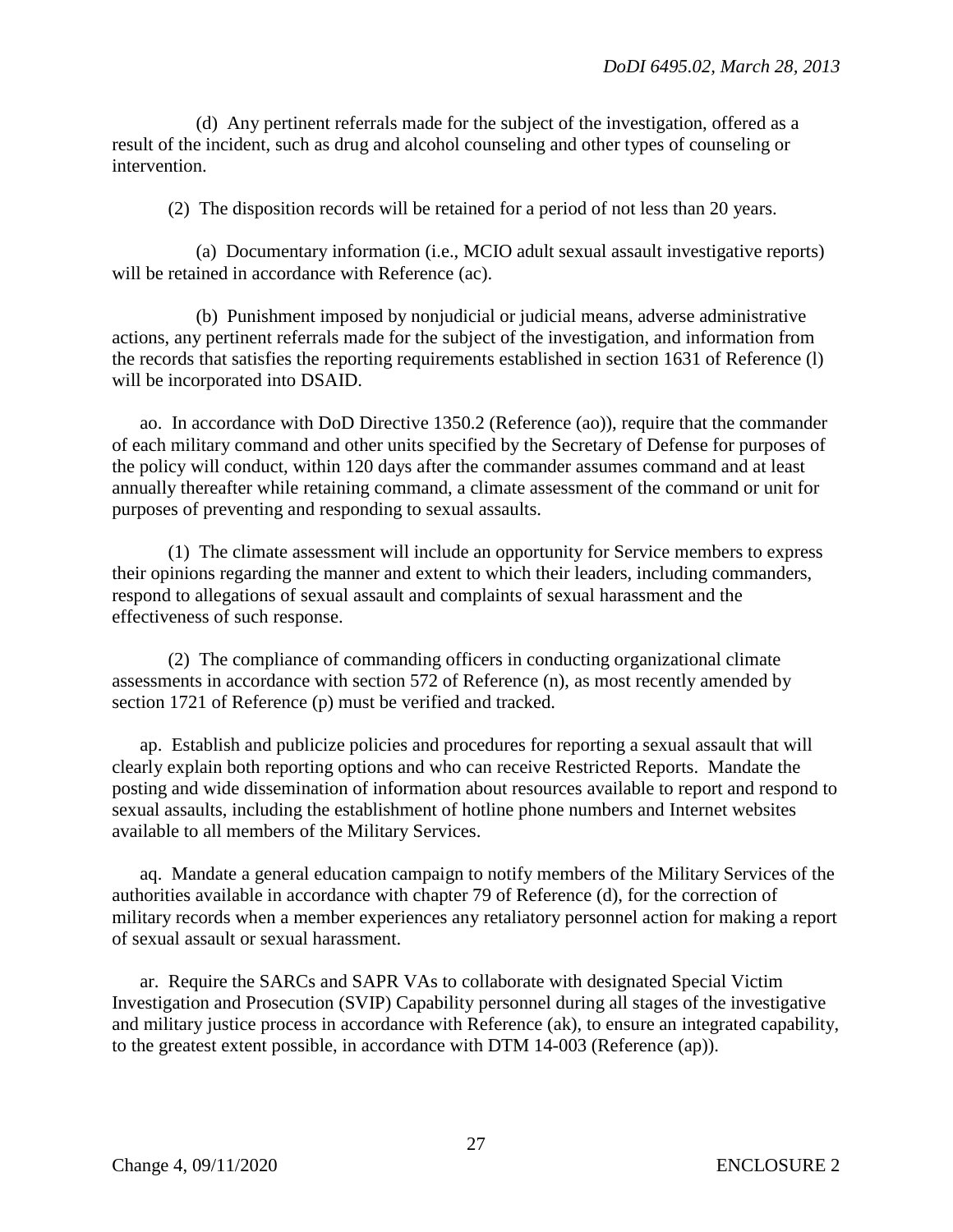as. Require that, if a complaint of a sex-related offense is made against a Service member and he or she is convicted by court-martial or receives non-judicial punishment or punitive administrative action for that offense, a notation to that effect will be placed in the Service member's personnel service record, regardless of his or her grade.

(1) A notation may NOT be placed in the restricted section of the Service member's personnel service record.

(2) "Sex-related offenses" include a violation of Articles 120, 120a, 120b, 120c, or 125 of the UCMJ (sections 920, 920a, 920b, 920c, or 925 of Reference (d)) or an attempt to commit these offenses punishable under Article 80 of the UCMJ (section 880 of Reference (d)).

(3) The commanding officer of a facility, installation, or unit to which a Service member is permanently assigned or transferred will review the history of sex-related offenses as documented in the Service member's personnel service record. The purpose of this review is for commanders to familiarize themselves with such history of the Service member.

(4) The notation and review requirement should not limit or prohibit a Service member's capacity to challenge or appeal the placement of a notation, or location of placement of a notation, in his or her personnel service record in accordance with otherwise applicable service procedures.

at. In accordance with the requirements of section 1743 of Reference (o), require the designated commander to submit a written incident report no later than 8 days after whichever happens first:

(1) An Unrestricted Report of sexual assault has been made to a SARC or SAPR VA through a DD Form 2910; or

(2) An independent investigation has been initiated by an MCIO.

au. Require timely access to a SARC or SAPR VA by any member of the Reserve Component in accordance with Applicability section 2 above the signature of this Instruction.

av. Require that the Military Service Academies (MSA) include in their curricula substantive course work that addresses honor, respect, character development, leadership, and accountability, as they pertain to the issue of preventing sexual assault in the Military Services and providing the appropriate response to sexual assault when it occurs.

(1) In addition to the substantive coursework in academy curricula, training will be provided within 14 days after the initial arrival of a new cadet or midshipman at the MSAs and repeated annually thereafter. Training will be conducted in the manner described in Enclosure 10 of this Instruction, using adult learning methods.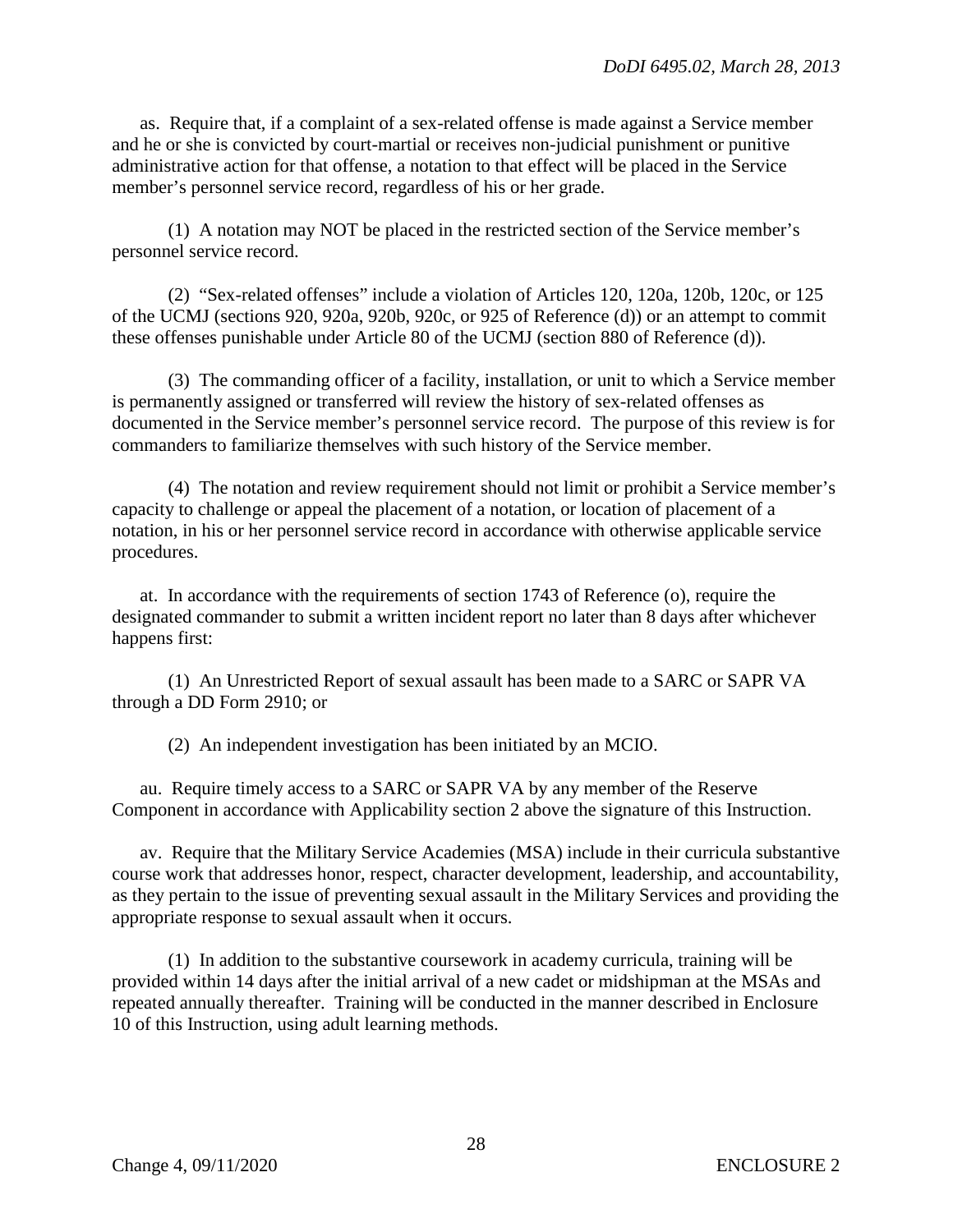(2) Such training will include, at a minimum, a brief history of the problem of sexual assault in the Military Services, a definition of sexual assault, information relating to reporting a sexual assault, victims' rights, and dismissal and dishonorable discharge for offenders.

aw. Ensure that the provisions of title 17 of Reference (o) apply to the MSAs as required by section 552 of Reference (p).

ax. Provide notice to a Service member, whenever he or she is required to complete Standard Form (SF) 86, "Questionnaire for National Security Positions," in connection with an application, investigation, or reinvestigation for a security clearance, that it is DoD policy to answer "no" to question 21 of SF 86 with respect to consultation with a health care professional if:

(1) The individual is a victim of a sexual assault; and

(2) The consultation occurred with respect to an emotional or mental health condition strictly in relation to the sexual assault.

ay. Require the installation SARC and the installation FAP staff to coordinate when a sexual assault occurs as a result of domestic abuse, domestic violence, or involves child abuse, to ensure the victim is directed to FAP.

 az. Require commanders to direct SARCs to provide information on incidents of sexual assault for inclusion in the Commander's Critical Information Requirements (CCIR) report. CCIR reportable incidents are those meeting criteria as determined by the Secretary of Defense.

ba. Establish procedures to implement minimum standards for the qualifications necessary to be selected, trained, and certified for assignment as a SAPR Program Manager in accordance with USD(P&R) Memorandum (Reference (aq)).

bb. Establish a confidential process, utilizing boards for the correction of military records of the Military Departments by which a sexual assault victim during service in the Military may challenge the terms or the characterization of the discharge or separation on the grounds that the terms or characterization were adversely affected by being a sexual assault victim in accordance with section 547 of Reference (p).

7. CHIEF, NATIONAL GUARD BUREAU (NGB). On behalf of and with the approval of the Secretaries of the Army and Air Force, and in coordination with DoD SAPRO and the State Adjutants General, the Chief, NGB, establishes and implements SAPR policy and procedures for eligible NG members, including the requirement for timely access to a SARC or SAPR VA by any NG member as required by section 584(a) of Reference (m), as amended by section 1724 of Reference (o).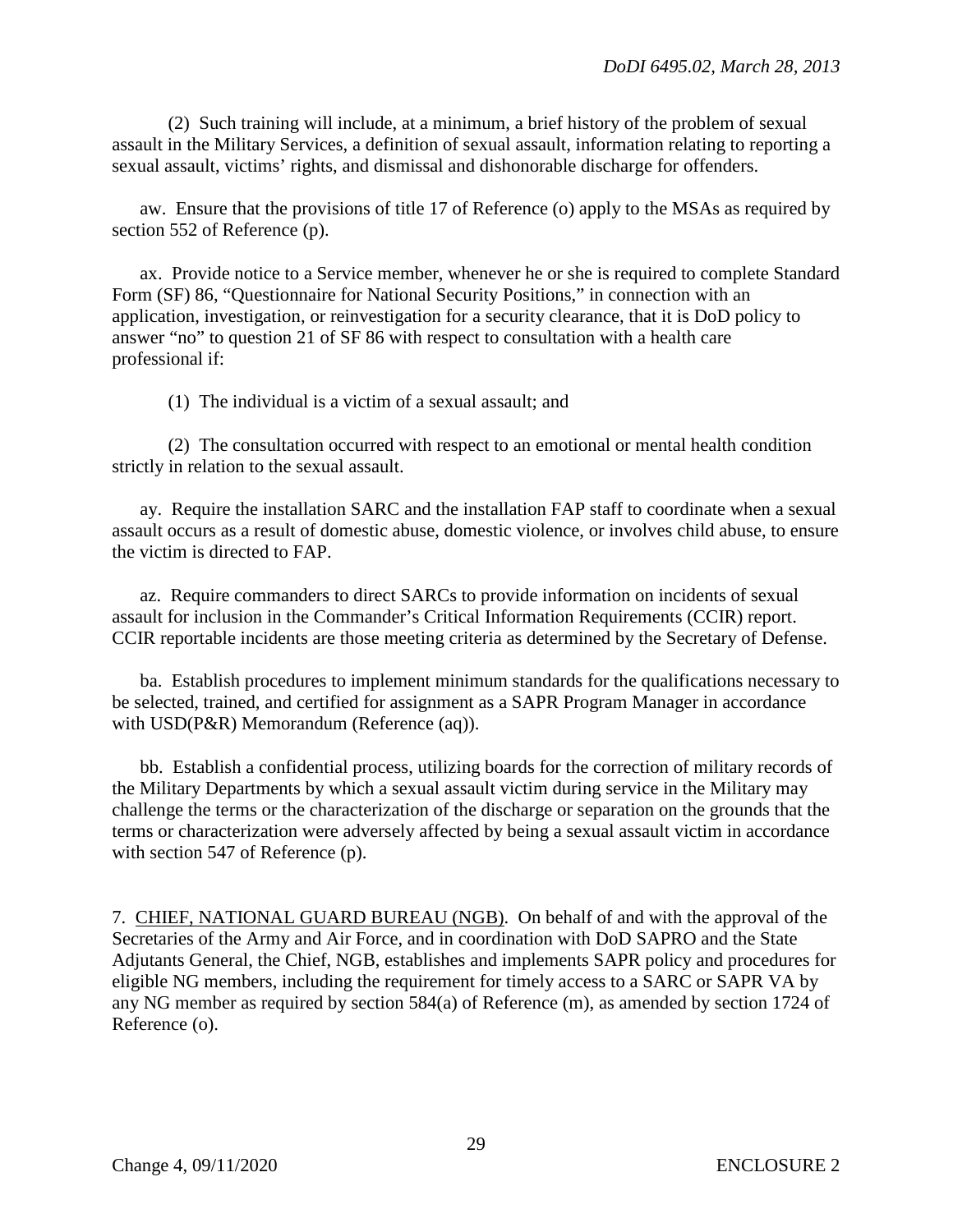8. CHAIRMAN OF THE JOINT CHIEFS OF STAFF. The Chairman of the Joint Chiefs of Staff shall monitor implementation of this Instruction and Reference (c).

9. COMMANDERS OF THE COMBATANT COMMANDS. The Commanders of the Combatant Commands, through the Chairman of the Joint Chiefs of Staff and in coordination with the other Heads of the DoD Components, shall:

a. Require that a SAPR capability provided by the Executive Agent (see Glossary) is incorporated into operational planning guidance in accordance with Reference (c) and this Instruction.

 b. Require the establishment of an MOU, MOA, or equivalent support agreement with the Executive Agent in accordance with Reference (c) and this Instruction and requires at a minimum:

(1) Coordinated efforts and resources, regardless of the location of the sexual assault, to direct optimal and safe administration of Unrestricted and Restricted Reporting options with appropriate protection, medical care, counseling, and advocacy.

(a) Ensure a 24 hours per day, 7 days per week response capability. Require first responders to respond in a timely manner.

(b) Response times shall be based on local conditions; however, sexual assault victims shall be treated as emergency cases.

 (2) Notice to the SARC of every incident of sexual assault on the military installation, so that a SARC or SAPR VA can respond and offer the victim SAPR services. In situations where a sexual assault victim receives medical care and a SAFE outside of a military installation through a MOU or MOA with a local private or public sector entities, as part of the MOU or MOA, the SARC or SAPR VA shall be notified and shall respond.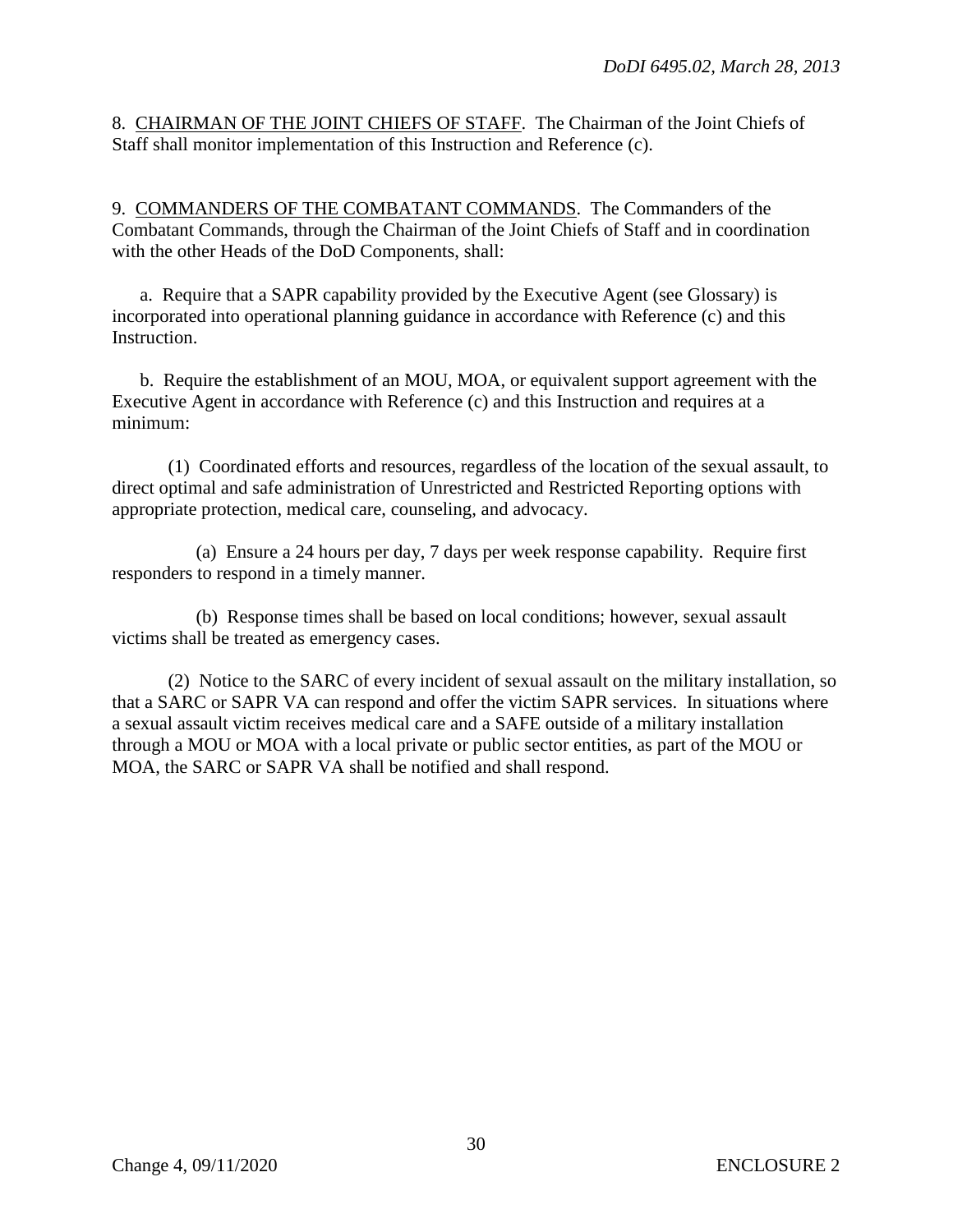# ENCLOSURE 3

# OVERSIGHT OF THE SAPR PROGRAM

1. DIRECTOR, SAPRO. The Director, SAPRO, under the authority, direction and control of the USD(P&R) through the Director, DoDHRA, shall serve as the single point of authority, accountability, and oversight for the DoD SAPR program. DoD SAPRO provides recommendations to the USD(P&R) on the issue of DoD sexual assault policy matters on prevention, response, oversight, standards, training, and program requirements. The Director, SAPRO, shall:

a. Assist the USD(P&R) in developing, administering, and monitoring the effectiveness of DoD SAPR policies and programs. Implement and monitor compliance with DoD sexual assault policy on prevention and response.

b. With the USD(P&R), update the Deputy Secretary of Defense on SAPR policies and programs on a semi-annual schedule.

c. Develop DoD programs to direct SAPR education, training, and awareness for DoD personnel consistent with this Instruction and Reference (c).

d. Coordinate the management of DoD SAPR Program and oversee the implementation in the Service SAPR Programs.

e. Provide technical assistance to the Heads of the DoD Components in addressing matters concerning SAPR and facilitate the identification and resolution of issues and concerns common to the Military Services and joint commands.

f. Develop strategic program guidance, joint planning objectives, standard terminology, and identify legislative changes needed to advance the SAPR program.

g. Develop oversight metrics to measure compliance and effectiveness of SAPR training, sexual assault awareness, prevention, and response policies, and programs. Collect and maintain data in accordance with these metrics, analyze data, and make recommendations regarding SAPR policies and programs to the USD(P&R) and the Secretaries of the Military Departments.

h. Establish reporting categories and monitor specific goals included in the annual SAPR assessments of each Military Service and its respective MSA, as required by Reference (c) and in accordance with Enclosure 12 of this Instruction.

i. Acquire quarterly, annual, and installation-based SAPR data from the Military Services and assemble annual congressional reports involving persons covered by this Instruction and Reference (c). Consult with and rely on the Secretaries of the Military Departments in questions concerning disposition results of sexual assault cases in their respective Military Departments.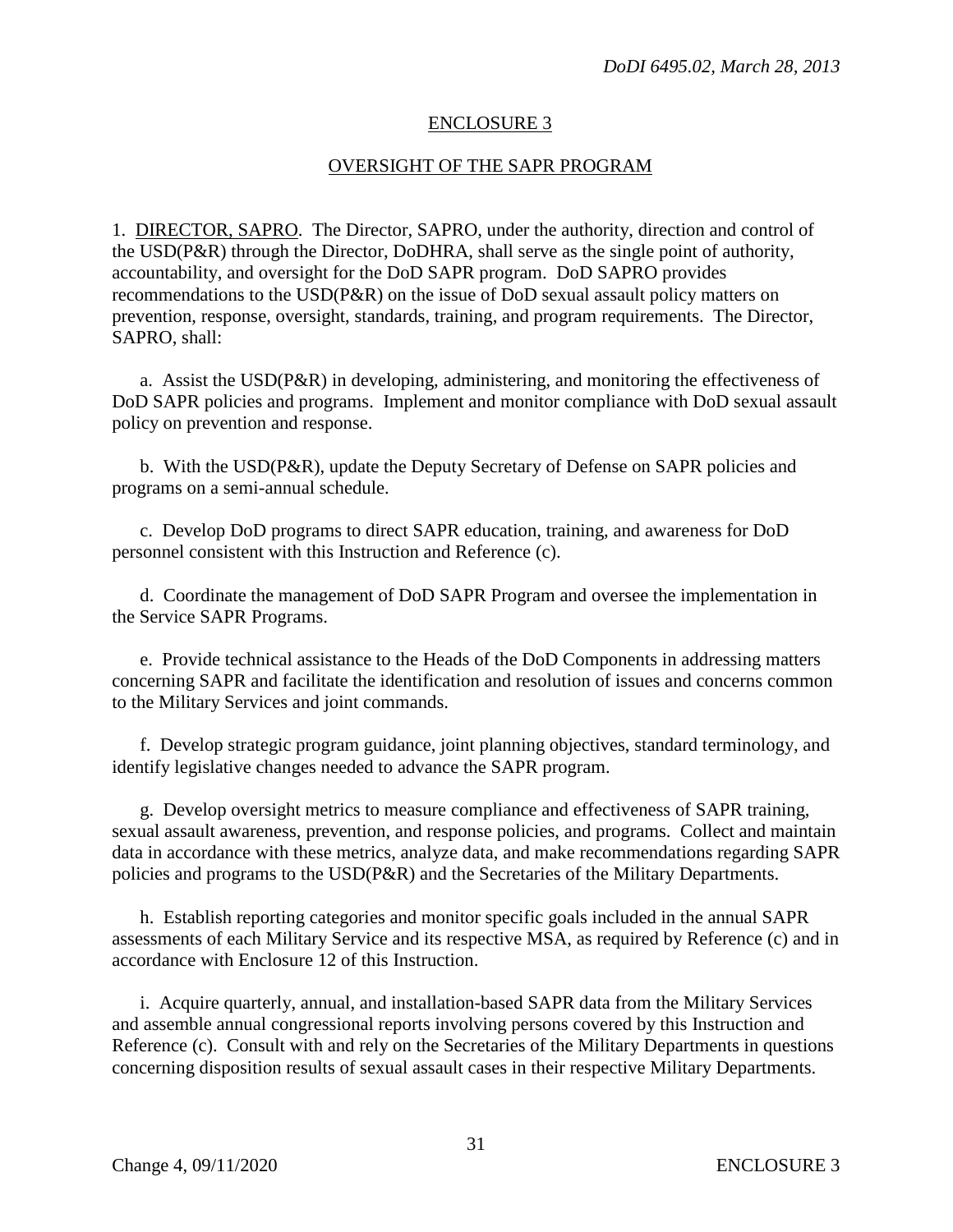j. Prepare the annual FY reports submitted by the Secretary of Defense to the Congress on the sexual assaults involving Service members and a report on the members of the MSAs to Congress submitted by the Secretary of Defense.

k. Publicize SAPR outreach, awareness, prevention, response, and oversight initiatives and programs.

l. Oversee implementation, use, maintenance, and function of the DSAID to meet congressional reporting requirements, support Military Service SAPR program management, and conduct DoD SAPRO oversight activities.

m. Maintain, oversee, and publicize the DoD Safe Helpline and facilitate victim reporting through its connection to the nearest SARC, and other resources as warranted.

n. Maintain and oversee the D-SAACP to ensure all sexual assault victims are offered the assistance of a credentialed SARC or SAPR VA.

o. Annually review the Military Services' resourcing and funding of the Defense Forensic Science Center (DFSC) in the area of sexual assault.

(1) Assist the Department of the Army in identifying the funding and resources needed to operate DFSC, to facilitate forensic evidence being processed within 60 working days from day of receipt.

(2) Encourage the Military Services that use DFSC to contribute to the operation of DFSC by ensuring that DFSC is funded and resourced appropriately to complete forensic evidence processing within 60 working days.

p. Act as the DoD liaison between the DoD and other federal and State agencies on programs and efforts relating to sexual assault prevention and response.

q. Oversee development of strategic program guidance and joint planning objectives for resources in support of the sexual assault prevention and response program, and make recommendations on modifications to policy, law, and regulations needed to ensure the continuing availability of such resources.

r. Quarterly include MSAs as a SAPR IPT standard agenda item, and semi-annually meet with the academy superintendents to facilitate oversight of the implementation of SAPR programs.

s. Develop and administer standardized and voluntary surveys for victims of sexual assault on their experiences with SAPR victim assistance, the military health system, the military justice process, and other areas of support. The surveys will be regularly offered to victims and administered in a way that protects victim privacy and does not adversely impact the victim's legal, career, and health status.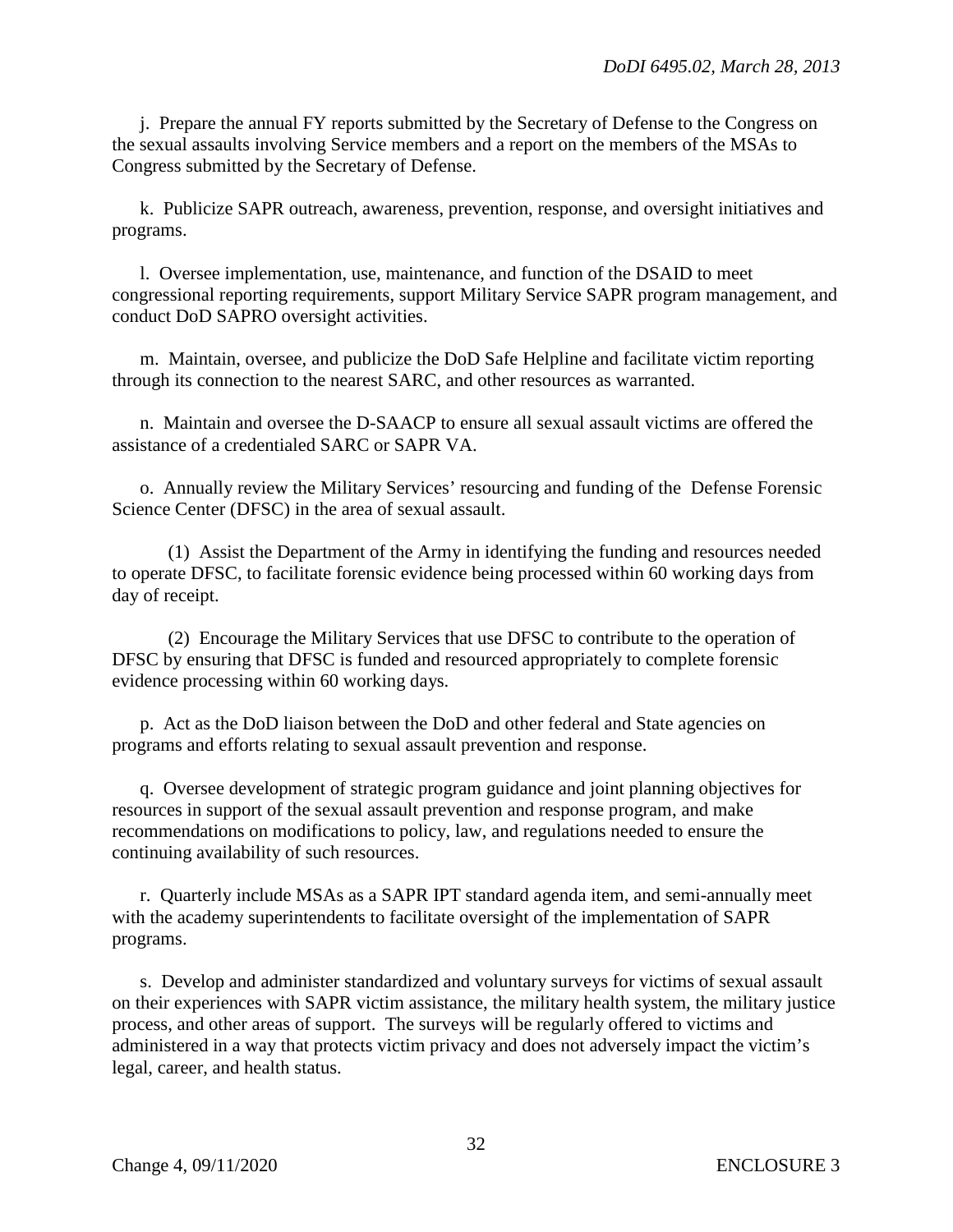t. Chair the SAPR IPT.

u. Participate in the DoD Victim Assistance Leadership Council in accordance with DoDI 6400.07 (Reference (ar)).

v. Maintain the SAPRO awards program recognizing SARCS and/or SAPR VAs or SAPR programs within the Military Departments, and with consent of the Secretary of the Department of Homeland Security, the SARCS and/or SAPR VAs of the Department of Homeland Security.

#### 2. SAPR IPT

a. Membership. The SAPR IPT shall include:

(1) Director, SAPRO. The Director shall serve as the chair.

(2) Deputy Assistant Secretaries for Manpower and Reserve Affairs of the Department of the Army

(3) Director, Air Force Sexual Assault Prevention and Response Program.

(4) A senior representative of the Department of the Navy SAPRO.

(5) A G/FO or DoD SES civilian from: the Joint Staff, Manpower and Personnel (J-1); the Office of the Assistant Secretary of Defense for Reserve Affairs; the NGB; the Office of the General Counsel, DoD; and the Office of the Assistant Secretary of Defense for Health Affairs. Other DoD Components' representatives shall be invited to specific SAPR IPT meetings when their expertise is needed to inform and resolve issues being addressed. A senior representative from the Coast Guard shall be an invited guest.

(6) Consistent with Section 8(c) of Reference (z), also known as "The Inspector General Act of 1978," the IG DoD shall be authorized to send one or more observers to attend all SAPR IPT meetings in order to monitor and evaluate program performance.

b. Duties. The SAPR IPT shall:

(1) Through the chair, advise the USD(P&R) and the Secretary of Defense on SAPR IPT meeting recommendations on policies for sexual assault issues involving persons covered by this Instruction.

(2) Serve as the implementation and oversight arm of the DoD SAPR Program. Coordinate policy and review the DoD's SAPR policies and programs consistent with this Instruction and Reference (c), as necessary. Monitor the progress of program elements and requirements, to include DoD SAPR Strategic Plan tasks, Reference (ax) requirements, and NDAA implementation for adult sexual assault related issues.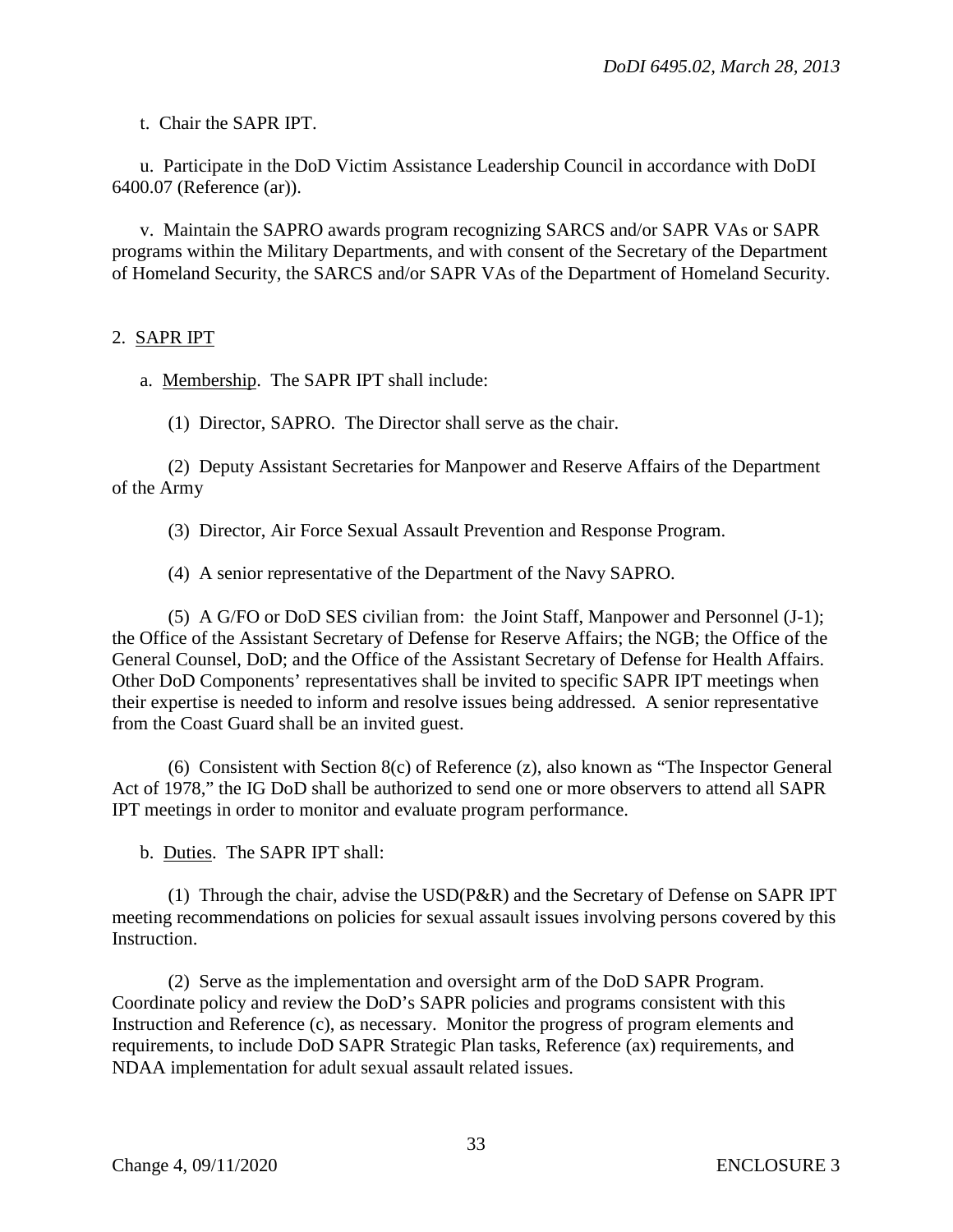(3) Meet every other month. Ad hoc meetings may be scheduled as necessary at the discretion of the chair. Members are selected and meetings scheduled according to the SAPR IPT Charter.

(4) Discuss and analyze broad SAPR issues that may generate targeted topics for Working Groups. Working Groups shall focus on one select issue, be governed by a charter with enumerated goals for which the details will be laid out in individual work plans (see Glossary), and be subject to a definitive timeline for the accomplishment of the stated goals. Issues that cannot be resolved by the SAPR IPT or that require higher level decision making shall be sent to the USD(P&R) for resolution.

c. Chair Duties. The chair shall:

(1) Advise the USD(P&R) and the Secretary of Defense on SAPR IPT recommendations on policies for sexual assault issues involving persons covered by this Instruction.

(2) Represent the USD(P&R) in SAPR matters consistent with this Instruction and Reference (c).

(3) Oversee discussions in the SAPR IPT that generate topics for Working Groups. Provide final approval for topics, charters, and timelines for Working Groups.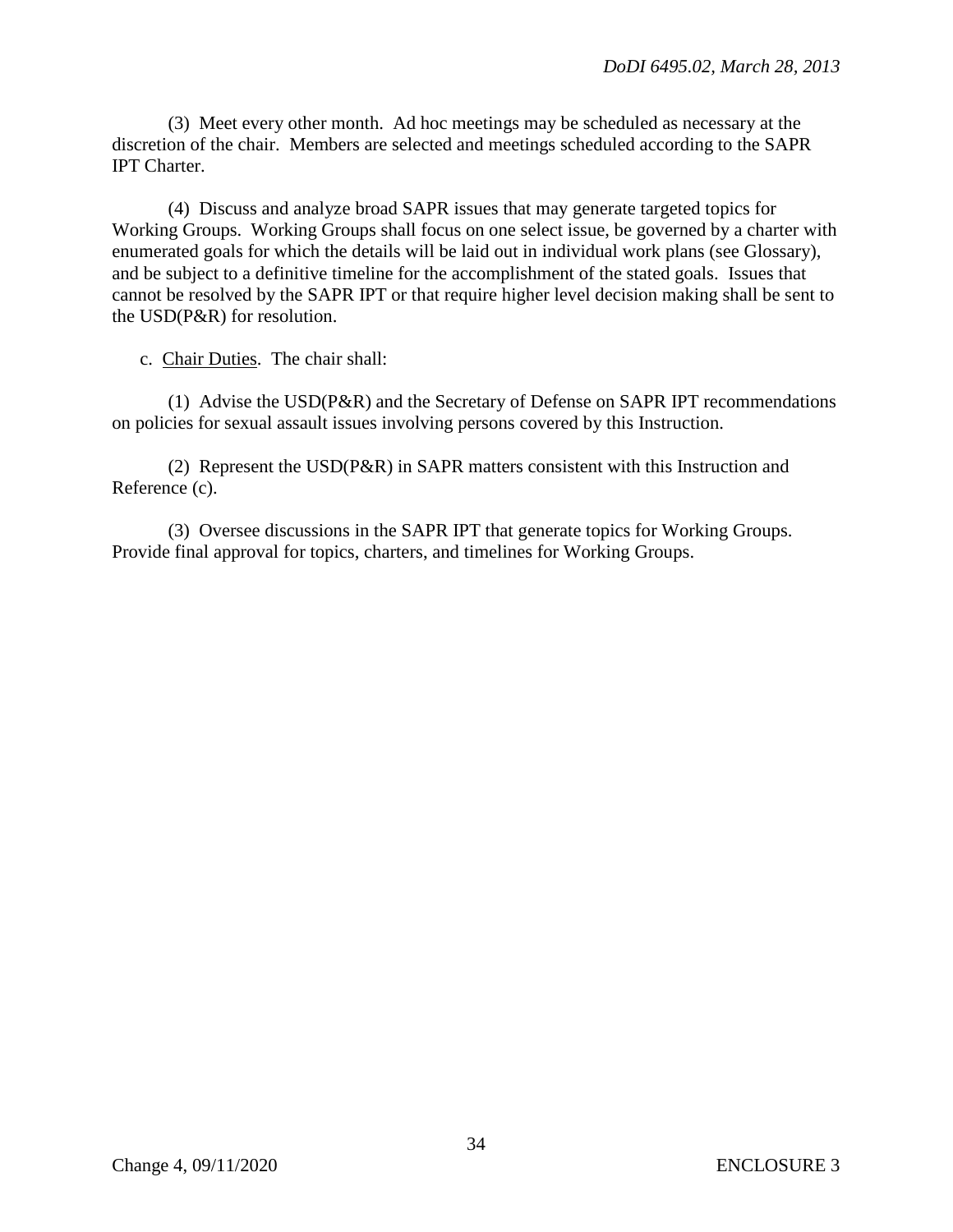# ENCLOSURE 4

#### REPORTING OPTIONS AND SEXUAL ASSAULT REPORTING PROCEDURES

1. REPORTING OPTIONS. Service members and military dependents 18 years and older who have been sexually assaulted have two reporting options: Unrestricted or Restricted Reporting. Unrestricted Reporting of sexual assault is favored by the DoD. However, Unrestricted Reporting may represent a barrier for victims to access services, when the victim desires no command or DoD law enforcement involvement. Consequently, the DoD recognizes a fundamental need to provide a confidential disclosure vehicle via the Restricted Reporting option. Regardless of whether the victim elects Restricted or Unrestricted Reporting, confidentiality of medical information shall be maintained in accordance with DoD 6025.18-R (Reference (as)). DoD civilian employees and their family dependents and DoD contractors are only eligible for Unrestricted Reporting and for limited emergency care medical services at an MTF, unless that individual is otherwise eligible as a Service member or TRICARE beneficiary of the military health system to receive treatment in an MTF at no cost to them in accordance with Reference (c).

a. Unrestricted Reporting. This reporting option triggers an investigation, command notification, and allows a person who has been sexually assaulted to access healthcare treatment and the assignment of a SARC and a SAPR VA. When a sexual assault is reported through Unrestricted Reporting, a SARC shall be notified, respond or direct a SAPR VA to respond, offer the victim healthcare treatment and a SAFE, and inform the victim of available resources. The SARC or SAPR VA will explain the contents of the DD Form 2910 and request that the victim elect a reporting option on the form. If the victim elects the Unrestricted Reporting option, a victim may not change from an Unrestricted to a Restricted Report. If the Unrestricted option is elected, the completed DD Form 2701, which sets out victims' rights and points of contact, shall be distributed to the victim in Unrestricted Reporting cases by DoD law enforcement agents. If a victim elects this reporting option, a victim may not change from an Unrestricted to a Restricted Report.

b. Restricted Reporting. This reporting option does NOT trigger an investigation. The command is notified that "an alleged sexual assault" occurred, but is not given the victim's name or other personally identifying information. Restricted Reporting allows Service members and military dependents who are adult sexual assault victims to confidentially disclose the assault to specified individuals (SARC, SAPR VA, or healthcare personnel) and receive healthcare treatment and the assignment of a SARC and SAPR VA. A sexual assault victim can report directly to a SARC, who will respond or direct a SAPR VA to respond, offer the victim healthcare treatment and a SAFE, and explain to the victim the resources available through the DD Form 2910, where the reporting option is elected. The Restricted Reporting option is only available to Service members and adult military dependents. Restricted Reporting may not be available in a jurisdiction that requires mandatory reporting if a victim first reports to a civilian facility or civilian authority, which will vary by State, territory, and overseas agreements (see paragraph 1.f. of this enclosure). However, Section 536 of the NDAA for FY 2016 preempts mandatory reporting laws, provided the victim first reports to a MTF, in jurisdiction requiring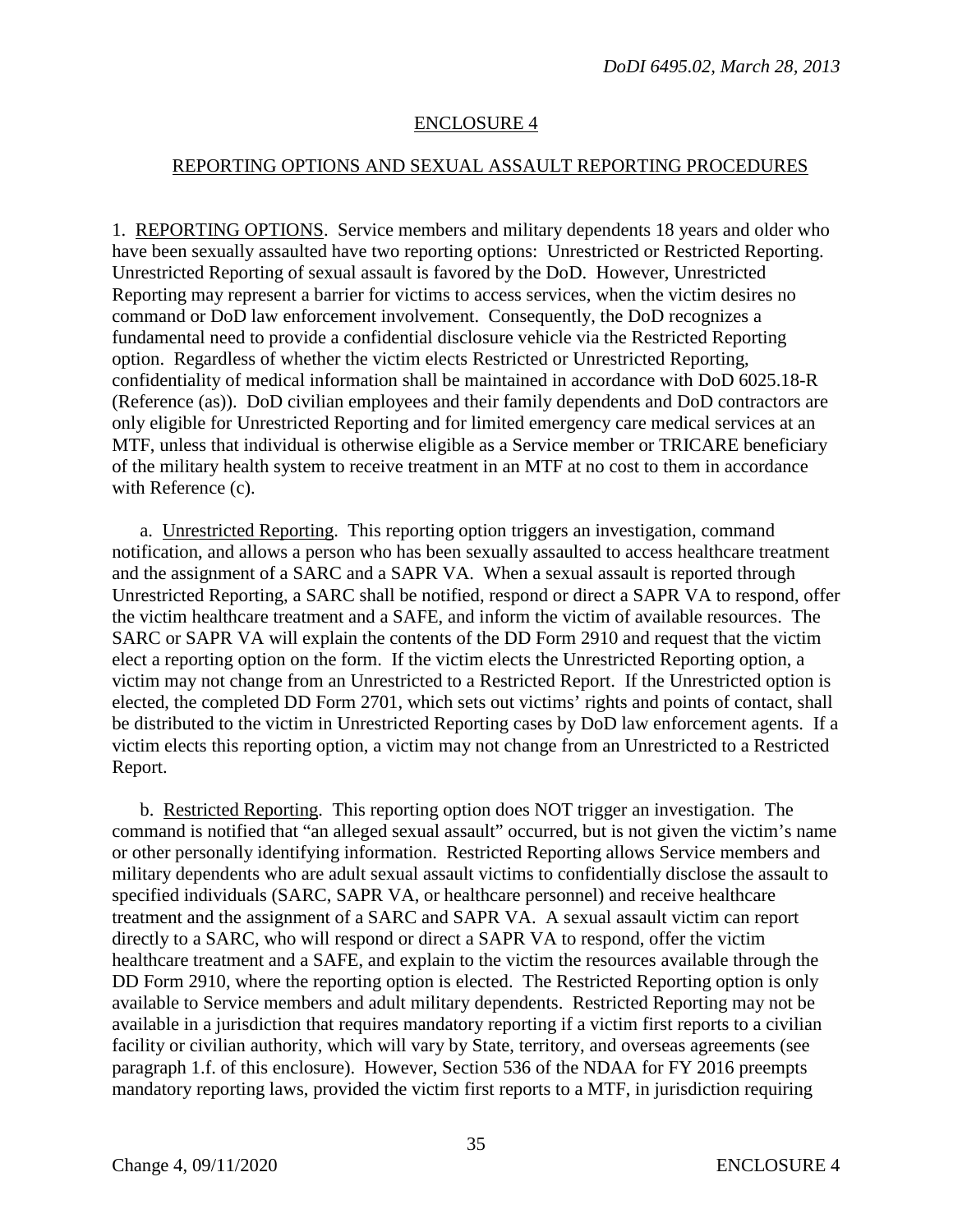mandatory reporting thereby preserving the Restricted Reporting option.If a victim elects this reporting option, a victim may convert a Restricted Report to an Unrestricted Report at any time. The conversion to an Unrestricted Report will be documented with a signature by the victim and the signature of the SARC or SAPR VA in the appropriate block on the DD Form 2910.

(1) Only the SARC, SAPR VA, and healthcare personnel are designated as authorized to accept a Restricted Report. Healthcare personnel, to include psychotherapists and other personnel listed in Military Rule of Evidence (MRE) 513 of Reference (w), who received a Restricted Report (meaning that a victim wishes to file a DD Form 2910 or have a SAFE) shall contact a SARC or SAPR VA in accordance with requirements in Enclosure 7 of this Instruction, to assure that a victim is offered SAPR services and so that a DD Form 2910 can be completed and retained.

(2) A SAFE and the information contained in its accompanying Kit are provided the same confidentiality as is afforded victim statements under the Restricted Reporting option. See Enclosure 8 of this Instruction.

(3) In the course of otherwise privileged communications with a chaplain, SVC/VLC, or legal assistance attorney, a victim may indicate that he or she wishes to file a Restricted Report. If this occurs, a chaplain, SVC/VLC, and legal assistance attorney shall, with the victim's consent, facilitate contact with a SARC or SAPR VA to ensure that a victim is offered SAPR services and so that a DD Form 2910 can be completed. A chaplain, SVC/VLC, or legal assistance attorney cannot accept a Restricted Report.

(4) A victim has a privilege to refuse to disclose and to prevent any other person from disclosing a confidential communication between a victim and a SARC and SAPR VA, in a case arising under the UCMJ, if such communication is made for the purpose of facilitating advice or supportive assistance to the victim in accordance with MRE 514 of Reference (w).

(5) A sexual assault victim certified under the personnel reliability program (PRP) is eligible for both the Restricted and Unrestricted Reporting options. If electing Restricted Reporting, the victim is required to advise the competent medical authority of any factors that could have an adverse impact on the victim's performance, reliability, or safety while performing PRP duties. If necessary, the competent medical authority will inform the certifying official that the person in question should be suspended or temporarily decertified from PRP status, as appropriate, without revealing that the person is a victim of sexual assault, thus preserving the Restricted Report.

c. Non-Participating Victim (see Glossary). For victims choosing either Restricted or Unrestricted Reporting, the following guidelines apply:

(1) Details regarding the incident will be limited to only those personnel who have an official need to know. The victim's decision to decline to participate in an investigation or prosecution should be honored by all personnel charged with the investigation and prosecution of sexual assault cases, including, but not limited to, commanders, DoD law enforcement officials, and personnel in the victim's chain of command. If at any time the victim who originally chose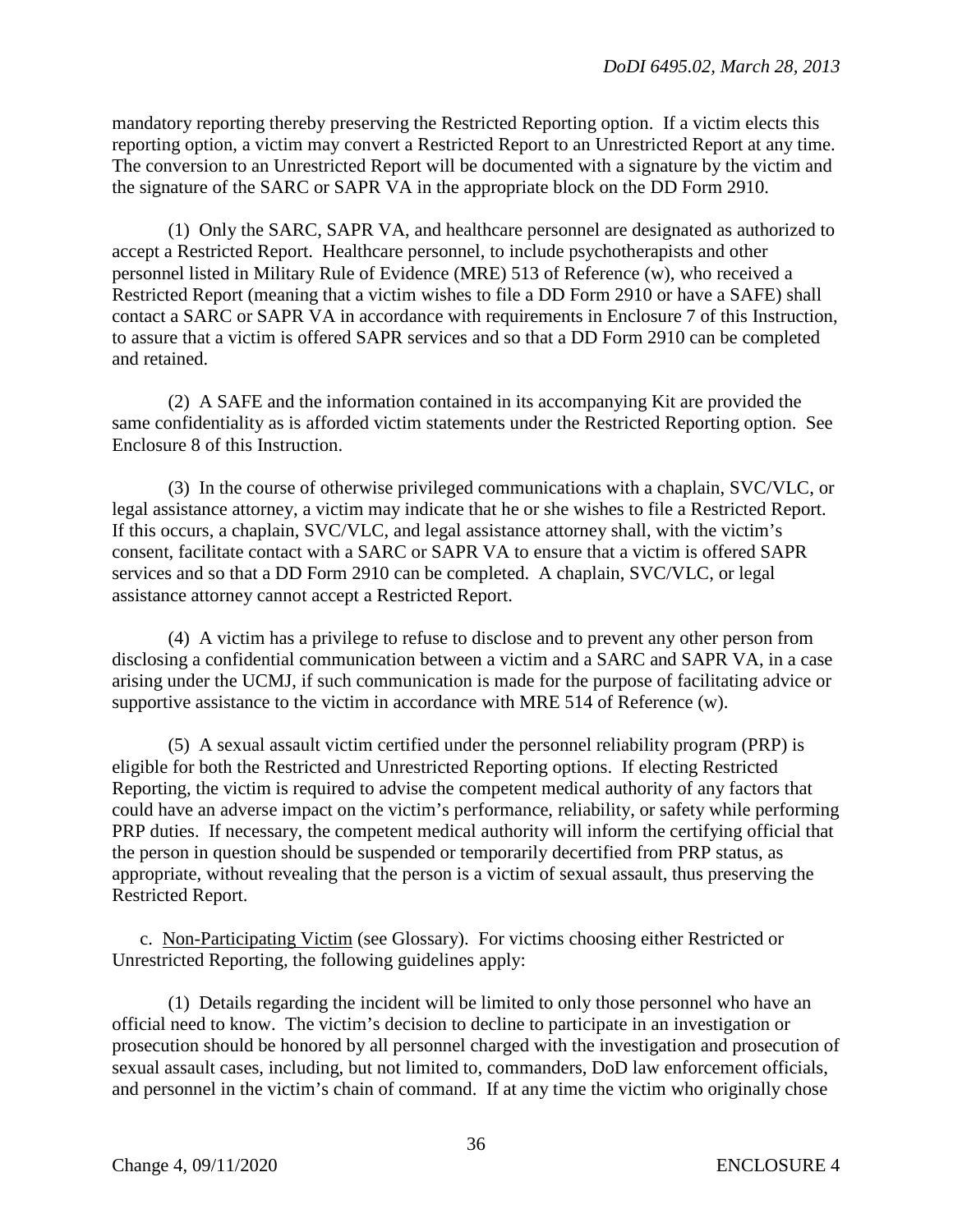the Unrestricted Reporting option declines to participate in an investigation or prosecution, that decision should be honored in accordance with this subparagraph. However, the victim cannot change from an Unrestricted to a Restricted Report. The victim should be informed by the SARC or SAPR VA that the investigation may continue regardless of whether the victim participates.

(2) The victim's decision not to participate in an investigation or prosecution will not affect access to SARC and SAPR VA services, medical and psychological care, or services from an SVC or VLC. These services shall be made available to all eligible sexual assault victims.

(3) If a victim approaches a SARC, SAPR VA, or healthcare provider and begins to make a report, but then changes his or her mind and leaves without signing the DD Form 2910 (the form where the reporting option is selected), the SARC*,* SAPR VA, or healthcare provider is not under any obligation or duty to inform investigators or commanders about this report and will not produce the report or disclose the communications surrounding the report. If commanders or law enforcement ask about the report, disclosures can only be made in accordance with exceptions to the MRE 514 or MRE 513 privilege, as applicable.

d. Disclosure of Confidential Communications. In cases where a victim elects Restricted Reporting, the SARC, SAPR VA, and healthcare personnel may not disclose confidential communications or the SAFE and the accompanying Kit to DoD law enforcement or command authorities, either within or outside the DoD, except as provided in this Instruction. In certain situations, information about a sexual assault may come to the commander's or DoD law enforcement official's (to include MCIO's) attention from a source independent of the Restricted Reporting avenues and an independent investigation is initiated. In these cases, SARCs, SAPR VAs, and healthcare personnel are prevented from disclosing confidential communications under Restricted Reporting, unless an exception applies. An independent investigation does not, in itself, convert the Restricted Report to an Unrestricted Report. Improper disclosure of confidential communications or improper release of medical information are prohibited and may result in disciplinary action pursuant to the UCMJ or other adverse personnel or administrative actions.

e. Victim Confiding in Another Person. In establishing the Restricted Reporting option, DoD recognizes that a victim may tell someone (e.g., roommate, friend, family member) that a sexual assault has occurred before considering whether to file a Restricted or Unrestricted Report.

(1) A victim's communication with another person (e.g., roommate, friend, family member) does not, in and of itself, prevent the victim from later electing to make a Restricted Report. Restricted Reporting is confidential, not anonymous, reporting. However, if the person to whom the victim confided the information (e.g., roommate, friend, family member) is in the victim's officer or non-commissioned officer chain of command or DoD law enforcement, there can be no Restricted Report.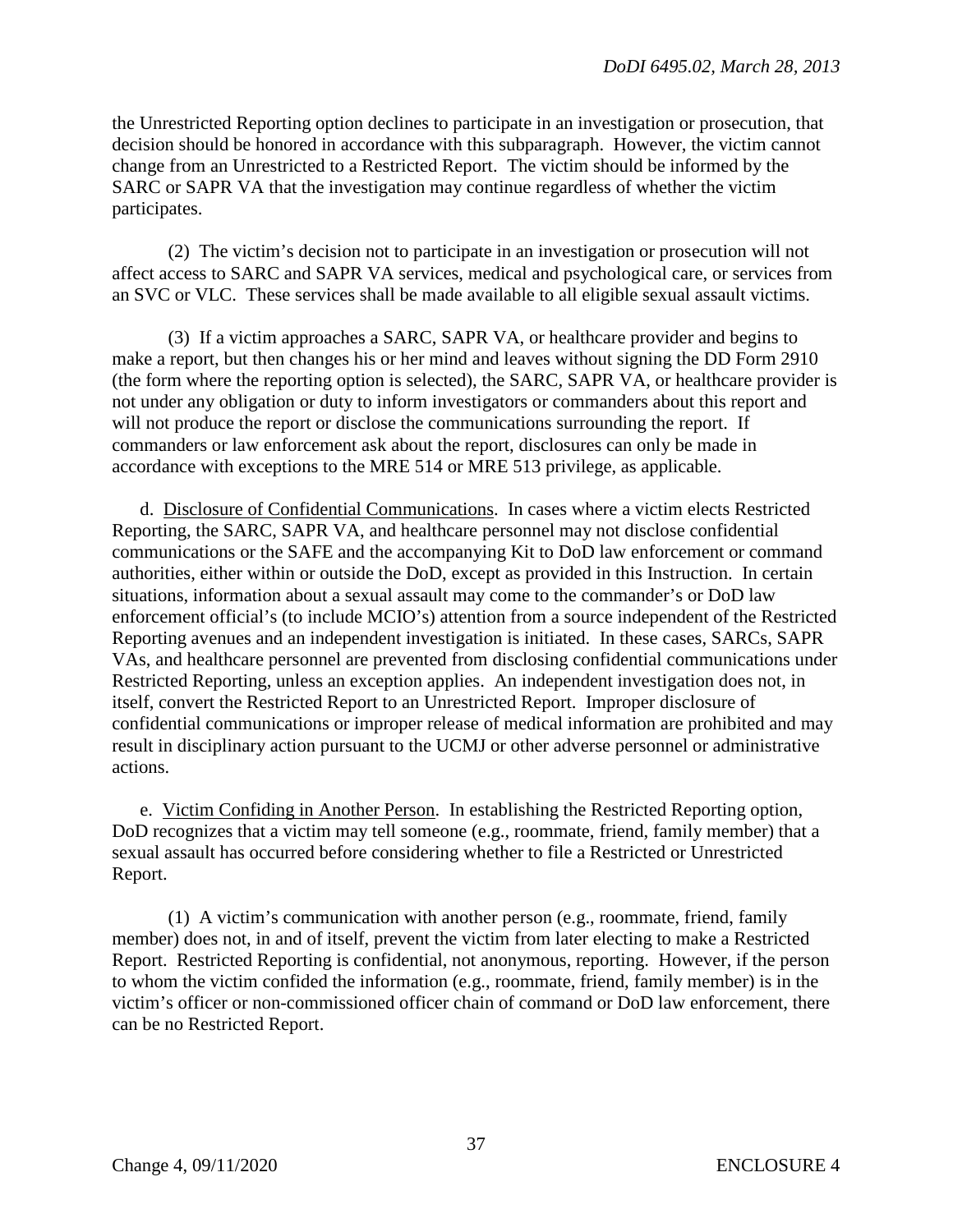(2) Communications between the victim and a person other than the SARC, SAPR VA, healthcare personnel, assigned SVC/VLC, legal assistance officer, or chaplain are NOT confidential and do not receive the protections of Restricted Reporting.

f. Independent Investigations. Independent investigations are not initiated by the victim. If information about a sexual assault comes to a commander's attention from a source other than a victim (victim may have elected Restricted Reporting or where no report has been made by the victim), that commander shall immediately report the matter to an MCIO and an official (independent) investigation may be initiated based on that independently acquired information.

(1) If there is an ongoing independent investigation, the sexual assault victim will no longer have the option of Restricted Reporting when:

(a) DoD law enforcement informs the SARC of the investigation, and

(b) The victim has not already elected Restricted Reporting.

 (2) The timing of filing a Restricted Report is crucial. In order to take advantage of the Restricted Reporting option, the victim must file a Restricted Report by signing a DD Form 2910 BEFORE the SARC is informed of an ongoing independent investigation of the sexual assault.

(a) If a SARC is notified of an ongoing independent investigation and the victim has not signed a DD Form 2910 electing Restricted Report, the SARC must inform the victim that the option to file a Restricted Report is no longer available. However, all communications between the victim and the victim advocate will remain privileged except for the minimum necessary to make the Unrestricted Report.

(b) If an independent investigation begins AFTER the victim has formally elected Restricted Reporting (by signing the DD Form 2910), the independent investigation has NO impact on the victim's Restricted Report and the victim's communications and SAFE Kit remain confidential, to the extent authorized by law and DoD regulations.

g. Mandatory Reporting Laws and Cases Investigated by Civilian Law Enforcement. Health care may be provided and SAFE Kits may be performed in a civilian healthcare facility bound by State and local laws that require certain personnel (usually health care personnel) to report the sexual assault to civilian agencies or law enforcement. In some cases, civilian law enforcement may take investigative responsibility for the sexual assault case, or the civilian jurisdiction may inform the military law enforcement or investigative community of a sexual assault that was reported to it. In such instances, it may not be possible for a victim to make a Restricted Report or it may not be possible to maintain the report as a Restricted Report. Consistent with the NDAA for FY 2016, to the extent possible, DoD will honor the Restricted Report; however, sexual assault victims need to be aware that the confidentiality afforded their Restricted Report is not guaranteed due to circumstances surrounding the independent investigation and requirements of individual State laws for civilian healthcare facilities.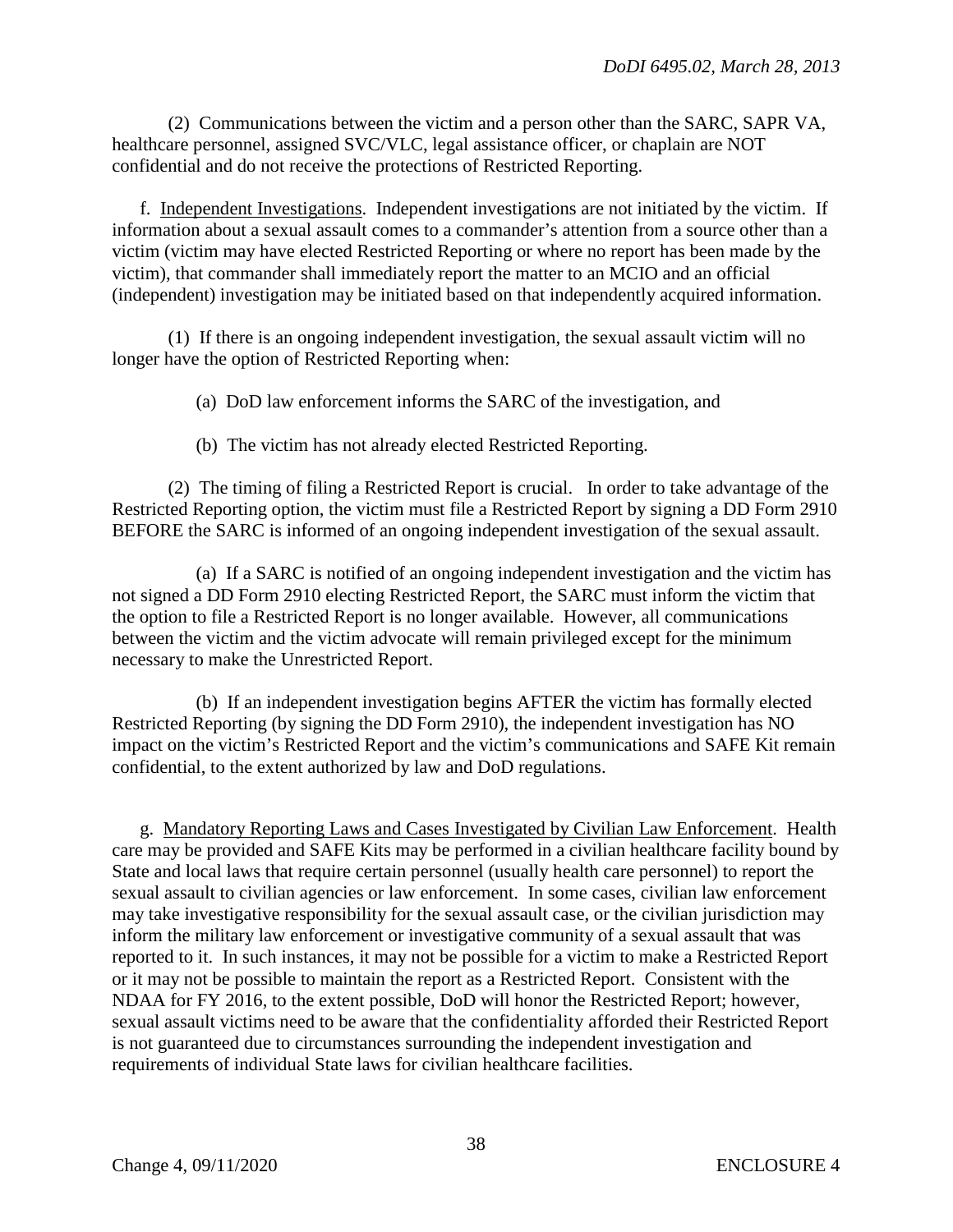## 2. INITIATING MEDICAL CARE AND TREATMENT UPON RECEIPT OF REPORT.

Healthcare personnel will initiate the emergency care and treatment of sexual assault victims, notify the SARC or the SAPR VA in accordance with Enclosure 7 of this Instruction, and make appropriate medical referrals for specialty care, if indicated. Upon receipt of a Restricted Report, only the SARC or the SAPR VA will be notified. There will be NO report to DoD law enforcement, a supervisory official, or the victim's chain of command by the healthcare personnel, unless an exception to Restricted Reporting applies or applicable law requires other officials to be notified. Regardless of whether the victim elects Restricted or Unrestricted Reporting, confidentiality of medical information will be maintained in accordance with applicable laws and regulations.

3. IMPLEMENTING DoD DUAL OBJECTIVES. The DoD is committed to ensuring victims of sexual assault are protected; treated with dignity and respect; and provided support, advocacy, and care. The DoD supports effective command awareness and prevention programs. The DoD also strongly supports applicable DoD law enforcement and criminal justice procedures that enable persons to be held appropriately accountable for sexual assault offenses and criminal dispositions. To achieve the dual objectives of victim support and offender accountability, DoD preference is for Unrestricted Reporting of sexual assaults to allow for the provision of victims' services and to pursue offender accountability, as appropriate. However, Unrestricted Reporting may represent a barrier for victims to access services, when the victim desires no command or DoD law enforcement involvement. Consequently, the DoD recognizes a fundamental need to provide a confidential disclosure vehicle via the Restricted Reporting option. This section provides procedural guidance and considerations to implement the DoD dual objectives.

a. Restricted Reporting Impact. Restricted Reporting will impact investigations and the ability of the offender's commander to hold the alleged offender appropriately accountable. However, such risks shall not outweigh the overall interest in providing a Restricted Reporting option to sexual assault victims.

b. Victim's Perception of the Military Justice System. The DoD seeks increased reporting by victims of sexual assault. A system that is perceived as fair and treats victims with dignity and respect, and promotes privacy and confidentiality may have a positive impact in bringing victims forward to provide information about being assaulted. The Restricted Reporting option is intended to give victims additional time and increased control over the release and management of their personal information and empowers them to seek relevant information and support to make more informed decisions about participating in the criminal investigation. A victim who receives support, appropriate care and treatment, and is provided an opportunity to make an informed decision about a criminal investigation is more likely to develop increased trust that the victim's needs are of concern to the command. As a result, this trust may eventually lead the victim to decide to pursue an investigation and convert the Restricted Report to an Unrestricted Report.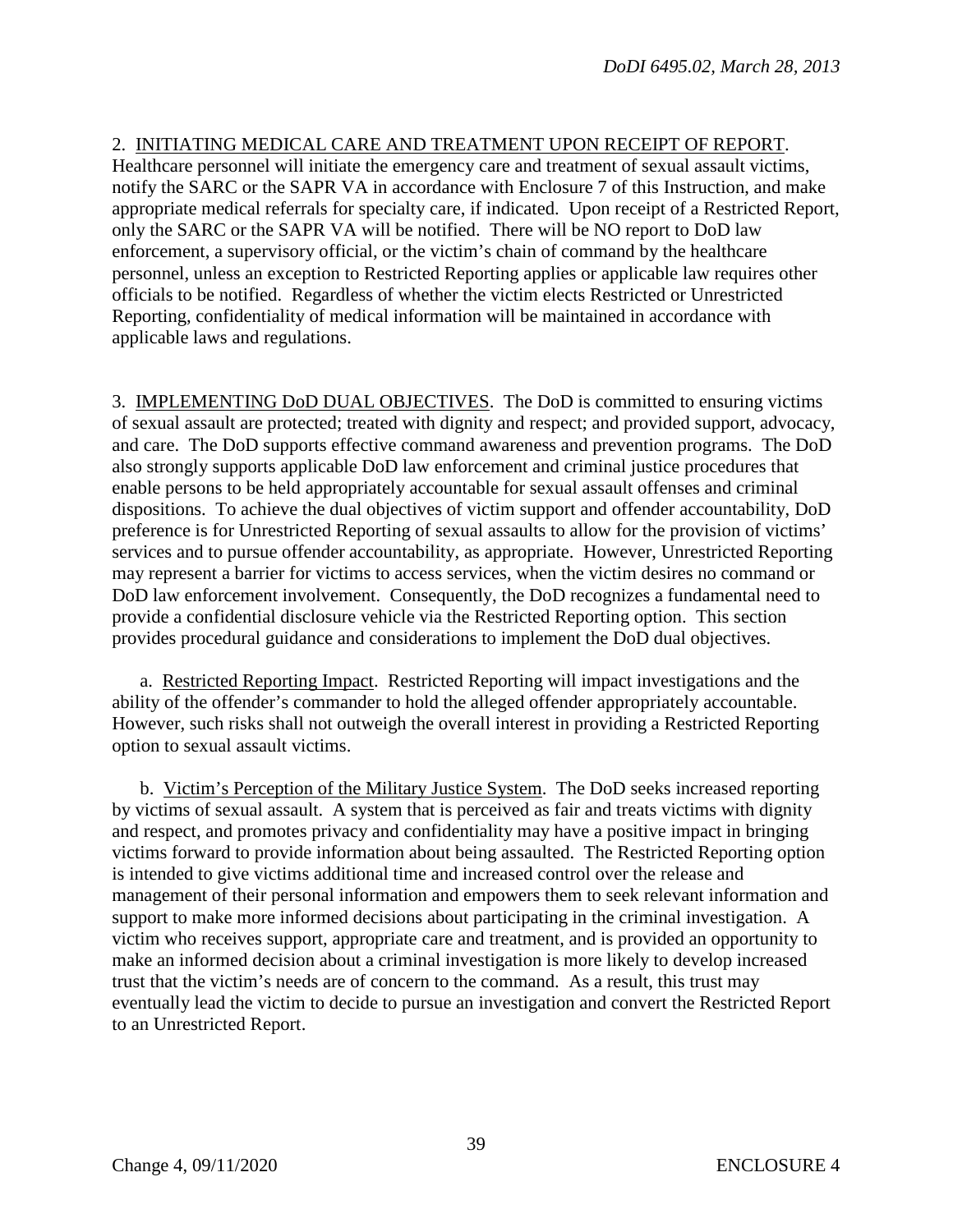### 4. REPORTS AND COMMANDERS

a. Unrestricted Reports to Commanders. The SARC shall provide the installation commander and the immediate commander of the sexual assault victim (if a civilian victim, then the immediate commander of alleged military offender) with information regarding all Unrestricted Reports within 24 hours of an Unrestricted Report of sexual assault. This notification may be extended by the commander to 48 hours after the Unrestricted Report of the incident when there are extenuating circumstances in deployed environments. SARC and SAPR VA communications with victims are protected under the MRE 514 privilege. For Unrestricted Reports, the 8-day incident report will be filed in accordance with section 1743 of Reference (o).

b. Restricted Reports to Commanders. For the purposes of public safety and command responsibility, in the event of a Restricted Report, the SARC shall report non-PII concerning sexual assault incidents (without information that could reasonably lead to personal identification of the victim or the alleged assailant (see exception of subparagraph 5.b.(2) of this enclosure)) only to the installation commander within 24 hours of the report. This notification may be extended by the commander to 48 hours after the Restricted Report of the incident when there are extenuating circumstances in deployed environments. To ensure oversight of victim services for Restricted Report cases, the SARC will also confirm in her or his report that the victim has been offered SAPR advocacy services, an explanation of the notifications in the DD Form 2910; medical and mental healthcare and informed of his or her eligibility for an SVC/VLC. The 8 day incident report is not required for Restricted Reports in accordance with section 1743 of Reference (o). SARC and SAPR VA communications with victims are protected by the Restricted Reporting option and the MRE 514 privilege of Reference (w).

(1) Even if the victim chooses not to convert to an Unrestricted Report, or provide PII, the non-PII information provided by the SARC makes the installation commander aware that a sexual assault incident was reported to have occurred. Restricted Reporting gives the installation commander a clearer picture of the reported sexual assaults within the command. The installation commander can then use the information to enhance preventive measures, to enhance the education and training of the command's personnel, and to scrutinize more closely the organization's climate and culture for contributing factors.

(2) Neither the installation commander nor DoD law enforcement may use the information from a Restricted Report for investigative purposes or in a manner that is likely to discover, disclose, or reveal the identities of the victims unless an exception to Restricted Reporting applies. Improper disclosure of Restricted Reporting information may result in disciplinary action or other adverse personnel or administrative actions.

## 5. EXCEPTIONS TO RESTRICTED REPORTING AND DISCLOSURES

a. The SARC will evaluate the confidential information provided under the Restricted Report to determine whether an exception applies.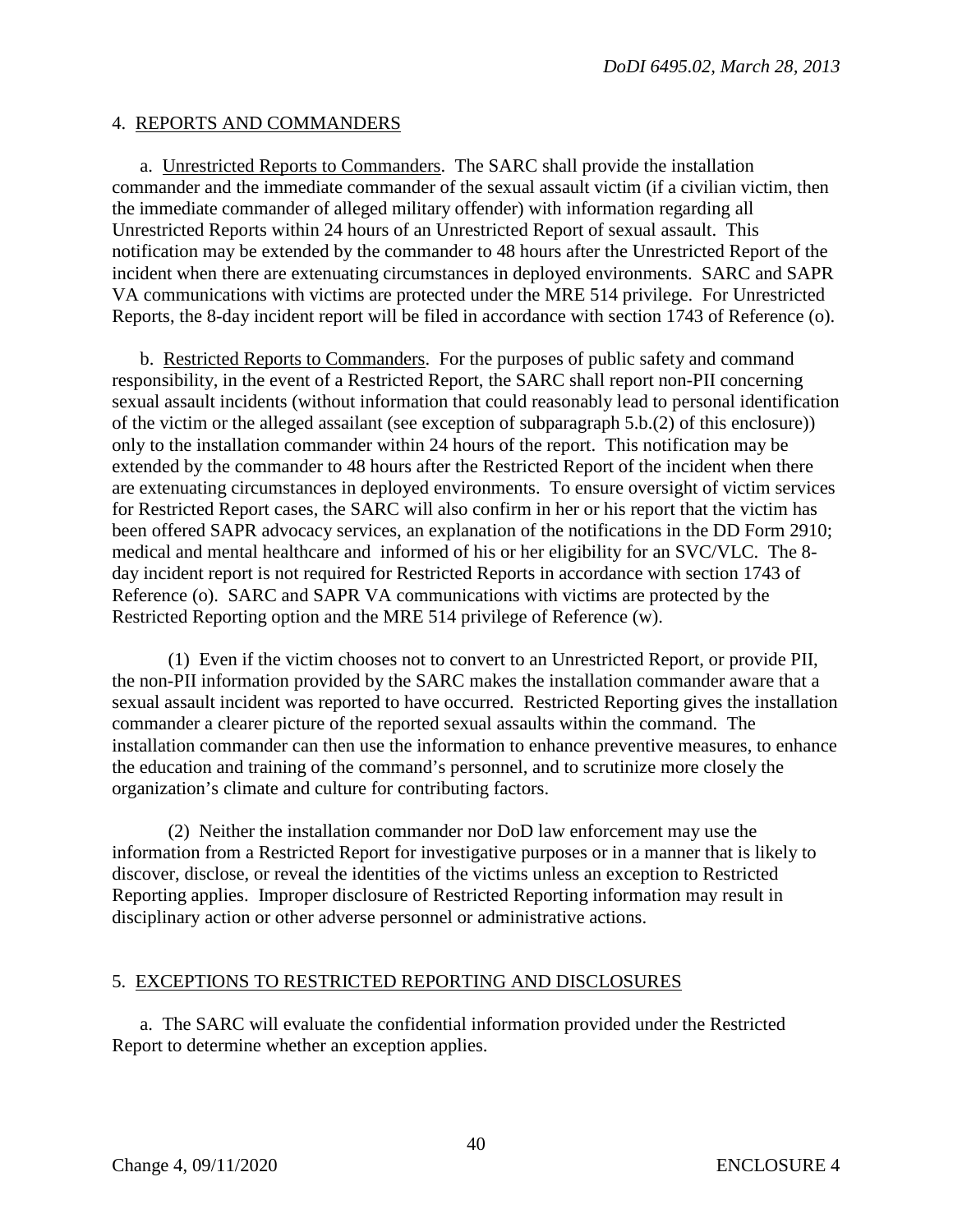(1) The SARC shall disclose the otherwise protected confidential information only after consultation with the SJA of the installation commander, supporting judge advocate or other legal advisor concerned, who shall advise the SARC whether an exception to Restricted Reporting applies. In addition, the SJA, supporting judge advocate, or other legal advisor concerned will analyze the impact of MRE 514 on the communications.

(2) When there is uncertainty or disagreement on whether an exception to Restricted Reporting applies, the matter shall be brought to the attention of the installation commander for decision without identifying the victim (using non-PII information). Improper disclosure of confidential communications under Restricted Reporting, improper release of medical information, and other violations of this guidance are prohibited and may result in discipline pursuant to the UCMJ or State statute, loss of privileges, loss of certification or credentialing, or other adverse personnel or administrative actions.

b. The following exceptions to the prohibition against disclosures of Restricted Reporting authorize a disclosure of a Restricted Report only when the SJA consultation described in paragraph 6.a. has occurred and only if one or more of the following conditions apply:

(1) Authorized by the victim in writing.

(2) Necessary to prevent or mitigate a serious and imminent threat to the health or safety of the victim or another person; for example, multiple reports involving the same alleged offender (repeat offender) could meet this criterion. See similar safety and security exceptions in MRE 514 of Reference (w).

(3) Required for fitness for duty or disability determinations. This disclosure is limited to only the information necessary to process duty or disability determinations for Service members. Disclosure of a Restricted Report under these circumstances does not change the nature of the victim's Restricted Report, nor does it create an obligation for reporting to law enforcement or command for investigation.

(4) Required for the supervision of coordination of direct victim healthcare or services. The SARC, SAPR VA, or healthcare personnel can disclose specifically requested information to those individuals with an official need to know, or as required by law or regulation.

(5) Ordered by a military official (e.g., a duly authorized subpoena in a UCMJ case), Federal or State judge, or as required by a Federal or State statute or applicable U.S. international agreement. The SARC, SAPR VA, and healthcare personnel will consult with the installation commander's servicing legal office, in the same manner as other recipients of privileged information, to determine if the exception criteria apply and whether a duty to disclose the otherwise protected information is present. Until those determinations are made, only non-PII shall be disclosed.

c. Healthcare personnel may also convey to the victim's unit commander any possible adverse duty impact related to the victim's medical condition and prognosis in accordance with References (aa) and (ba). However, such circumstances do NOT otherwise warrant a Restricted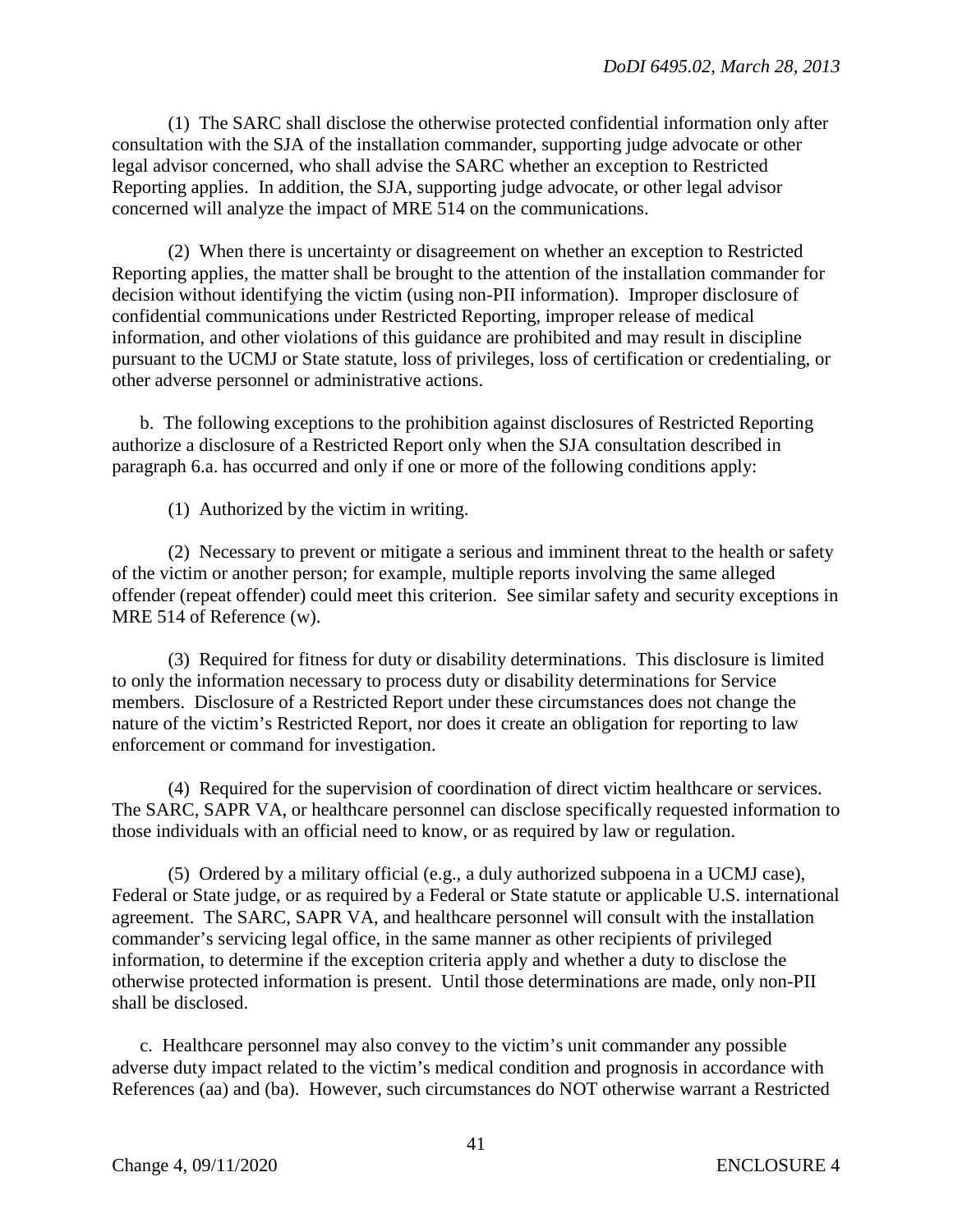Reporting exception to policy. Therefore, the confidential communication related to the sexual assault may not be disclosed. Improper disclosure of confidential communications, improper release of medical information, and other violations of this Instruction and Reference (c) are prohibited and may result in discipline pursuant to the UCMJ or another Federal or State statute, loss of privileges, or other adverse personnel or administrative actions.

d. The SARC or SAPR VA shall inform the victim when a disclosure in accordance with the exceptions in this section of this enclosure is made. Whenever possible, the victim should be notified in advance of the disclosure.

e. If a SARC, SAPR VA, or healthcare personnel makes an unauthorized disclosure of a confidential communication, that person is subject to disciplinary action. Unauthorized disclosure has no impact on the status of the Restricted Report. All Restricted Reporting information is still confidential and protected, to the extent authorized by law and this Instruction. However, unauthorized or inadvertent disclosures made to a commander or law enforcement shall result in notification to the MCIO.

6. ACTIONABLE RIGHTS. Restricted Reporting does not create any actionable rights for the victim or alleged offender or constitute a grant of immunity for any actionable conduct by the alleged offender or the victim.

## 7. RESOURCES FOR VICTIMS TO REPORT RETALIATION,REPRISAL, OSTRACISM, MALTREATMENT, SEXUAL HARASSMENT, OR TO REQUEST AN EXPEDITED/SAFETY TRANSFER OR MILITARY PROTECTIVE ORDER (MPO)/CIVILIAN PROTECTIVE ORDER (CPO). SARCs and SAPR VAs must inform victims of the resources available to report instances of retaliation, reprisal, ostracism, maltreatment, sexual harassment, or to request a transfer or MPO. If the allegation is criminal in nature and the victim filed an Unrestricted Report, the crime should be immediately reported to an MCIO, even if the crime is not something normally reported to an MCIO (e.g., victim's personal vehicle was defaced). Victims can seek assistance on how to report allegations by requesting assistance from:

- a. A SARC or SAPR VA or SVC/VLC.
- b. A SARC on a different installation, which can be facilitated by the Safe Helpline.
- c. Their immediate commander.
- d. A commander OUTSIDE their chain of command.

e. Service personnel to invoke their Service-specific reporting procedures regarding such allegations in accordance with DoD Retaliation Prevention and Response Strategy: Regarding Sexual Assault and Harassment Reports (Reference (au)).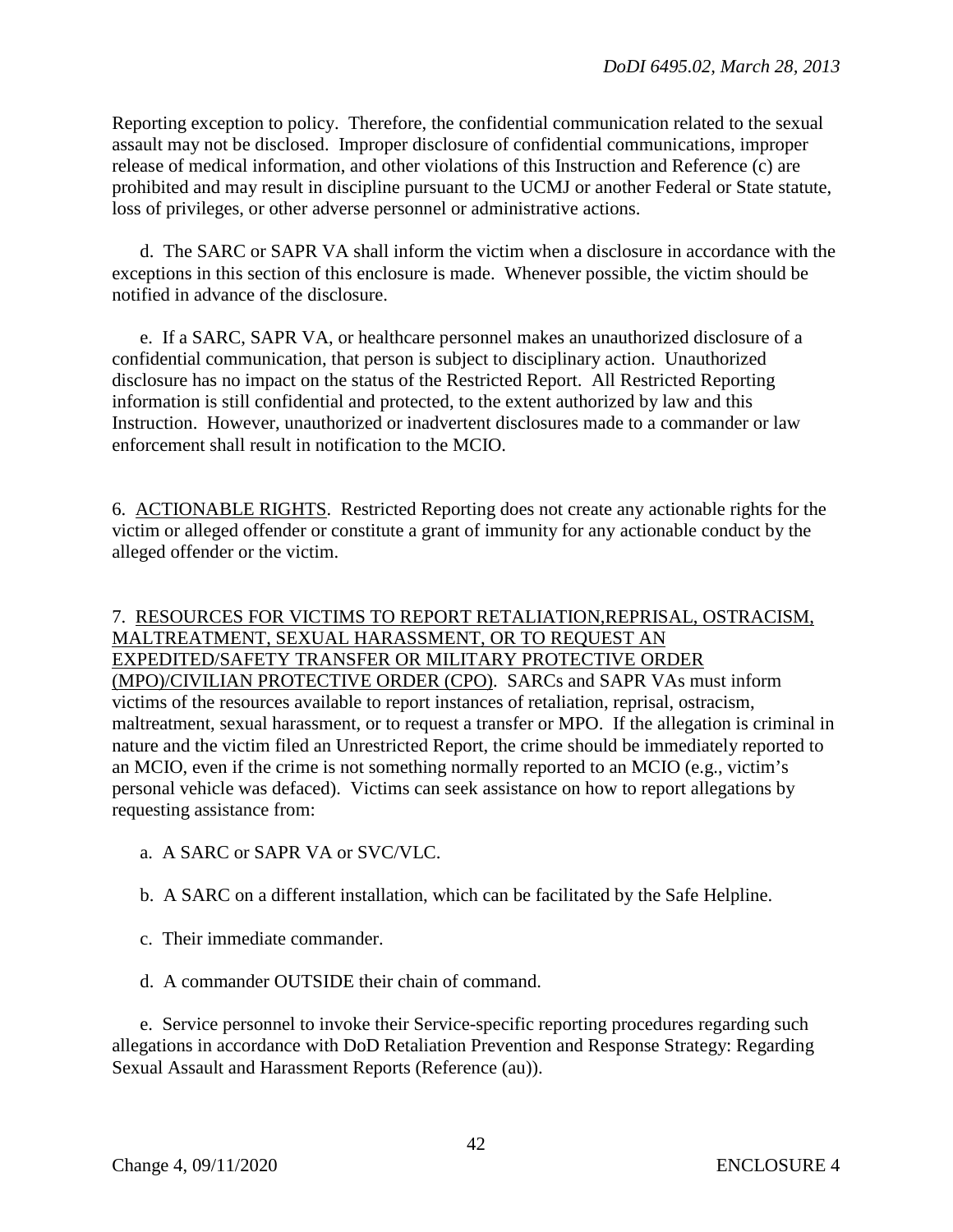f. Service Military Equal Opportunity (MEO) representative to file a complaint of sexual harassment.

g. A G/FO if the retaliation, reprisal, ostracism, or maltreatment involves the administrative separation of victims within 1 year of the final disposition of their sexual assault case. A victim may request that the G/FO review the separation in accordance with Reference  $(xv)$  (enlisted personnel) or Reference (y) (commissioned officers).

h. A G/FO if the victim believes that there has been an impact on their military career because they reported a sexual assault or sought mental health treatment for sexual assault that the victim believes is associated with the sexual assault. The victim may discuss the impact with the G/FO.

i. An SVC or VLC, trial counsel and VWAP, or a legal assistance attorney to facilitate reporting with a SARC or SAPR VA.

j. Service personnel to file a complaint of wrongs in accordance with Article 138 of the UCMJ (section 938 of Reference (d)).

k. IG DoD, invoking whistle-blower protections in accordance with Reference (am).

l. Commander or SARC to request an Expedited Transfer.

m. Commander or SARC to request a safety transfer or an MPO and/or CPO, if the victim is in fear for her or his safety.

n. The MCIO, if the allegation is of an act that is criminal in nature and the victim filed an Unrestricted Report. The allegation should immediately be reported to an MCIO.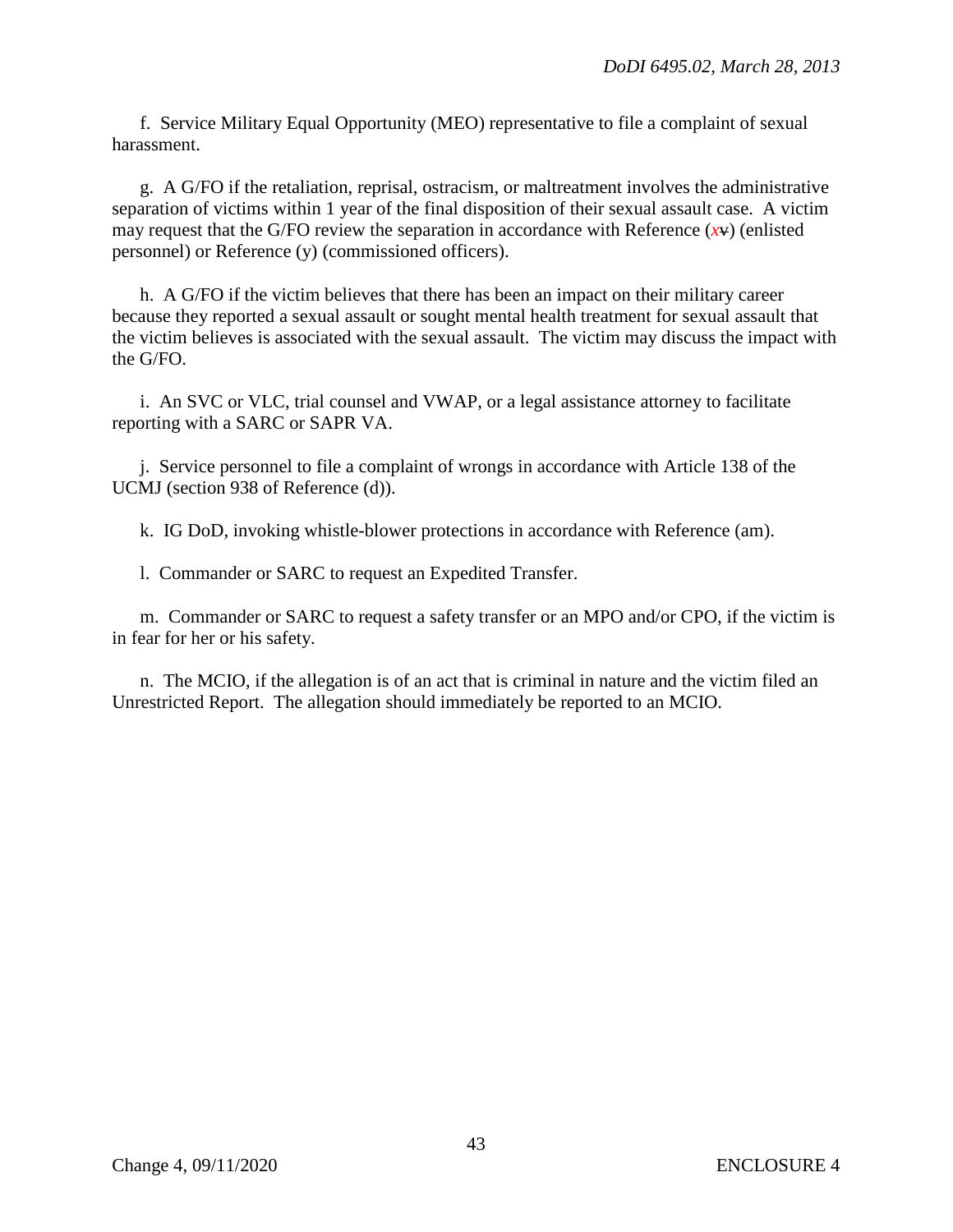### ENCLOSURE 5

### COMMANDER AND MANAGEMENT SAPR PROCEDURES

1. SAPR MANAGEMENT. Commanders, supervisors, and managers at all levels are responsible for the effective implementation of the SAPR program and policy. Military and DoD civilian officials at each management level shall advocate a strong SAPR program, and provide education and training that shall enable them to prevent and appropriately respond to incidents of sexual assault.

### 2. INSTALLATION COMMANDER SAPR RESPONSE PROCEDURES. Each installation commander shall:

a. Develop guidelines to establish a 24 hours, 7 days per week sexual assault response capability for their locations, including deployed areas. For SARCs that operate within deployable commands that are not attached to an installation, senior commanders of the deployable commands shall ensure that equivalent SAPR standards are met. All SARCs will have direct and unimpeded contact and access to the installation commander (see Glossary), and the immediate commander of both the Service member victim and alleged Service member offender. The installation commander will have direct contact with the SARC; this responsibility will not be delegated.

b. Require ALL supervisors, officer and enlisted, down to the most junior supervisor, to receive specialized training that explains:

(1) That ALL personnel in the victim's chain of command, officer and enlisted, are required when they become aware of allegations of retaliation, reprisal, ostracism, or maltreatment to take appropriate measures to protect the victim.

(2) What constitutes retaliation, reprisal, ostracism, and maltreatment in accordance with Reference (au), and Military Whistleblower Protections and procedures for reporting allegations of reprisal in accordance with Reference (am)

(3) The resources available for victims (listed in Enclosure 4 of this Instruction) to report instances of retaliation, reprisal, ostracism, maltreatment, or sexual harassment or to request a transfer or MPO.

(4) That victims who reported a sexual assault or sought mental health treatment for sexual assault have the opportunity to discuss issues related to their military career with the G/FO that the victim believes are associated with the sexual assault.

c. Ensure that a safety assessment will be available to all Service members, adult military dependents, and civilians who are eligible for SAPR services, even if the victim is not physically located on the installation.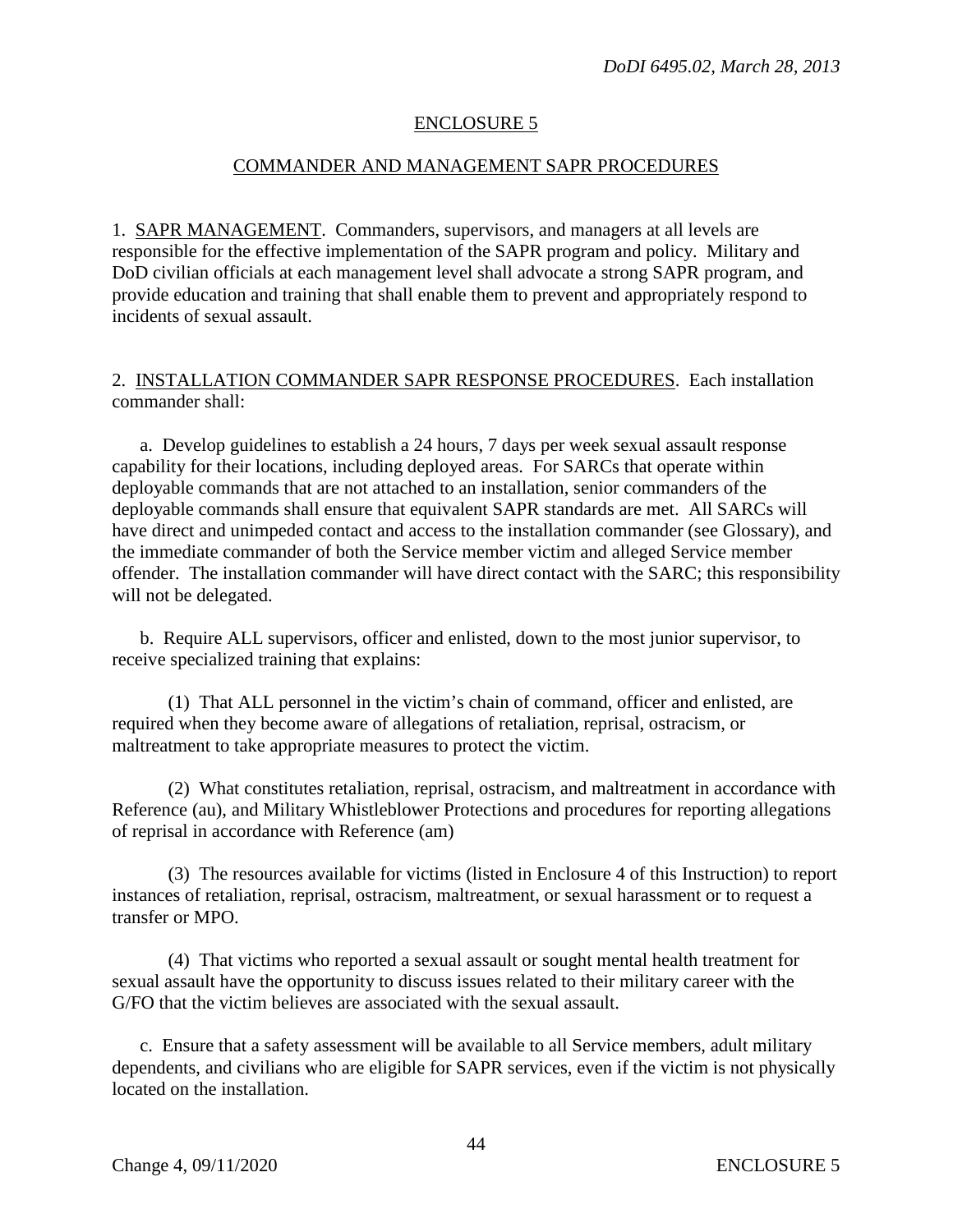(1) Identify installation personnel who have been trained and are able to perform a safety assessment of each sexual assault victim, regardless of whether he or she filed a Restricted or Unrestricted Report. Individuals tasked to conduct safety assessments must occupy positions that do not compromise the victim's reporting options.

(2) The safety assessment will be conducted as soon as possible.

## 3. COMMANDER SAPR RESPONSE PROCEDURES. Each Commander shall:

a. Respond appropriately to incidents of sexual assault. Use the "Commander's 30-Day Checklist for Unrestricted Reports" to facilitate the response to the victim and an alleged offender, and an appropriate response for a sexual assault within a unit. The "Commander's 30- Day Checklist for Unrestricted Reports" is located in the SAPR Policy Toolkit, on www.sapr.mil. This 30-day checklist may be expanded by the Military Services to meet Service-specific requirements and procedures.

b. Meet with the SARC within 30 days of taking command for one-on-one SAPR training. The training shall include a trends brief for unit and area of responsibility, the confidentiality and "official need to know" requirements for both Unrestricted and Restricted Reporting, and the requirements of 8-day incident report in accordance with section 1743 of Reference (o). The Sexual Assault Incident Response Oversight Report template is located in the SAPR Policy Toolkit, on www.sapr.mil. The commander must contact a judge advocate for training on the MRE 514 privilege.

c. Require the SARC to:

 (1) Be notified of every incident of sexual assault involving Service members or persons covered in this Instruction, in or outside of the military installation when reported to DoD personnel. When notified, the SARC or SAPR VA shall respond to offer the victim SAPR services. All SARCs shall be authorized to perform victim advocate duties in accordance with service regulations, and will be acting in the performance of those duties.

(a) In Restricted Reports, the SARC shall be notified by the healthcare personnel in accordance with Enclosure 7 of this Instruction or the SAPR VA.

(b) In Unrestricted Reports, the SARC shall be notified by the DoD responders or healthcare personnel.

 (2) Provide the victim's installation commander and immediate commander the information regarding an Unrestricted Report within 24 hours of an Unrestricted Report of sexual assault.

 (3) If the victim is a civilian and the alleged offender is a Service member, the immediate commander of that Service member shall be provided relevant information, to include any SAPR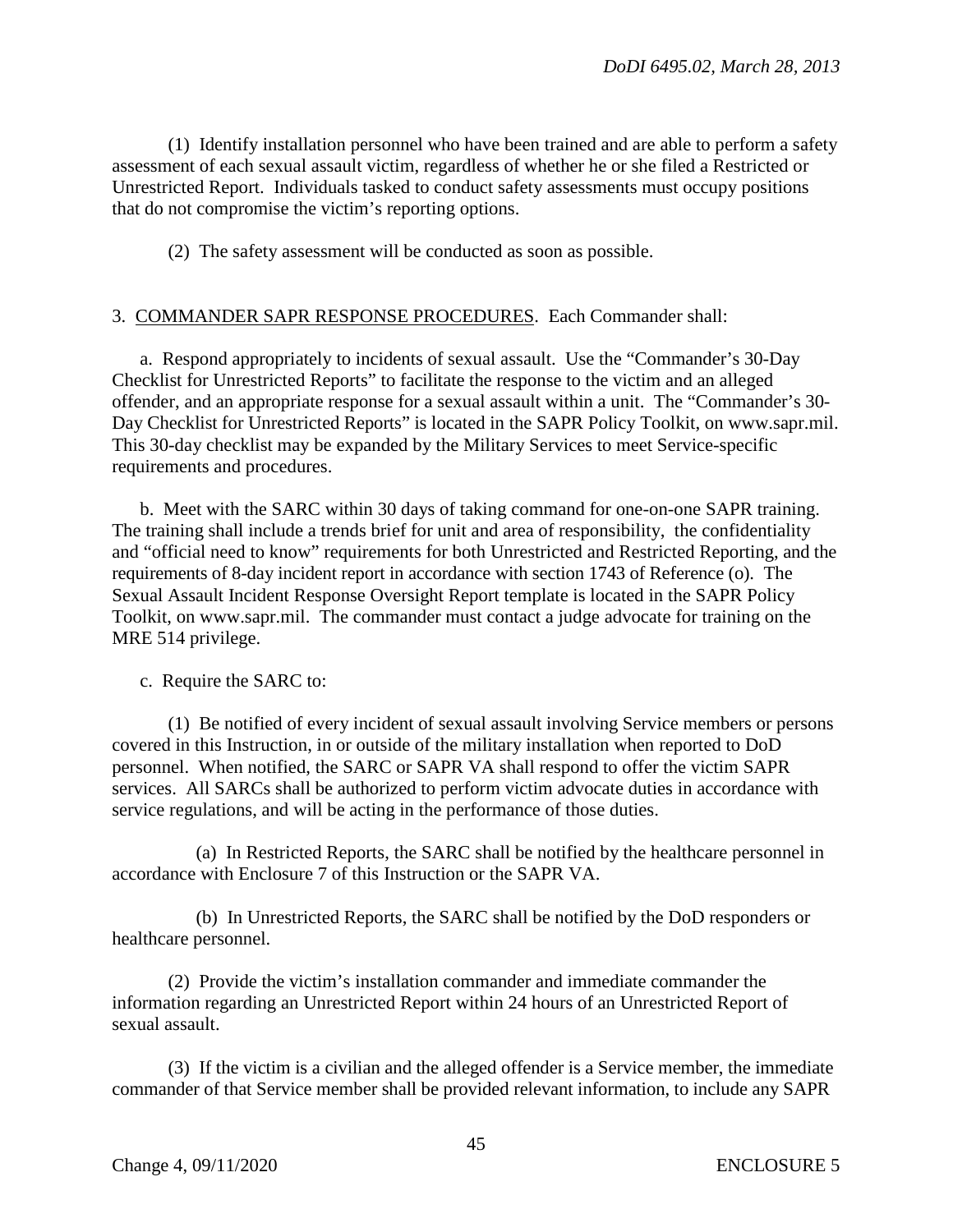services made available to the civilian. The MCIO provides the commander of the alleged offender with information, to the extent available, regarding the victim, and SAPR services offered, if any, to file the 8-day incident report in accordance with section 1743 of Reference (o).

 (4) Provide the installation commander with non-PII, as defined in the Glossary, within 24 hours of a Restricted Report of sexual assault. This notification may be extended to 48 hours after the report of the incident if there are extenuating circumstances in the deployed environment. Command and installation demographics shall be taken into account when determining the information to be provided. To ensure oversight of victim services for Restricted Report cases, the SARC will confirm in his or her report that the victim has been offered SAPR advocacy services; received explanation of the notifications in the DD Form 2910; offered medical and mental health care; and informed of eligibility for a Special Victim's Counsel or Victim's Legal Counsel. An 8-day incident report is not required for Restricted Reports in accordance with section 1743 of Reference (o).

 (5) Be supervised and evaluated by the installation commander or deputy installation commander in the performance of SAPR procedures in accordance with Enclosure 6 of this Instruction.

 (6) Receive SARC training to follow procedures in accordance with Enclosure 6 of this Instruction. Upon implementation of the D-SAACP, standardized criteria for the selection and training of SARCs and SAPR VAs shall include the application criteria in DD Form 2950 and comply with specific Military Service guidelines and certification requirements.

 (7) Follow established procedures to store the DD Form 2910 pursuant to Military Service regulations regarding the storage of documents with PII. Follow established procedures to store the original DD Form 2910 [and](file://ESCALADE.wso-ad.wso.whs.mil/SAPRO/1%20DIANA%20R/1%20%20WHS%20REISSUANCE/Instruction/and) ensure that all Federal and Service privacy regulations are adhered to.

d. Evaluate healthcare personnel per Military Service regulation in the performance of SAPR procedures as described in Enclosure 7 of this Instruction.

e. Require adequate supplies of SAFE Kits be maintained by the active component. The supplies shall be routinely evaluated to guarantee adequate numbers to meet the need of sexual assault victims.

f. Require DoD law enforcement and healthcare personnel to comply with prescribed chain of custody procedures described in their Military Service-specific MCIO procedures. Modified procedures applicable in cases of Restricted Reports of sexual assault are explained in Enclosure 8 of this Instruction.

g. Require that a CMG is conducted on a monthly basis in accordance with Enclosure 9 of this Instruction.

(1) Chair or attend the CMG, in accordance with the requirements in Enclosure 9 of this Instruction. Direct the required CMG members to attend.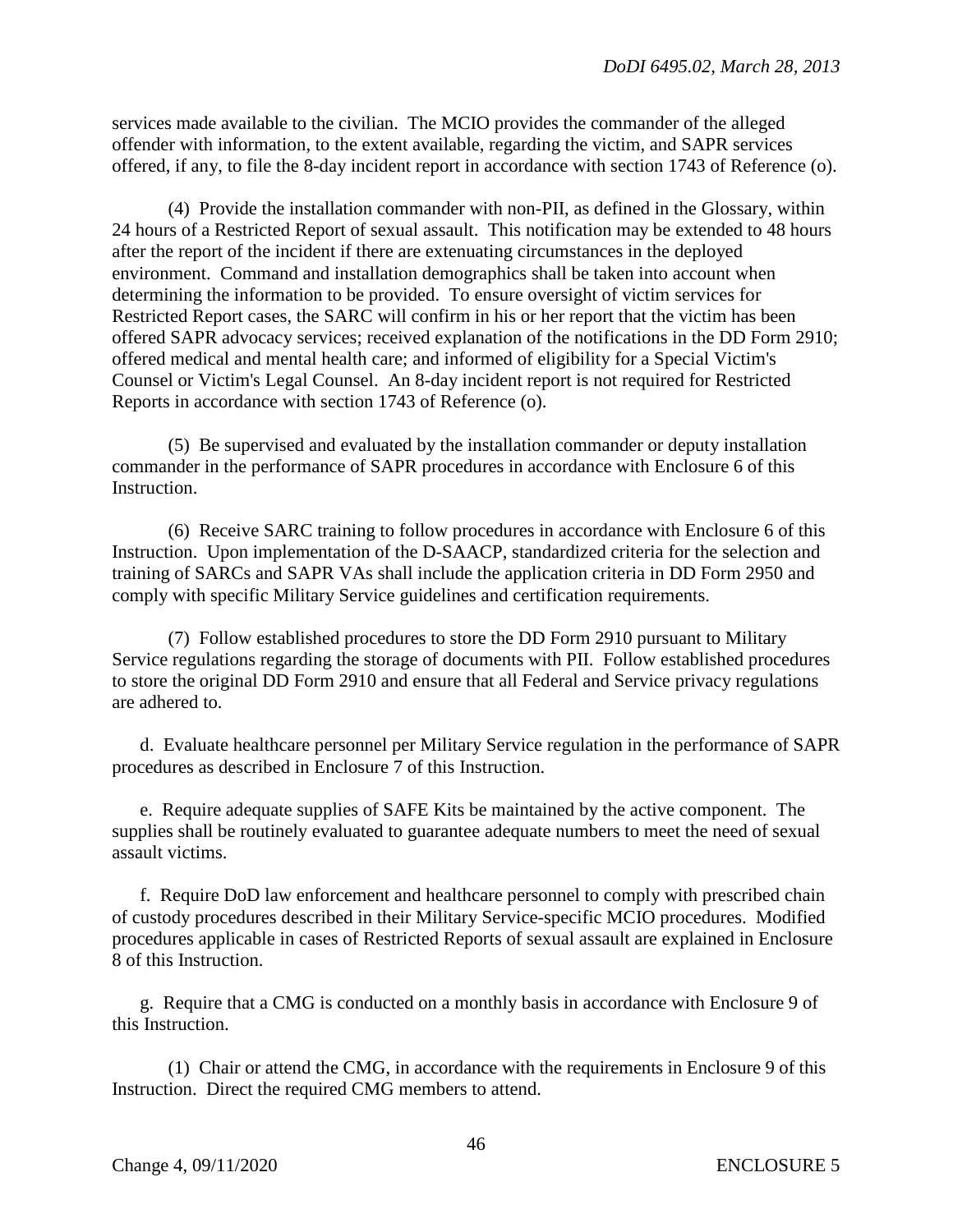(2) Commanders shall provide victims of a sexual assault who filed an Unrestricted Report monthly updates regarding the current status of any ongoing investigative, medical, legal, status of an Expedited Transfer request or any other request made by the victim, or command proceedings regarding the sexual assault until the final disposition (see Glossary) of the reported assault, and to the extent permitted pursuant to Reference (al), Reference (ab), and section 552a of Reference (z). This is a non-delegable commander duty. This update must occur within 72 hours of the last CMG. Commanders of NG victims who were sexually assaulted when the victim was on title 10 orders and filed Unrestricted Reports are required to update, to the extent allowed by law and regulations, the victim's home State title 32 commander as to all or any ongoing investigative, medical, and legal proceedings and of any actions being taken by the active component against subjects who remain on title 10 orders.

h. Ensure that resolution of Unrestricted Report sexual assault cases shall be expedited.

(1) A unit commander who receives an Unrestricted Report of a sexual assault shall immediately refer the matter to the appropriate MCIO, to include any offense identified by the UCMJ. A unit commander shall not conduct internal command directed investigations on sexual assault (i.e., no referrals to appointed command investigators or inquiry officers) or delay immediately contacting the MCIOs while attempting to assess the credibility of the report.

(2) The final disposition of a sexual assault shall immediately be reported by the accused's commander to the assigned MCIO. Dispositions on cases referred by MCIOs to other DoD law enforcement agencies shall be immediately reported to the MCIOs upon their final disposition. When requested by MCIOs, commanders shall provide final disposition of sexual assault cases. Service legal officers are responsible for entering and approving the final case disposition input into DSAID and notifying the SARC of the disposition results*.* 

i. Appoint a point of contact to serve as a formal liaison between the installation SARC and the installation FAP staff (or civilian domestic resource if FAP is not available for a Reserve Component victim) to direct coordination when a sexual assault occurs within a domestic relationship or involves child abuse.

j. Ensure appropriate training of all military responders be directed and documented in accordance with training standards in Enclosure 10 of this Instruction. Direct and document appropriate training of all military responders who attend the CMG.

k. Identify and maintain a liaison with civilian sexual assault victim resources. Where necessary, it is strongly recommended that an MOU or MOAs with the appropriate local authorities and civilian service organizations be established to maximize cooperation, reciprocal reporting of sexual assault information, and consultation regarding jurisdiction for the prosecution of Service members involved in sexual assault, as appropriate.

l. In accordance with section  $1565b(a)(2)$  of Reference (d), a Service member or a dependent who is the victim of sexual assault shall be informed of the availability of legal assistance and the services of a SARC and SAPR VA as soon as the member or dependent seeks assistance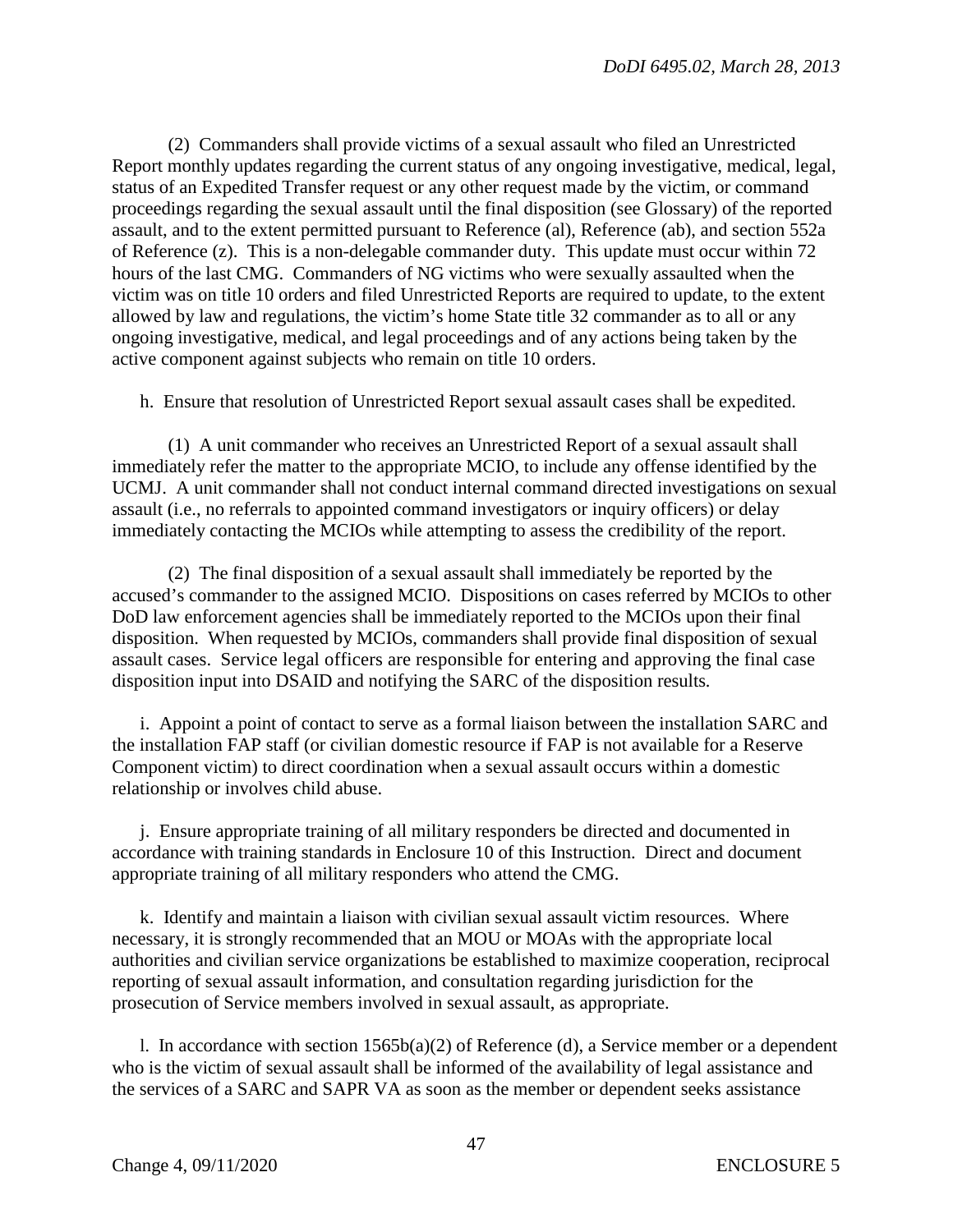from a SARC, a SAPR VA, an MCIO, a victim or witness liaison, or a trial counsel. The member or dependent shall also be informed that the legal assistance and the services of a SARC or a SAPR VA are optional and may be declined, in whole or in part, at any time.

m. Direct that DoD law enforcement ,not affiliated with an MCIO, when applicable, and VWAP personnel provide victims of sexual assault who elect an Unrestricted Report the information outlined in DoDD 1030.01 (Reference (av)) and Reference (ac) throughout the investigative and legal process. The completed DD Form 2701 shall be distributed to the victim in Unrestricted Reporting cases by DoD MCIO in accordance with Reference (aa).

n. Require that investigation descriptions found in the Appendix to Enclosure 12 in this Instruction be used to report case dispositions.

o. Establish procedures to protect Service member victims and/or their dependents, SARCs, SAPR VAs, witnesses, healthcare providers, bystanders, and others associated with a report of sexual assault allegation from retaliation, reprisal, ostracism, and maltreatment.

(1) Protect victims of sexual assault from retaliation, ostracism, maltreatment, and reprisal in accordance with References (am) and (au). Require the SARC or SAPR VA to inform victims of the resources, listed in Enclosure 4 of this Instruction, to report instances of retaliation, reprisal, ostracism, maltreatment, or sexual harassment or to request a transfer or MPO and/or CPO or to consult with an SVC/VLC.

(2) Require SARCs and SAPR VAs to advise victims who reported a sexual assault or sought mental health treatment for sexual assault that they have the opportunity to discuss issues related to their military career with a G/FO that the victim believes are associated with the sexual assault.

p. Require that sexual assault reports be entered into DSAID through interface with MCIO case management systems, or by direct data entry by authorized personnel.

q. Designate an official, usually the SARC, to generate an alpha-numeric Restricted Reporting case number (RRCN).

r. Appoint a healthcare provider, as an official duty, in each MTF to be the resident point of contact concerning SAPR policy and sexual assault care.

s. Submit an 8-day incident report in writing after an Unrestricted Report of sexual assault has been made in accordance with section 1743 of Reference (o). The 8-day incident report will only be provided to personnel with an official need to know.

## 4. MOUs OR MOAs WITH LOCAL CIVILIAN AUTHORITIES. The purpose of MOUs and MOAs is to: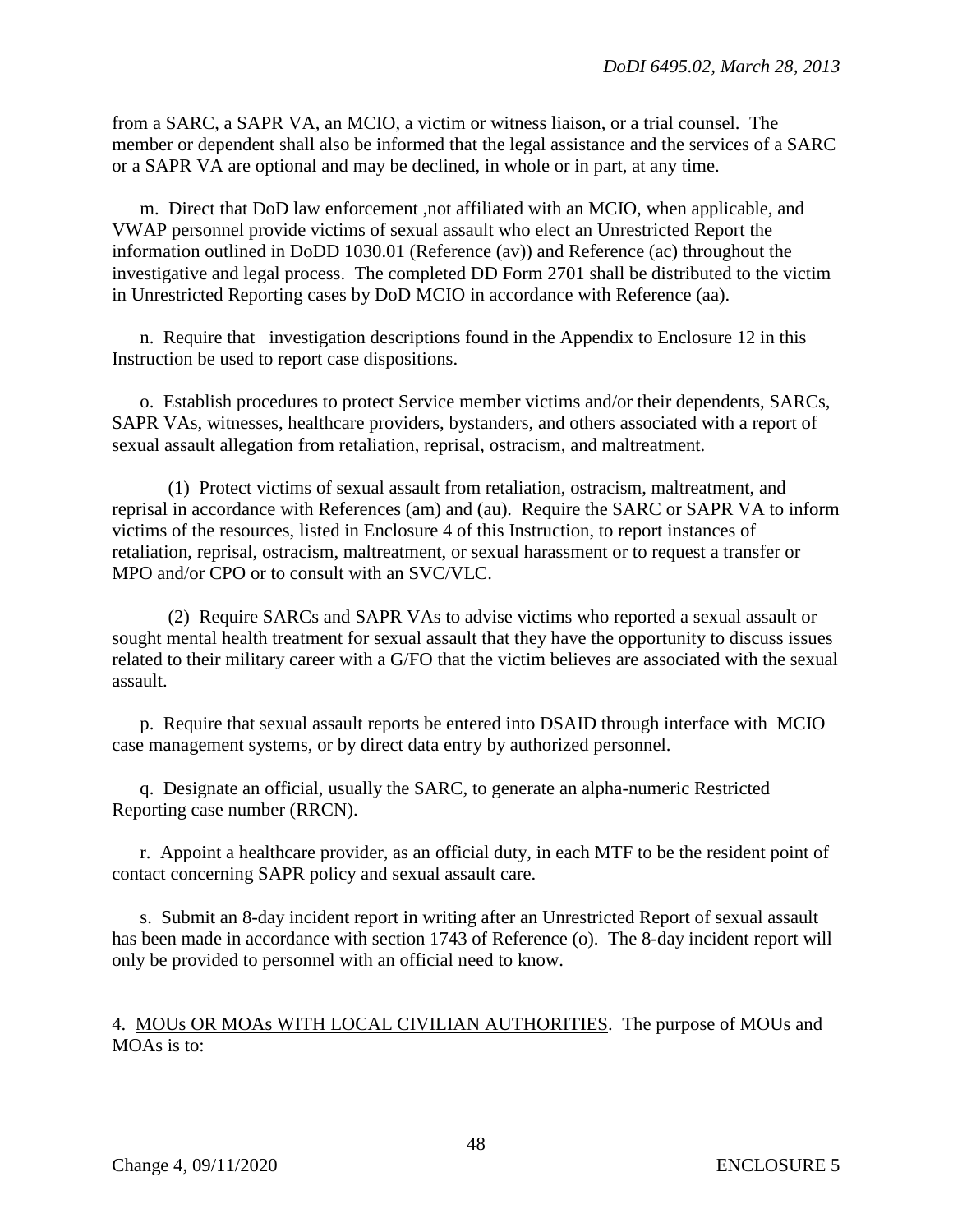a. Enhance communications and the sharing of information regarding sexual assault prosecutions, as well as of the sexual assault care and forensic examinations that involve Service members and eligible TRICARE beneficiaries covered by this Instruction.

b. Collaborate with local community crisis counseling centers, as necessary, to augment or enhance their sexual assault programs.

c. Provide liaison with private or public sector sexual assault councils, as appropriate.

d. Provide information about medical and counseling services related to care for victims of sexual assault in the civilian community, when not otherwise available at the MTFs, in order that military victims may be offered the appropriate healthcare and civilian resources, where available and where covered by military healthcare benefits.

e. Where appropriate or required by MOU or MOA, facilitate training for civilian service providers about SAPR policy and the roles and responsibilities of the SARC and SAPR VA.

### 5. LINE OF DUTY (LOD) PROCEDURES

a. Members of the Reserve Components, whether they file a Restricted or Unrestricted Report, shall have access to medical treatment and counseling for injuries and illness incurred from a sexual assault inflicted upon a Service member when performing active service, as defined in section 101(d)(3) of Reference (d), and inactive duty training.

b. Medical entitlements remain dependent on a LOD determination as to whether or not the sexual assault incident occurred in an active service or inactive duty training status. However, regardless of their duty status at the time that the sexual assault incident occurred, or at the time that they are seeking SAPR services (see Glossary), Reserve Component members can elect either the Restricted or Unrestricted Reporting option (see Glossary in Reference (c)) and have access to the SAPR services of a SARC and a SAPR VA.

c. Any alleged collateral misconduct by a Service member victim associated with the sexual assault incident will be excluded from consideration as intentional misconduct or gross negligence under the analysis required by section 1074a(c) of Reference (d) in LOD findings for healthcare to ensure sexual assault victims are able to access medical treatment and mental health services.

d. The following LOD procedures shall be followed by Reserve Component commanders.

(1) To safeguard the confidentiality of Restricted Reports, LOD determinations may be made without the victim being identified to DoD law enforcement or command, solely for the purpose of enabling the victim to access medical care and psychological counseling, and without identifying injuries from sexual assault as the cause.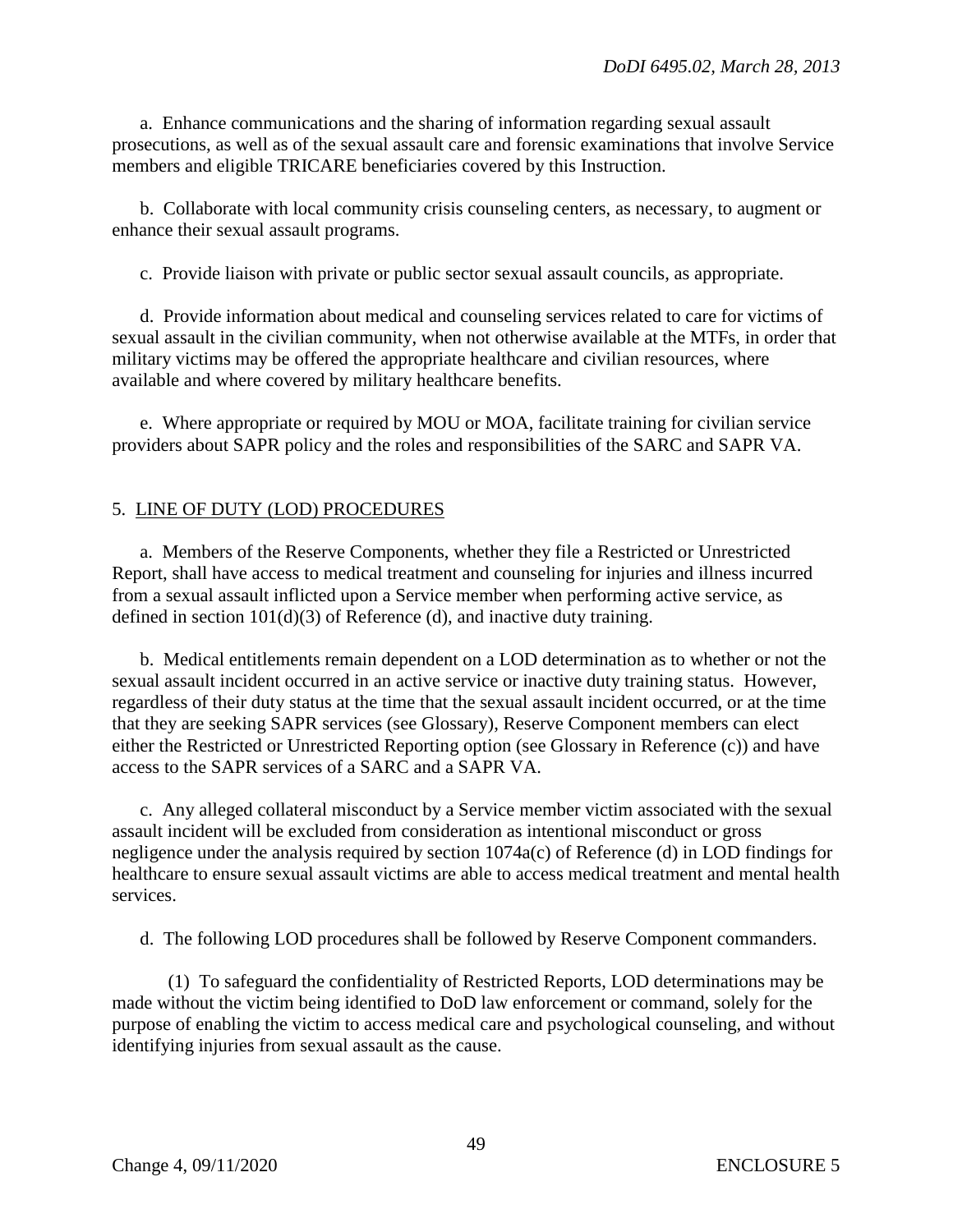(2) For LOD determinations for sexual assault victims, the commander of the Reserve command in each component and the directors of the Army and Air NG shall designate individuals within their respective organizations to process LODs for victims of sexual assault when performing active service, as defined in section  $101(d)(3)$  of Reference (d), and inactive duty training.

(a) Designated individuals shall possess the maturity and experience to assist in a sensitive situation , will have SAPR training, so they can appropriately interact with sexual assault victims, and if dealing with a Restricted Report, to safeguard confidential communications and preserve a Restricted Report (e.g., SARCs and healthcare personnel). These individuals are specifically authorized to receive confidential communications, as defined by the Glossary of this Instruction, for the purpose of determining LOD status.

(b) The appropriate SARC will brief the designated individuals on Restricted Reporting policies, exceptions to Restricted Reporting, and the limitations of disclosure of confidential communications as specified in section 5 of Enclosure 4 of this Instruction. The SARC and these individuals, or the healthcare provider may consult with their servicing legal office, in the same manner as other recipients of privileged information for assistance, exercising due care to protect confidential communications in Restricted Reports by disclosing only nonidentifying information. Unauthorized disclosure may result in disciplinary action.

(3) For LOD purposes, the victim's SARC may provide documentation that substantiates the victim's duty status as well as the filing of the Restricted Report to the designated official.

(4) If medical or mental healthcare is required beyond initial treatment and follow-up, a licensed medical or mental health provider must recommend a continued treatment plan.

(5) Reserve Component members who are victims of sexual assault may be retained or returned to active duty in accordance with Table 1 and section 12323 of Reference (d).

(a) A request described in Table 1 submitted by a Reserve Component member must be answered with a decision within 30 days from the date of the request, in accordance with Reference (n).

(b) If the request is denied, the Reserve Component member may appeal to the first G/FO in his or her chain of command. A decision must be made on that appeal within 15 days from the date of the appeal, in accordance with Reference (n).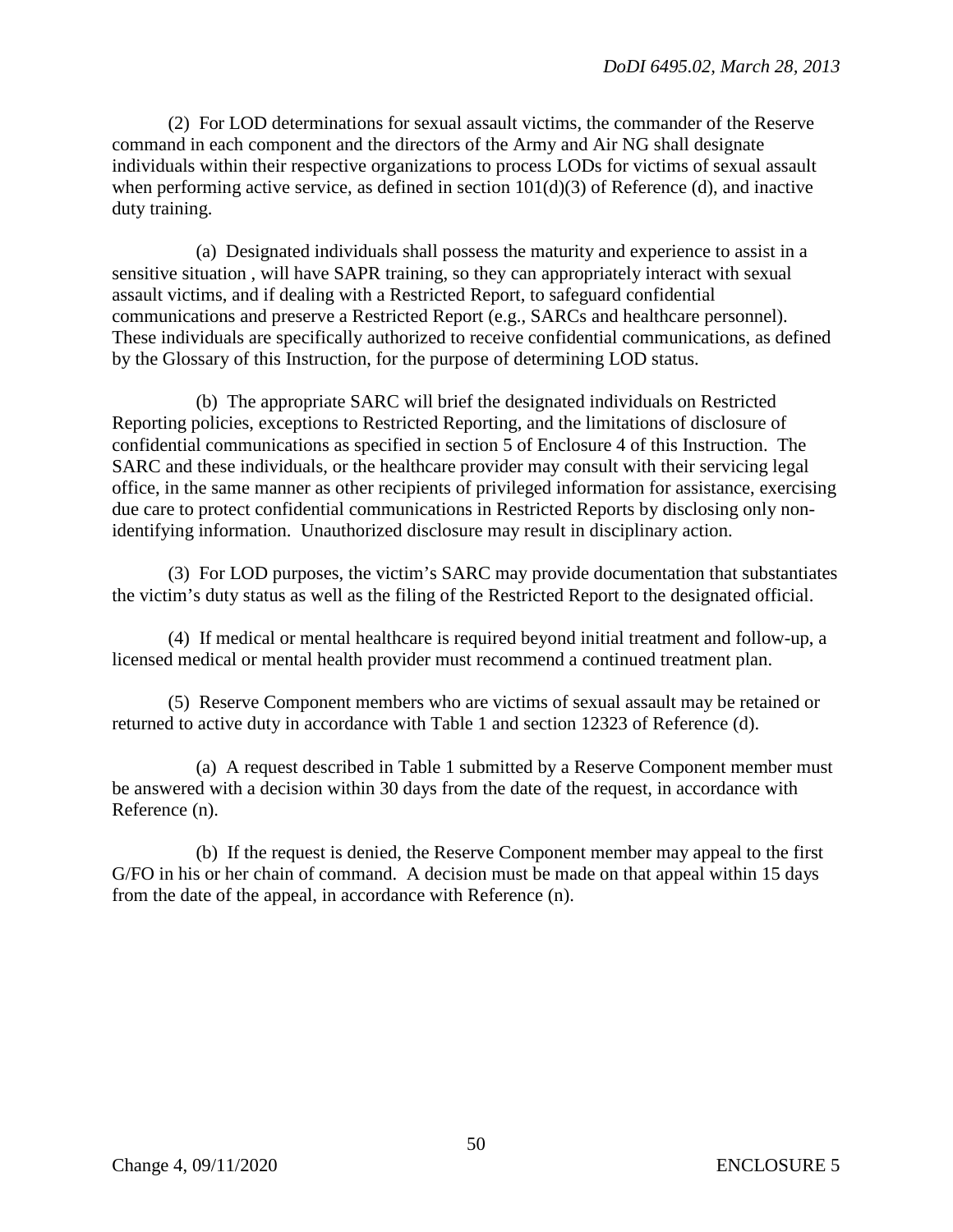### Table 1. Retention or Return to Active Duty of Reserve Component Members for LOD Determinations to Ensure Continuity of Care

| If a member of the Reserve Component                                                                                                                                                                                                                                           |                                                                                  | Then                                                                                                                                                                                                                                                                                                                                                                                                                                                                                                                                      |
|--------------------------------------------------------------------------------------------------------------------------------------------------------------------------------------------------------------------------------------------------------------------------------|----------------------------------------------------------------------------------|-------------------------------------------------------------------------------------------------------------------------------------------------------------------------------------------------------------------------------------------------------------------------------------------------------------------------------------------------------------------------------------------------------------------------------------------------------------------------------------------------------------------------------------------|
| Is expected to be released from active<br>duty before the determination is made<br>regarding whether he or she was assaulted<br>while in the LOD in accordance with<br>section 12323 of Reference $(d)$<br>Is not on active duty and the LOD<br>determination is not completed | And the sexual assault<br>was committed while<br>he or she was on active<br>duty | The Secretary concerned, upon the<br>member's request, may order him or her<br>to be retained on active duty until the<br>LOD determination.<br>The Secretary concerned, upon the<br>member's request, may order him or her<br>to be recalled to active duty for such time<br>as necessary for completion of the LOD<br>determination.<br>A member eligible for this retention or<br>recall shall be informed as soon as<br>practicable after the alleged assault of the<br>option to request continuation on active<br>duty for the LOD. |

## 6. EXPEDITED VICTIM TRANSFER REQUESTS

a. Any threat to life or safety of a Service member shall be immediately reported to command and DoD law enforcement authorities (see Glossary) and a request to transfer the victim under these circumstances will be handled in accordance with established Service regulations.

(1) Safety issues are NOT handled through an Expedited Transfer. They are handled through a fast safety move following applicable DoD and Service-specific procedures. (An Expedited Transfer may take longer than a safety move.)

(2) The intent behind the Expedited Transfer policy in this enclosure is to address situations where a victim feels safe, but uncomfortable. An example of where a victim feels uncomfortable is where a victim may be experiencing ostracism and retaliation. The intent behind the Expedited Transfer policy is to assist in the victim's recovery by moving the victim to a new location, where no one knows of the sexual assault.

b. Service members who file an Unrestricted Report of sexual assault shall be informed by the SARC, SAPR VA, or the Service member's commanding officer (CO), or civilian supervisor equivalent (if applicable), at the time of making the report, or as soon as practicable, of the option to request a temporary or permanent Expedited Transfer from their assigned command or installation, or to a different location within their assigned command or installation in accordance with section 673 of Reference (d). The Service members shall initiate the transfer request and submit the request to their COs. The CO shall document the date and time the request is received.

(1) A presumption shall be established in favor of transferring a Service member (who initiated the transfer request) following a credible report (see Glossary) of sexual assault. The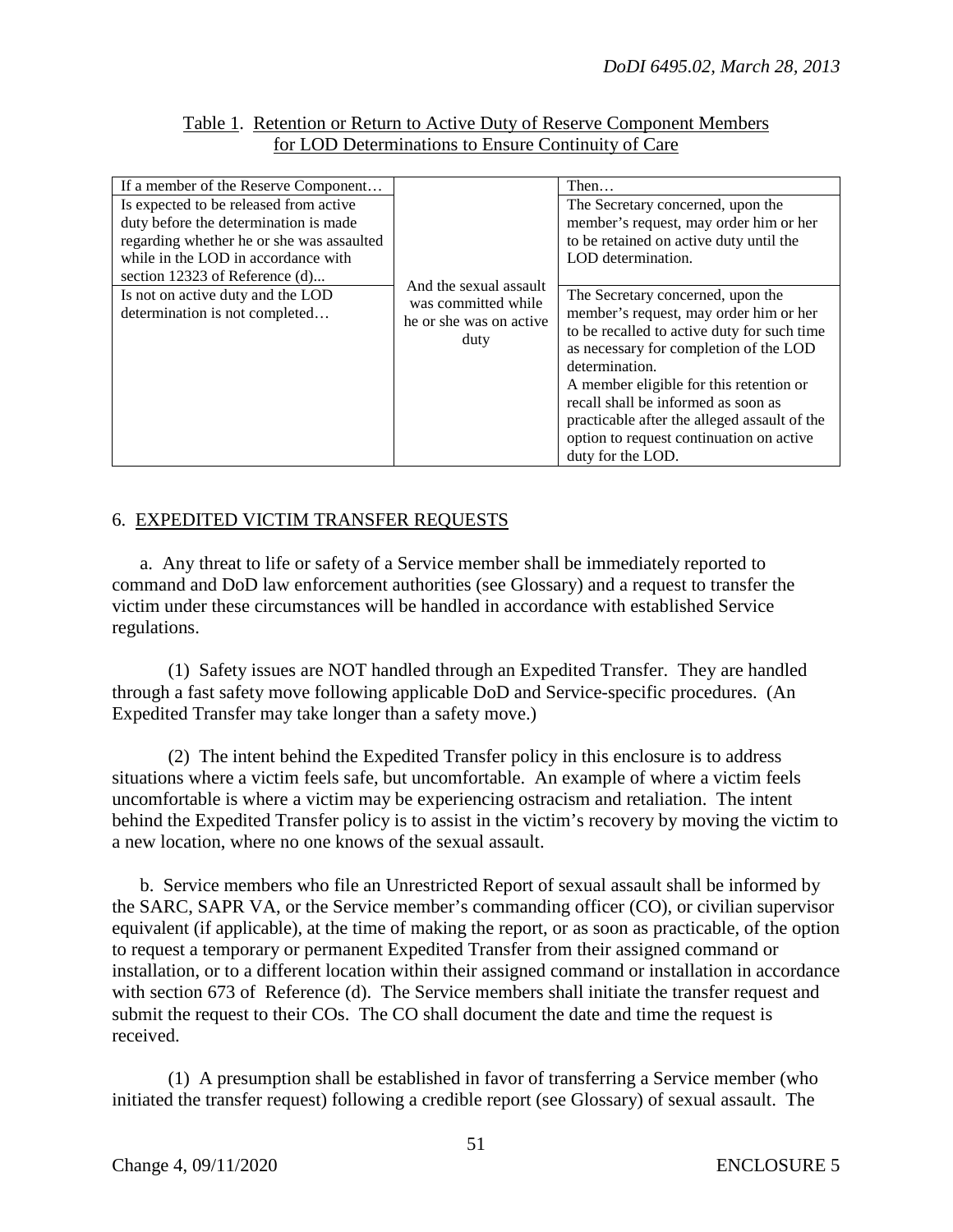CO, or the appropriate approving authority, shall make a credible report determination at the time the expedited request is made after considering the advice of the supporting judge advocate, or other legal advisor concerned, and the available evidence based on an MCIO's investigation's information (if available). If the Expedited Transfer is disapproved because there was no credible report, the grounds on which it was disapproved must be documented. A commander can always transfer a victim on other grounds, e.g., on humanitarian grounds, through a process outside of the Expedited Transfer process.

(2) Expedited Transfers of Service members who report that they are victims of sexual assault shall be limited to sexual assault offenses reported in the form of an Unrestricted Report.

(a) Sexual assault against adults is defined in the Glossary of Reference (c) and includes rape and sexual assault in violation of Article 120 of the UCMJ (section 920 of Reference (d)), and forcible sodomy in violation of Article 125 of the UCMJ (section 925 of Reference (d). This Instruction does not address victims covered under FAP.

(b) If the Service member files a Restricted Report in accordance with Reference (c) and requests an Expedited Transfer, the Service member must affirmatively change his or her reporting option to Unrestricted Reporting on the DD Form 2910, in order to be eligible for an Expedited Transfer.

(3) When the alleged perpetrator is the commander or otherwise in the victim's chain of command, the SARC shall inform such victims of the opportunity to go outside the chain of command to report the offense to MCIOs, other commanding officers or an Inspector General. Victims shall be informed that they can also seek assistance from a legal assistance attorney, the DoD Safe Helpline, or an SVC/VLC. The relationship between an SVC/VLC and a victim in the provision of legal advice and assistance will be the relationship between an attorney and client, in accordance with section 1044e of Reference (d).

(4) The CO shall expeditiously process a transfer request from a command or installation, or to a different location within the command or installation. The CO shall request and take into consideration the Service member's input before making a decision involving a temporary or permanent transfer and the location of the transfer. If approved, the transfer orders shall also include the Service member's dependents (if accompanied) or military spouse (if the military spouse consents). In most circumstances, transfers to a different installation should be completed within 30 calendar days from the date the transfer is approved. Transfers to a new duty location that do not require a change of station move should be completed within 1 week from the date the transfer is approved.

(5) The CO must approve or disapprove a Service member's request for a permanent change of station (PCS), permanent change of assignment (PCA), or unit transfer within 72 hours from receipt of the Service member's request. The decision to approve the request shall be immediately forwarded to the designated activity that processes PCS, PCA, or unit transfers (see Glossary).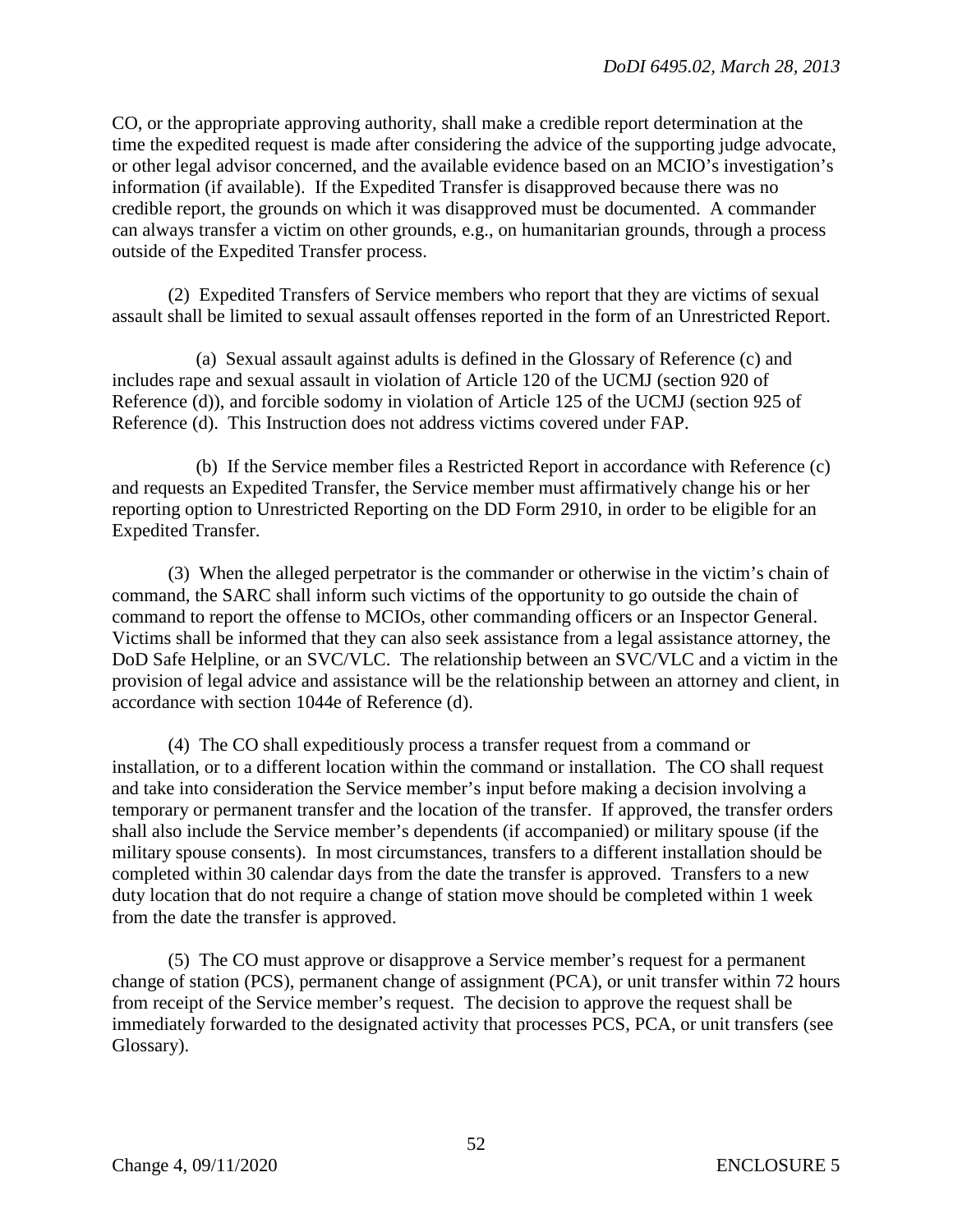(6) If the Service member's transfer request is disapproved by the CO, the Service member shall be given the opportunity to request review by the first G/FO in the chain of command of the member, or an SES equivalent (if applicable). The decision to approve or disapprove the request for transfer must be made within 72 hours of submission of the request for review. If a civilian SES equivalent reviewer approves the transfer, the Secretary of the Military Department concerned shall process and issue orders for the transfer. All transfer requests must be reported in the Services' and NGB Annual Program Review submission; to include all disapproved transfer requests, and the reason for disapproval.

(7) Military Departments shall make every reasonable effort to minimize disruption to the normal career progression of a Service member who reports that he or she is a victim of a sexual assault.

(8) Expedited Transfer procedures require that a CO or the appropriate approving authority make a determination and provide his or her reasons and justification on the transfer of a Service member based on a credible report of sexual assault. A CO shall consider:

(a) The Service member's reasons for the request.

(b) Potential transfer of the alleged offender instead of the Service member requesting the transfer.

1. Commanders have the authority to make a timely determination and to take action regarding whether a Service member who is alleged to have committed or attempted to commit a sexual assault offense should be temporarily reassigned or removed from a position of authority or from an assignment. This reassignment or removal must be taken not as a punitive measure, but solely for the purpose of maintaining good order and discipline within the member's unit in accordance with section 674 of Reference (d).

2. This determination may be made at any time after receipt of notification of an Unrestricted Report of a sexual assault that identifies the Service member as an alleged perpetrator.

(c) Nature and circumstances of the offense.

(d) Whether a temporary transfer would meet the Service member's needs and the operational needs of the unit.

(e) Training status of the Service member requesting the transfer.

(f) Availability of positions within other units on the installation.

(g) Status of the investigation and potential impact on the investigation and future disposition of the offense, after consultation with the investigating MCIOs.

(h) Location of the alleged offender.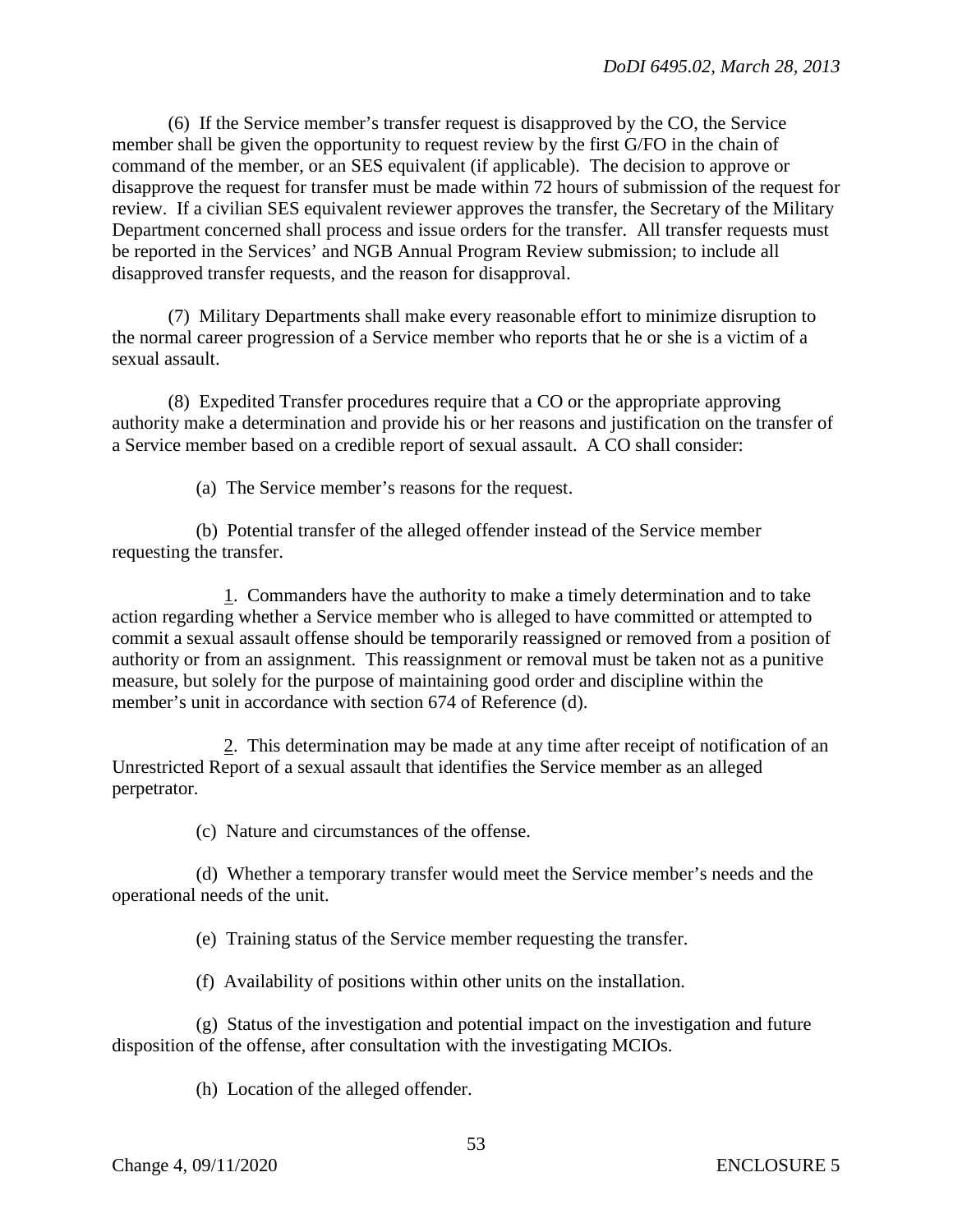(i) Alleged offender's status (Service member or civilian).

(j) Other pertinent circumstances or facts.

(9) Service members requesting the transfer shall be informed that they may have to return for the prosecution of the case, if the determination is made that prosecution is the appropriate action.

(10) Commanders shall directly counsel the Service member to ensure that he or she is fully informed regarding:

(a) Reasonably foreseeable career impacts.

(b) The potential impact of the transfer or reassignment on the investigation and case disposition or the initiation of other adverse action against the alleged offender.

(c) The effect on bonus recoupment, if any.

(d) Other possible consequences of granting the request.

(11) When an Expedited Transfer is approved, notification from the losing commander to the gaining commander will depend on whether there is an open case and continuation of services. If there is neither an open case nor continuation of services, no other action is needed. If there is an open case and services are requested, then notification to the gaining commander will occur to facilitate the investigation and access to services. This procedure applies to any sexual assault victim move (e.g., permanent change of station either on or before the member's normal rotation date, temporary duty inside or out of local area).

(a) When an Expedited Transfer is approved, the losing commander will NOT inform the gaining commander of the sexual assault incident unless one of the following applies:

1. Active criminal investigation.

2. Active legal proceeding.

 3. Ongoing victim healthcare (medical or mental health) needs that are directly related to the sexual assault.

4. Ongoing monthly CMG oversight involving the victim or

5. Active SAPR victim support services.

(b) When an Expedited Transfer is approved, the losing commander will inform the gaining commander of the inbound Expedited Transfer if any of the circumstances in paragraphs 5.b.(11)(a)1.-4. are occurring. The losing commander will limit the information given to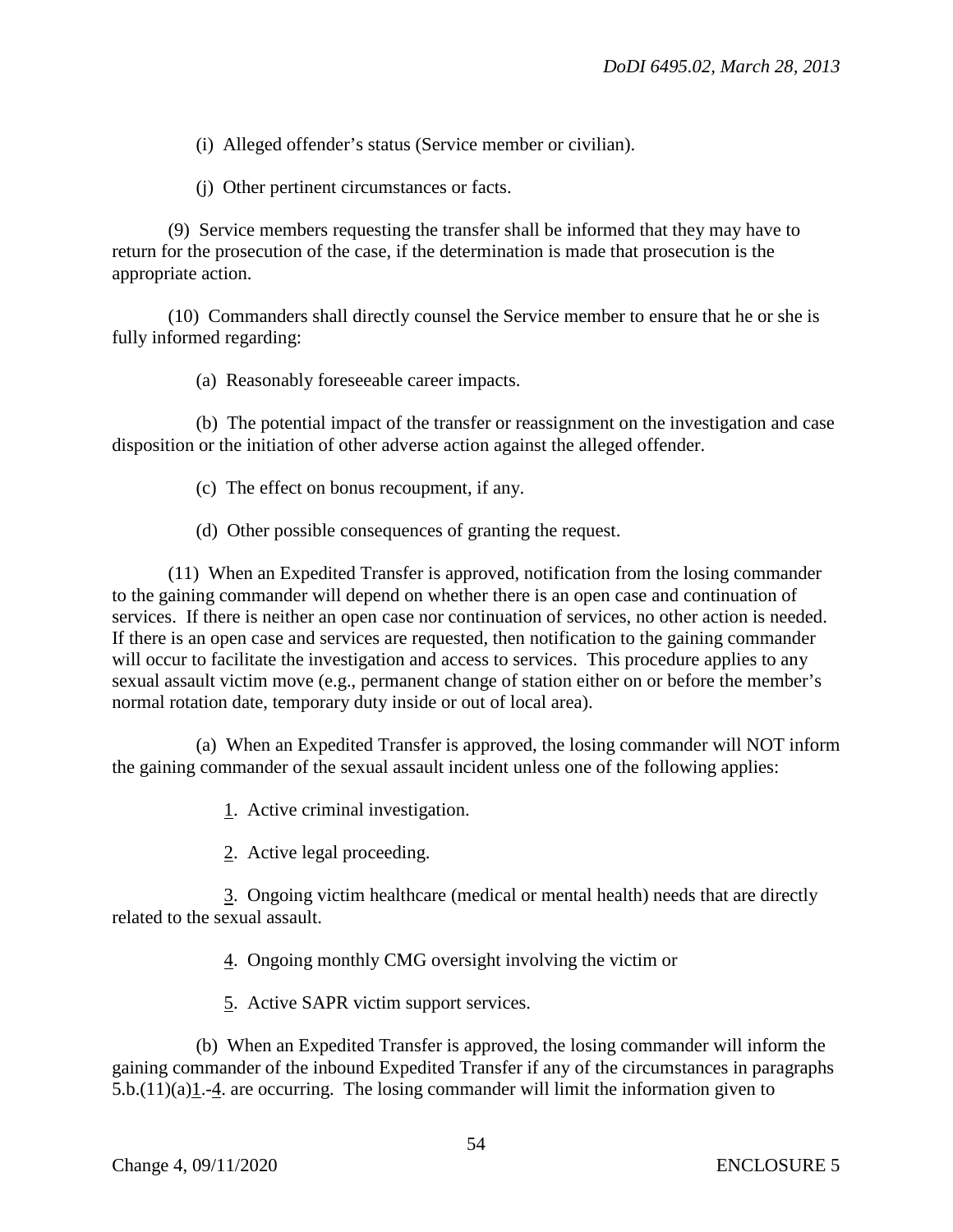objective facts about victim care provided, status of open investigations, and the status of ongoing legal proceedings in order to provide the gaining commander with some context for victim behavior and to facilitate the victim's access to advocacy, healthcare, MCIOs, and legal counsel.

1. SARC or SAPR VA case documents will not be transferred to the gaining SARC without consent from the victim.

2. The receiving commander will adopt processes to assure strict confidentiality. Only the immediate commander of the victim will be notified. The immediate commander may share the notification with the senior enlisted advisor, if deemed necessary to support the victim. All information shall be kept confidential to the extent authorized by law. Additional personnel will be notified by the commander only if they have direct input to the monthly CMG meeting. Every attempt must be made to limit access to the information that a victim has been transferred into the unit as a result of a sexual assault report.

(12) If a victim transfers from the installation, then the processes in Table 2 apply as appropriate.

| IF                                                                                                                                                                                       | <b>THEN</b>                                                                                                                                                                                                                                                                                                                                                                                                                                                                                                                                               |
|------------------------------------------------------------------------------------------------------------------------------------------------------------------------------------------|-----------------------------------------------------------------------------------------------------------------------------------------------------------------------------------------------------------------------------------------------------------------------------------------------------------------------------------------------------------------------------------------------------------------------------------------------------------------------------------------------------------------------------------------------------------|
| • The victim does NOT seek continued services<br>of a SARC or SAPR VA at the new location,<br>and<br>• The investigation or legal proceeding is<br>ongoing at the original installation: | • The CMG responsibility remains with the<br>original installation's CMG chair.<br>• The victim will be asked if she or he would like<br>to receive the monthly update from the CMG<br>meetings.<br>• If the victim wants the CMG updates, then the<br>victim's new commander will participate in<br>person or call in to the CMG meetings and this<br>call in will be documented in the minutes of the<br>CMG.<br>• The new commander will provide the victim a<br>monthly update of her or his case within 72<br>hours of the last CMG.                 |
| The victim DOES seek SAPR services at the new<br>location:                                                                                                                               | • The advocacy responsibility transfers to the<br>receiving SARC at the victim's new installation<br>(if the victim consents to seek SAPR services at<br>new location), and then the CMG responsibility<br>may transfer to the new location.<br>• If the CMG does transfer to the location of the<br>victim, then the MCIOs at the original<br>installation (if there is an ongoing investigation)<br>and the legal officer at the original installation<br>(if there are ongoing legal proceedings) are<br>required to call in to the CMG. This MCIO and |

# Table 2. Victim Transfer Processes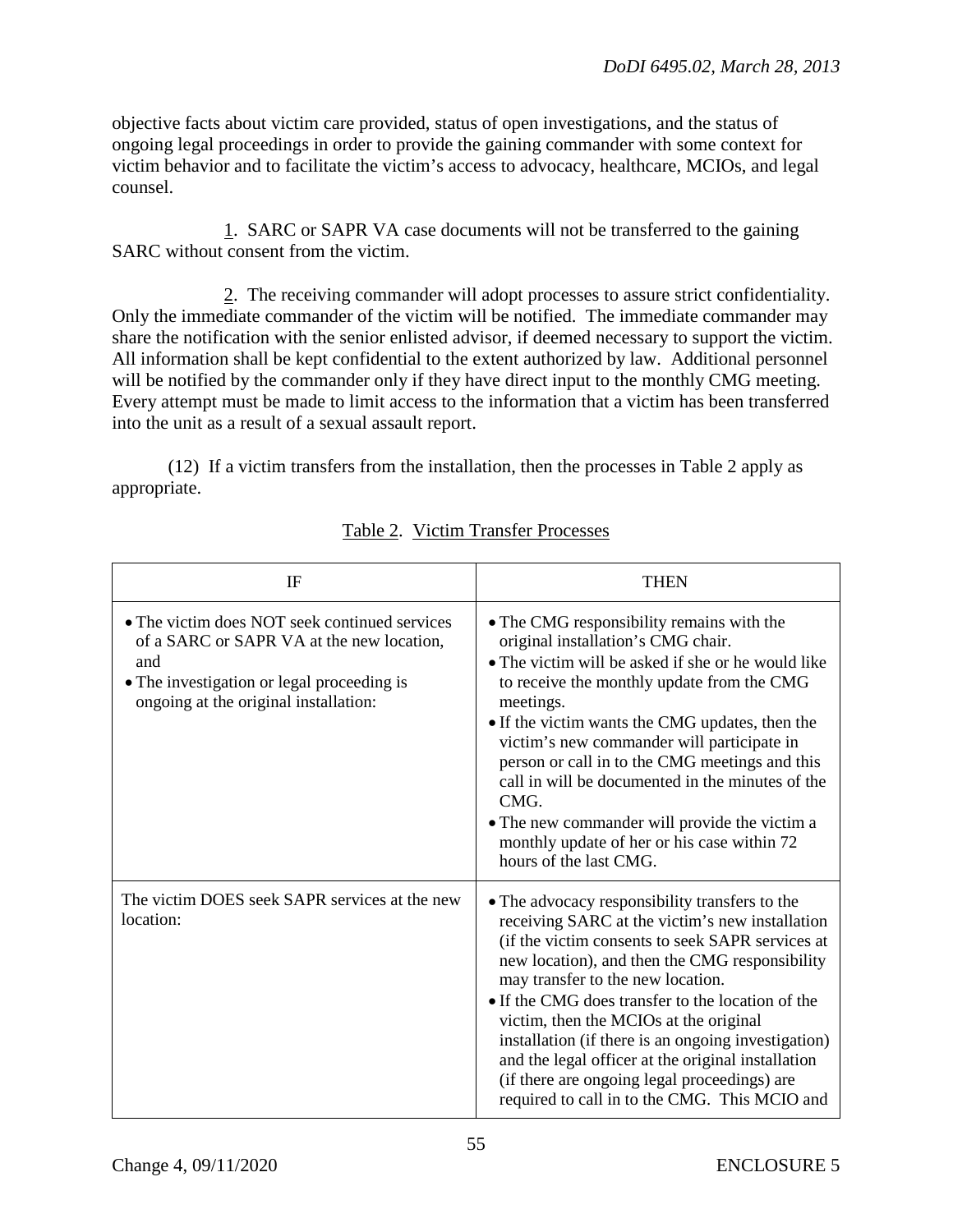| IF                                                                                                                                                          | THEN                                                                                                                                                                                                                                                                                                                                                                                                                 |
|-------------------------------------------------------------------------------------------------------------------------------------------------------------|----------------------------------------------------------------------------------------------------------------------------------------------------------------------------------------------------------------------------------------------------------------------------------------------------------------------------------------------------------------------------------------------------------------------|
|                                                                                                                                                             | legal officer call-in will be documented in the<br>CMG notes                                                                                                                                                                                                                                                                                                                                                         |
| • The victim seeks SAPR services at the new<br>location, and<br>• The Military Service determines that the CMG<br>should stay at the original installation: | • The SARC at the new location must call in to<br>the CMG meeting at the original location to<br>report on victim services and any safety or<br>retaliation-related issues. This SARC call-in<br>will be documented in the CMG notes.<br>• The victim's new commander must also call in<br>to the CMG meeting and must provide the<br>victim a monthly update of her or his case<br>within 72 hours of the last CMG. |

## Table 2. Victim Transfer Processes, Continued

 (13) Require that Expedited Transfer procedures for Reserve Component members, Army NG, and Air NG members who make Unrestricted Reports of sexual assault be established by commanders within available resources and authorities. If requested by the Service member, the command should allow for separate training on different weekends or times from the alleged offender or with a different unit in the home drilling location to ensure undue burden is not placed on the Service member and his or her family by the transfer. Potential transfer of the alleged offender instead of the Service member should also be considered. At a minimum, the alleged offender's access to the Service member who made the Unrestricted Report shall be controlled, as appropriate.

 (14) Even in those court-martial cases in which the accused has been acquitted, the standard for approving an Expedited Transfer still remains whether a credible report has been filed. The commander shall consider all the facts and circumstances surrounding the case and the basis for the transfer request.

7. MILITARY PROTECTIVE ORDERS (MPO). In Unrestricted Reporting cases, commanders shall execute the following procedures regarding MPOs:

a. Require the SARC or the SAPR VA to inform sexual assault victims protected by an MPO, in a timely manner, of the option to request transfer from the assigned command in accordance with section 567(c) of Reference (k).

b. Notify the appropriate civilian authorities of the issuance of an MPO and of the individuals involved in the order, in the event an MPO has been issued against a Service member and any individual involved in the MPO does not reside on a military installation at any time during the duration of the MPO pursuant to Reference (j).

(1) An MPO issued by a military commander shall remain in effect until such time as the commander terminates the order or issues a replacement order.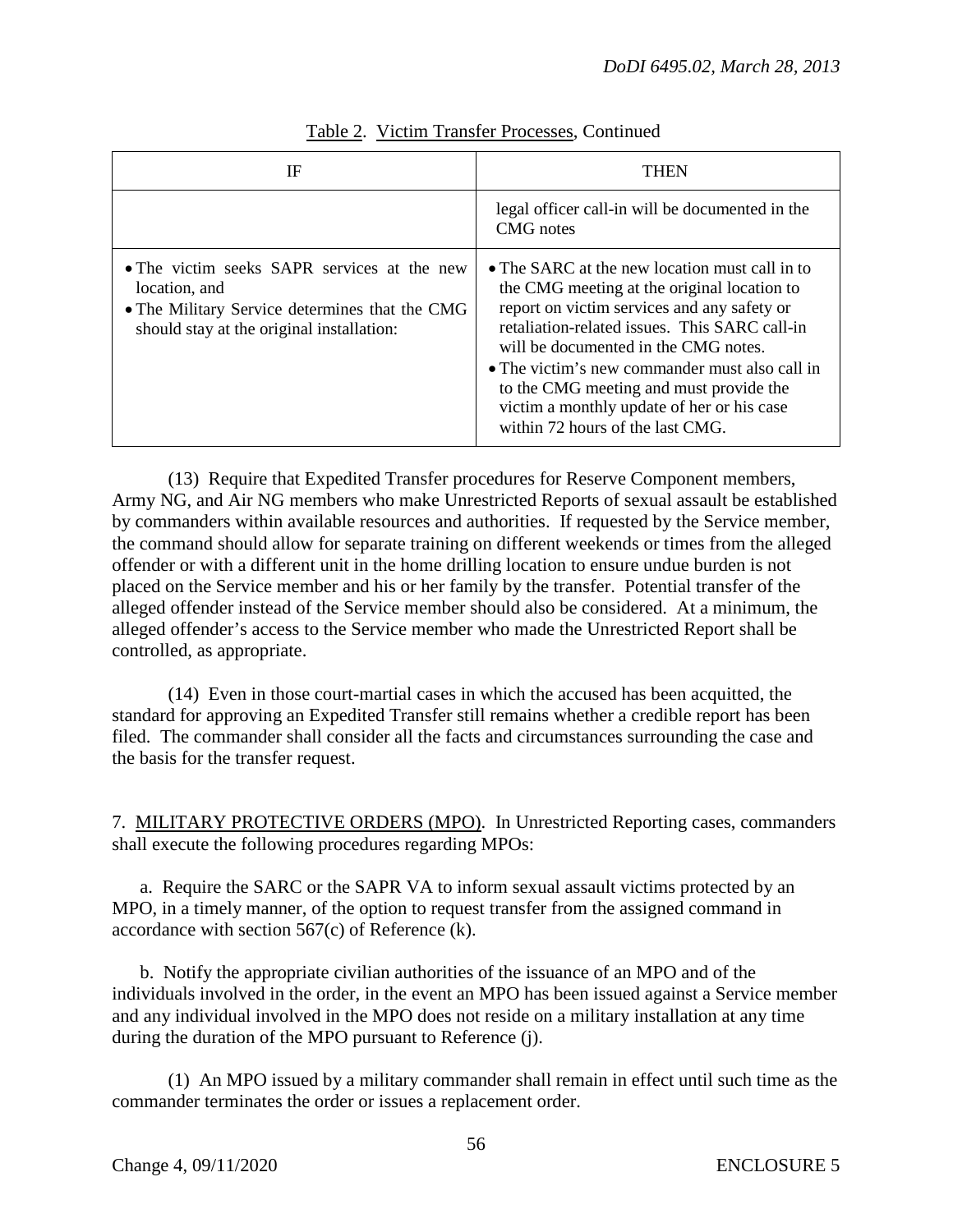(2) The issuing commander shall notify the appropriate civilian authorities of any change made in a protective order, or its termination, in accordance with Reference (j).

(3) When an MPO has been issued against a Service member and any individual involved in the MPO does not reside on a military installation at any time during the duration of the MPO, notify the appropriate civilian authorities of the issuance of an MPO and of the individuals involved in the order. The appropriate civilian authorities shall include, at a minimum, the local civilian law enforcement agency or agencies with jurisdiction to respond to an emergency call from the residence of any individual involved in the order.

c. Military commanders will, through their installation law enforcement agency, place an active MPO in the National Crime Information Center (NCIC) for the duration of the order. Installation law enforcement will initiate a police report for the MPO, creating the required Originating Agency Case Number, and place the MPO in the NCIC Protective Order File, using PROTECTION ORDER CONDITIONS (PCO) Field Code 08 with the following mandatory caveat in the miscellaneous field: "THIS IS A MILITARY PROTECTIVE ORDER AND MAY NOT BE ENFORCEABLE BY NON-MILITARY AUTHORITIES. IF SUBJECT IS IN POSSIBLE VIOLATION OF THE ORDER, ADVISE THE ENTERING AGENCY (MILITARY LAW ENFORCEMENT)."

d. Advise the person seeking the MPO that the MPO is not enforceable by civilian authorities off base and that victims desiring protection off base should seek a civilian protective order (CPO). Off base violations of the MPO should be reported to the issuing commander, DoD law enforcement, and the relevant MCIO for investigation.

(1) Pursuant to section 1561a of Reference (d), a CPO shall have the same force and effect on a military installation as such order has within the jurisdiction of the court that issued such order. Commanders, MCIOs, and installation DoD law enforcement personnel shall take all reasonable measures necessary to ensure that a CPO is given full force and effect on all DoD installations within the jurisdiction of the court that issued such order.

(2) If the victim has informed the SARC of an existing CPO, a commander shall require the SARC to inform the CMG of the existence of the CPO and its requirements. After the CPO information is received at the CMG, DoD law enforcement agents shall be required to document CPOs for all Service members in their investigative case file, to include documentation for Reserve Component personnel in title 10 status.

e. MPOs in cases other than sexual assault matters may have separate requirements.

f. The issuing commander will fill out the DD Form 2873, "Military Protective Order (MPO)," and is required to provide the victim(s) and the alleged offender(s) with copies of the completed form. Verbal MPOs can be issued, but need to be subsequently documented with a DD Form 2873, as soon as possible.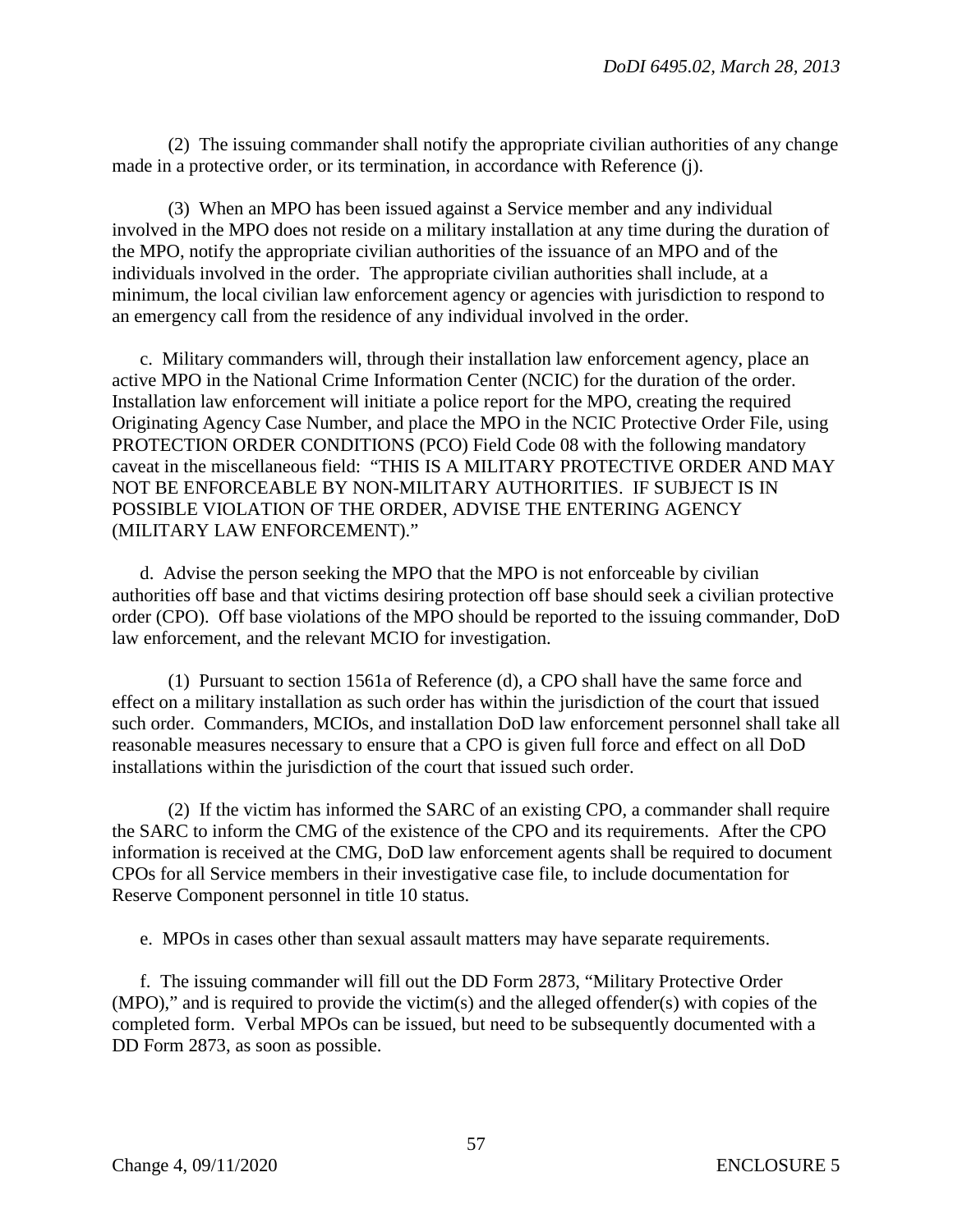g. Require DoD law enforcement agents document MPOs for all Service members in their investigative case file to include documentation for Reserve Component personnel in title 10 status. The appropriate DoD law enforcement agent representative to the CMG shall brief the CMG chair and co-chair on the existence of an MPO.

h. If the commander's decision is to deny the MPO request, document the reasons for the denial. Denials of MPO requests go to the installation commander or equivalent command level (in consultation with a judge advocate) for the final decision.

i. The number of MPO(s) issued, to include violations, must be included in the Services' and NGB Annual Program Review submission, as required by Reference (k).

### 8. COLLATERAL MISCONDUCT IN SEXUAL ASSAULT CASES

a. Collateral misconduct by the victim of a sexual assault is one of the most significant barriers to reporting assault because of the victim's fear of punishment. Some reported sexual assaults involve circumstances where the victim may have engaged in some form of misconduct (e.g., underage drinking or other related alcohol offenses, adultery, fraternization, or other violations of certain regulations or orders). Commanders shall have discretion to defer action on alleged collateral misconduct by the sexual assault victims (and shall not be penalized for such a deferral decision), until final disposition of the sexual assault case, taking into account the trauma to the victim and responding appropriately so as to encourage reporting of sexual assault and continued victim cooperation, while also bearing in mind any potential speedy trial and statute of limitations concerns.

b. In accordance with Secretary of Defense Memorandum (Reference (aw)), the initial disposition authority is withheld from all commanders within the Department of Defense who do not possess at least special court-martial convening authority and who are not in the grade of 0-6 (i.e., colonel or Navy captain) or higher, with respect to the alleged offenses of rape, sexual assault, and forcible sodomy; all attempts to commit such offenses, in violation of Articles 120, 125, and 80 of the UCMJ (sections 920, 925, and 880 of Reference (d)); and all other alleged offenses arising from or relating to the same incident, whether committed by the alleged offender or alleged to have been committed by the sexual assault victim (collateral misconduct). Commanders may defer taking action on a victim's alleged collateral misconduct arising from or relating to the sexual assault incident until the initial disposition action for the sexual assault investigation is completed.

c. Commanders and supervisors should take appropriate action for the victim's alleged collateral misconduct (if warranted), responding appropriately in order to encourage sexual assault reporting and continued cooperation, while avoiding those actions that may further traumatize the victim. Ultimately, victim cooperation should significantly enhance timely and effective investigations, as well as the appropriate disposition of sexual assaults.

d. Subordinate commanders shall be advised that taking action on a victim's alleged collateral misconduct may be deferred until final disposition of the sexual assault case. The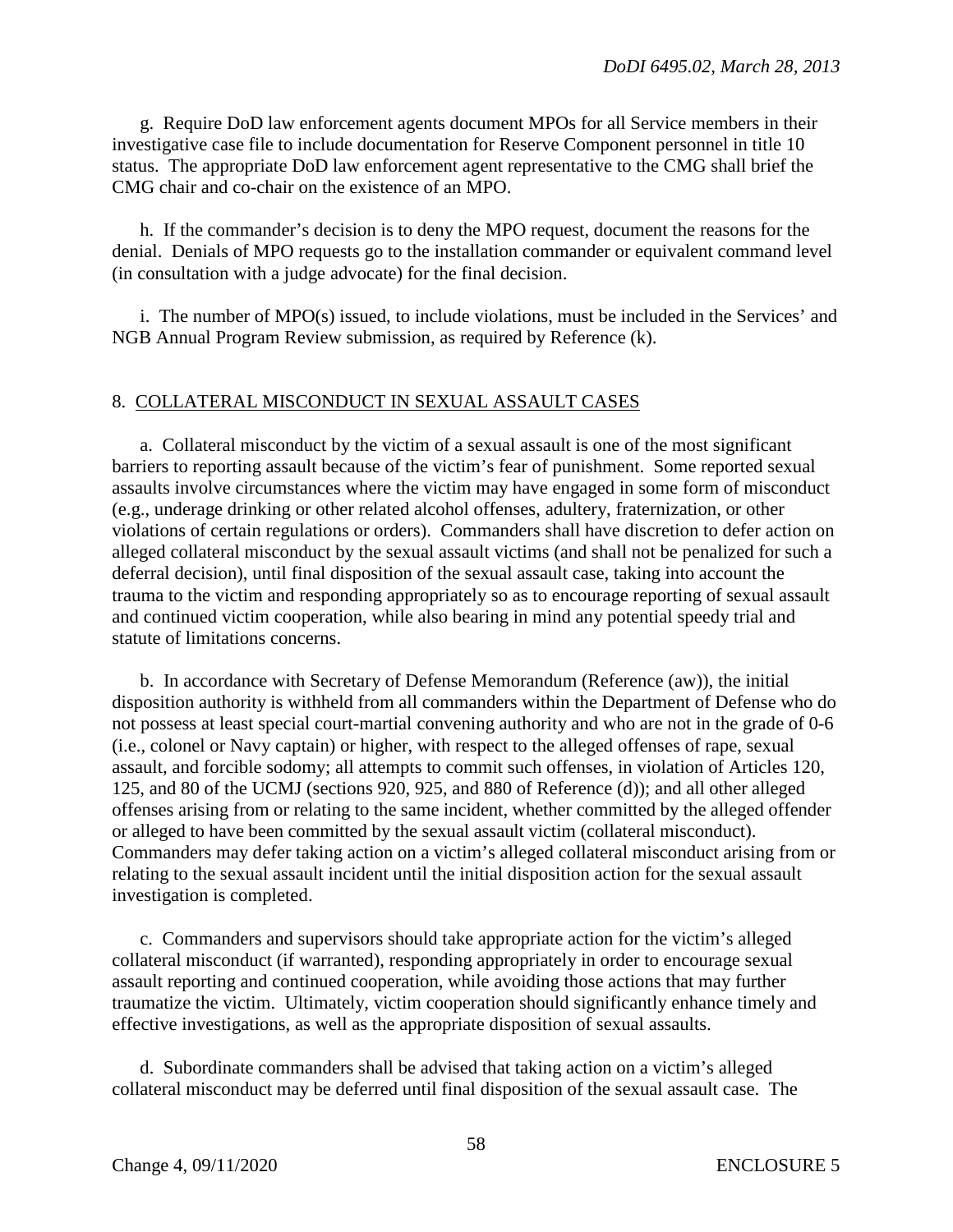Military Departments shall establish procedures so that commanders and supervisors are not penalized for deferring alleged collateral misconduct actions for the sexual assault victim until final disposition of the sexual assault case.

e. Commanders shall have the authority to determine, in a timely manner, how to best manage the disposition of alleged misconduct, to include making the decision to defer disciplinary actions regarding a victim's alleged collateral misconduct until after the final disposition of the sexual assault case, where appropriate. For those sexual assault cases for which the victim's alleged collateral misconduct is deferred, Military Service reporting and processing requirements should take such deferrals into consideration and allow for the time deferred to be subtracted, when evaluating whether a commander took too long to resolve the collateral misconduct.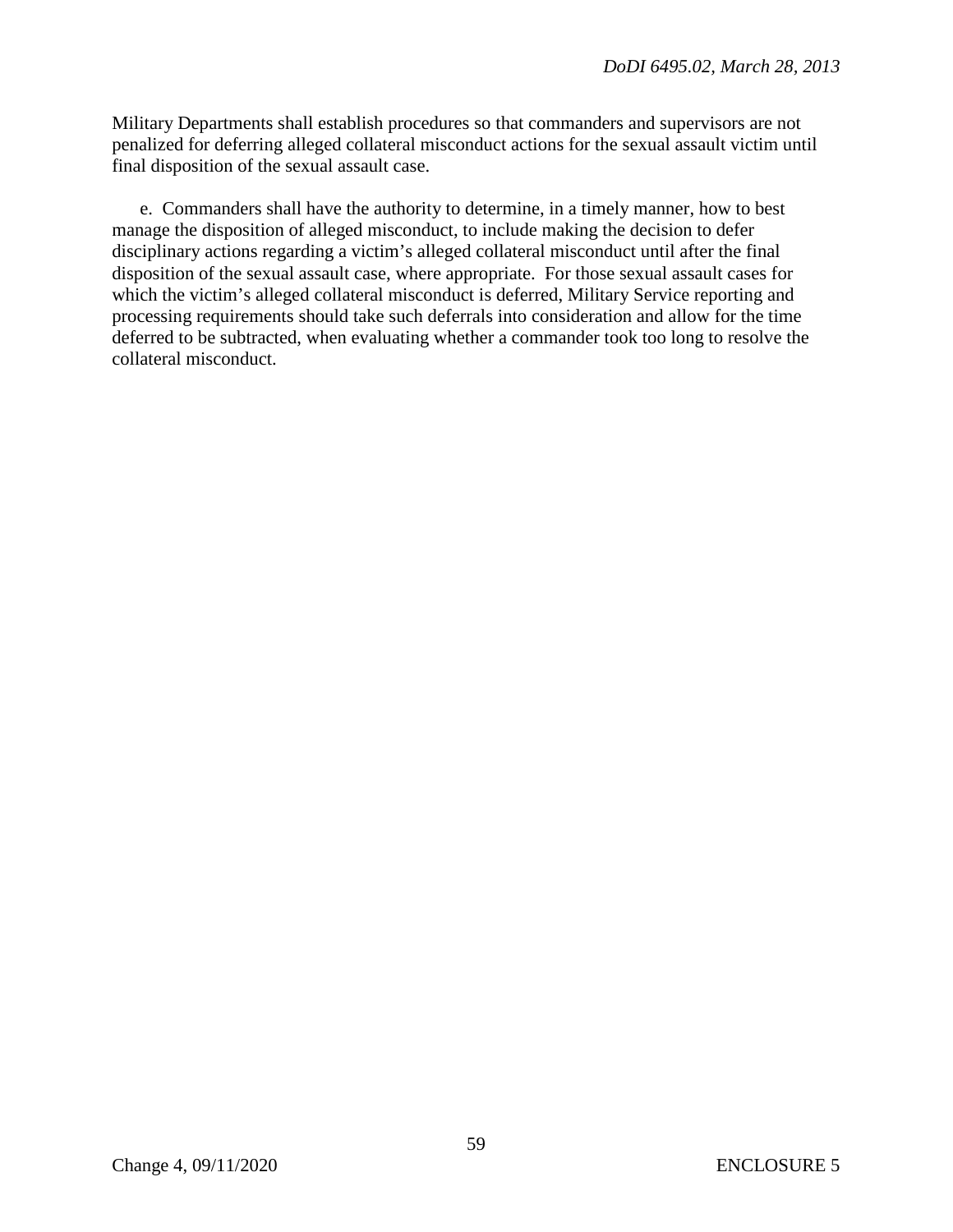### ENCLOSURE 6

### SARC AND SAPR VA PROCEDURES

#### 1. SARC PROCEDURES. The SARC shall:

a. Serve as the single point of contact to coordinate sexual assault response when a sexual assault is reported. All SARCs shall be authorized to perform victim advocate duties in accordance with Military Service regulations, and will be acting in the performance of those duties.

b. Comply with DoD Sexual Assault Advocate Certification requirements.

c. Be trained in and understand the confidentiality requirements of Restricted Reporting and MRE 514. Training must include exceptions to Restricted Reporting and MRE 514.

d. Assist the installation commander in ensuring that victims of sexual assault receive appropriate responsive care and understand their available reporting options (Restricted and Unrestricted) and available SAPR services.

e. Be authorized by this Instruction to accept reports of sexual assault along with the SAPR VA and healthcare personnel.

f. Report directly to the installation commander in accordance with Reference (c), to include providing regular updates to the installation commander and assist the commander to meet annual SAPR training requirements, including providing orientation briefings for newly assigned personnel and, as appropriate, providing community education publicizing available SAPR services.

g. Provide a 24 hours, 7 days per week response capability to victims of sexual assault, to include deployed areas.

(1) SARCs shall respond (see Glossary) to every Restricted and Unrestricted Report of sexual assault on a military installation and the response shall be in person, unless otherwise requested by the victim.

(2) Based on the locality, the SARC may ask the SAPR VA to respond and speak to the victim.

(a) There will be situations where a sexual assault victim receives medical care and a SAFE outside of a military installation under an MOU or MOA with local private or public sector entities. In these cases, pursuant to the MOU or MOA the SARC or SAPR VA shall be notified, and a SARC or SAPR VA shall respond.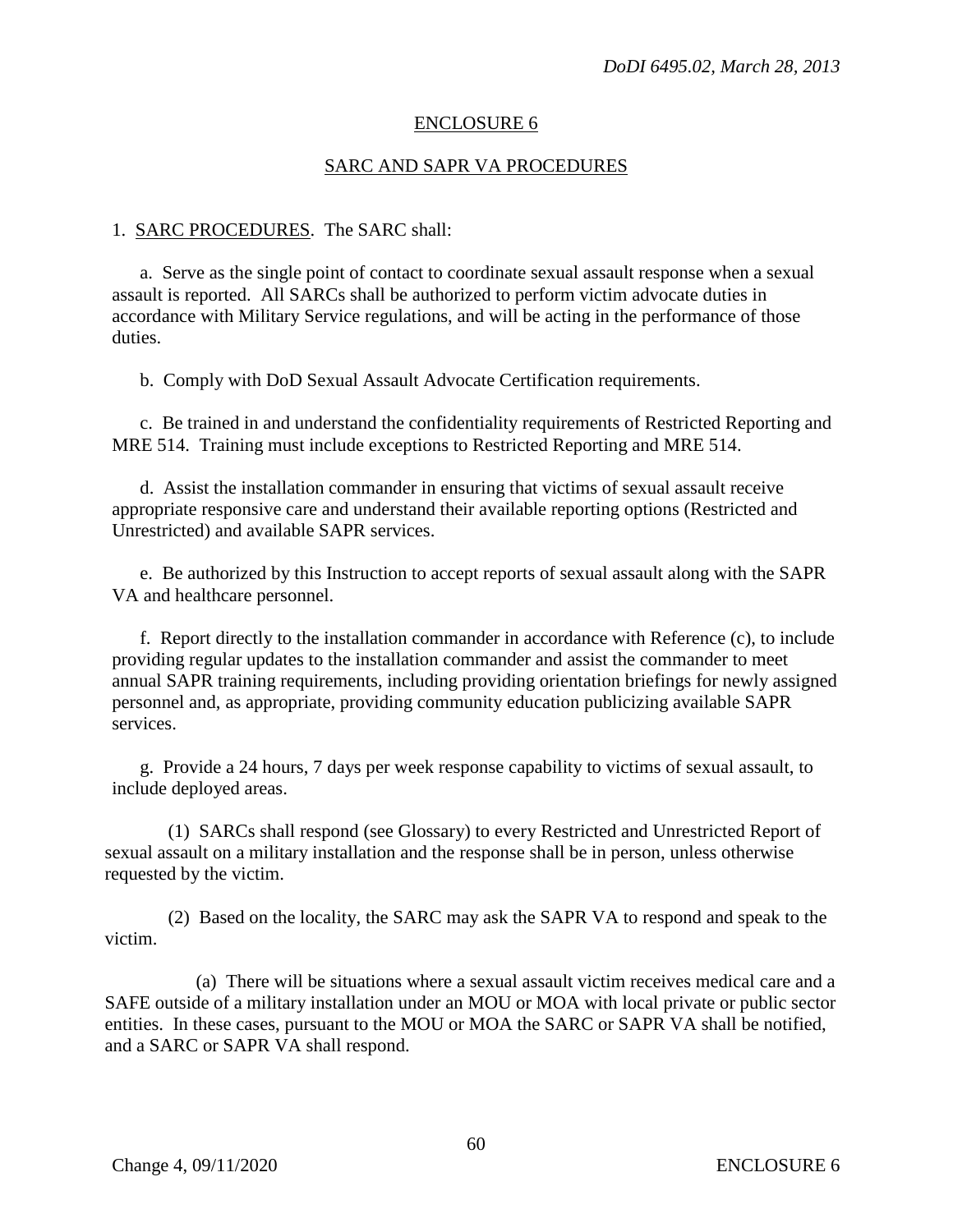(b) When contacted by the SARC or SAPR VA, a sexual assault victim can elect not to speak to the SARC or SAPR VA, or the sexual assault victim may ask to schedule an appointment at a later time to speak to the SARC or SAPR VA.

(3) SARCs shall provide a response that recognizes the high prevalence of pre-existing trauma (prior to the present sexual assault incident) and empowers an individual to make informed decisions about all aspects in the reporting process and to access available resources.

(4) SARCs shall provide a response that is gender-responsive, culturally-competent, and recovery-oriented.

(5) SARCs shall offer appropriate referrals to sexual assault victims and facilitate access to referrals. Provide referrals at the request of the victim.

(a) Encourage sexual assault victims to follow-up with the referrals and facilitate these referrals, as appropriate.

(b) In order to competently facilitate referrals, inquire whether the victim is a Reservist or an NG member to ensure that victims are referred to the appropriate geographic location.

h. Explain to the victim that the services of the SARC and SAPR VA are optional and these services may be declined, in whole or in part, at any time. The victim may decline advocacy services, even if the SARC or SAPR VA holds a position of higher rank or authority than the victim. Explain to victims the option of requesting a different SAPR VA (subject to availability, depending on locality staffing) or continuing without SAPR VA services.

(1) Explain the available reporting options to the victim.

(a) Assist the victim in filling out the DD Form 2910, where the victim elects to make a Restricted or Unrestricted Report. However, the victims, not the SARCs or SAPR VAs, must fill out the DD Form 2910. Explain that sexual assault victims have the right and ability to consult with a SVC/VLC before deciding whether to make a Restricted Report, Unrestricted Report, or no report at all. Additionally, the SARC or SAPR VA shall explain the eligibility requirements for an SVC/VLC, as well as the option to request SVC or VLC services even if the victim does not fall within the eligibility requirements.

(b) Inform the victim that the DD Form 2910 will be uploaded to DSAID and retained for 50 years in Unrestricted Reports. The DD Forms 2910 and 2911 filed in connection with the Restricted Report shall be retained for 50 years, in a manner that protects confidentiality.

(c) The SARC or SAPR VA shall inform the victim of any local or State sexual assault reporting requirements that may limit the possibility of Restricted Reporting. At the same time, the victims shall be briefed of the protections and exceptions to MRE 514.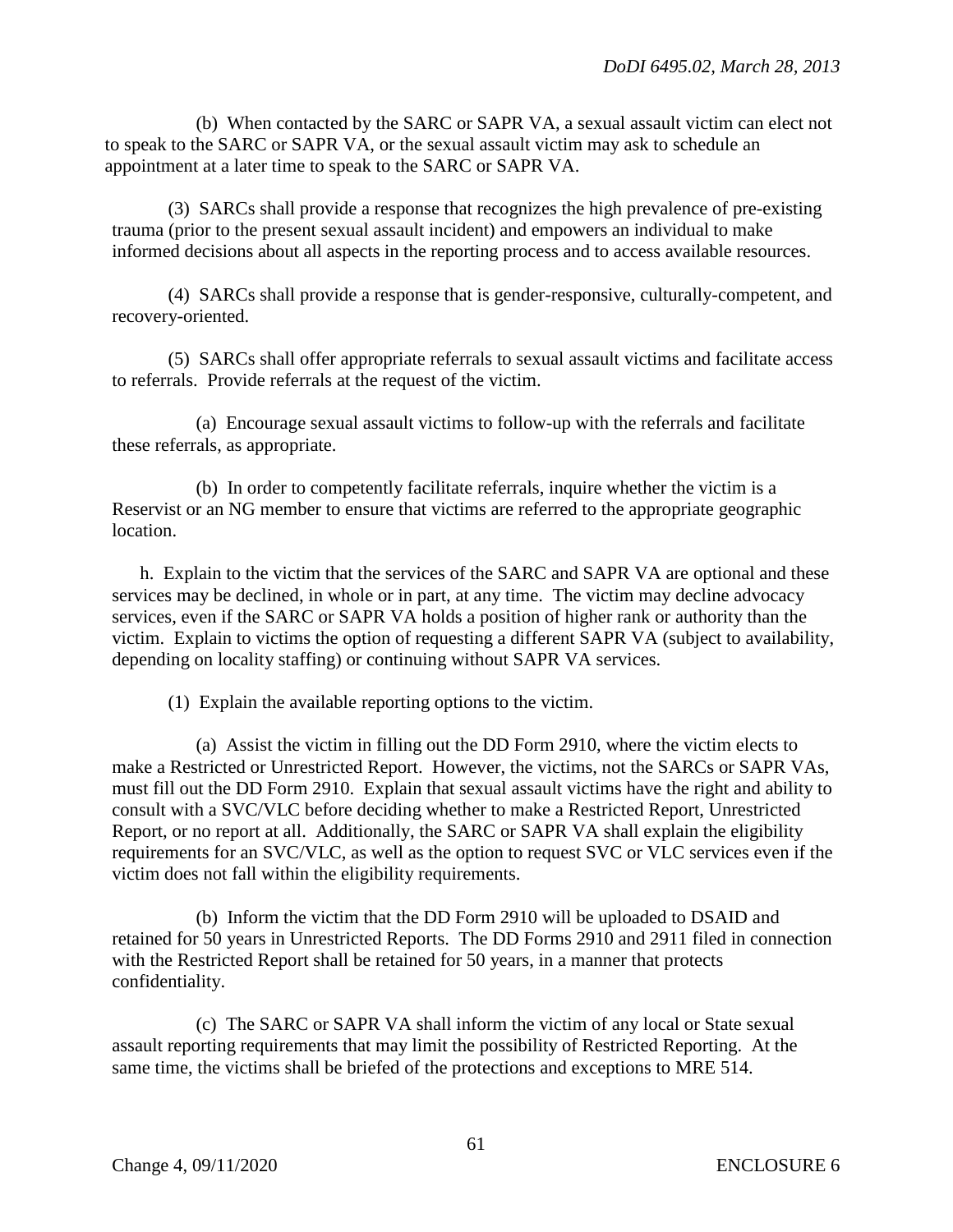(2) Give the victim a hard copy of the DD Form 2910 with the victim's signature.

(a) Advise the victim to keep the copy of the DD Form 2910 and the DD Form 2911 in their personal permanent records as these forms may be used by the victim in other matters before other agencies (e.g., Department of Veterans Affairs) or for any other lawful purpose.

(b) Store the original DD Form 2910 pursuant to secure storage Military Service regulations and privacy laws. A SARC being reassigned shall be required to assure their supervisor of the secure transfer of stored DD Forms 2910 to the next SARC. In the event of transitioning SARCs, the departing SARC shall inform their supervisor of the secure storage location of the DD Forms 2910, and the SARC supervisor will ensure the safe transfer of the DD Forms 2910.

(3) Explain SAFE confidentiality to victims and the confidentiality of the contents of the SAFE Kit.

(4) Explain the implications of a victim confiding in another person resulting in a thirdparty report to command or DoD law enforcement (see Enclosure 4 of this Instruction).

(5) Provide the installation commander and the immediate commander of the victim (if a civilian victim, then the immediate commander of the alleged offender) with information regarding an Unrestricted Report within 24 hours of an Unrestricted Report of sexual assault. This notification may be extended to 48 hours after the Unrestricted Report of the incident if there are extenuating circumstances in the deployed environments.

(6) Provide the installation commander with non-PII within 24 hours of a Restricted Report of sexual assault. This notification may be extended to 48 hours after the Restricted Report of the incident if there are extenuating circumstances in a deployed environment. Command and installation demographics shall be taken into account when determining the information to be provided. To ensure oversight of victim services for Restricted Report cases, the SARC will also confirm in her or his report that the victim has been offered SAPR advocacy services; received a safety assessment; received explanation of the notifications in the DD Form 2910; been offered medical and mental health care; and informed of his or her eligibility for an SVC/VLC.

(7) Exercise oversight responsibility for SAPR VAs authorized to respond to sexual assaults when they are providing victim advocacy services.

(8) Perform victim advocacy duties, as needed. DoD recognizes the SARC's authority to perform duties as SAPR VAs, even though the SARC may not be designated in writing as a SAPR VA pursuant to Military Service regulation.

(9) Inform the victim that, pursuant to their Military Service regulations, each Service member who reports having been sexually assaulted shall be given the opportunity to consult with legal assistance counsel, and in cases where the victim may have been involved in collateral misconduct, to consult with defense counsel.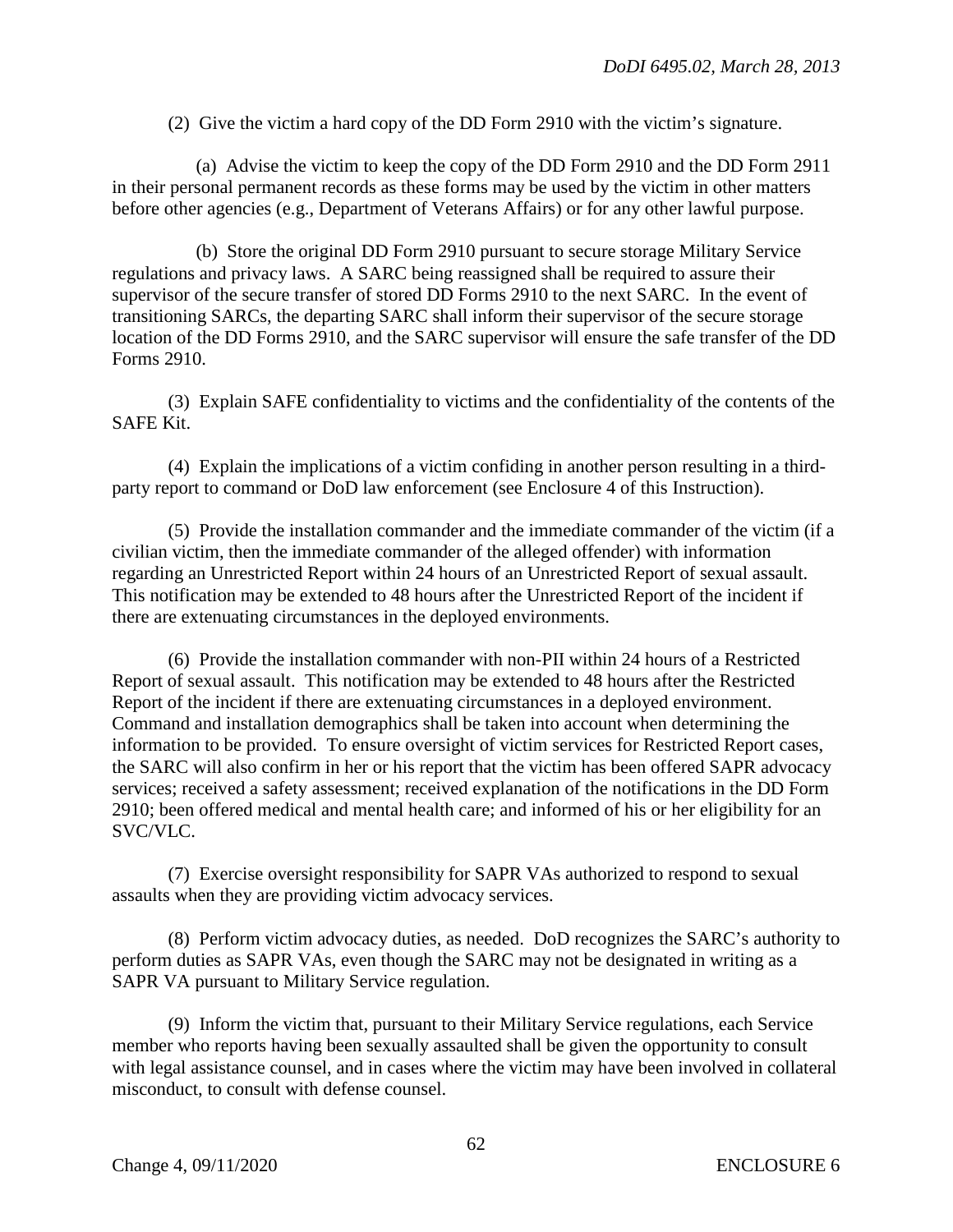(a) Explain the eligibility for SVC or VLC for victims filing Restricted or Unrestricted Reports, and the types of legal assistance authorized to be provided to the sexual assault victim, in accordance with section 1044e of Reference (d). Inform the victim of the opportunity to consult with legal assistance counsel and SVC or VLC as soon as the victim seeks assistance from a SARC or SAPR VA. Explain that the nature of the relationship between an SVC or VLC and a victim in the provision of legal advice and assistance will be the relationship between an attorney and client.

(b) Inform the victim that information concerning the prosecution shall be provided to them in accordance with Reference (al).

(10) Facilitate education of command personnel on sexual assault and victim advocacy services.

(11) Facilitate briefings on victim advocacy services to Service members, military dependents, DoD civilian employees (OCONUS), DoD contractors (accompanying the Military Services in contingency operations OCONUS), and other command or installation personnel, as appropriate.

(12) Facilitate annual SAPR training.

(13) Facilitate the development and collaboration of SAPR public awareness campaigns for victims of sexual assault, including planning local events for Sexual Assault Awareness Month. Publicize the DoD Safe Helpline on all outreach materials and Service websites.

(14) Coordinate medical and counseling services between military installations and deployed units related to care for victims of sexual assault.

(15) Conduct an ongoing assessment of the consistency and effectiveness of the SAPR program within the assigned area of responsibility and report these observations to the installation commander.

(16) Collaborate with other agencies and activities to improve SAPR responses to and support of victims of sexual assault.

(17) Maintain liaison with commanders, DoD law enforcement, and MCIOs, and civilian authorities, as appropriate, for the purpose of facilitating the following protocols and procedures to:

(a) Activate victim advocacy 24 hours a day, 7 days a week for all incidents of reported sexual assault occurring either on or off the installation involving Service members and other persons covered by this Instruction.

(b) Collaborate on public safety, awareness, and prevention measures.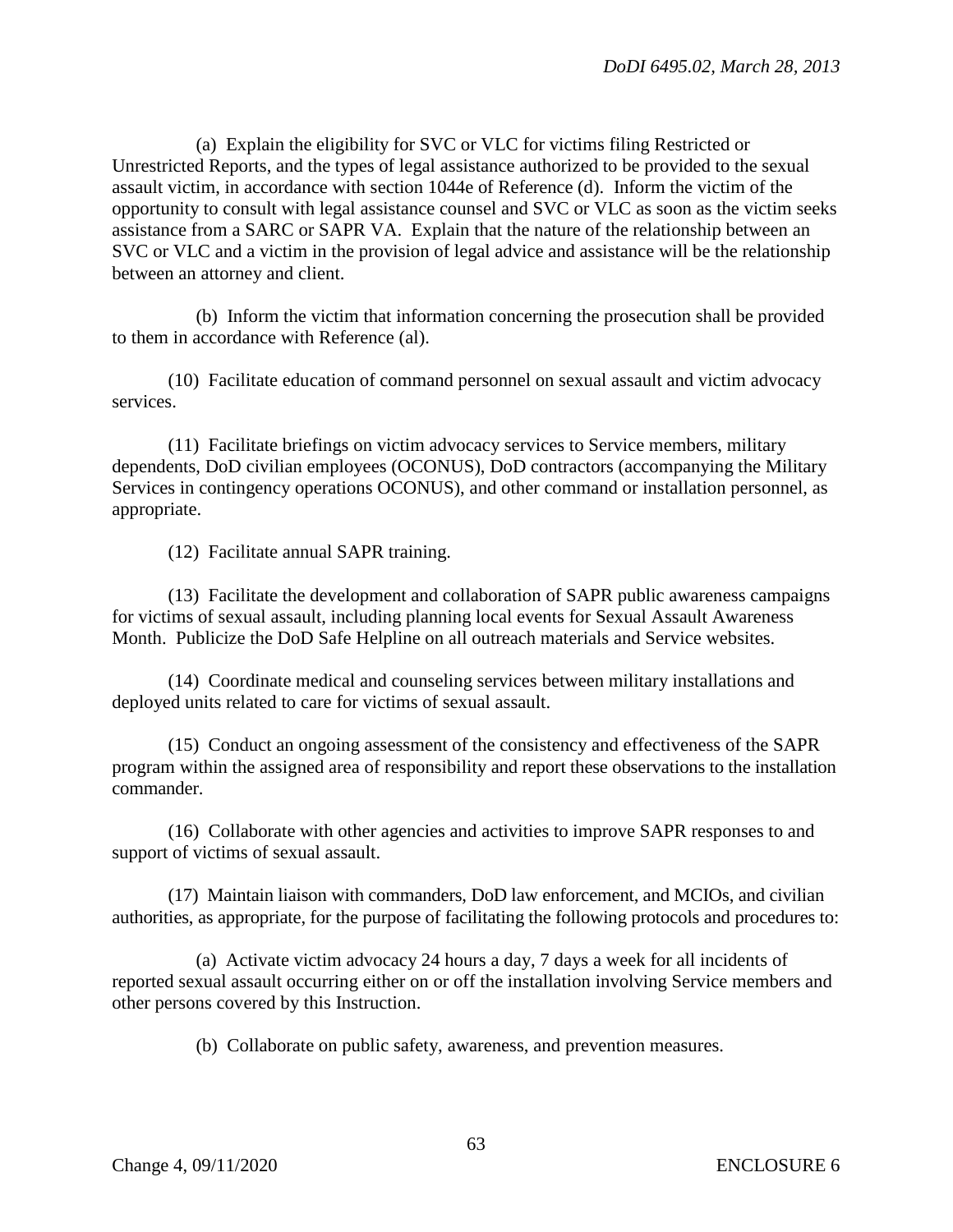(c) Facilitate ongoing training of DoD and civilian law enforcement and criminal investigative personnel on the SAPR policy and program and the roles and responsibilities of the SARC and SAPR VAs.

(18) Consult with command legal representatives, healthcare personnel, and MCIOs, (or when feasible, civilian law enforcement), to assess the potential impact of State laws governing the reporting requirements for adult sexual assault that may affect compliance with the Restricted Reporting option and develop or revise applicable MOUs and MOAs, as appropriate.

(19) Collaborate with MTFs within their respective areas of responsibility to establish protocols and procedures to direct notification of the SARC and SAPR VA for all incidents of reported sexual assault, and facilitate ongoing training of healthcare personnel on the roles and responsibilities of the SARC and SAPR VAs.

(20) Collaborate with local private or public sector entities that provide medical care to Service members or TRICARE eligible beneficiaries who are sexual assault victims and a SAFE outside of a military installation through an MOU or MOA.

(a) Establish protocols and procedures with these local private or public sector entities to facilitate direct notification of the SARC for all incidents of reported sexual assault and facilitate training of healthcare personnel of local private or public sector entities on the roles and responsibilities of SARCs and SAPR VAs, for Service members and persons covered by this policy.

(b) Provide off installation referrals to the sexual assault victims, as needed.

(21) When a victim has a temporary or permanent change of station or is deployed, request victim consent to transfer case management documents and, upon receipt of victim consent, expeditiously transfer case management documents to ensure continuity of care and SAPR services. If the SARC has already closed the case and terminated victim contact, no other action is needed.

(22) Document and track the services referred to and requested by the victim from the time of the initial report of a sexual assault through the final case disposition or until the victim no longer desires services.

(a) Enter information into DSAID or Military Service DSAID-interface within 48 hours of the report of sexual assault. In deployed locations that have internet connectivity issues, the time frame is extended to 96 hours.

(b) Maintain in DSAID an account of the services referred to and requested by the victim for all reported sexual assault incidents, from medical treatment through counseling, and from the time of the initial report of a sexual assault through the final case disposition or until the victim no longer desires services. Should the victim return to the SARC or SAPR VA and request SAPR services after indicating that he or she no longer desired services, the case will be reopened and addressed at the CMG meeting.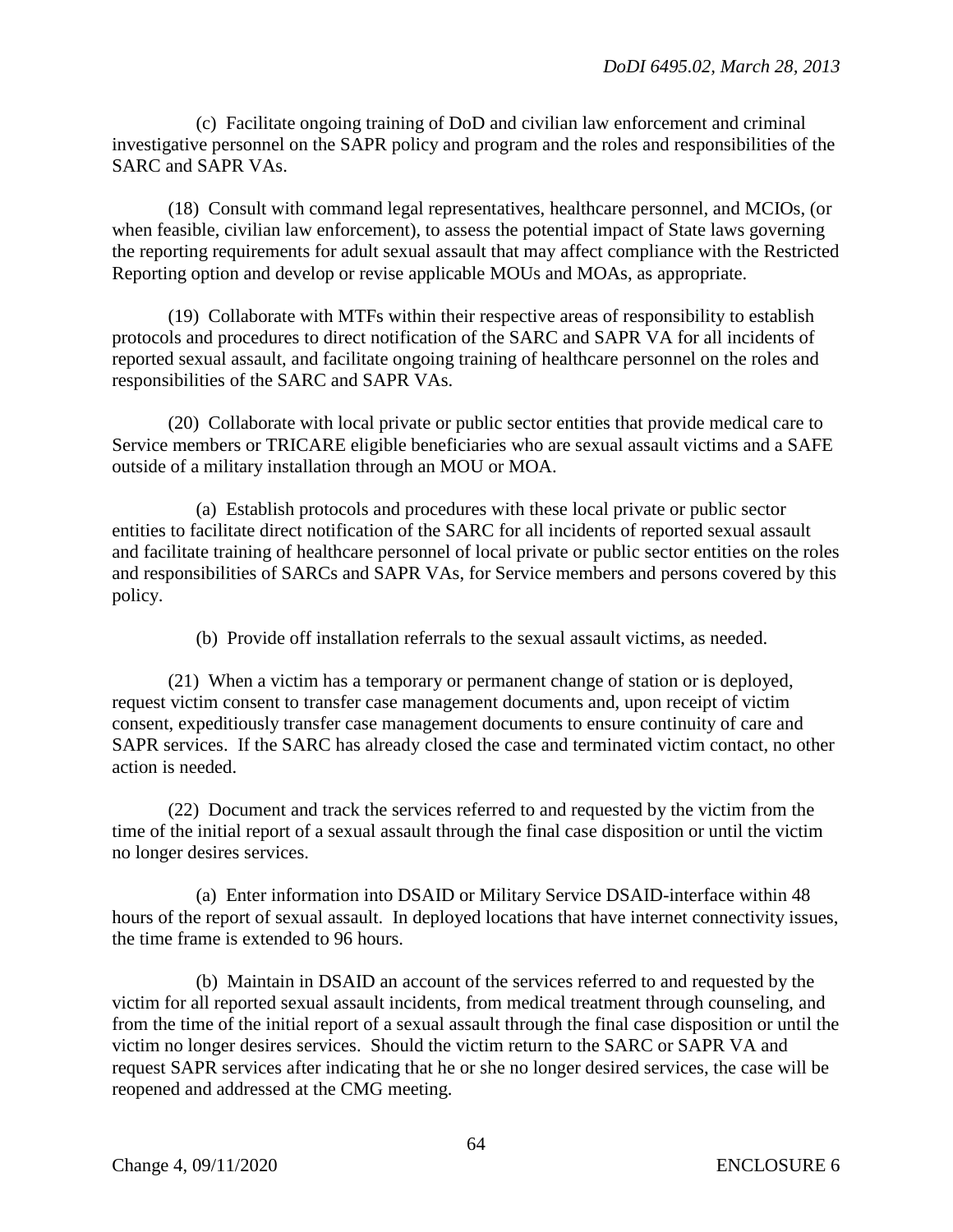(c) A SARC will open a case in DSAID as an "Open with Limited Information" case when there is no signed DD 2910 (e.g., an independent investigation or third-party report, or when a civilian victim alleged sexual assault with a Service member subject) to comply with section 563(d) of Reference (j) and to ensure system accountability.

(23) Provide information to assist installation commanders to manage trends and characteristics of sexual assault crimes at the Military Service-level and mitigate the risk factors that may be present within the associated environment (e.g., the necessity for better lighting in the showers or latrines and in the surrounding area).

(24) Participate in the CMG to review individual cases of Unrestricted Reports of sexual assault.

(a) The installation SARC shall serve as the co-chair of the CMG. This responsibility is not delegable. If an installation has multiple SARCs on the installation, a Lead SARC shall be designated by the Service concerned, and shall serve as the co-chair.

(b) Other SARCs and SAPR VAs shall actively participate in each CMG meeting by presenting oral updates on their assigned sexual assault victim cases, providing recommendations and, if needed, seeking assistance from the chair or victim's commander.

(25) Familiarize the unit commanders and supervisors of SAPR VAs with the SAPR VA roles and responsibilities, to include the "Supervisor and Commander Statement of Understanding" section in the DD Form 2950, "Department of Defense Sexual Assault Advocate Certification Program (D-SAACP) Application Packet for New Applicants." The DD Form 2950 is located at the DoD Forms Management Program website at http://www.dtic.mil/whs/directives/infomgt/forms/index.htm.

(26) Offer victims the opportunity to participate in surveys asking for victim feedback on the reporting experience. Inform victims regarding what the survey will ask them and uses of the data collected.

## 2. SAPR VA PROCEDURES

a. The SAPR VA shall:

(1) Comply with DoD Sexual Assault Advocate Certification requirements in D-SAACP.

(2) Be trained in and understand the confidentiality requirements of Restricted Reporting and MRE 514. Training must include exceptions to Restricted Reporting and MRE 514.

(3) Facilitate care and provide referrals and non-clinical support to the adult victim of a sexual assault. Provide a response consistent with requirements for the SARC response in this Instruction.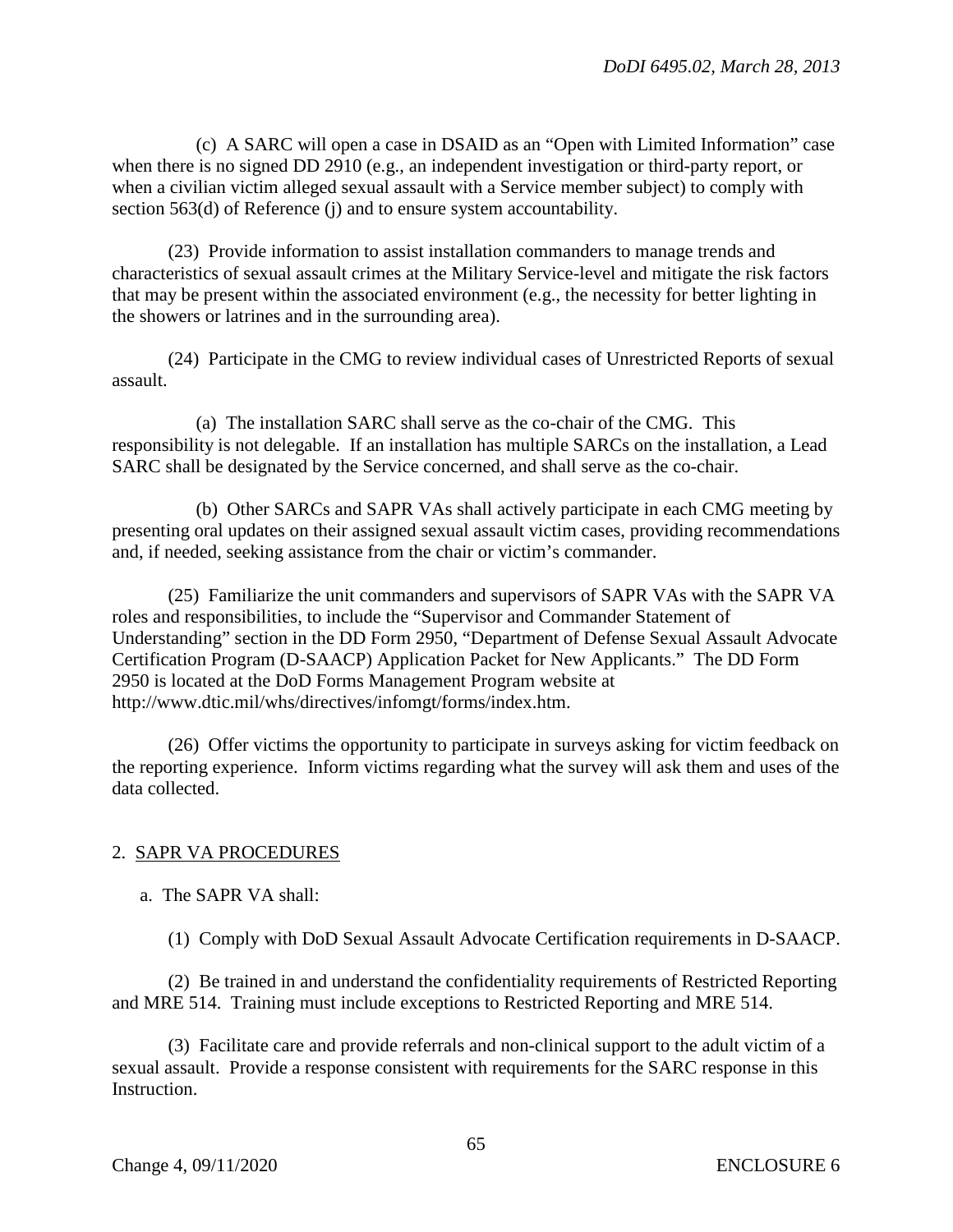(a) Support will include providing information on available options and resources so the victim can make informed decisions about his or her case.

(b) The SAPR VA will be directly accountable to the SARC in adult sexual assault cases (not under the FAP jurisdiction) and shall provide victim advocacy for adult victims of sexual assault.

(4) Acknowledge their understanding of their advocacy roles and responsibilities by reviewing the DD Form 2950.

b. At the Military Service's discretion, victim advocacy may be provided by a Service member or DoD civilian employee. Personnel responsible for providing victim advocacy shall:

(1) Be notified and immediately respond upon receipt of a report of sexual assault.

(2) Provide coordination and encourage victim service referrals and ongoing, nonclinical support to the victim of a reported sexual assault and facilitate care in accordance with the Sexual Assault Response Protocols prescribed SAPR Policy Toolkit located on www.sapr.mil. Assist the victim in navigating those processes required to obtain care and services needed. It is neither the SAPR VA's role nor responsibility to be the victim's mental health provider or to act as an investigator.

(3) Report directly to the SARC while carrying out sexual assault advocacy responsibilities.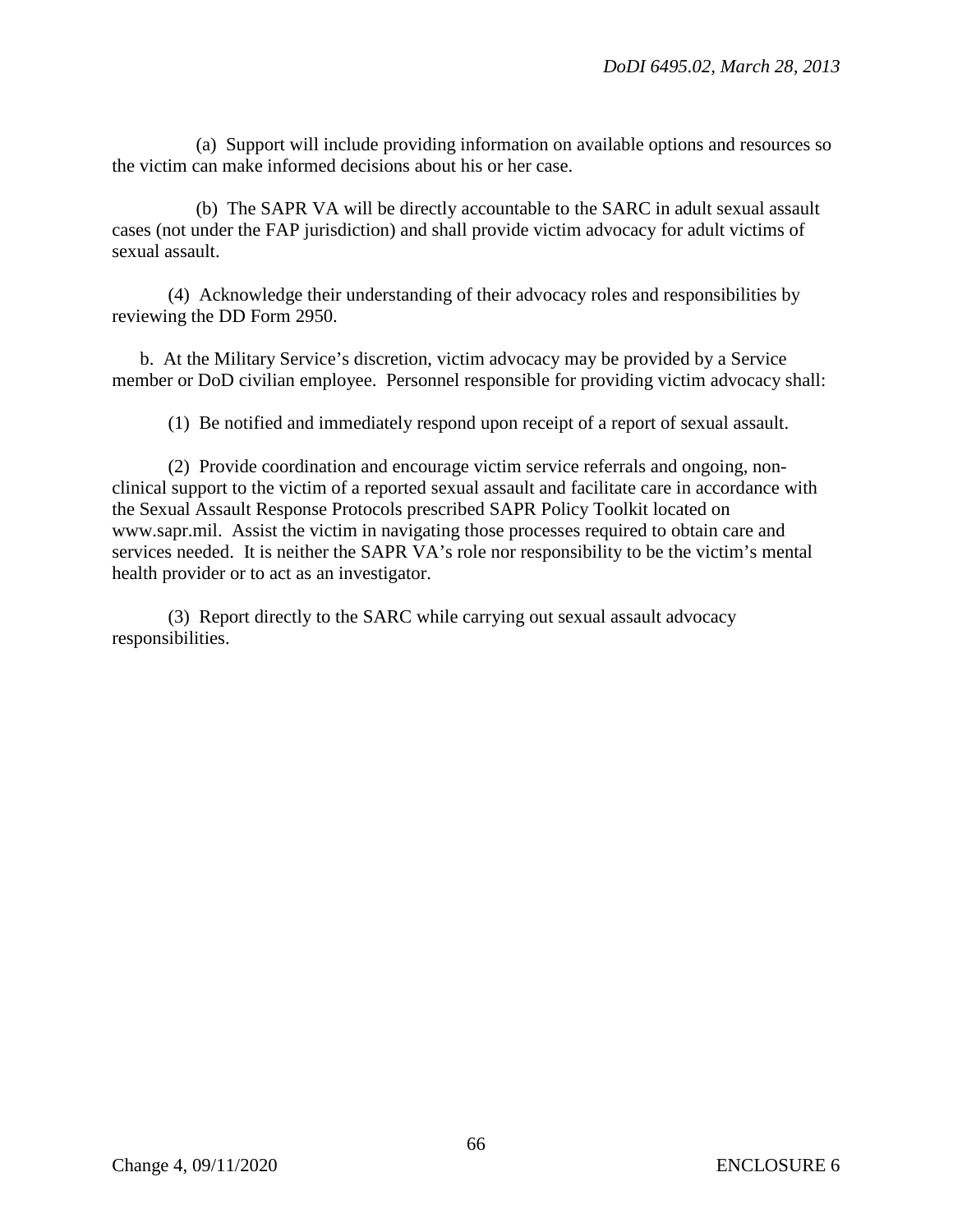### ENCLOSURE 7

### HEALTHCARE PROVIDER PROCEDURES

This enclosure provides guidance on medical management of victims of sexual assault to ensure standardized, timely, accessible, and comprehensive healthcare for victims of sexual assault, to include the ability to elect a SAFE Kit. This policy is applicable to all MHS personnel who provide or coordinate medical care for victims of sexual assault covered by this Instruction.

a. Standardized Medical Care. To ensure standardized healthcare, the Surgeons General of the Military Departments shall:

(1) Require the recommendations for conducting forensic exams of adult sexual assault victims in Reference (aj) be used to establish minimum standards for healthcare intervention for victims of sexual assault. Training for sexual assault medical forensic examiners and healthcare providers shall be provided to maintain optimal readiness in accordance with Enclosure 10 of this Instruction and section 539 of Reference (p).

(2) Require that a SARC is immediately notified when a victim discloses a sexual assault so that the SARC can inform the victim of both reporting options (Restricted and Unrestricted) and all available services (e.g., SVC/VLC, Expedited Transfers, Military Protective Orders, document retention mandates). The victim can then make an informed decision as to which reporting option to elect and which services to request (or none at all). The victim is able to decline services in whole or in part at any time.

(3) Require the assignment of at least one full-time sexual assault medical forensic examiner to each MTF that has an emergency department that operates 24 hours per day. Additional sexual assault medical forensic examiners may be assigned based on the demographics of the patients who utilize the MTF.

(4) In cases of MTFs that do not have an emergency department that operates 24 hours per day, require that a sexual assault forensic medical examiner be made available to a patient of the facility consistent with the Department of Justice National Protocol for Sexual Assault Medical Forensic Examinations, Adult/Adolescent, through an MOU or MOA with local private or public sector entities and consistent with Reference (aj), when a determination is made regarding the patient's need for the services of a sexual assault medical forensic examiner.

(a) The MOU or MOA will require that a SARC be notified and that SAFE Kits be collected in accordance with Enclosure 8 of this Instruction.

(b) When the forensic examination is conducted at a civilian facility through an MOU or an MOA with the DoD, the requirements for the handling of the forensic kit will be explicitly addressed in the MOU or MOA. The MOU or MOA with the civilian facility will address the processes for contacting the SARC and for contacting the appropriate DoD agency responsible for accepting custody of the forensic kit.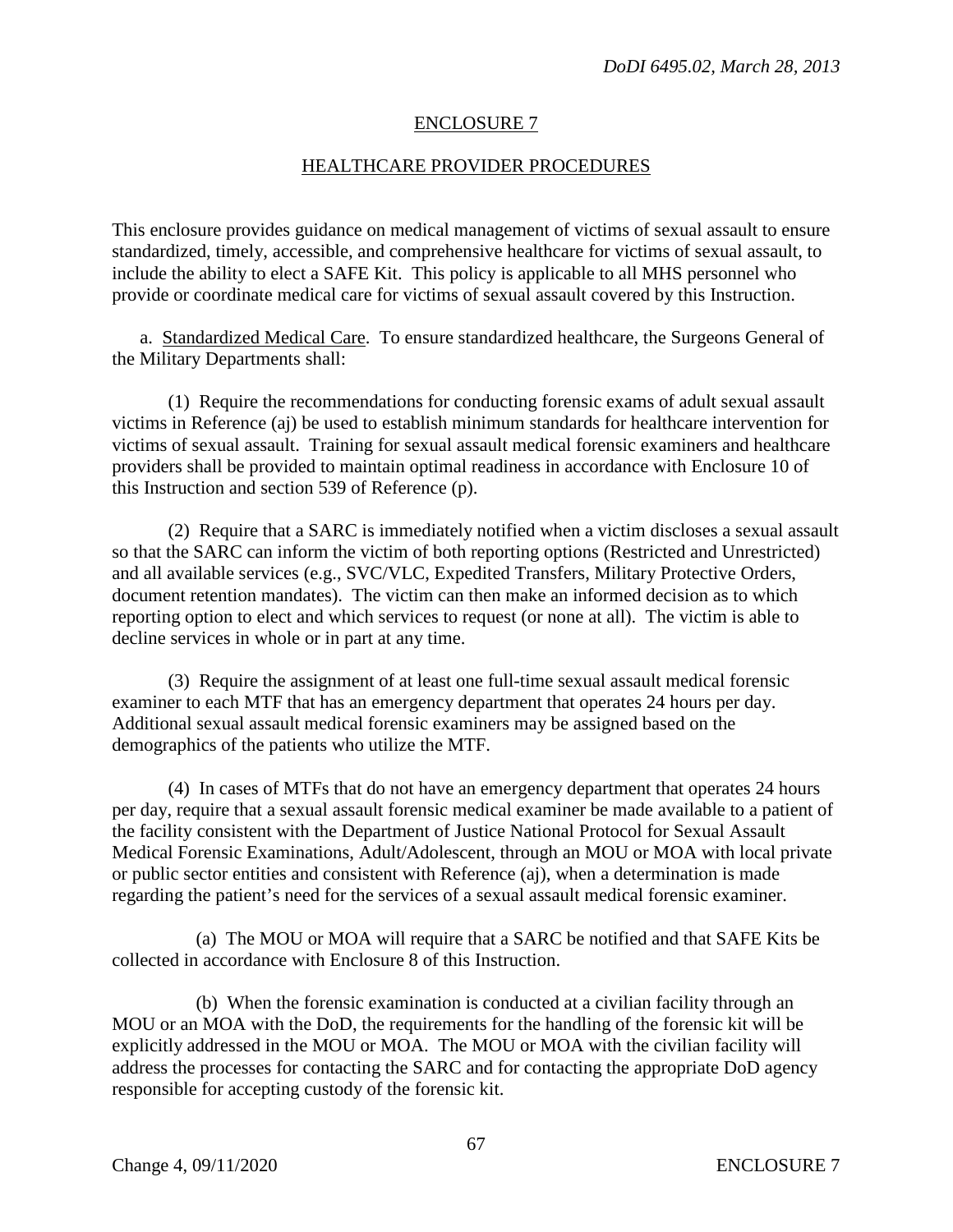(5) Require that MTFs that provide SAFEs for Service members or TRICARE eligible beneficiaries through an MOU or MOA with private or public sector entities verify initially and periodically that those entities meet or exceed standards of the recommendations for conducting forensic exams of adult sexual victims in Reference (aj). In addition, verify that as part of the MOU or MOA, a SARC or SAPR VA is notified and responds and meets with the victim in a timely manner.

(6) Require that medical providers providing healthcare to victims of sexual assault in remote areas or while deployed have access to the current version of Reference (aj) for conducting forensic exams.

(7) Implement procedures to provide the victim information regarding the availability of a SAFE Kit, which the victim has the option of refusing. If performed in the MTF, the healthcare provider shall use a SAFE Kit and the most current edition of the DD Form 2911.

(8) Require that the SARC be notified of all incidents of sexual assault in accordance with sexual assault reporting procedures in Enclosure 4 of this Instruction.

(9) Require processes be established to support coordination between healthcare personnel and the SARC and SAPR VA. If a victim initially seeks assistance at a medical facility, SARC notification must not delay emergency care treatment of a victim.

(10) Require that care provided to sexual assault victims shall be gender-responsive, culturally competent, and recovery-oriented. Healthcare providers providing treatment to sexual assault victims shall recognize the high prevalence of pre-existing trauma (prior to present sexual assault incident) and the concept of trauma-informed care.

(11) If the healthcare provider is not appropriately trained to conduct a SAFE, require that he or she arrange for a properly trained DoD healthcare provider to do so, if available.

(a) In the absence of a properly trained DoD healthcare provider, the victim shall be offered the option to be transported to a non-DoD healthcare provider for the SAFE Kit, if the victim wants a forensic exam. Victims who are not beneficiaries of the Military Healthcare System shall be advised that they can obtain a SAFE Kit through a local civilian healthcare provider at no cost to them in accordance with Violence Against Women Act as explained in Reference (aj).

(b) When a SAFE is performed at local civilian medical facilities, those facilities are bound by State and local laws, which may require reporting the sexual assault to civilian law enforcement.

(c) If the victim requests to file a report of sexual assault, the healthcare personnel, to include psychotherapists and other personnel listed in MRE 513 (Reference (w)), shall immediately call a SARC or SAPR VA, to assure that a victim is offered SAPR services and so that a DD Form 2910 can be completed.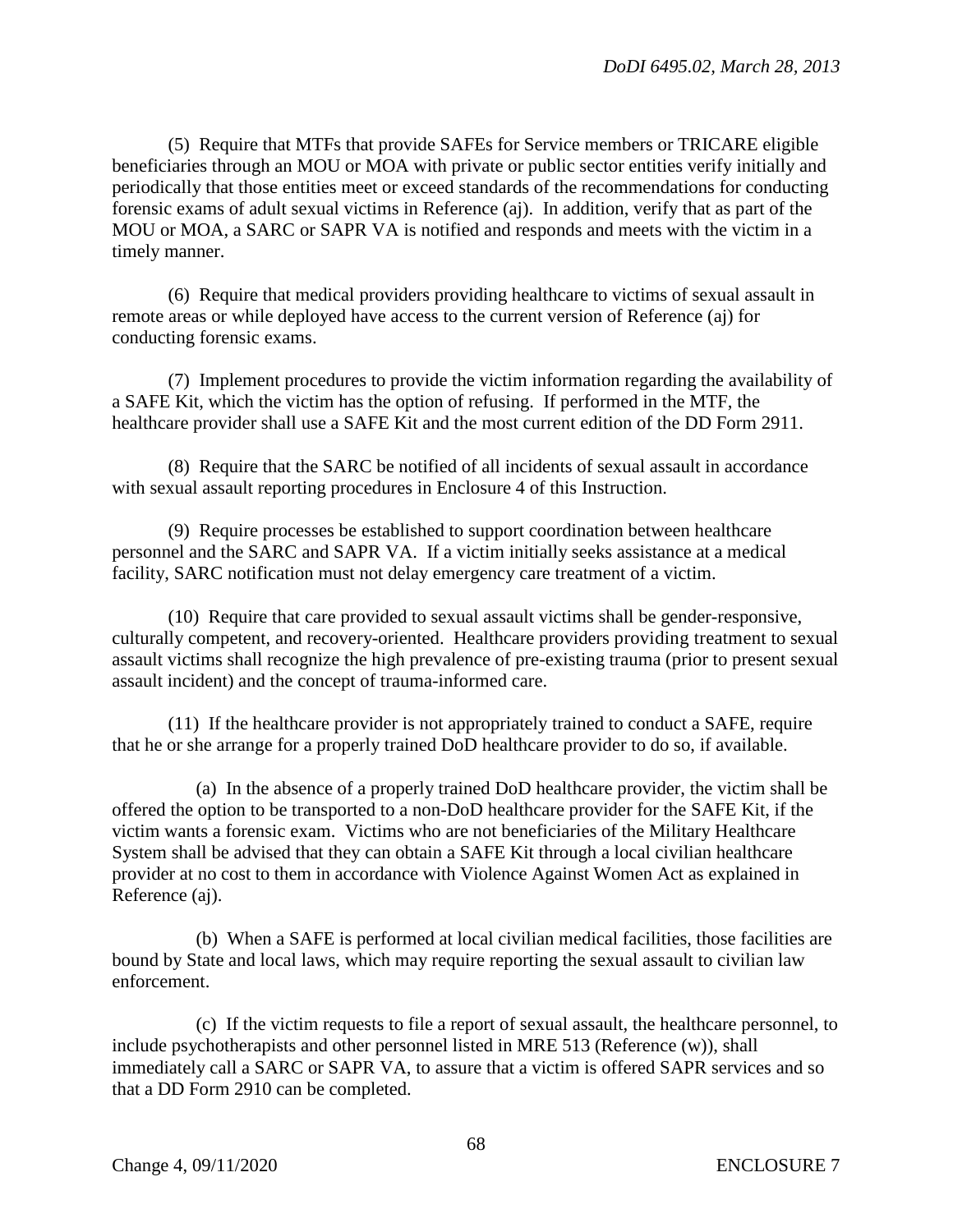(12) Require that SAFE evidence collection procedures are the same for a Restricted and an Unrestricted Report of sexual assault, with the exception of the special requirements to safeguard PII in Restricted SAFE Kits in Enclosure 8 of this Instruction.

(a) Upon completion of the SAFE and securing of the evidence, the healthcare provider will turn over the material to the appropriate Military Service-designated law enforcement agency or MCIO as determined by the selected reporting option.

(b) Upon completion of the SAFE, the sexual assault victim shall be provided with a hard copy of the completed DD Form 2911. Advise the victim to keep the copy of the DD Form 2911 in his or her personal permanent records as this form may be used by the victim in other matters before other agencies (e.g., Department of Veterans Affairs) or for any other lawful purpose.

(13) Publicize availability of healthcare (to include mental health), and referral services for alleged offenders who are also active duty Service members. Such care will be administered in a way to respect and preserve the rights of the victim and the accused, and the physical safety of both.

(14) Require that the healthcare provider, in the course of preparing a SAFE Kit for Restricted Reports of sexual assault:

(a) Contact the designated installation official, usually the SARC, who shall generate an alpha-numeric RRCN, unique to each incident. The RRCN shall be used in lieu of PII to label and identify evidence collected from a SAFE Kit (e.g., accompanying documentation, personal effects, and clothing). The SARC shall provide (or the SARC will designate the SAPR VA to provide) the healthcare provider with the RRCN to use in place of PII.

(b) Upon completion of the SAFE package, seal, and completely label the evidence container(s) with the RRCN and notify the Military Service-designated law enforcement agency or MCIO.

(15) Require that healthcare personnel maintain the confidentiality of a Restricted Report to include communications with the victim, the SAFE, and the contents of the SAFE Kit, unless an exception to Restricted Reporting applies in accordance with Enclosure 4. Healthcare personnel who make an unauthorized disclosure of a confidential communication are subject to disciplinary action and that unauthorized disclosure has no impact on the status of the Restricted Report; all Restricted Reporting information remains confidential and protected. Improper disclosure of confidential communications under Restricted Reporting, improper release of medical information, and other violations of this guidance are prohibited and may result in discipline pursuant to the UCMJ or State statute, loss of privileges, or other adverse personnel or administrative actions.

(16) Require that psychotherapy and counseling records and clinical notes pertaining to sexual assault victims contain only information that is required for diagnosis and treatment. Any record of an account of a sexual assault incident created as part of a psychotherapy exercise will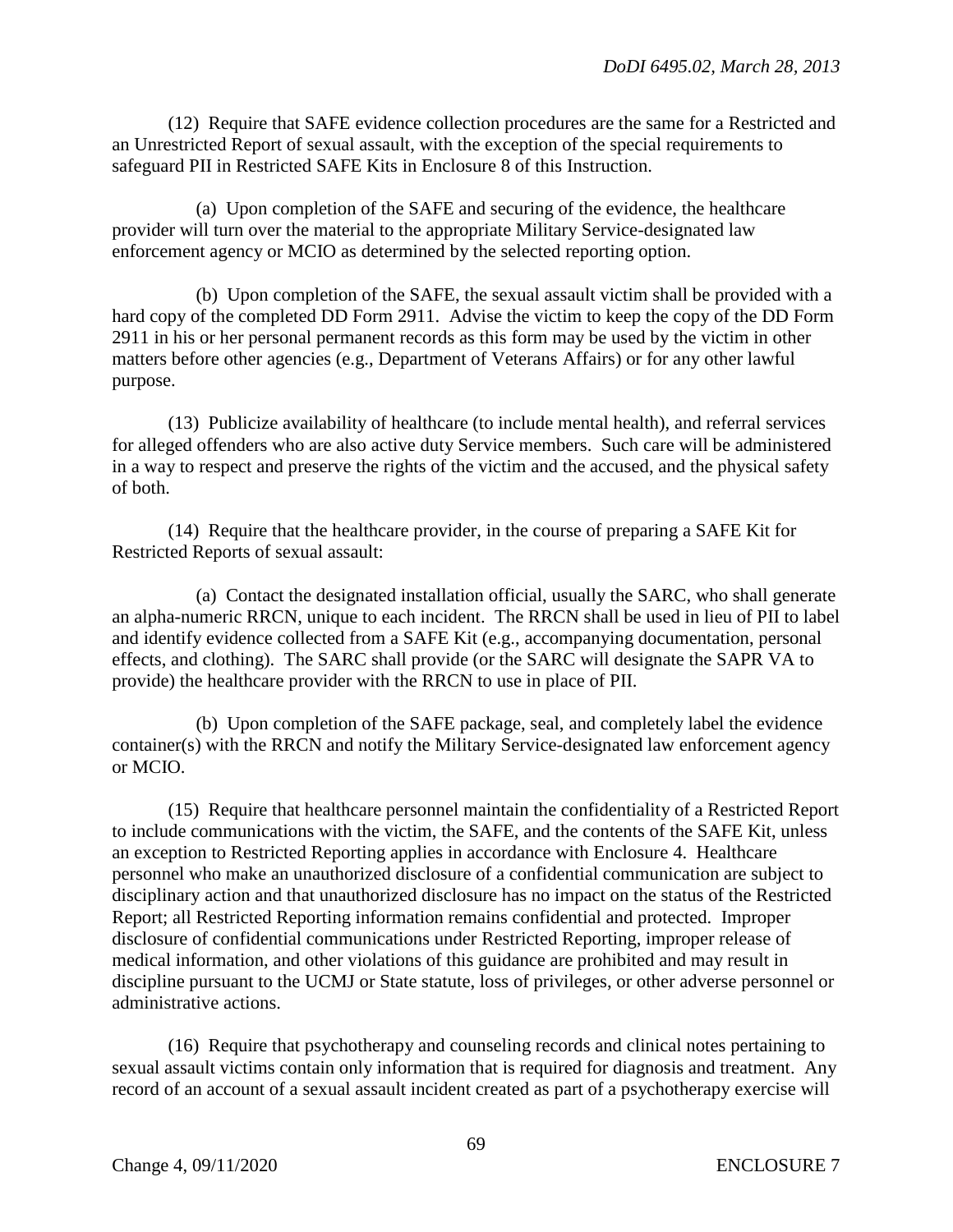remain the property of the patient making the disclosure and should not be retained within the psychotherapist's record.

b. Selection, Training, and Certification. For the selection, training, and certification of healthcare providers performing SAFEs in MTFs, refer to standards in Enclosure 10 of this Instruction.

c. Timely Medical Care. To comply with the requirement to provide timely medical care, the Surgeons General of the Military Departments shall:

(1) Implement processes or procedures giving victims of sexual assault priority as emergency cases.

(2) Provide sexual assault victims with priority treatment as emergency cases, regardless of evidence of physical injury, recognizing that every minute a patient spends waiting to be examined may cause loss of evidence and undue trauma. Priority treatment as emergency cases includes activities relating to access to healthcare, coding, and medical transfer or evacuation, and complete physical assessment, examination, and treatment of injuries, including immediate emergency interventions.

d. Comprehensive Medical Care. To comply with the requirement to provide comprehensive medical care, the Surgeons General of the Military Departments shall:

(1) Establish processes and procedures to coordinate timely access to emergency, followup, and specialty care that may be provided in the direct or civilian purchased care sectors for eligible beneficiaries of the Military Health System.

(2) Evaluate and implement, to the extent feasible, processes linking the medical management of the sexually assaulted patient to the primary care manager. To locate his or her primary care manager, a beneficiary may go to beneficiary web enrollment at https://www.hnfs.com/content/hnfs/home/tn/bene/res/faqs/beneficiary/enrollment\_eligibility/who \_pcm.html.

e. Clinically Stable. Require the healthcare provider to consult with the victim, once clinically stable, regarding further healthcare options to the extent eligible, which shall include, but are not limited to:

(1) Testing, prophylactic treatment options, and follow-up care for possible exposure to human immunodeficiency virus (HIV) and other sexually transmitted diseases or infections (STD/I).

(2) Assessment of the risk of pregnancy, options for emergency contraception, and any follow-up care and referral services to the extent authorized by law.

(3) Assessment of the need for behavioral health services and provisions for a referral, if necessary or requested by the victim.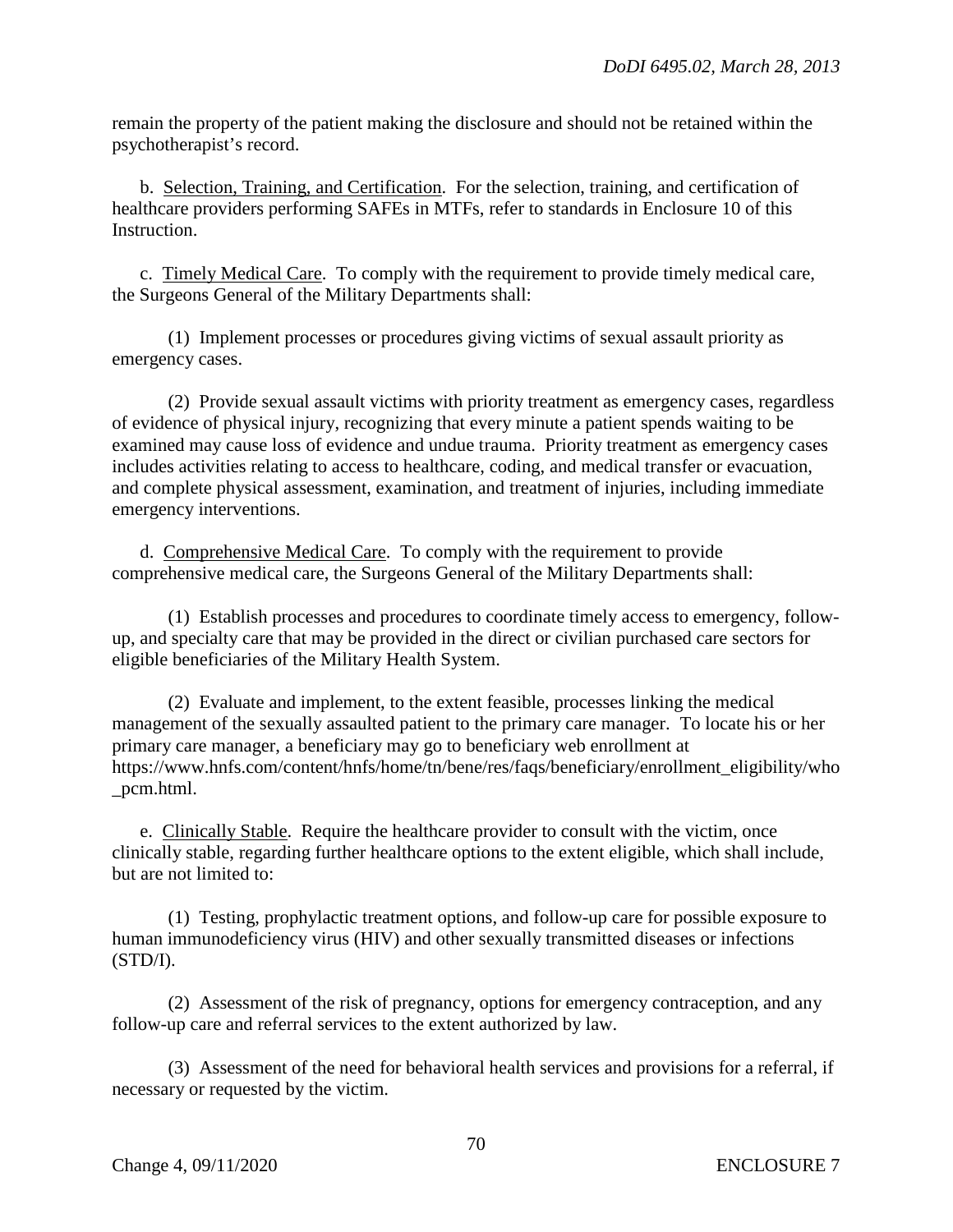## f. Other Responsibilities

(1) The Surgeons General of the Military Departments shall:

(a) Identify a primary office to represent their Department in Military Service coordination of issues pertaining to medical management of victims of sexual assault.

(b) Assign a healthcare provider at each MTF as the primary point of contact concerning DoD and Military Service SAPR policy and for updates in sexual assault care.

(2) The Combatant Commanders shall:

(a) Require that victims of sexual assault are given priority treatment as emergency cases in deployed locations within their area of responsibility and are transported to an appropriate evaluation site, evaluated, treated for injuries (if any), and offered SAPR VA assistance and a SAFE as quickly as possible.

(b) Require that U.S. theater hospital facilities (Level 3, NATO role 3) (See Glossary) have appropriate capability to provide experienced and trained SARC and SAPR VA services and SAFE providers, and that victims of sexual assault, regardless of reporting status, are medically evacuated to such facilities as soon as possible (within operational needs) of making a report, consistent with operational needs.

(3) In accordance with DoDD 5136.13 (Reference (ay)), the Director, Defense Health Agency (DHA), will:

(a) Ensure that this policy is implemented in the National Capital Region.

(b) Identify a primary office to represent the National Capital Region in Military Service coordination of issues pertaining to medical management of victims of sexual assault.

(c) Assign a healthcare provider at each MTF in the National Capital Region as the primary point of contact concerning DoD and Military Service SAPR policy and for updates in sexual assault care.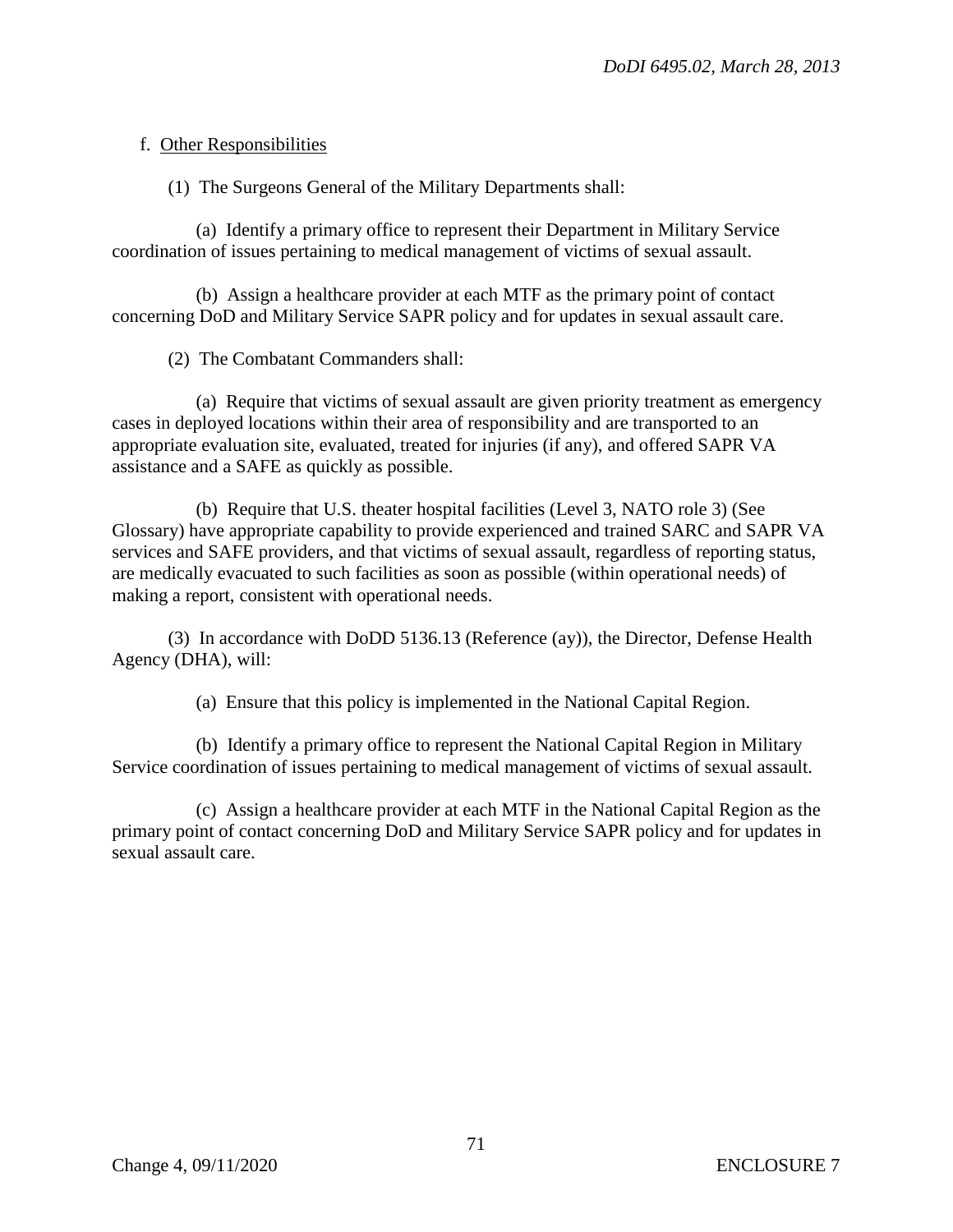#### ENCLOSURE 8

#### SAFE KIT COLLECTION AND PRESERVATION

For the purposes of the SAPR Program, forensic evidence collection and document and evidence retention shall be completed in accordance with this enclosure pursuant to Reference (c), taking into account the medical condition, needs, requests, and desires of each sexual assault victim covered by this Instruction.

a. Medical services offered to eligible victims of sexual assault include the ability to elect a SAFE in addition to the general medical management related to sexual assault response, to include medical services and mental healthcare. The SAFE of a sexual assault victim should be conducted by a healthcare provider who has been trained and certified in the collection of forensic evidence and treatment of these victims as specified in paragraph 7.d. in Enclosure 10 of this Instruction. The forensic component includes gathering information in DD Form 2911 from the victim for the medical forensic history, an examination, documentation of biological and physical findings, collection of evidence from the victim, and follow-up as needed to document additional evidence.

b. The process for collecting and preserving sexual assault evidence for the Restricted Reporting option is the same as the Unrestricted Reporting option, except that the Restricted Reporting option does not trigger the official investigative process, and any evidence collected has to be placed inside the SAFE Kit, which is marked with the RRCN in the location where the victim's name would have otherwise been written. The victim's SAFE and accompanying Kit is treated as a confidential communication under this reporting option. The healthcare provider shall encourage the victim to obtain referrals for additional medical, psychological, chaplain, victim advocacy, or other SAPR services, as needed. The victim shall be informed that the SARC will assist them in accessing SAPR services.

c. In situations where installations do not have a SAFE capability, the installation commander will require that the eligible victim, who wishes to have a SAFE, be transported to a MTF or local off-base, non-military facility that has a SAFE capability. Local sexual assault medical forensic examiners or other healthcare providers who are trained and certified as specified in paragraph 7.d. of Enclosure 10 of this Instruction to perform a SAFE may also be contracted to report to the MTF to conduct the examination.

d. The SARC or SAPR VA shall inform the victim of any local or State sexual assault reporting requirements that may limit the possibility of Restricted Reporting before proceeding with the SAFE.

e. Upon completion of the SAFE in an Unrestricted Reporting case, the healthcare provider shall package, seal, and label the evidence container(s) with the victim's name and notify the MCIO. The SAFE Kit will be retained for 5 years in accordance with section 586 of Reference (m). When the forensic examination is conducted at a civilian facility through an MOU or an MOA with the DoD, the requirement for the handling of the forensic kit will be explicitly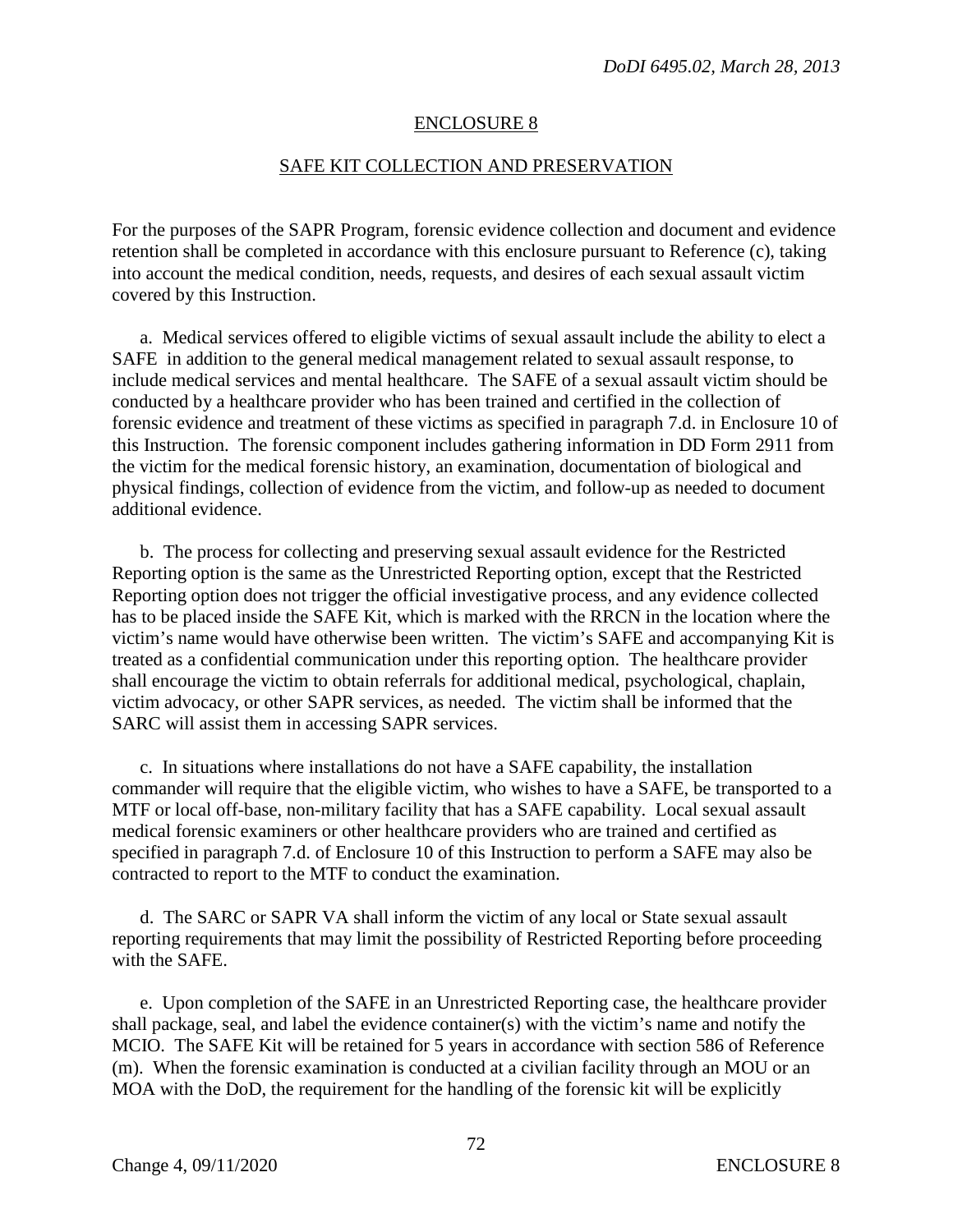addressed in the MOU or MOA. The MOU or MOA with the civilian facility will address the processes for contacting the SARC and for contacting the appropriate DoD agency responsible for accepting custody of the forensic kit. Personal property retained as evidence collected in association with a sexual assault investigation may be returned to the rightful owner of such property after the conclusion of all legal, adverse action and administrative proceedings related to such incidents in accordance with section 538 of Reference (p).

(1) The DoD law enforcement or MCIO representative shall be trained and capable of collecting and preserving evidence to assume custody of the evidence using established chain of custody procedures, consistent with the guidelines published under the authority and oversight of the DoD IG.

(2) MOUs and MOAs, with off-base, non-military facilities for the purposes of providing medical care to eligible victims of sexual assault covered under this Instruction, shall include instructions for the notification of a SARC (regardless of whether a Restricted or Unrestricted Report of sexual assault is involved), and procedures for the receipt of evidence and disposition of evidence back to the DoD law enforcement agency or MCIO.

f. Upon completion of the SAFE in a Restricted Reporting case, the healthcare provider shall package, seal, and label the evidence container(s) with the RRCN and store it in accordance with Service regulations. The SAFE Kit will be retained for 5 years in a location designated by the Military Service concerned. When the forensic examination is conducted at a civilian facility through an MOU or an MOA with the DoD, the requirement for the handling of the forensic kit will be explicitly addressed in the MOU or MOA. The MOU or MOA with the civilian facility will address the processes for contacting the SARC and for contacting the appropriate DoD agency responsible for accepting custody of the forensic kit. The 5-year time frame will start from the date the victim signs the DD Form 2910, but if there is no DD Form 2910, the timeframe will start from the date the SAFE Kit is completed.

(1) The DoD law enforcement or MCIO representative shall be trained and capable of collecting and preserving evidence to assume custody of the evidence using established chain of custody procedures, consistent with the guidelines published under the authority and oversight of the DoD IG. MOUs and MOAs, with off-base, non-military facilities for the purpose of providing medical care to eligible victims of sexual assault covered under this Instruction, shall include instructions for the notification of a SARC (regardless of whether a Restricted or Unrestricted Report of sexual assault is involved), procedures for the receipt of evidence, how to request an RRCN, instructions on where to write the RRCN on the SAFE Kit, and disposition of evidence back to the DoD law enforcement agency or MCIO.

(2) Any evidence and the SAFE Kit in Restricted Reporting cases shall be stored for 5 years from the date of the victim's Restricted Report of the sexual assault, thus allowing victims additional time to accommodate, for example, multiple deployments or deployments exceeding 12 months.

(a) The SARC will contact the victim at the 1-year mark of the report to inquire whether the victim wishes to change his or her reporting option to Unrestricted.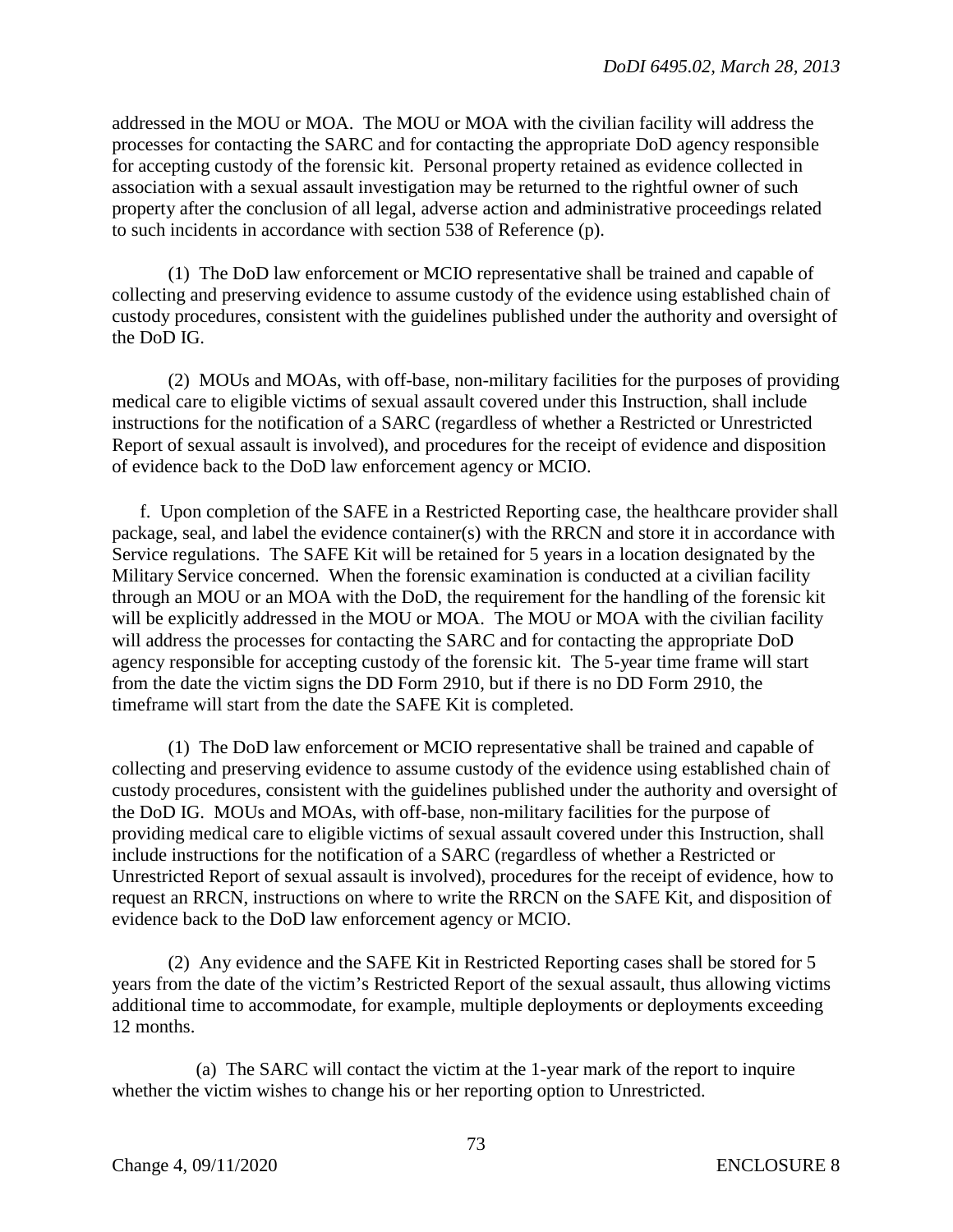1. If the victim does not change to Unrestricted Reporting, the SARC will explain to the victim that the SAFE Kit will be retained for a total of 5 years from the time the victim signed the DD Form 2910 (electing the Restricted Report) and will then be destroyed. The DD Forms 2910 and 2911 will be retained for 50 years in a manner that protects confidentiality. The SARC will emphasize to the victim that his or her privacy will be respected and he or she will not be contacted again by the SARC. The SARC will stress it is the victim's responsibility from that point forward, if the victim wishes to change from a Restricted to an Unrestricted Report, to affirmatively contact a SARC before the 5-year SAFE Kit retention period elapses.

2. The victim will be advised again to keep a copy of the DD Form 2910 and the DD Form 2911 in his or her personal permanent records as these forms may be used by the victim in other matters with other agencies (e.g., Department of Veterans Affairs) or for any other lawful purpose.

3. If the victim needs another copy of either of these forms, he or she can request it at this point and the SARC shall assist the victim in accessing the requested copies within 7 business days. The SARC will document this request in the DD Form 2910.

(b) At least 30 days before the expiration of the 5-year SAFE Kit storage period, the DoD law enforcement or MCIO shall notify the installation SARC that the storage period is about to expire and confirm with the SARC that the victim has not made a request to change to Unrestricted Reporting or made a request for any personal effects.

1. If there has been no change, then at the expiration of the storage period in compliance with established procedures for the destruction of evidence, the designated activity, generally the DoD law enforcement agency or MCIO, may destroy the evidence maintained under that victim's RRCN.

2. If, before the expiration of the 5-year SAFE Kit storage period, a victim changes his or her reporting preference to the Unrestricted Reporting option, the SARC shall notify the respective MCIO, which shall then assume custody of the evidence maintained by the RRCN from the DoD law enforcement agency or MCIO, pursuant to established chain of custody procedures. MCIO established procedures for documenting, maintaining, and storing the evidence shall thereafter be followed.

a. The DoD law enforcement agency, which will receive forensic evidence from the healthcare provider if not already in custody, and label and store such evidence shall be designated.

b. The designated DoD law enforcement agency must be trained and capable of collecting and preserving evidence in Restricted Reports prior to assuming custody of the evidence using established chain of custody procedures.

(c) Evidence will be stored by the DoD law enforcement agency until the 5-year storage period for Restricted Reporting is reached or a victim changes to Unrestricted Reporting.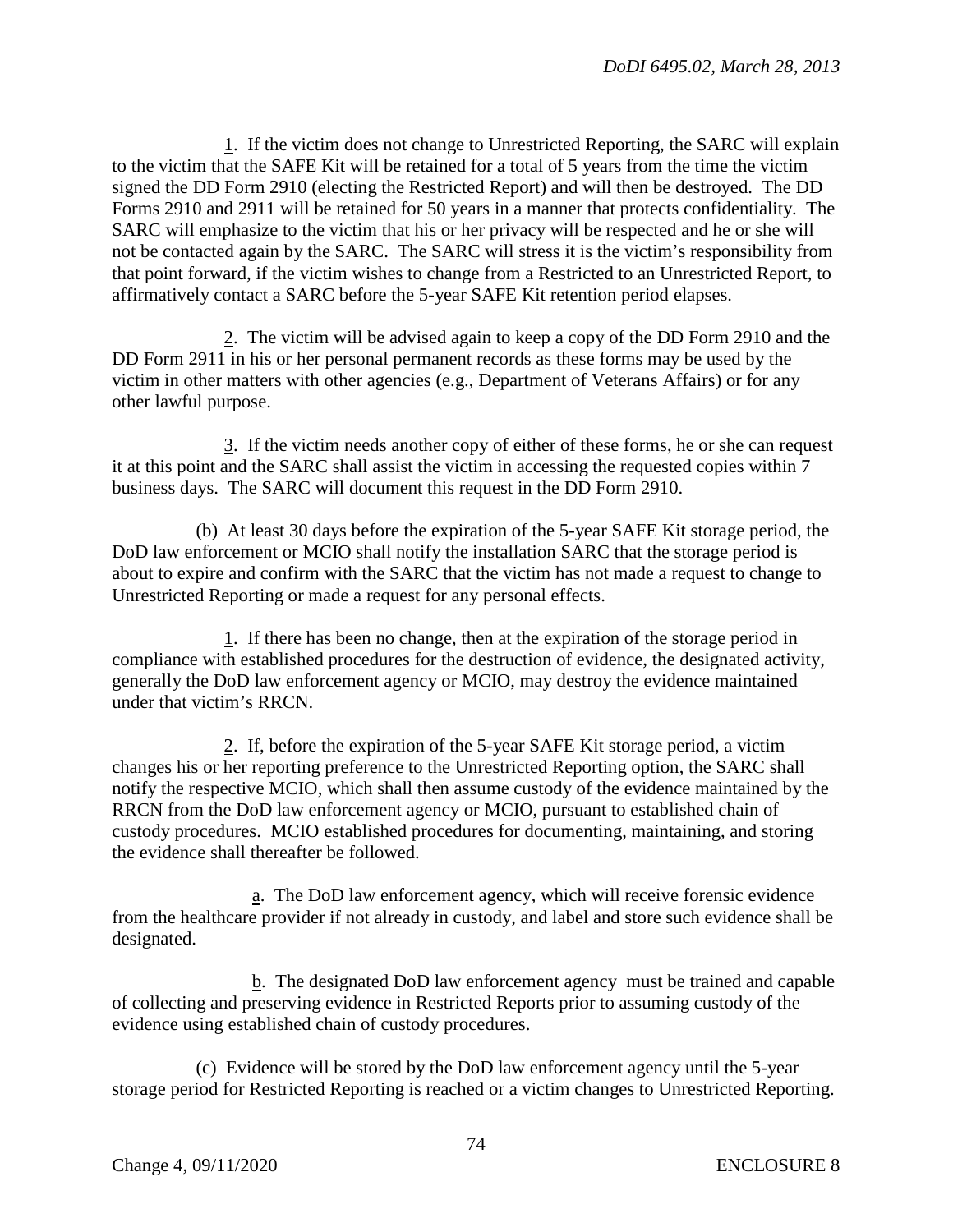## ENCLOSURE 9

## CASE MANAGEMENT FOR UNRESTRICTED REPORTS OF SEXUAL ASSAULT

## 1. GENERAL

a. CMG oversight for Unrestricted Reports of adult sexual assaults is triggered by open cases in DSAID initiated by a DD Form 2910 or an investigation initiated by an MCIO. In a case where there is an investigation initiated by an MCIO, but no corresponding Unrestricted DD Form 2910:

(1) The SARC would have no information for the CMG members. During the CMG, the MCIO would provide case management information to the CMG including the SARC.

(2) The SARC would open a case in DSAID indicating the case status as "Open with Limited Information." The SARC will only use information from the MCIO to initiate an "Open with Limited Information" case in DSAID. In the event that there was a Restricted Report filed prior to the independent investigation, the SARC will not use any information provided by the victim, since that information is confidential.

b. The installation commander or the deputy installation commander shall chair the CMG on a monthly basis to review individual cases, facilitate monthly victim updates, and direct system coordination, accountability, entry of disposition and victim access to quality services. This responsibility will not be delegated. If there are no cases in a given month, the CMG will still meet to ensure training, processes, and procedures are complete for the system coordination.

c. The installation SARC shall serve as the co-chair of the CMG. This responsibility shall not be delegated. Only a SARC who is a Service member or DoD civilian employee may cochair the multi-disciplinary CMG.

d. Required CMG members shall include: victim's immediate commander; all SARCs assigned to the installation (mandatory attendance regardless of whether they have an assigned victim being discussed); victims' SAPR VA, MCIO, and DoD law enforcement representatives who have detailed knowledge of the case; victims' healthcare provider or mental health and counseling services provider; chaplain, legal representative, or SJA; installation personnel trained to do a safety assessment of current sexual assault victims; victim's VWAP representative (or civilian victim witness liaison, if available), or SVC/VLC. MCIO, DoD law enforcement, and the legal representative or SJA shall provide case dispositions. The CMG chair will ensure that the appropriate principal is available. The responsibility for CMG members to attend CMG meetings will not be delegated. Additional persons may be invited to CMG meetings at the discretion of the chair if those persons have an official need to know, with the understanding that maintaining victim privacy is essential.

e. If the installation is a joint base or if the installation has tenant commands, the commander of the tenant organization and the designated Lead SARC shall be invited to the CMG meetings.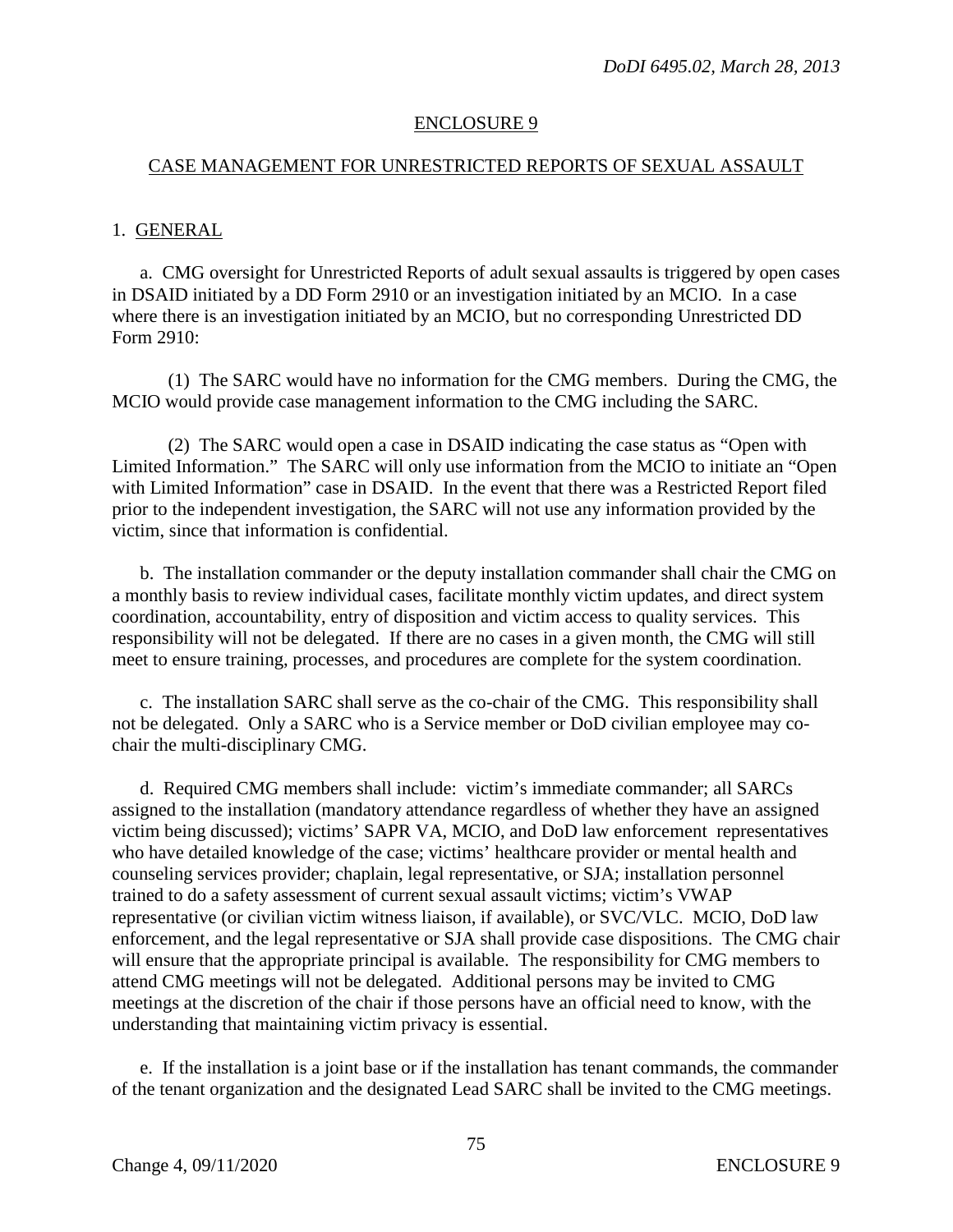The commander of the tenant organization shall provide appropriate information to the host commander, to enable the host commander to provide the necessary supporting services.

f. CMG members shall receive the mandatory SAPR training pursuant to Enclosure 10 of this Instruction.

g. Service Secretaries shall issue guidance to ensure that equivalent standards are met for case oversight by CMGs in situations where SARCs are not installation-based but instead work within operational and/or deployable organizations.

# 2. PROCEDURES

a. The CMG members shall carefully consider and implement immediate, short-term, and long-term measures to help facilitate and assure the victim's well-being and recovery from the sexual assault. They will closely monitor the victim's progress and recovery and strive to protect the victim's privacy, ensuring only those with an official need to know have the victim's name and related details. Consequently, where possible, each case shall be reviewed independently bringing in only those personnel associated with the case, as well as the CMG chair and co-chair.

b. The CMG chair shall:

(1) Ensure that commander(s) of the Service member(s), who is a subject of a sexual assault allegation, provide in writing all disposition data, to include any administrative or judicial action taken, stemming from the sexual assault investigation to the MCIO. Information provided by commanders is used to meet the Department's requirements for the submission of criminal history data to the Criminal Justice Information System, Federal Bureau of Investigation; and to record the disposition of offenders into DSAID.

(2) Require effective and timely coordination and collaboration among CMG members. At each CMG meeting:

(a) Confirm that the MCIO assigned to an adult sexual assault investigation has notified the SARC as soon as possible, after the investigation is initiated in accordance with Reference (w).

(b) Confirm that all Unrestricted Reports, initiated by a DD Form 2910 or an investigation initiated by an MCIO, are entered into DSAID within 48 hours of the DD Form 2910 being signed by the victim.

(c) Confirm that commanders are providing the final disposition of sexual assault cases to MCIOs. Confirm that the installation commander's or his/her designated legal officer is providing the SARC the required information for the SARC to enter the final case disposition in DSAID.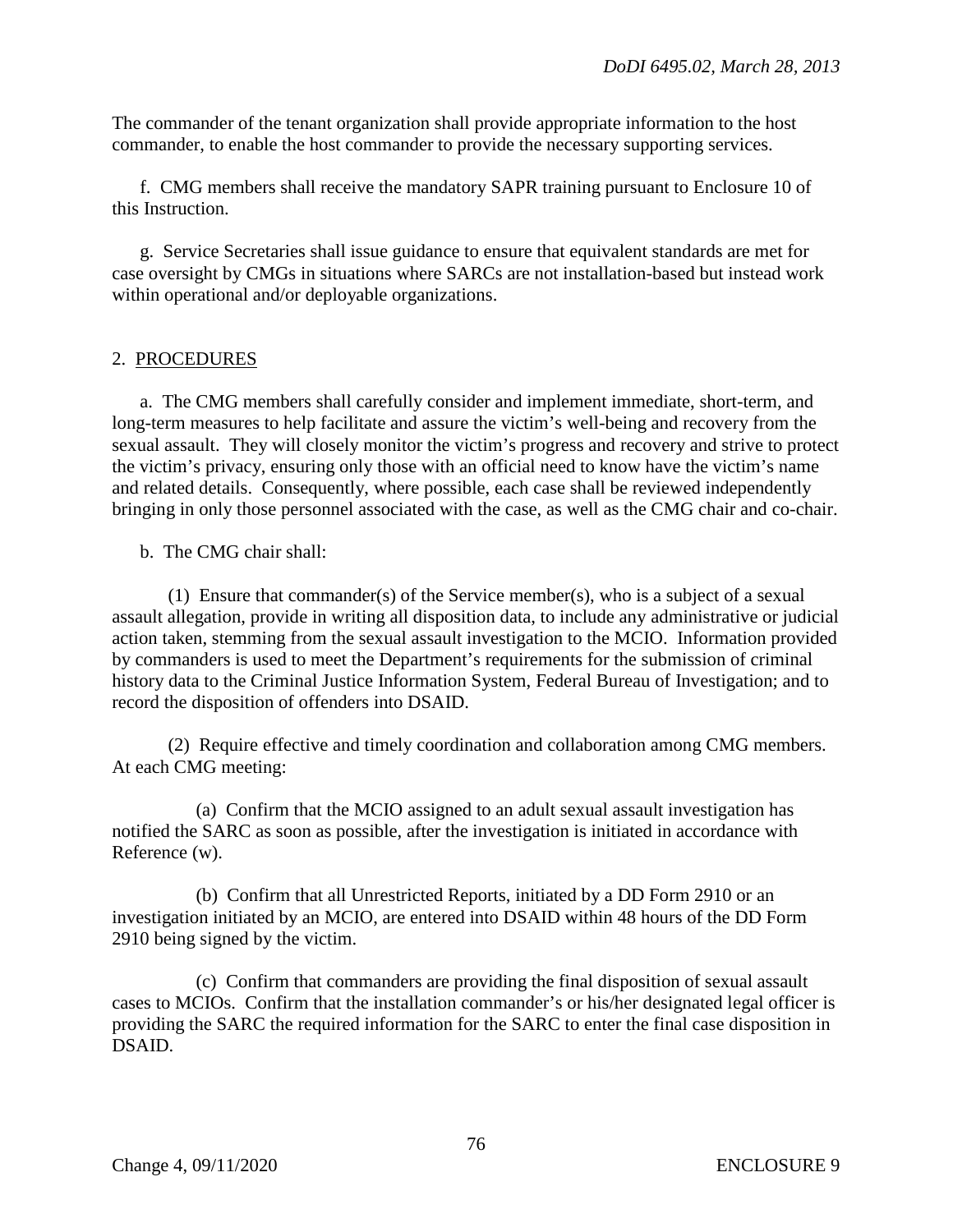(d) Confirm that members of the SVIP are collaborating with local SARCs and SAPR VAs during all stages of the investigative and military justice process to ensure an integrated capability, to the greatest extent possible, in accordance with References (ap) and (ak).

(e) Confirm that the SARCs and SAPR VAs have what they need to provide an effective SAPR response to victims.

 (3) Require that case dispositions to include cases disposed of by nonjudicial proceedings are communicated to the sexual assault victim, to the extent authorized by law, within 2 business days of the final disposition decision. The CMG chair will require that the appropriate paperwork (pursuant to Service regulation) is submitted for each case disposition within 24 hours, which shall be inputted into DSAID by the designated officials.

 (4) Monitor and require immediate transfer of sexual assault victim information between SARCs and SAPR VAs, in the event of the SARC's or SAPR VA's change of duty station, to ensure continuity of SAPR services for victims.

 (5) Require that the SARCs and SAPR VAs actively participate in each CMG meeting by presenting oral updates (without disclosing protected communications and victim confidentiality), providing recommendations and, if needed, the SARC or the SAPR VA shall affirmatively seek assistance from the chair or victim's commander.

(6) Require an update of the status of each Expedited Transfer request and MPO.

 (7) If the victim has informed the SARC of an existing CPO, the chair shall require the SARC to inform the CMG of the existence of the CPO and its requirements.

 (8) After protective order documentation is presented at the CMG from the SARC or the SAPR VA, the DoD law enforcement agents at the CMG will document the information provided in their investigative case file, to include documentation for Reserve Component personnel in title 10 status.

c. The CMG Co-chair shall:

(1) Confirm that all reported sexual assaults are entered into DSAID within 48 hours of the report of sexual assault. In deployed locations, such as areas of combat that have internet connectivity issues, the time frame is extended to 96 hours.

(2) Confirm that only the SARC is inputting information into DSAID.

(3) Keep minutes of the monthly meetings to include those in attendance and issues discussed. CMG participants are only authorized to share case information with those who have an official need to know.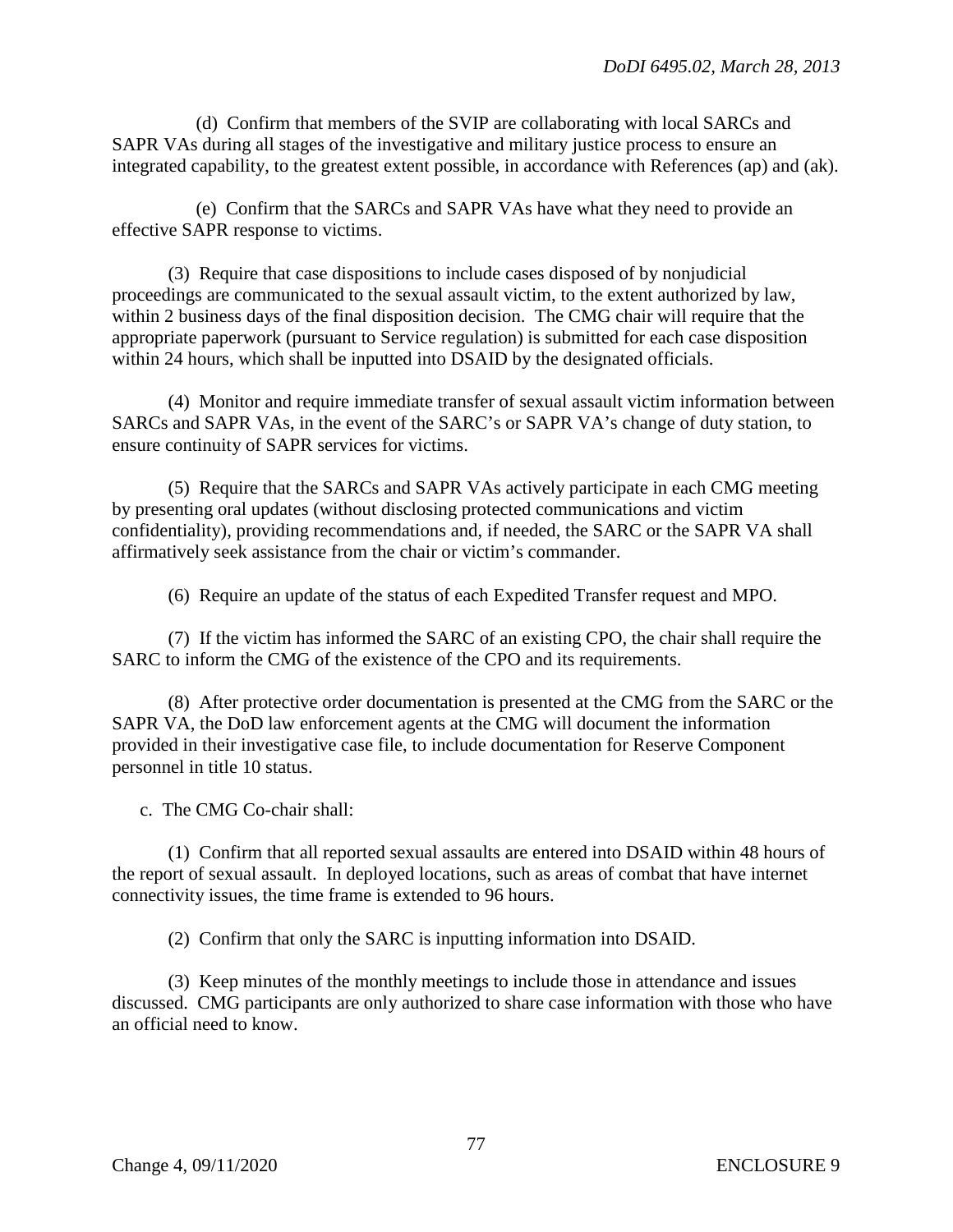d. For each victim, the assigned SARC and SAPR VA will confirm at the CMG that the victim has been informed of their SAPR services to include counseling, medical, and legal resources without violating victim confidentiality.

e. For each victim, each CMG member who is involved with and working on a specific case will provide an oral update without violating victim confidentiality or disclosing privileged communications.

f. For each victim, the victim's commander will confirm at the CMG that the victim has received a monthly update from the victim's commander of her/his case within 72 hours of the last CMG, to assure timely victim updates. The victim's commander cannot delegate this responsibility.

g. If a victim transfers from the installation, then the processes in Table 2 in Enclosure 5 will apply as appropriate.

h. On a joint base or if the installation has tenant commands:

(1) The CMG membership will explore the feasibility of joint use of existing SAPR resources, to include rotating on-call status of SARCs and SAPR VAs. Evaluate the effectiveness of communication among SARCs, SAPR VAs, and first responders.

(2) The CMG chair will request an analysis of data to determine trends and patterns of sexual assaults and share this information with the commanders on the joint base or the tenant commands. The CMG membership will be briefed on that trend data.

i. At every CMG meeting, the CMG Chair will ask the CMG members if the victim, victim's family members, witnesses, bystanders (who intervened), SARCs and SAPR VAs, responders, or other parties to the incident have experienced any incidents of retaliation, reprisal, ostracism, or maltreatment. If any allegations are reported, the CMG Chair will forward the information to the proper authority or authorities (e.g., MCIO, Inspector General, MEO). Discretion may be exercised in disclosing allegations of retaliation, reprisal, ostracism, or maltreatment when such allegations involve parties to the CMG. Retaliation, reprisal, ostracism, or maltreatment allegations involving the victim, SARCs, and SAPR VAs will remain on the CMG agenda for status updates, until the victim's case is closed or until the allegation has been appropriately addressed.

j. The CMG chair will confirm that each victim receives a safety assessment as soon as possible. There will be a safety assessment capability. The CMG chair will identify installation personnel who have been trained and are able to perform a safety assessment of each sexual assault victim.

(1) The CMG chair will require designated installation personnel, who have been trained and are able to perform a safety assessment of each sexual assault victim, to become part of the CMG and attend every monthly meeting.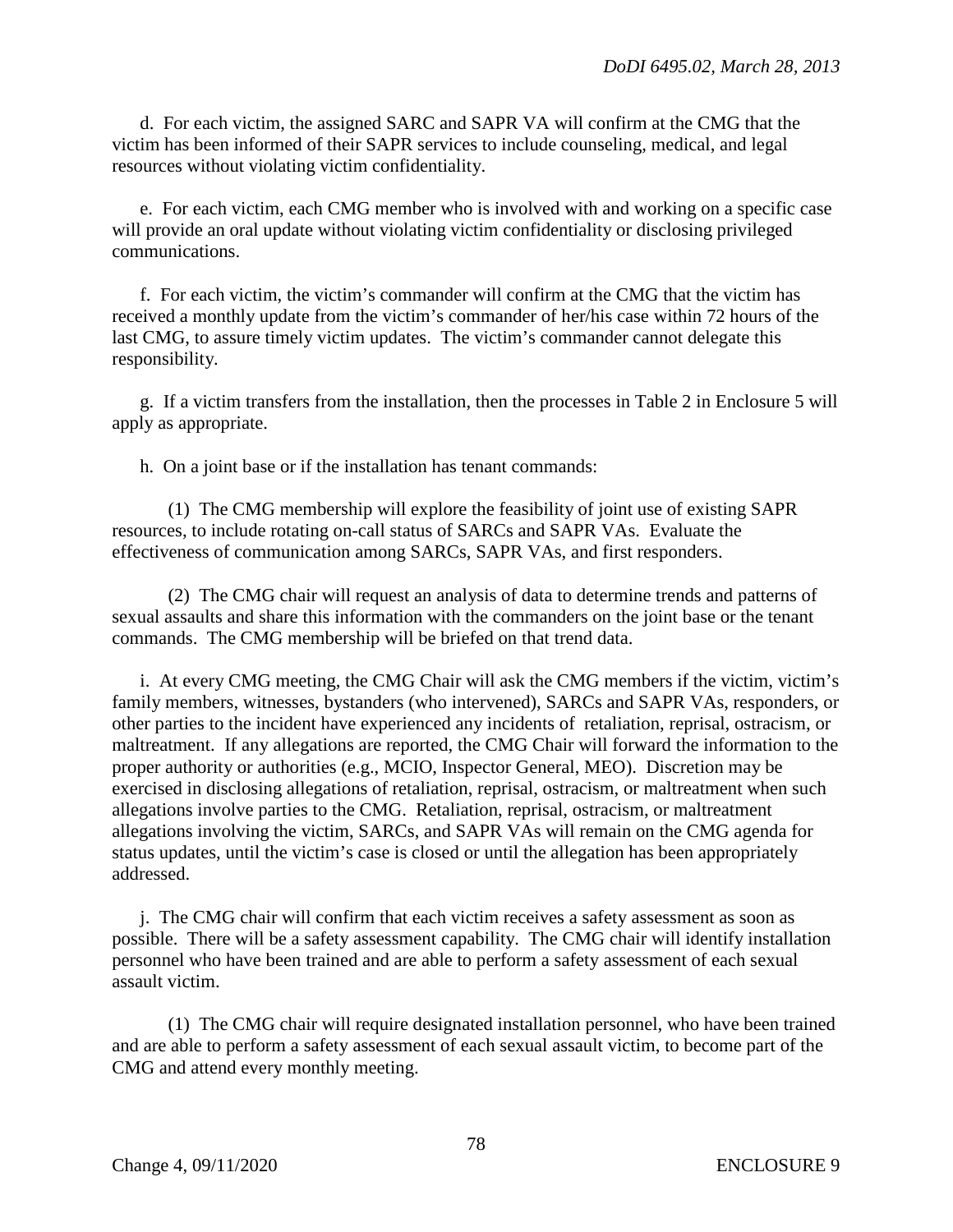(2) The CMG chair will request a safety assessment by trained personnel of each sexual assault victim at each CMG meeting, to include a discussion of expedited military transfers or MPOs, if needed.

(a) The CMG co-chair will confirm that the victims are advised that MPOs are not enforceable off-base by civilian law enforcement.

(b) If applicable, the CMG chair will confirm that both the alleged offender and the victim have a hard copy of the MPO.

(3) The CMG chair will immediately stand up a multi-disciplinary High-Risk Response Team if a victim is assessed to be in a high-risk situation. The purpose and the responsibility of the High-Risk Response Team is to continually monitor the victim's safety, by assessing danger and developing a plan to manage the situation.

(a) The High-Risk Response Team (HRRT) shall be chaired by the victim's immediate commander and, at a minimum, include the alleged offender's immediate commander; the victim's SARC and SAPR VA; the MCIO, the judge advocate, and the VWAP assigned to the case, victim's healthcare provider or mental health and counseling services provider; and the personnel who conducted the safety assessment. The responsibility of the HRRT members to attend the HRRT meetings and actively participate in them will not be delegated.

(b) The High-Risk Response Team shall make their first report to the installation commander, CMG chair, and CMG co-chair within 24 hours of being activated. A briefing schedule for the CMG chair and co-chair will be determined, but briefings shall occur at least once a week while the victim is on high-risk status.

(c) The High-Risk Response Team assessment of the victim shall include, but is not limited to evaluating:

1. Victim's safety concerns.

2. Alleged offender's access to the victim or whether the alleged offender is stalking or has stalked the victim.

3. Previous or existing relationship or friendship between the victim and the alleged offender, or the alleged offender and the victim's spouse, or victim's dependents. The existence of children in common. The sharing (or prior sharing) of a common domicile.

4. Whether the alleged offender (or the alleged offender's friends or family members) has destroyed victim's property; threatened or attacked the victim; or threatened, attempted, or has a plan to harm or kill the victim or the victim's family members; or intimidated the victim to withdraw participation in the investigation or prosecution.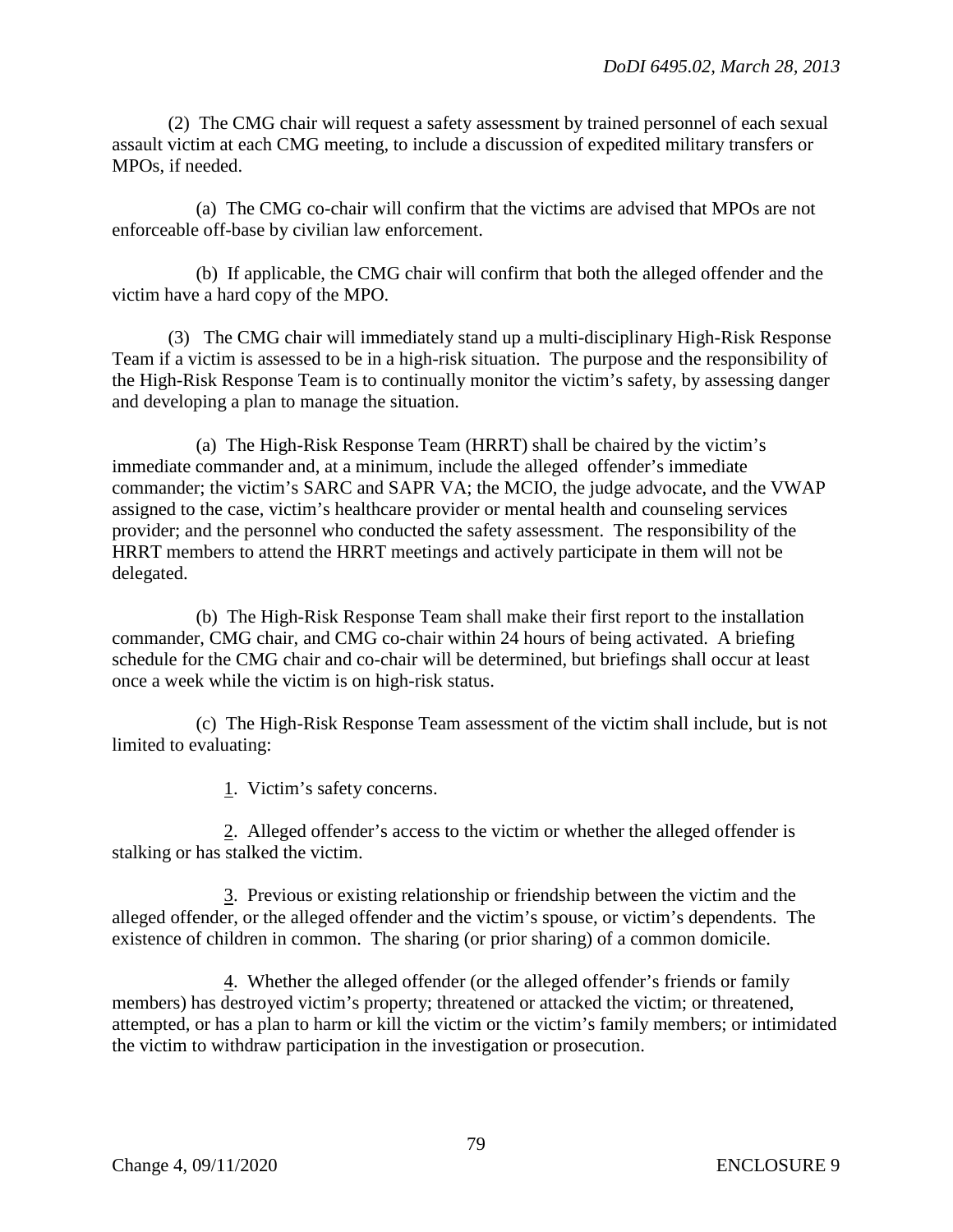5. Whether the alleged offender has threatened, attempted, or has a plan to commit suicide.

6. Whether the alleged offender has used a weapon, threatened to use a weapon, or has access to a weapon that may be used against the victim.

7. Whether the victim has sustained serious injury during the sexual assault incident.

8. Whether the alleged offender has a history of law enforcement involvement regarding domestic abuse, assault, or other criminal behavior.

9. Whether the victim has a civilian protective order or command has an MPO against the alleged offender, or there has been a violation of a civilian protective order or MPO by the alleged offender*.* 

10. History of drug or alcohol abuse by either the victim or the alleged offender.

11. Whether the alleged offender exhibits erratic or obsessive behavior, rage, agitation, or instability.

12. Whether the alleged offender is a flight risk.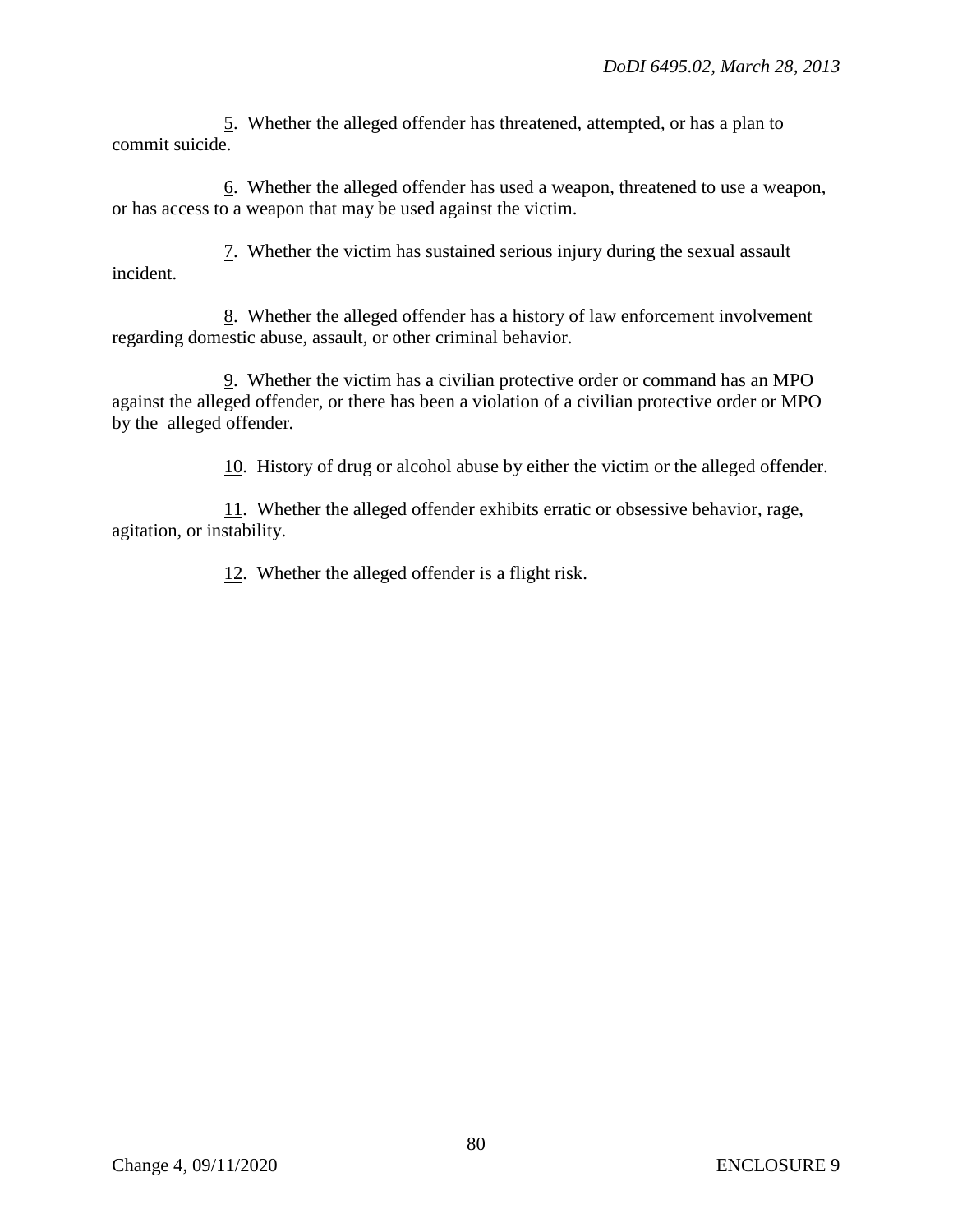## ENCLOSURE 10

### TRAINING REQUIREMENTS FOR DOD PERSONNEL

### 1. MANAGEMENT OF TRAINING REQUIREMENTS

a. Commanders, supervisors, and managers at all levels shall be responsible for the effective implementation of the SAPR program.

b. Military and DoD civilian officials at each management level shall advocate a robust SAPR program and provide education and training that shall enable them to prevent and appropriately respond to incidents of sexual assault.

 c. Data shall be collected according to the annual reporting requirements in accordance with Reference (l) and explained in Enclosure 12 of this Instruction.

#### 2. GENERAL TRAINING REQUIREMENTS

a. The Secretaries of the Military Departments and the Chief, NGB, shall direct the execution of the training requirements in this enclosure to individually address SAPR prevention and response in accordance with Enclosure 2 of this Instruction. These SAPR training requirements shall apply to all Service members and DoD civilian personnel who supervise Service members and should be provided by subject matter experts in those practice areas. These training requirements must align with current SAPR core competencies and learning objectives.

(1) The Secretaries and the Chief, NGB, shall develop dedicated SAPR training to ensure comprehensive knowledge of the training requirements.

(2) The SAPR training, at a minimum, shall incorporate adult learning theory, which includes interaction and group participation.

(3) Upon request, the Secretaries and the Chief, NGB, shall submit a copy of SAPR training programs or SAPR training elements to the USD(P&R) through SAPRO for evaluation of consistency and compliance with DoD SAPR training standards in this Instruction. The Military Departments will correct USD(P&R) identified DoD SAPR policy and training standards discrepancies.

b. Commanders and managers responsible for training shall require that all personnel (i.e., all Service members, DoD civilian personnel who supervise Service members, and other personnel as directed by the USD(P&R)) are trained and that completion of training data is annotated. Commanders for accession training will ensure all new accessions are trained and that completion of training data is annotated.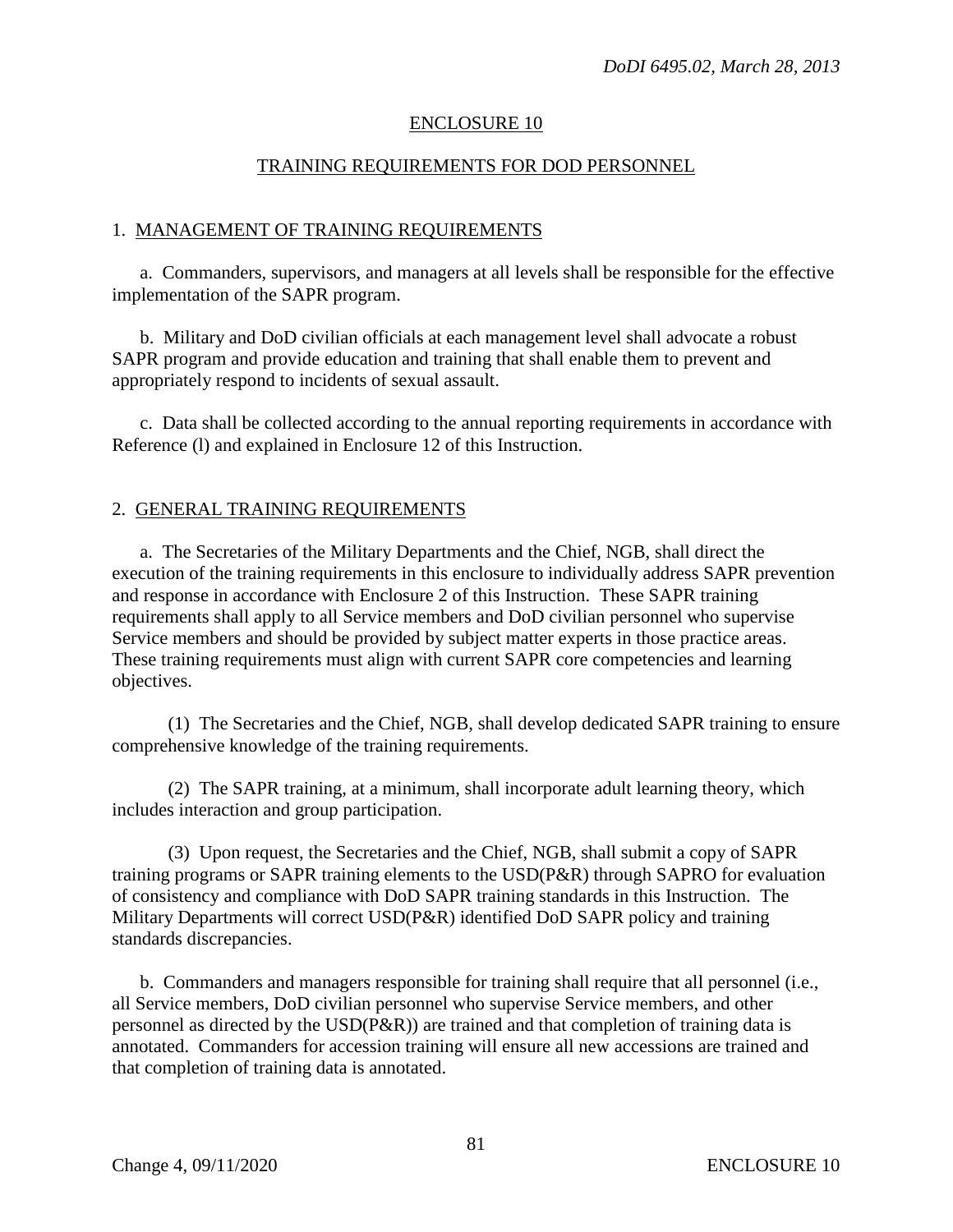c. If responsible for facilitating the training of civilians supervising Service members, the unit commander or civilian director shall require all SAPR training requirements in this enclosure are met. The unit commander or civilian equivalent shall be accountable for requiring data collection regarding the training.

d. The required subject matter for the training shall be appropriate to the Service member's grade and commensurate with their level of responsibility, and will include:

(1) Defining what constitutes sexual assault. Utilizing the term "sexual assault" as defined in Reference (c).

(2) Explaining why sexual assaults are crimes.

(3) Defining the meaning of "consent" as defined in Reference (c).

(4) Explaining offender accountability and UCMJ violations.

(5) Explaining updates to military justice that impact victims, to include:

(a) The codification and enhancement of victims' rights in the military.

(b) Changes in Articles 32 and 60 of the UCMJ (sections 832 and 860 of Reference (d)) and their impact on victims.

(c) Elimination of the 5-year statute of limitations on sexual assault.

(d) Minimum mandatory sentence of dismissal or dishonorable discharge for persons found guilty in a general court-martial of: rape under Article 120(a); sexual assault under Article 120(b); forcible sodomy under Article 125; or an attempt to commit these offenses under Article 80 of the UCMJ (sections 920(a), 920(b), 925, or 880 of Reference (d)).

(e) That defense counsel has to make the request to interview the victim through the SVC/VLC or other counsel for the victim, if the victim is represented by counsel. In addition, the victim has the right to be accompanied to the interview by the SARC, SAPR VA, SVC/VLC, or counsel for the government.

(f) That the victim has the right to submit matters for consideration by the convening authority during the clemency phase of the court-martial process, and the convening authority will not consider the victim's character as a factor in making his or her determination unless such matters were presented at trial and not excluded at trial.

(g) Service regulations requiring inclusion of sex-related offenses in personnel records and mandating commanders to review personnel records of incoming Service members for these notations.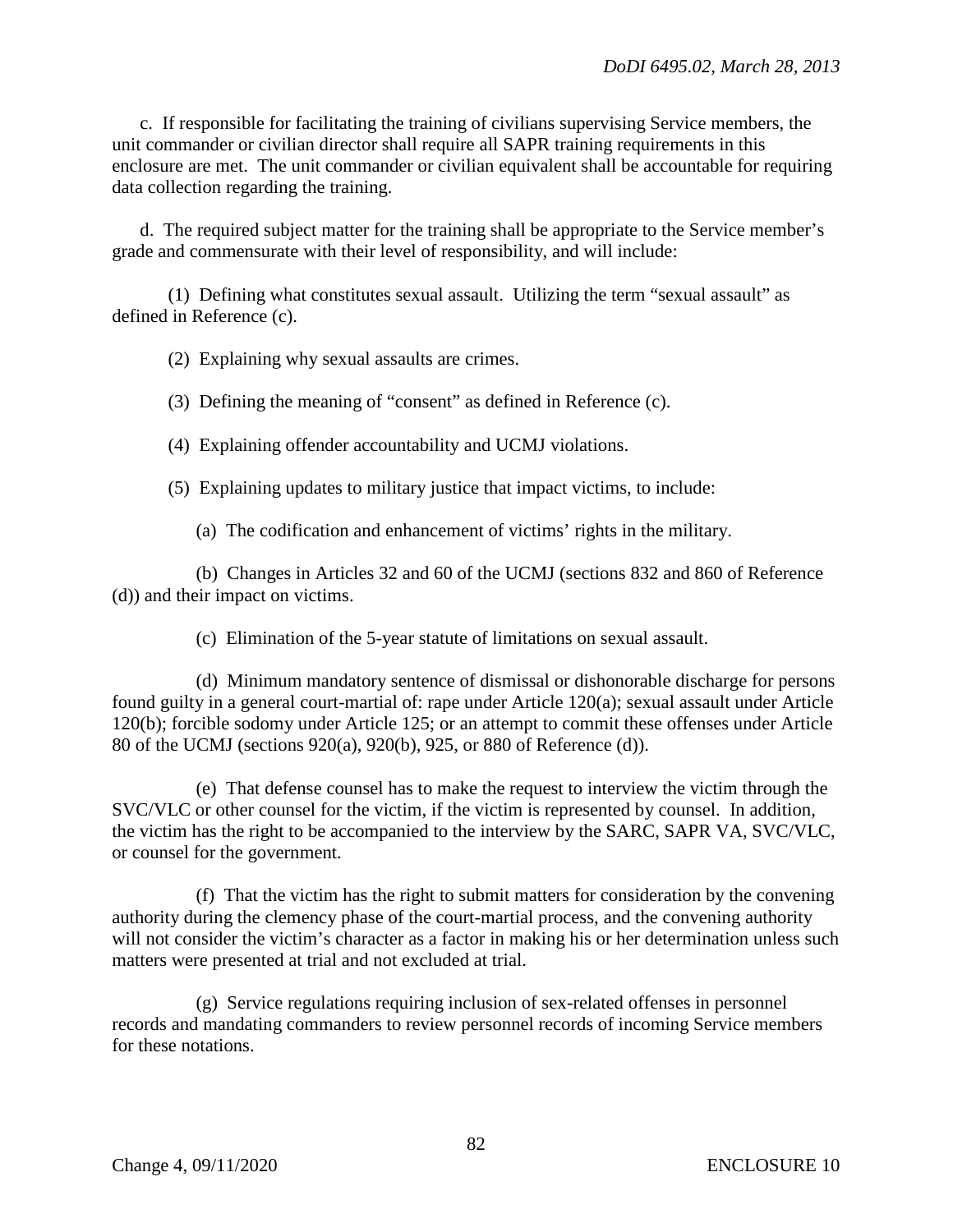(h) Establishing a process to ensure consultation with a victim of an alleged sexrelated offense that occurs in the United States to solicit the victim's preference regarding whether the offense should be prosecuted by court-martial or in a civilian court with jurisdiction over the offense.

(6) Explaining the distinction between sexual harassment and sexual assault and that both are unacceptable forms of behavior even though they may have different penalties. Emphasizing the distinction between civil and criminal actions.

(7) Explaining available reporting options (Restricted and Unrestricted), the advantages and limitations of each option, the effect of independent investigations on Restricted Reports (See paragraph 2.f. of Enclosure 4 of this Instruction) and explaining MRE 514.

(8) Providing an awareness of the SAPR program (DoD and Service) and command personnel roles and responsibilities, including all available resources for victims on and off base. Explaining that Military OneSource (see Glossary) has a mandatory reporting requirement.

(9) Identifying prevention strategies and behaviors that may reduce sexual assault, including bystander intervention, risk reduction, and obtaining affirmative consent. Identifying strategies to safely intervene and to guard against retaliation, reprisal, ostracism, or maltreatment because of that intervention.

(10) Discussing process change to ensure that all sexual assault response services are gender-responsive, culturally-competent, and recovery-oriented.

(11) Discussing Expedited Transfers and MPO procedures.

(12) Providing information to victims when the alleged perpetrator is the commander or in the victim's chain of command, to go outside the chain of command to report the offense to other commanding officers or an Inspector General. Victims shall be informed that they can also seek assistance from SVC/VLC, a legal assistance attorney, or the DoD Safe Helpline.

(13) Discussing 50-year document retention for sexual assault documents (DD Forms 2910 and 2911), to include retention of investigative records. Explaining why it is recommended that sexual assault victims retain sexual assault records for potential use in VA benefits applications. Explain that the SAFE Kit is retained for 5 years in a Restricted Report cases to allow victims the opportunity to change their minds and convert to Unrestricted. Explain that the SAFE Kit is retained for 5 years in Unrestricted Report cases.

(14) Explaining the eligibility for SVC/VLC for individuals who make Restricted or Unrestricted Reports of sexual assault, and the types of legal assistance authorized to be provided to the sexual assault victim. Explaining that the nature of the relationship between an SVC/VLC and a victim in the provision of legal advice and assistance will be the relationship between an attorney and client.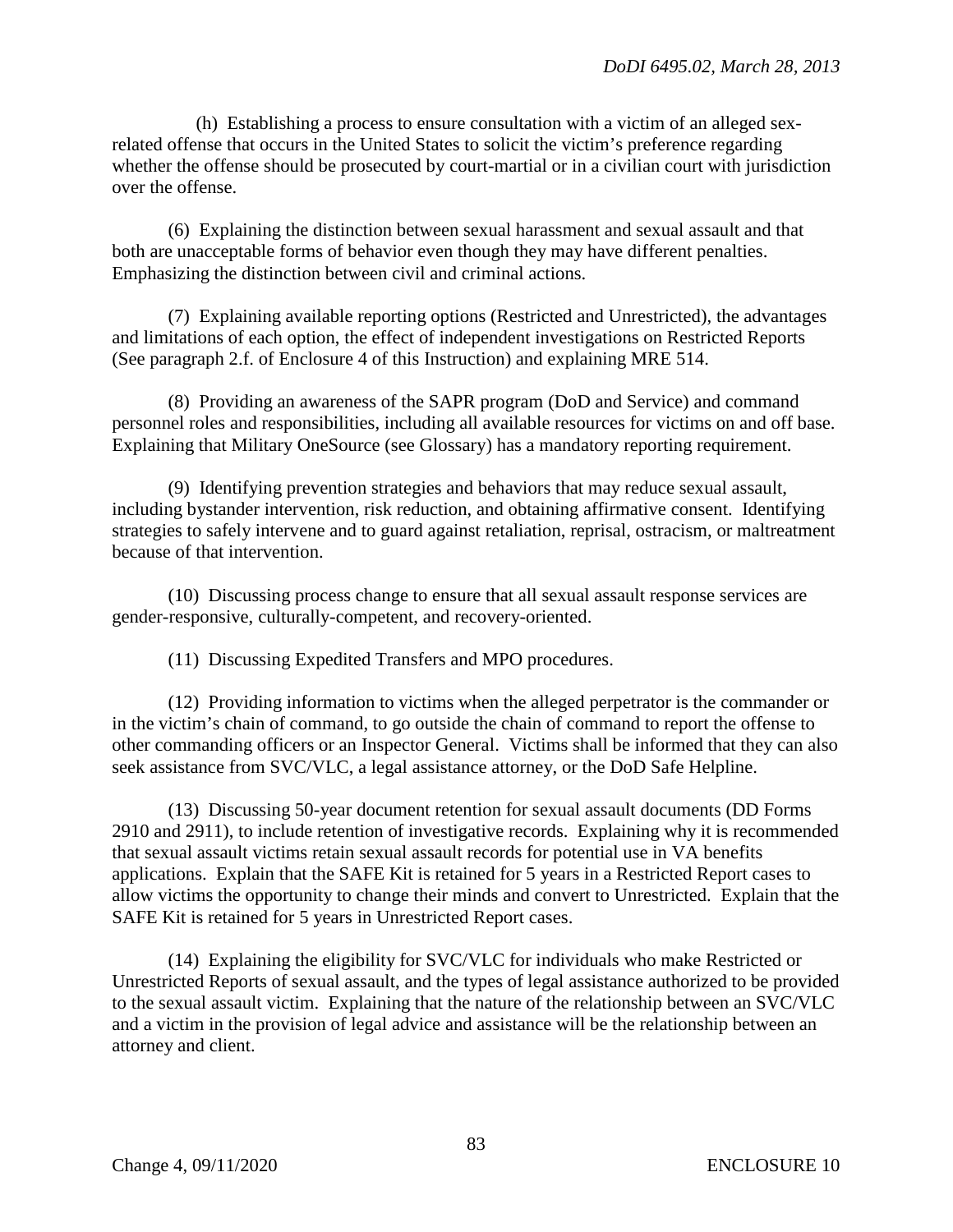(15) Explaining what constitutes retaliation, reprisal, coercion, ostracism, and maltreatment in accordance with Service regulations and Military Whistleblower Protections and procedures for reporting allegations of reprisal.

(a) Explaining what is the appropriate, professional response by peers to a victim and an alleged offender when a sexual assault is reported in a unit. Using scenarios to facilitate discussion of appropriate behavior, to include discussing potential resentment of peers for victims, bystanders, or witnesses who report a sexual assault. Explaining that incidents of retaliation, reprisal, ostracism, and maltreatment violate good order and discipline, erode unit cohesion, and deter reporting of sexual assault incidents.

(b) Explaining that all personnel in the victim's chain of command, officer and enlisted, when they become aware of allegations of retaliation, reprisal, ostracism, or maltreatment, are required to take appropriate measures to protect the victim, including information regarding how to prevent retaliation, reprisal, ostracism, and maltreatment in a unit after a report of sexual assault.

(16) Explaining Service regulations that protect Service member victims of sexual assault and/or their dependents from retaliation, reprisal, ostracism, and maltreatment. If the allegation is an act that is criminal in nature and the victim filed an Unrestricted Report, the allegation should immediately be reported to an MCIO. Explaining that victims can seek assistance on how to report allegations by requesting assistance from:

- (a) A SARC, SAPR VA, or SVC/VLC.
- (b) A SARC in different installation, which can be facilitated by Safe Helpline.
- (c) Their immediate commander.
- (d) A commander OUTSIDE their chain of command.

(e) Service personnel to invoke their Service-specific reporting procedures regarding such allegations (Reference (as)).

(f) Service MEO representative to file a complaint of sexual harassment.

(g) A G/FO if the retaliation, reprisal, ostracism, or maltreatment involves the administrative separation of a victim within 1 year of the final disposition of the sexual assault case. A victim may request that the G/FO review the separation.

(h) A G/FO if the victim believes there has been an impact on their military career because victims reported a sexual assault or sought mental health treatment for sexual assault. The victim may discuss the impact with the G/FO.

(i) An SVC/VLC, trial counsel and VWAP, or legal assistance attorney to facilitate a report with a SARC or SAPR VA.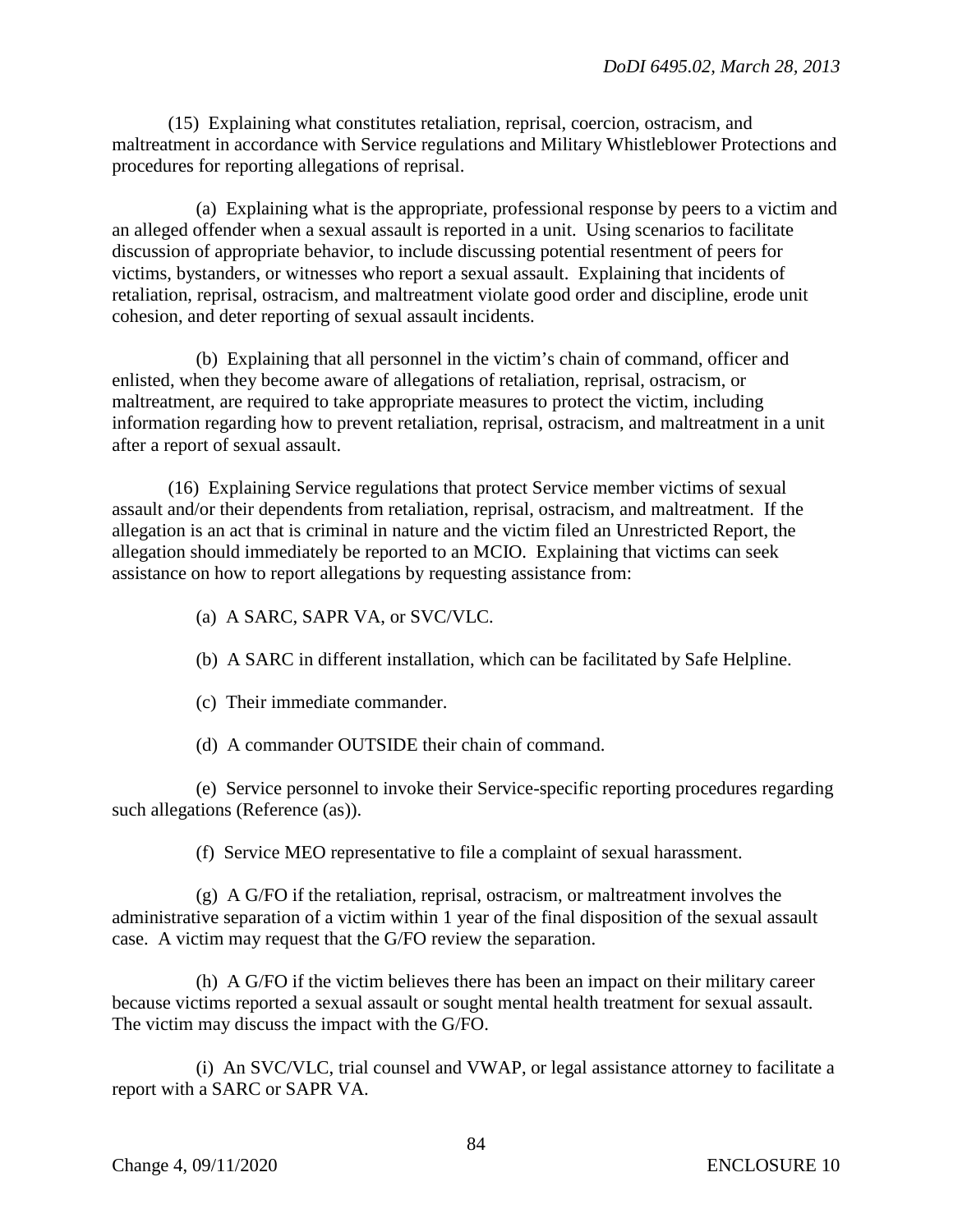(j) Service personnel to file a complaint of wrongs in accordance with Article 138 of the UCMJ (section 938 of Reference (d)).

(k) DoD IG, invoking Whistle-blower Protections.

(l) Commander or SARC to request an Expedited Transfer.

(m) Commander or SARC to request a safety transfer or MPO, if the victim fears violence.

(17) Explaining Service regulations that protect SARC and SAPR VA from retaliation, reprisal, ostracism, and maltreatment, related to the execution of their duties and responsibilities.

(18) Explaining Service regulations that protect witnesses and bystanders who intervene to prevent sexual assaults or who report sexual assaults from retaliation, reprisal, ostracism, and maltreatment.

(19) Explaining that, when completing an SF 86 in connection with an application, investigation, or reinvestigation for a security clearance, it is DoD policy to answer "no" to question 21 of SF 86 with respect to consultation with a health care professional if:

(a) The individual is a victim of a sexual assault; or

(b) The consultation occurred with respect to an emotional or mental health condition strictly in relation to the sexual assault.

3. DOD PERSONNEL TRAINING REQUIREMENTS. Refer to Military Service-specific training officers that maintain personnel training schedules.

a. Initial SAPR training will occur within 14 days of initial entrance.

(1) The matters specified in paragraph 3a(2) of this section will be carefully explained to each member of the Military Services at the time of or within 14 duty days of the member's initial entrance to active duty or the member's initial entrance into a duty status with a Reserve Component.

(2) The matters to be explained in the initial SAPR training include:

(a) DoD policy with respect to sexual assault.

(b) Special emphasis to interactive scenarios that fully explain the reporting options and the channels through which victims can make an Unrestricted or a Restricted Report of a sexual assault.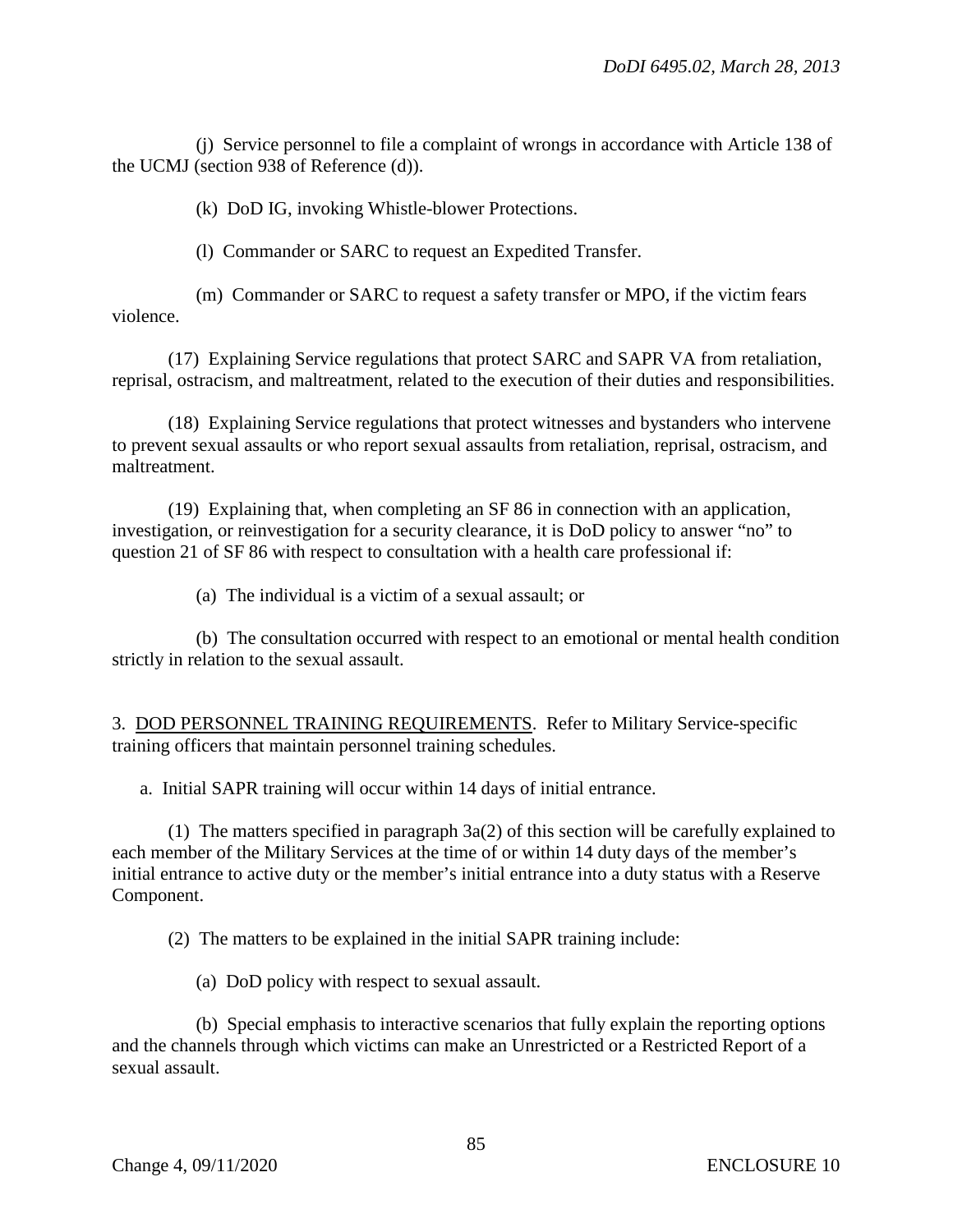(c) The resources available with respect to sexual assault reporting and prevention and the procedures a member seeking to access those resources should follow. Emphasize that sexual assault victims have the right and ability to consult with a SVC or VLC before deciding whether to make a Restricted or Unrestricted Report, or no report at all.

b. Accessions training shall occur upon initial entry.

(1) Mirror the General Training Requirements in section 2 of this enclosure.

(2) Provide scenario-based, real-life situations to demonstrate the entire cycle of prevention, reporting, response, and accountability procedures to new accessions to clarify the nature of sexual assault in the military environment.

c. Annual training shall occur once a year and is mandatory for all Service members regardless of rank or occupation or specialty.

(1) Mirror the General Training Requirements in section 2 of this enclosure.

(2) Explain the nature of sexual assault in the military environment using scenario-based, real-life situations to demonstrate the entire cycle of prevention, reporting, response, and accountability procedures.

(3) Deliver to Service members in a joint environment from their respective Military Services and incorporate adult learning theory.

d. Professional military education (PME) and leadership development training (LDT).

(1) For all trainees, PME and LDT shall mirror the General Training Requirements in section 2 of this enclosure.

(2) For senior noncommissioned officers and commissioned officers, PME and LDT shall occur during developmental courses throughout the military career and include:

(a) Explanation and analysis of the SAPR program.

(b) Explanation and analysis of the necessity of immediate responses after a sexual assault has occurred to counteract and mitigate the long-term effects of violence. Long-term responses after sexual assault has occurred will address the lasting consequences of violence.

(c) Explanation of rape myths (see SAPR Toolkit on www.sapr.mil), facts, and trends pertaining to the military population.

(d) Explanation of the commander's and senior enlisted Service member's role in the SAPR program.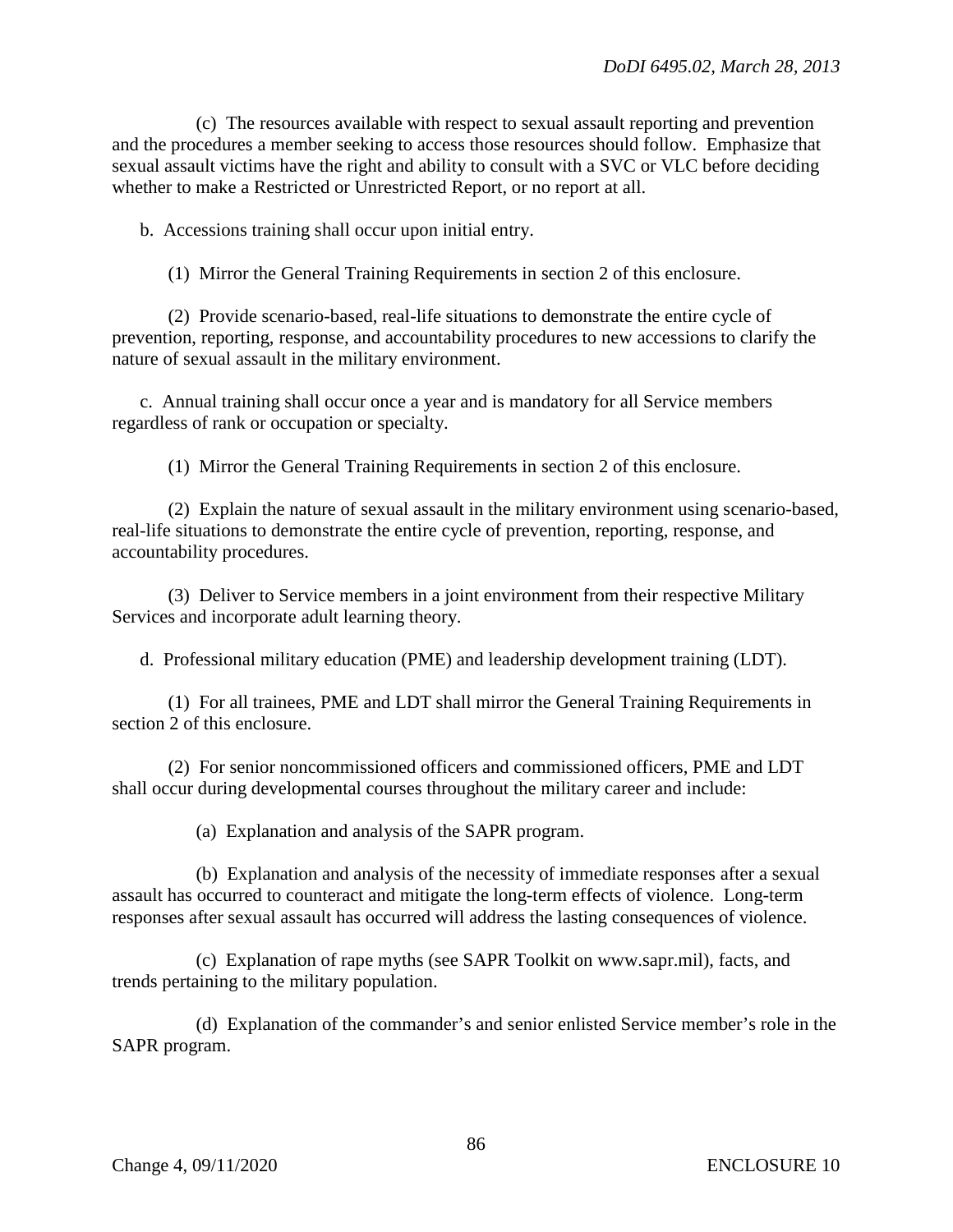(e) Review of all items found in the "Commander's 30-Day Checklist for Unrestricted Reports of Sexual Assault". (See SAPR Toolkit on www.sapr.mil.)

(f) Explanation of what constitutes retaliation, reprisal, ostracism, and maltreatment in accordance with Service regulations and Military Whistleblower Protections. This includes understanding:

1. Of resources available for victims (listed in Enclosure 4 of this Instruction) to report instances of retaliation, reprisal, ostracism, maltreatment, sexual harassment, or to request a transfer or MPO.

2. That victims who reported a sexual assault or sought mental health treatment for sexual assault may discuss issues related to their military career with a G/FO that the victim believes are associated with the sexual assault.

3. That all personnel in the victim's chain of command, officer and enlisted, when they become aware of allegations of retaliation, reprisal, ostracism, or maltreatment, are required to take appropriate measures to protect the victim.

4. Of a supervisor's role in unit SAPR programs and how to address sexual assault and other illegal and other negative behaviors that can affect command climate.

e. Pre-deployment training shall be provided.

(1) Mirror the General Training Requirements in section 2 of this enclosure.

(2) Explain risk reduction factors tailored to the deployment location.

(3) Provide a brief history of the specific foreign countries or areas anticipated for deployment, and the area's customs, mores, religious practices, and status of forces agreement. Explain cultural customs, mores, and religious practices of coalition partners.

(4) Identify the type of trained sexual assault responders who are available during the deployment (e.g., law enforcement personnel, legal personnel, SARC, SAPR VAs, healthcare personnel, chaplains).

(5) Include completion of D-SAACP certification for SARCs and SAPR VAs.

f. Post-deployment reintegration training shall occur within 30 days of returning from deployment and:

(1) Commanders of re-deploying personnel will ensure training completion.

(2) Explain available counseling and medical services, reporting options, and eligibility benefits for Service members (active duty and Reserve Component).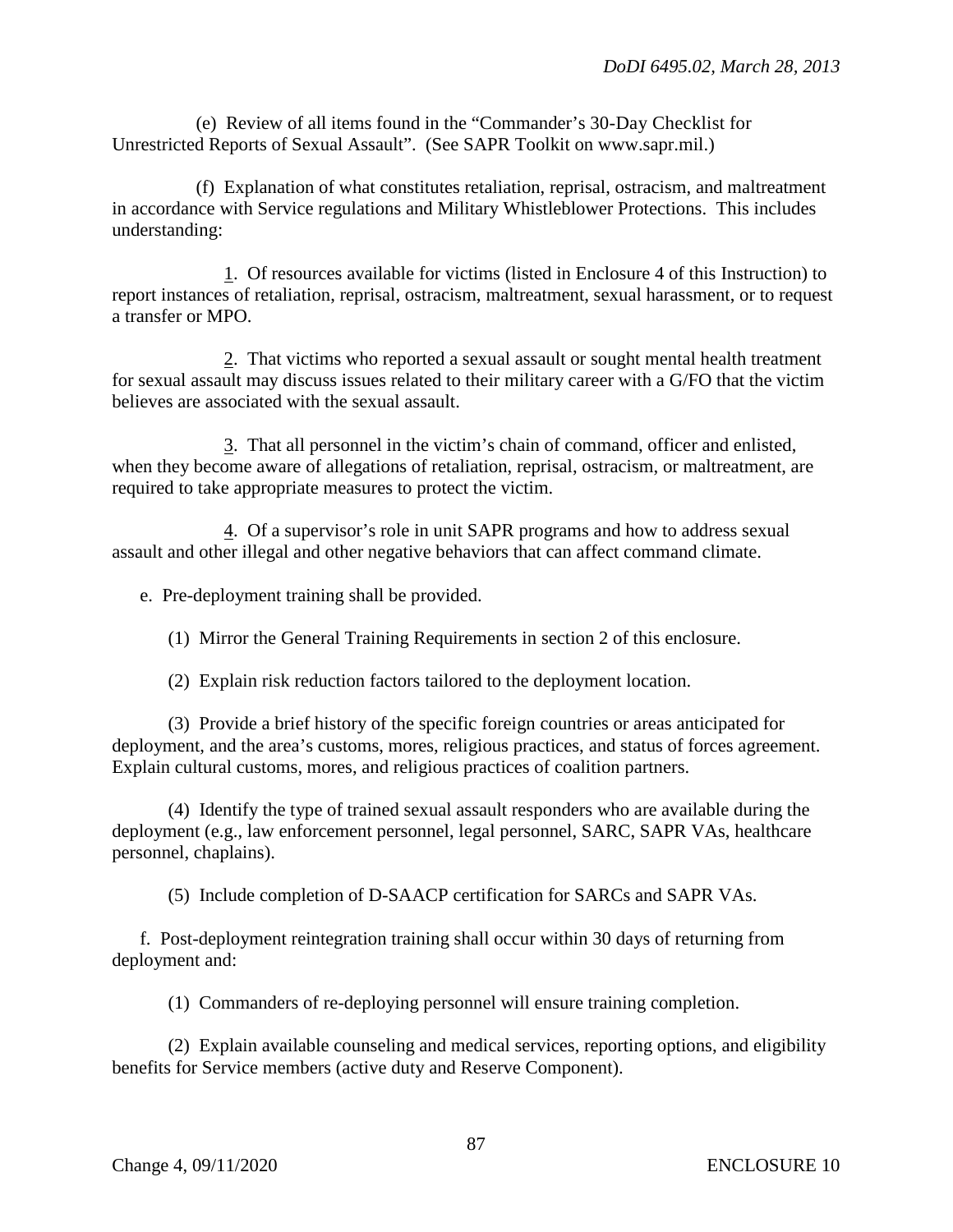(3) Explain MRE 514. Explain that National Guard and Reserve members can make a Restricted or Unrestricted report with the SARC or SAPR VA and then be eligible to receive SAPR services.

g. Pre-command training shall occur prior to filling a command position.

(1) Mirror the General Training Requirements in section 2 of this enclosure.

(a) The personnel trained shall include all officers who are selected for command and the unit's senior enlisted Service member.

(b) The required subject matter for the training shall be appropriate to the level of responsibility and commensurate with level of command.

(2) Explain rape myths, facts, and trends.

(3) Provide awareness of the SAPR program and explain the commander's and senior enlisted Service member's role in executing their SAPR service program.

(4) Review all items found in the commander's protocols for Unrestricted Reports of sexual assault. (See SAPR Toolkit on www.sapr.mil.)

(5) Explain what constitutes retaliation, reprisal, ostracism, and maltreatment in accordance with Service regulations and Military Whistleblower Protections and procedures for addressing reprisal allegations. This includes understanding:

(a) Resources available for victims (listed in Enclosure 4 of this Instruction) to report instances of retaliation, reprisal, ostracism, maltreatment, sexual harassment or to request a transfer or MPO.

(b) That victims who reported a sexual assault or sought mental health treatment for sexual assault may discuss issues related to their military career with the G/FO that the victim believes are associated with the sexual assault.

(c) That all personnel in the victim's chain of command, officer and enlisted, when they become aware of allegations of retaliation, reprisal, ostracism, or maltreatment, are required to take appropriate measures to protect the victim.

(d) The role of the chain of command in unit SAPR programs.

(e) The skills needed to address sexual harassment and sexual assault. Interactive exercises should be conducted to provide supervisors the opportunity to practice these skills.

(6) A sexual assault prevention and response training module will be included in the training for new or prospective commanders at all levels of command. The training will be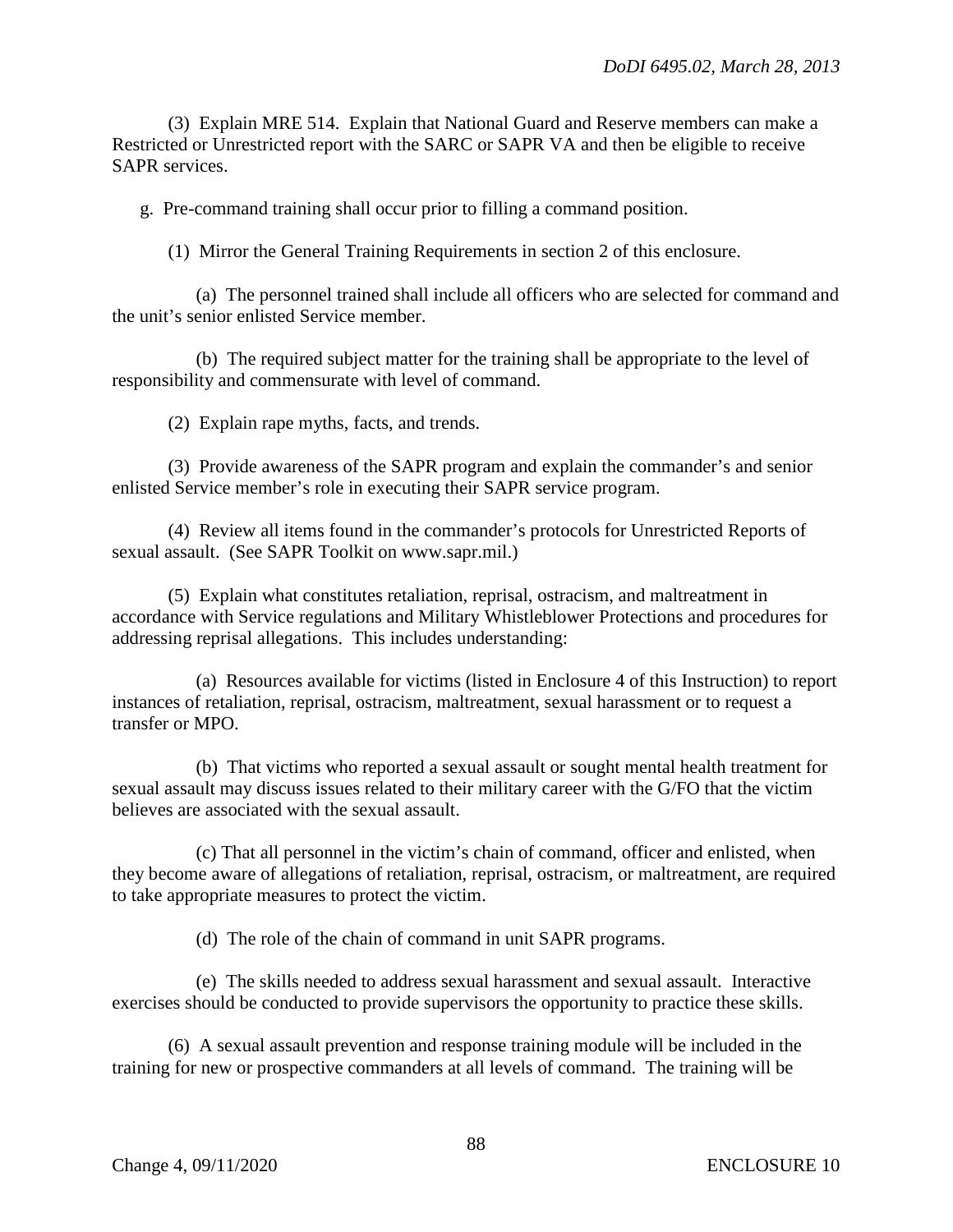tailored to the responsibilities and leadership requirements of members of the Military Services as they are assigned to command positions. Such training will include:

(a) Fostering a command climate that does not tolerate sexual assault.

(b) Fostering a command climate in which persons assigned to the command are encouraged to intervene to prevent potential incidents of sexual assault.

(c) Fostering a command climate that encourages victims of sexual assault to report any incident of sexual assault.

(d) Understanding the needs of and the resources available to, the victim after an incident of sexual assault.

(e) Using MCIOs for the investigation of alleged incidents of sexual assault.

(f) Understanding available disciplinary options, including court-martial, nonjudicial punishment, administrative action, and deferral of discipline for collateral misconduct, as appropriate.

(g) Understanding the Expedited Transfer policy. Commanders have the authority to make a timely determination, and to take action, regarding whether a Service member who is alleged to have committed or attempted to commit a sexual assault offense should be temporarily reassigned or removed from a position of authority or from an assignment. This determination should be made, not as a punitive measure, but solely for the purpose of maintaining good order and discipline within the Service member's unit in accordance with Reference (o).

h. Curricula of the MSAs will include:

(1) Substantive course work that addresses honor, respect, character development, leadership, and accountability as such pertain to the issue of preventing and the appropriate response to sexual assault in the Military Services.

(2) Initial SAPR training will occur within 14 days of the initial arrival of a new cadet or midshipman at that MSA and repeated annually thereafter. Training will be conducted using adult learning method in accordance with section 3.a. of this enclosure.

(3) At a minimum, a brief history of the problem of sexual assault in the Military Services, a definition of sexual assault, information relating to reporting a sexual assault, victims' rights, and dismissal and dishonorable discharge for offenders of Service members convicted by general court-martial for certain sex-related offenses in accordance with section 856 of Reference (d).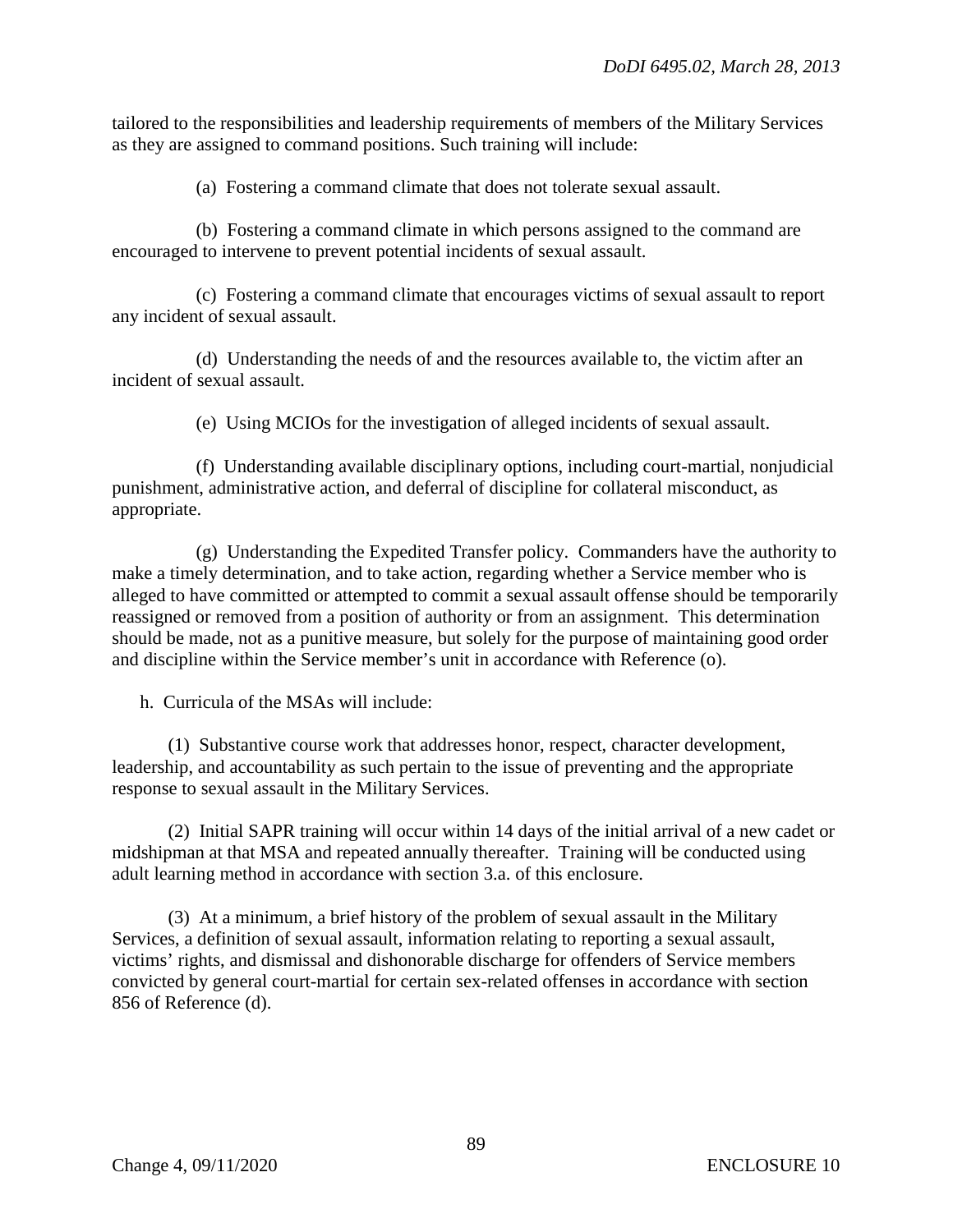4. G/FO AND SES PERSONNEL TRAINING REQUIREMENTS. G/FO and SES personnel training shall occur at the initial executive level program training and annually thereafter. Mirror the General Training Requirements in section 2 of this enclosure.

a. The Military Service executive level management offices are responsible for tracking data collection regarding the training.

b. The required subject matter for the training shall be appropriate to the level of responsibility and commensurate with level of command.

c. Training guidance for other DoD components other than the Military Departments, will be provided in a separate issuance.

5. MILITARY RECRUITERS. Military recruiter training shall occur annually and mirror the General Training Requirements in section 2 of this enclosure.

6. TRAINING FOR CIVILIANS WHO SUPERVISE SERVICE MEMBERS. Training is required for civilians who supervise Service members, for all civilians in accordance with section 585 of Reference (m), and, if feasible, highly recommended for DoD contractors. Training shall occur annually and mirror the General Training Requirements in section 2 of this enclosure.

7. RESPONDER TRAINING REQUIREMENTS. To standardize services throughout the DoD, as required in Reference (c), all DoD sexual assault responders shall receive the same baseline training. These minimum training standards form the baseline on which the Military Services and specialized communities can build. First responders are composed of personnel in the following disciplines or positions: SARCs; SAPR VAs; healthcare personnel; DoD law enforcement; MCIOs; judge advocates; chaplains; firefighters and emergency medical technicians. Commanders and VWAP personnel can be first responders. Commanders receive their SAPR training separately.

a. All responder training shall:

(1) Be given in the form of initial and annual refresher training from their Military Service in accordance with Enclosure 2 of this Instruction. Responder training is in addition to annual training.

(2) Be developed for each responder functional area from each military service and shall:

(a) Explain the different sexual assault response policies and critical issues.

1. DoD SAPR policy, including the role of the SARC, SAPR VA, victim witness liaison, and CMG.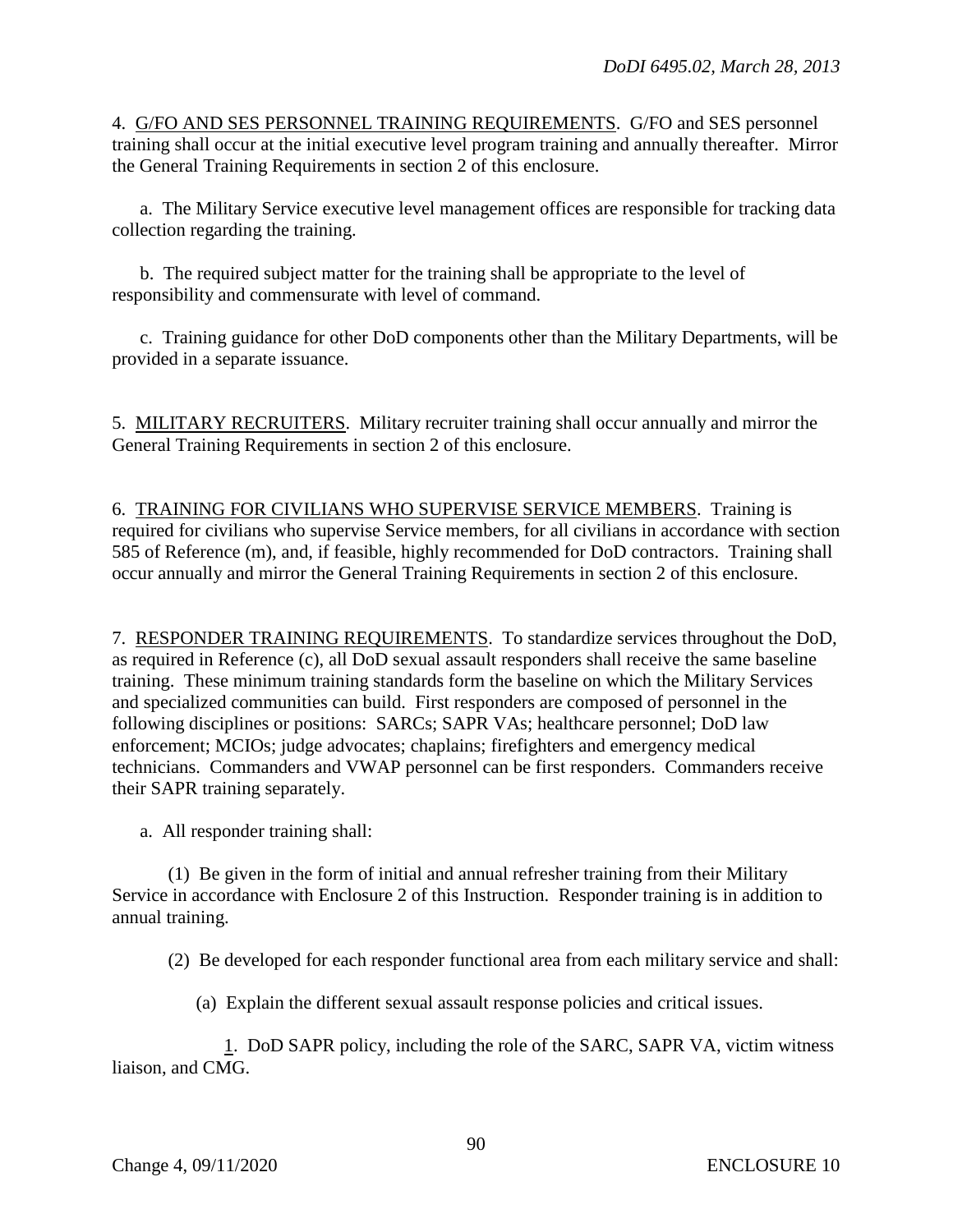2. Military Service-specific policies.

3. Unrestricted and Restricted Reporting as well as MRE 514.

4. Exceptions to Restricted Reporting and limitations to use.

5. Change in victim reporting preference election.

6. Victim advocacy resources.

(b) Explain the requirement that SARCs must respond in accordance with this Instruction.

(c) Describe local policies and procedures with regards to local resources, referrals, procedures for military and civilians as well as collaboration and knowledge of resources and referrals that can be utilized at that specific geographic location.

(d) Explain the range of victim responses to sexual assault to include:

1. Victimization process, including re-victimization and secondary victimization.

2. Counterintuitive behavior.

3. Impact of trauma on memory and recall.

4. Potential psychological consequences, including acute stress disorder and posttraumatic stress disorder.

(e) Explain deployment issues, including remote location assistance.

(f) Explain the possible outcomes of investigations of sexual assault.

(g) Explain the possible flow of a sexual assault investigation. (See flowchart in the SAPR Policy Toolkit, located at www.sapr.mil.)

(h) Be completed prior to deployment.

(i) Recommend, but not require, that SAPR training for responders include safety and self-care.

(j) Explain how to provide a response that recognizes the high prevalence of preexisting trauma.

(k) Explain the eligibility for SVC or VLC for both Restricted and Unrestricted Reports of sexual assault, and the types of legal assistance authorized to be provided to the sexual assault victim. Explain that the nature of the relationship between an SVC/VLC and a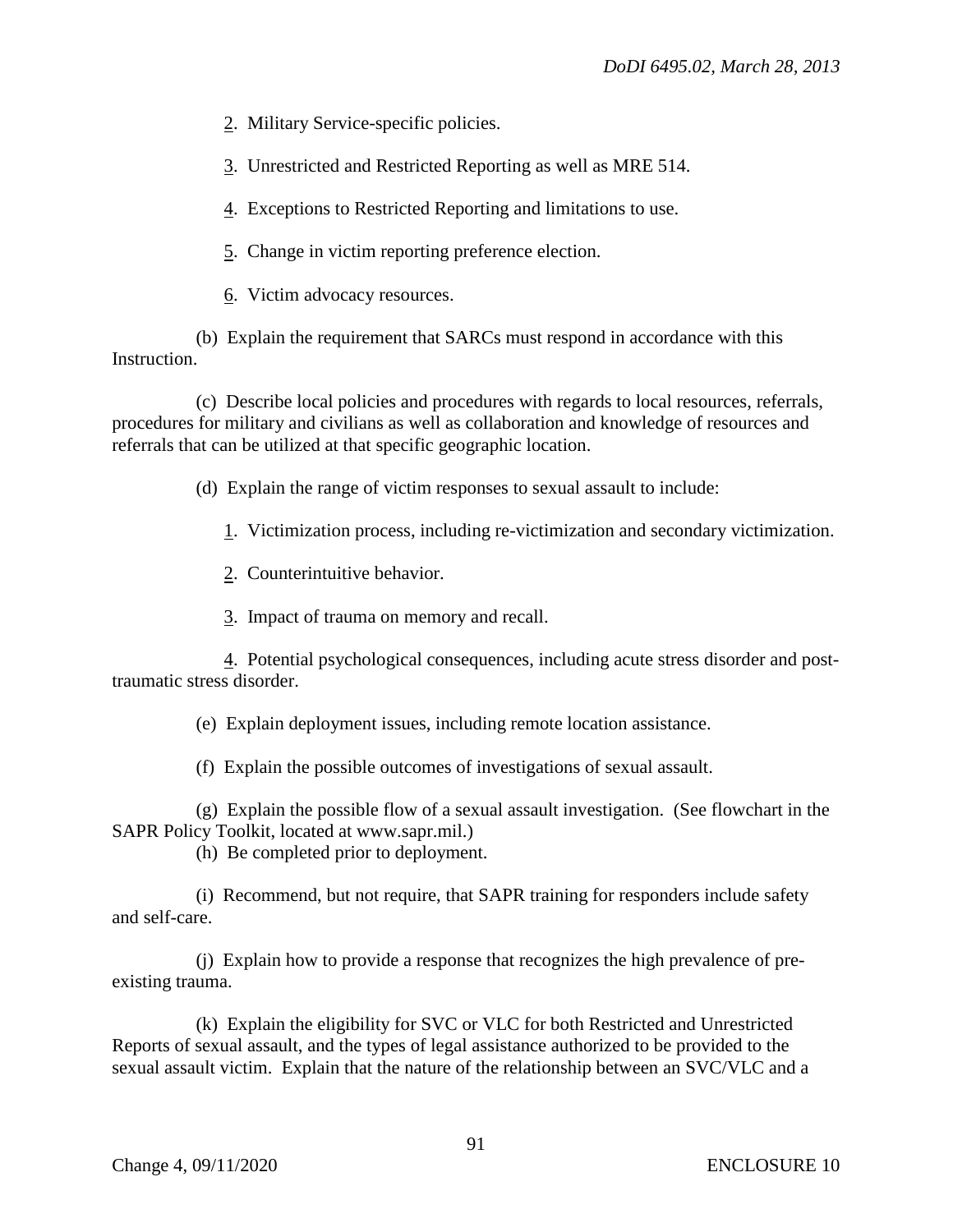victim in the provision of legal advice and assistance will be the relationship between an attorney and client.

b. SARC training shall:

(1) Provide the responder training requirements in paragraph 7.a. of this enclosure.

(2) Be scenario-based and interactive. Provide for role play where a trainee SARC counsels a sexual assault victim and is critiqued by a credentialed SARC and/or an instructor.

(3) Explain roles and responsibilities and command relationships.

(4) Explain the different reporting options, to include the effects of independent investigations (see Enclosure 4 of this Instruction). Explain the exceptions to Restricted Reporting, with special emphasis on suspending Restricted Reporting where it is necessary to prevent or mitigate a serious and imminent threat to the health or safety of the victim or another person.

(5) Provide training on how MCIOs will be entering reports of sexual assault into DSAID through MCIO cases management systems or by direct data entry. Provide training on potential discovery obligations regarding any notes entered in DSAID.

(6) Provide training on document retention and SAFE Kit retention in Restricted and Unrestricted cases. Explain evidence collected in a sexual assault investigation is disposed of in accordance with section 586 of Reference (m), as amended by section 538 of Reference (p), and DoD regulations.

(7) Provide training on Expedited Transfer and MPO procedures.

(8) Provide instruction on all details of SAPR VA screening, including:

(a) What to do if SAPR VA is a recent victim, or knows sexual assault victims.

(b) What to do if SAPR VA was accused of being an offender or knows someone who was accused.

(c) Identifying the SAPR VA's personal biases.

(d) The necessary case management skills:

1. Required reports and proper documentation as well as records management.

2. Instruction to complete DD Form 2910 and proper storage according to Federal and Service privacy regulations.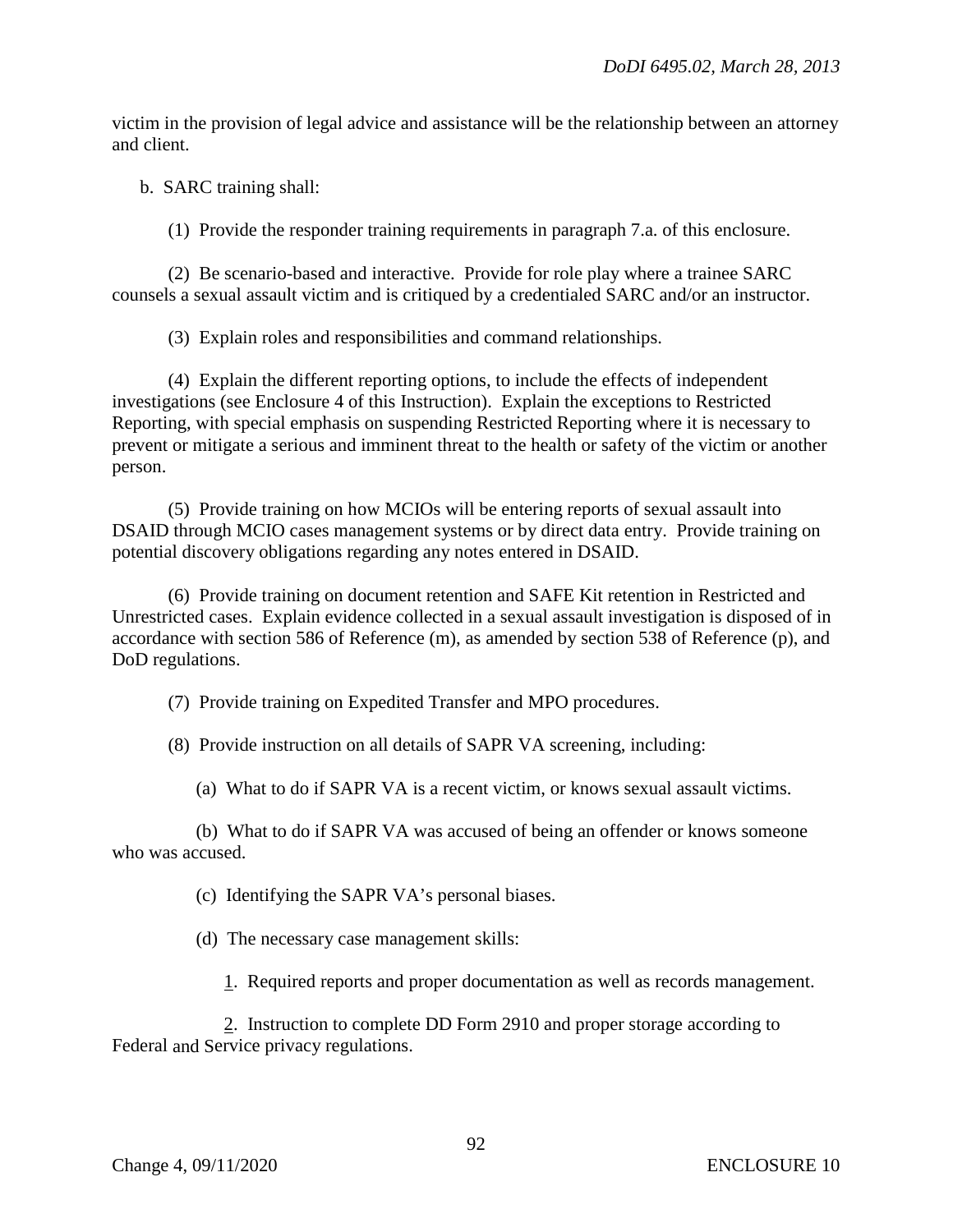3. Ability to conduct SAPR training, when requested by the SARC or commander.

4. Transferring cases to another installation SARC.

(9) Explain the roles and responsibilities of the VWAP and DD Form 2701.

(10) Inform SARCs of the existence of the SAPRO website at http://www.sapr.mil, and encourage its use for reference materials and general DoD-level SAPR information.

(11) Include annual suicide prevention training to facilitate their ability to assist a sexual assault victim who has suicidal ideation.

c. SAPR VA training shall:

(1) Provide the responder training requirements in paragraph 7.a. of this enclosure.

(2) Be scenario-based and interactive. Provide for role play where a trainee SAPR VA counsels a sexual assault victim, and then that counseling session is critiqued by an instructor.

(3) Explain the different reporting options, to include the effects of independent investigations (see Enclosure 4 of this Instruction). Explain the exceptions to Restricted Reporting, with special emphasis on suspending Restricted Reporting where it is necessary to prevent or lessen a serious and imminent threat to the health or safety of the victim or another person.

(4) Include:

- (a) Necessary critical advocacy skills.
- (b) Basic interpersonal and assessment skills.
	- 1. Appropriate relationship and rapport building.
	- 2. Sensitivity training to prevent re-victimization.
- (c) Crisis intervention.
- (d) Restricted and Unrestricted Reporting options as well as MRE 514.

(e) Roles and limitations, to include: command relationship, SAPR VA's rights and responsibilities, reporting to the SARC, and recognizing personal biases and issues.

(f) Preparing proper documentation for a report of sexual assault.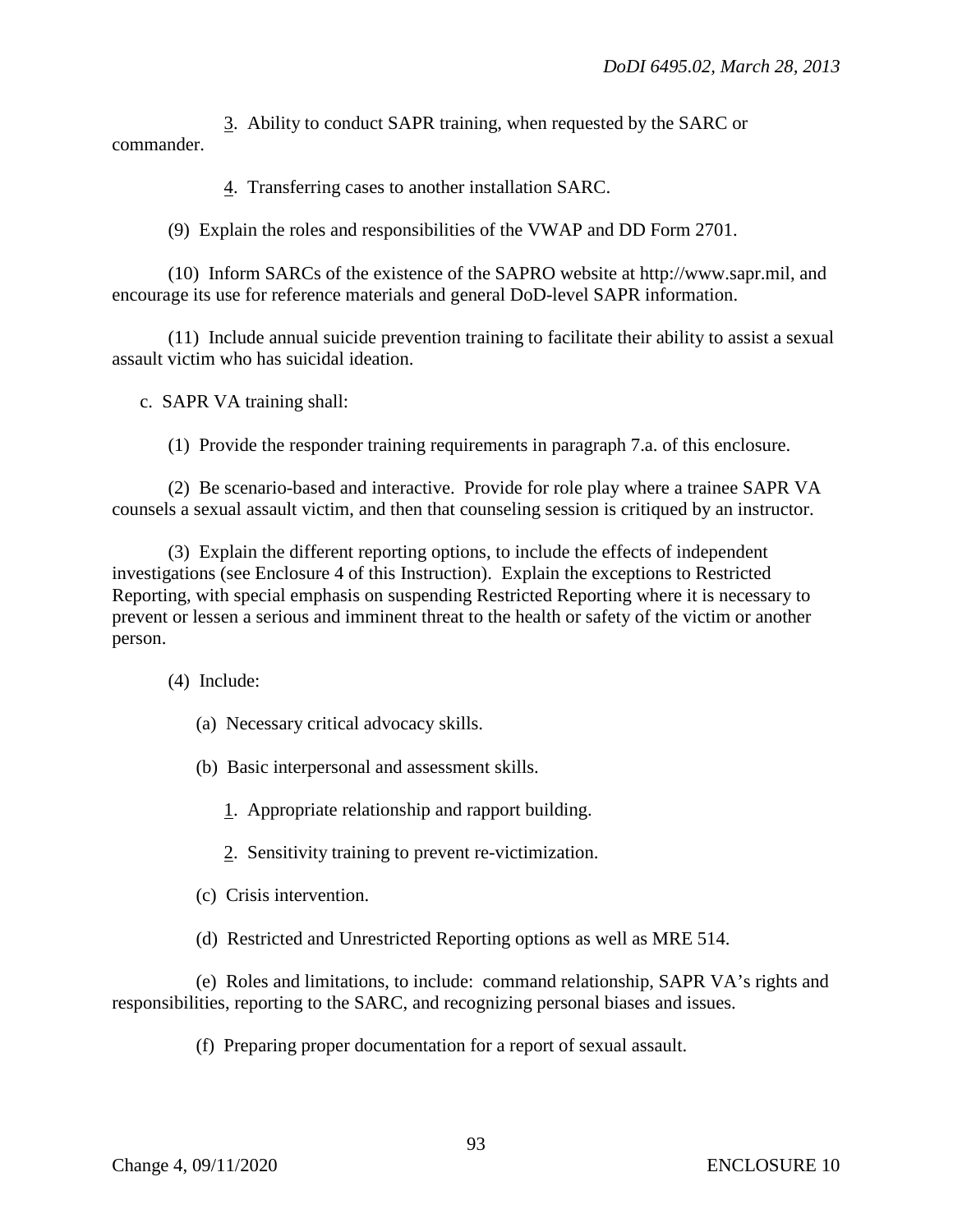(g) Document retention and SAFE Kit retention in Restricted and Unrestricted cases. Explain evidence collected with a sexual assault investigation is disposed of in accordance with section 586 of Reference (m), amended by section 538 of Reference (p), and DoD regulations.

(h) Expedited Transfer and MPO procedures.

(i) Record keeping rules for protected disclosures relating to a sexual assault.

(j) A discussion of ethical issues when working with sexual assault victims as a victim advocate.

(k) A discussion of individual versus system advocacy.

(l) A review of the military justice process and adverse administrative actions.

(m) Overview of criminal investigative process and military judicial requirements.

(n) A review of the issues in victimology.

1. Types of assault.

2. Health consequences such as mental and physical health.

3. Cultural and religious differences.

4. Victims' rights and the victim's role in holding offenders appropriately accountable and limitations on offender accountability when the victim elects Restricted Reporting.

5. Healthcare management of sexual assault and medical resources and treatment options to include the medical examination, the forensic examination, mental health and counseling, pregnancy, and STD/I and HIV.

6. Identification of safety issues and their immediate report to the SARC or law enforcement, as appropriate.

7. Identification of retaliation, reprisal , ostracism, and maltreatment actions against the victim; procedures for responding to these allegations and their immediate reporting to the SARC and the VWAP; safety planning to include how to prevent retaliation, reprisal, ostracism, and maltreatment actions against the victim.

8. Separation of the victim and offender as well as the MPO and CPO process.

9. Expedited Transfer process for the victim.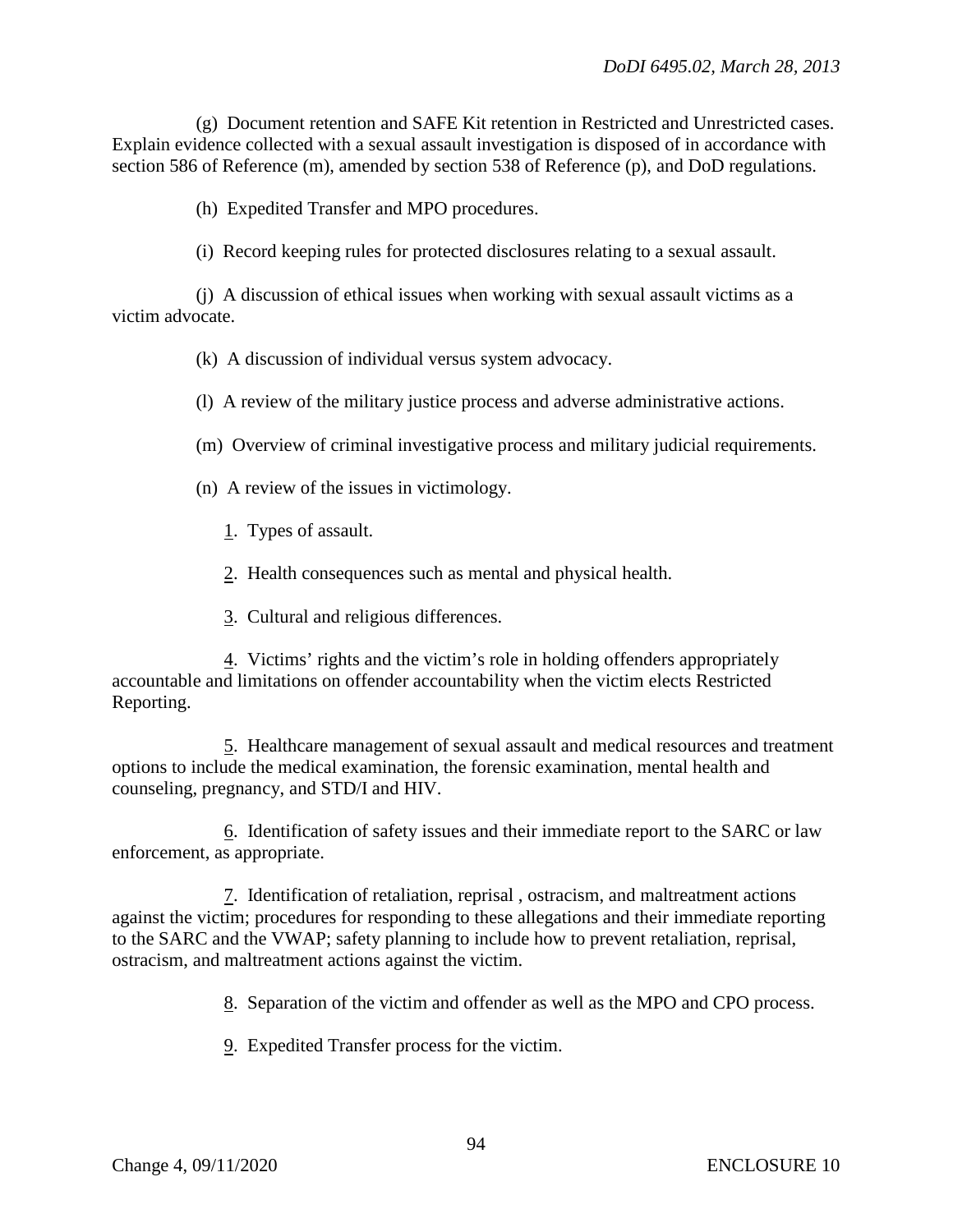(o) An explanation of the roles and responsibilities of the VWAP and DD Form 2701.

(p) Safety and self-care, to include vicarious trauma.

(5) Include annual suicide prevention training to facilitate their ability to assist a sexual assault victim who has suicidal ideation.

d. Healthcare personnel training shall be in two distinct training categories:

(1) Training for Healthcare Personnel Assigned to an MTF. In addition to the responder training requirements in paragraphs 7.a. of this enclosure, healthcare personnel who received a Restricted Report shall immediately call a SARC or SAPR VA, so a DD Form 2910 can be completed. Training must include the information that healthcare personnel who receive a Restricted Report will maintain confidentiality to the extent authorized by law and this instruction. Training must include Expedited Transfers.

(2) Training for Sexual Assault Medical Forensic Examiners. Healthcare personnel who received a Restricted Report shall immediately call a SARC or SAPR VA, so a DD Form 2910 can be completed.

(a) In addition to the responder training requirements and healthcare personnel requirements in paragraphs 7.a. and 7.d.1. of this enclosure, healthcare providers performing SAFEs will be trained and must remain proficient in conducting SAFEs.

(b) All providers conducting SAFEs must have documented education, training, and clinical practice in sexual assault examinations in accordance with Reference (al) and the Department of Justice National Training Standards (Reference (az)) and in accordance with DoDI 6025.13 (Reference (ba)).

(c) There must be selection, training, and certification standards for healthcare providers performing SAFEs in MTFs.

1. Selection

a. Have specified screening and selection criteria consistent with References (ai), (az), and (ba).

b. In addition to the requirements in Reference (ba), licensed DoD providers eligible to take SAFE training must pass a National Agency Check that will determine if they have been convicted of sexual assault, child abuse, domestic violence, violent crime (as defined by the Federal Bureau of Investigation's Uniform Crime Reporting Program) and other felonies.

c. If the candidate is a non-licensed provider, he or she must meet the same screening standards as those for SARCs in the D-SAACP certification program.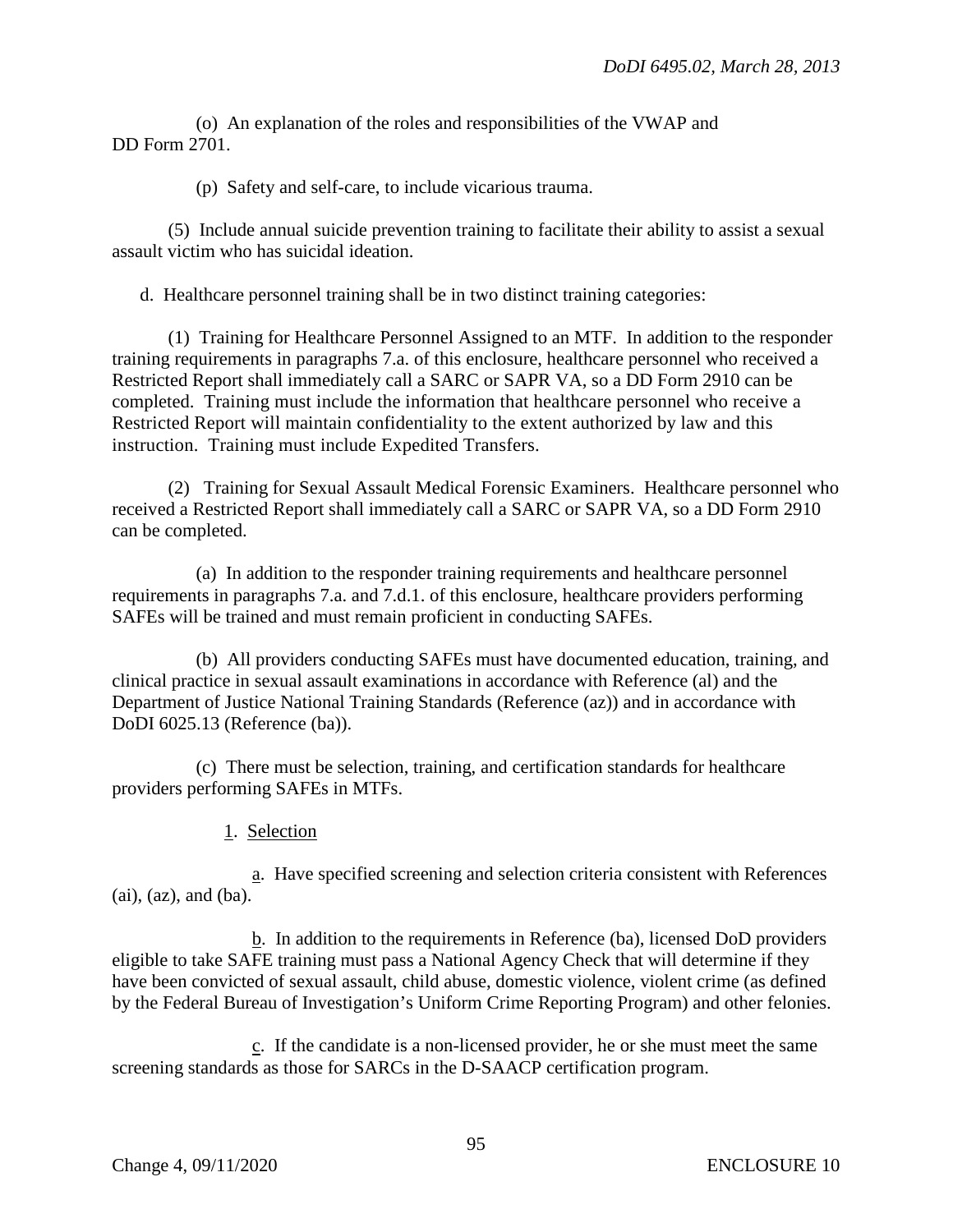2. Training for Healthcare Providers Performing SAFEs in MTFs. Healthcare providers who may be called on to provide comprehensive medical treatment to a sexual assault victim, including performing SAFEs, are: obstetricians, gynecologists, and other licensed practitioners (preferably family physicians, emergency medicine physicians, and pediatricians); advanced practice nurses with specialties in midwifery, women's health, family health, and pediatrics; physician assistants trained in family practice or women's health; and registered nurses. These individuals must:

a. In addition to the responder training requirements and the healthcare personnel training requirements in paragraphs7.a.and 7.d.1. of this enclosure, healthcare providers performing SAFEs shall be trained and remain proficient in conducting SAFEs.

b. All providers conducting SAFEs must have documented education, training, and clinical practice in sexual assault examinations in accordance with Reference (aj) and the DOJ National Training Standards in accordance with Reference (az).

## 3. Certification

a. Provider must pass all selection and screening criteria.

b. Provider must submit documentation by trainer that healthcare provider has successfully completed SAFE training and is competent to conduct SAFEs independently. Documentation can be in the form of a certificate or be recorded in an electronic medical training tracking system.

c. Provider must obtain a letter of recommendation from her or his commander.

d. Upon successful completion of the selection, training, and certification requirements, the designated medical certifying authority will issue the certification for competency. Certification is good for 3 years from date of issue and must be reassessed and renewed at the end of the 3-year period.

- (3) Additional Training Topics for Healthcare Providers Performing SAFEs:
	- (a) The SAFE Kit and DD Form 2911.
	- (b) Toxicology kit for suspected drug-facilitated cases.
	- (c) Chain of custody.
	- (d) Translation of findings.
	- (e) Proper documentation.
	- (f) Storage of evidence in Restricted Reports (e.g., RRCN).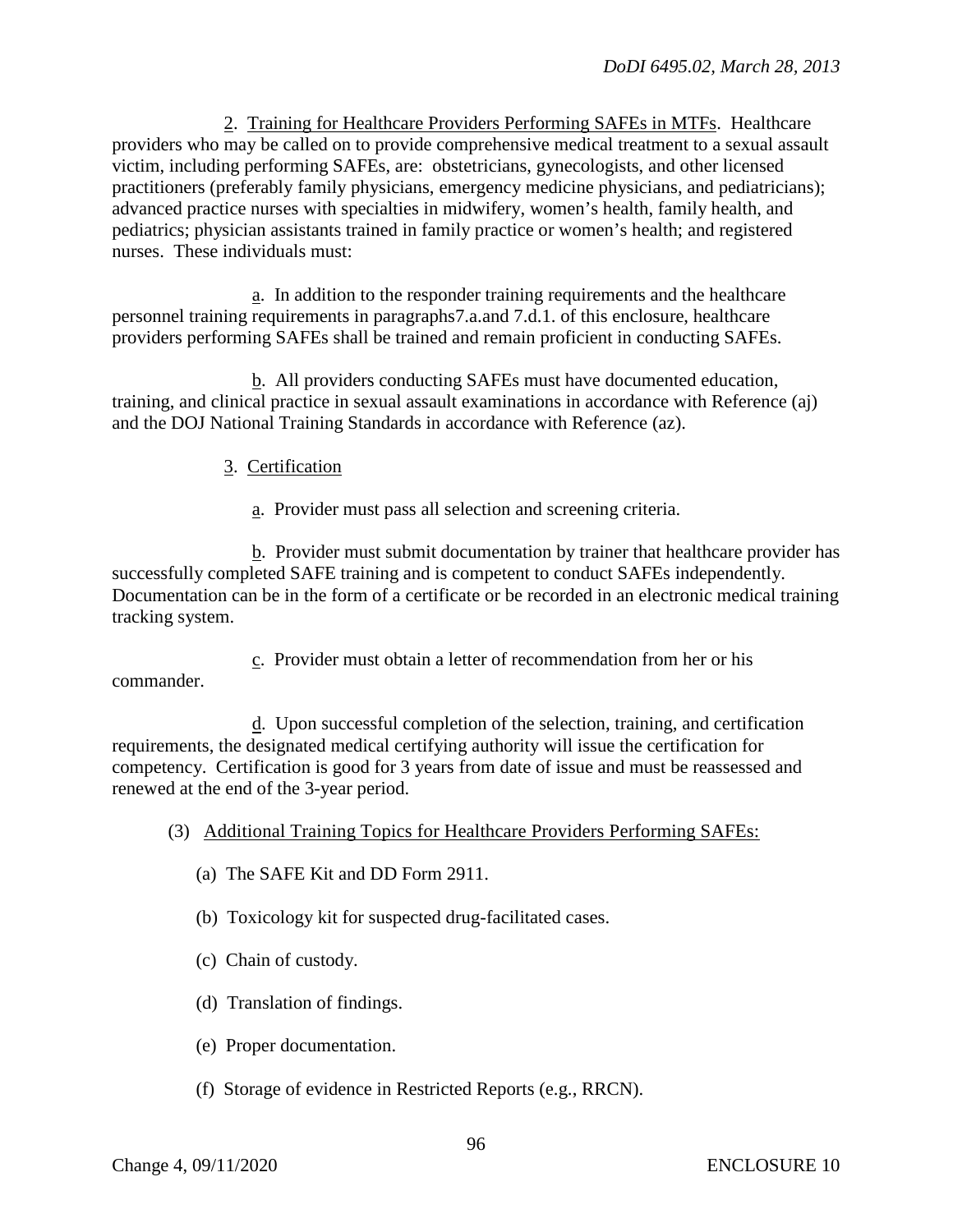(g) Management of the alleged offender.

(h) Relevant local and State laws and restrictions.

(i) Medical treatment issues during deployments including remote location assistance to include: location resources including appropriate personnel, supplies (drying device, toluidine blue dye, colposcope, camera), standard operating procedures, location of SAFE Kit and DD Form 2911; and availability and timeliness of evacuation to echelon of care where SAFEs are available.

(j) How to provide testing, prophylactic treatment options, and follow-up care to possible exposure to human immunodeficiency virus (HIV), and other sexually transmitted diseases or infections (STD/Is).

(k) How to assess the risk of pregnancy; provide options for emergency contraception, and any follow-up care and referral services to the extent authorized by law.

(l) How to assess the need for mental health services and provisions for a referral, if necessary or requested by the victim.

(m) How to conduct physical and mental health assessment.

(n) How to deal with sexual assault-related trauma, to include:

- 1. Types of injury.
- 2. Photography of injuries.
- 3. Behavioral health and counseling needs.
- 4. Consulting and referral process.
- 5. Appropriate follow-up.

6. Drug or alcohol-facilitated sexual assault, to include review of best practices, victim interview techniques, and targeted evidence collections.

(o) Medical record management.

(p) Legal process and expert witness testimony.

e. DoD law enforcement (those elements of DoD components, to include MCIOs, authorized to investigate violations of the UCMJ) training shall: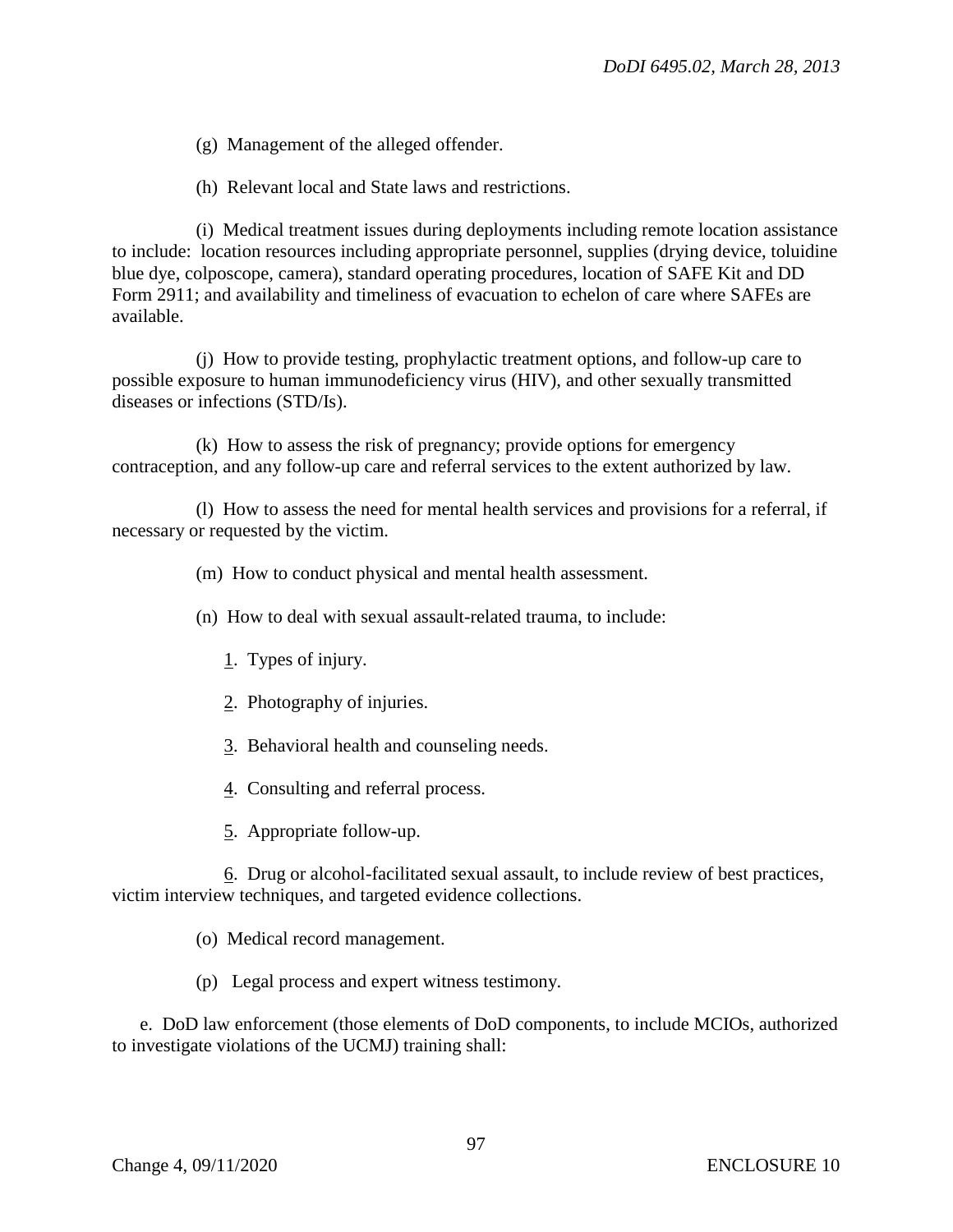(1) Include the responder training requirements in paragraph 7.a. of this enclosure for DoD law enforcement personnel who may respond to a sexual assault complaint.

(2) Remain consistent with the guidelines published under the authority and oversight of the DoD IG. In addition, DoD law enforcement training shall:

(a) Explain how to respond in accordance with the SAPR program.

(1) When to notify the command, SARC, and SAPR VA.

(2) How to work with SAPR VAs and SARCs, and medical personnel.

(3) In the event that law enforcement personnel respond to a 911 or emergency call involving sexual assault, how to refer the incident to the appropriate MCIO for investigation (after taking appropriate emergency response actions).

(b) Explain how to work with sexual assault victims, to include the effects of trauma on sexual assault victims. Ensure victims are informed of and accorded their rights, in accordance with Reference (al) and paragraph 4.4 of Reference (av) by contacting the VWAP.

(c) Take into consideration the victim's safety concerns and medical needs.

(d) Review IG policy and Military Service regulations regarding the legal transfer of the SAFE Kit and the retention of the DD Form 2911 or reports from civilian sexual assault forensic exams in archived files. Explain that if the victim had a SAFE, the SAFE Kit will be retained for 5 years in accordance with Reference (ac) and with section 586 of Reference (m), as amended by section 538 of Reference (p). Personal property retained as evidence collected in association with a sexual assault investigation will be retained for a period of 5 years. Personal property may be returned to the rightful owner of such property after the conclusion of all legal, adverse action and administrative proceedings related to such incidents in accordance with section 586 of Reference (m), as amended by Reference (p), and DoD regulations.

(e) Discuss sex offender issues.

f. Training for MCIO agents assigned to investigate sexual assaults shall:

(1) Be detailed in IG policy.

(2) Adhere to the responder training requirements in paragraph 7.a. of this enclosure for military and civilian criminal investigators assigned to MCIOs who may respond to a sexual assault complaint.

(3) Remain consistent with the guidelines published under the authority and oversight of the DoD IG. In addition, MCIO training shall: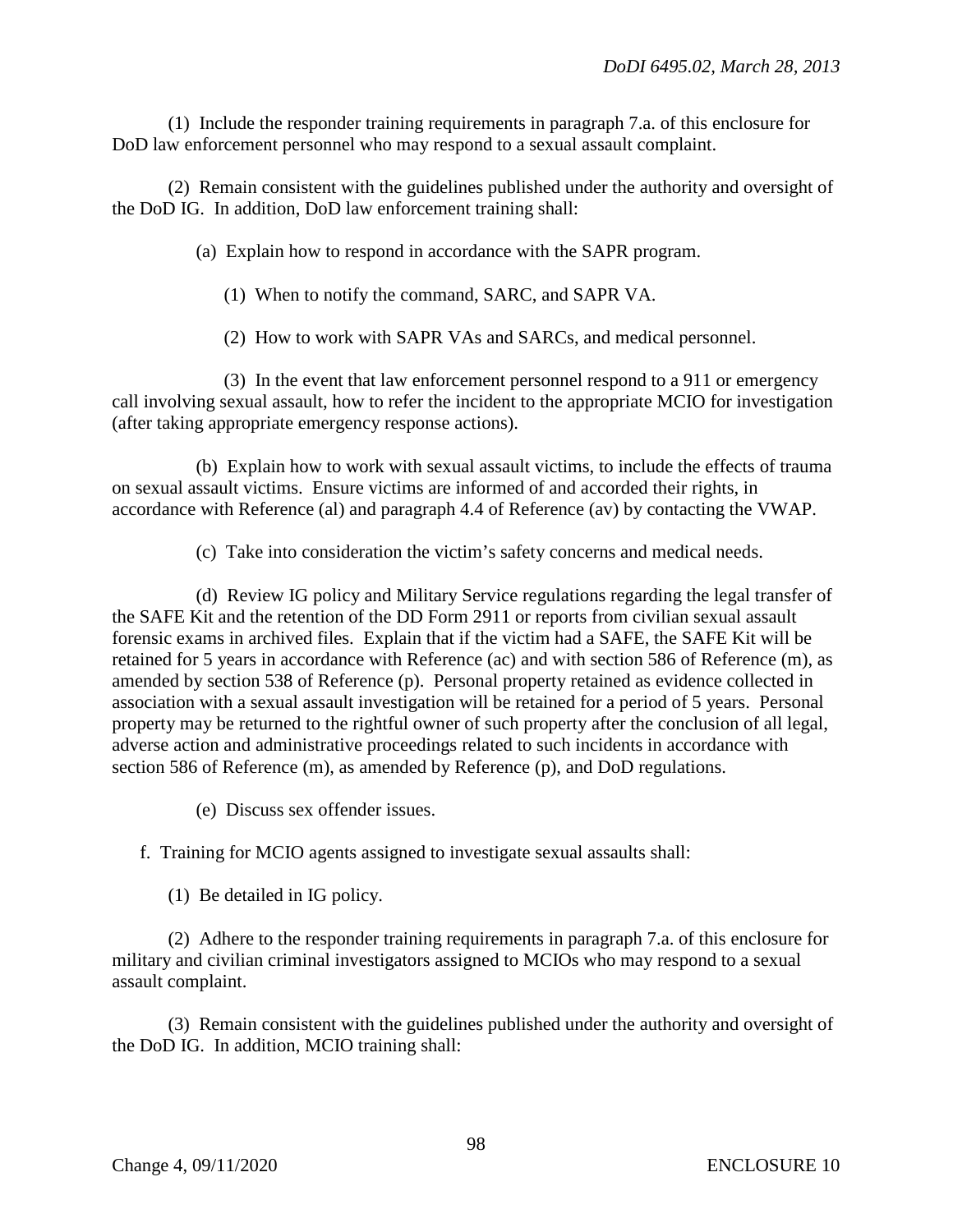(a) Include initial and annual refresher training on essential tasks specific to investigating sexual assault investigations that explain that these reports shall be included in sexual assault quarterly and annual reporting requirements found in Enclosure 12 of this Instruction.

(b) Include IG policy and Military Service regulations regarding the legal transfer of the SAFE Kit and the retention of the DD Form 2911 or reports from civilian sexual assault forensic exams in archived files. Explain that if the victim had a SAFE, the SAFE Kit will be retained for 5 years in accordance with Reference (ac) and in accordance with section 586 of the Reference (m), as amended by section 538 of Reference (p). Personal property retained as evidence collected in association with a sexual assault investigation will be retained for a period of 5 years. Personal property may be returned to the rightful owner of such property after the conclusion of all legal, adverse action and administrative proceedings related to such incidents in accordance with section 586 of Reference (m), as amended by section 538 of Reference (p), and DoD regulations.

(c) Explain how to work with victims of sexual assault.

1. Effects of trauma on the victim to include impact of trauma and stress on memory as well as balancing investigative priorities with victim needs.

2. Ensure victims are informed of and accorded their rights, in accordance with Reference (al) and paragraph 4.4. of Reference (av) by contacting the VWAP.

3. Take into consideration the victim's safety concerns and medical needs.

(d) Explain how to respond to a sexual assault in accordance with Reference (c), this Instruction, and the assigned Military Service regulations on:

1. Notification to command, SARC, and VWAP.

2. Investigating difficult cases to include drug and alcohol facilitated sexual assaults, having multiple alleged offenders and sexual assaults in the domestic violence context as well as same-sex sexual assaults (male/male or female/female).

(e) Review of available research regarding false information and the factors influencing false reports and false information, to include possible victim harassment and intimidation.

(f) Explain unique issues with sex offenders to include identifying, investigating, and documenting predatory behaviors.

(g) Explain how to work with the SARC and SAPR VA to include SAPR VA and SARC roles, responsibilities, and limitations; victim services and support program; and MRE 514.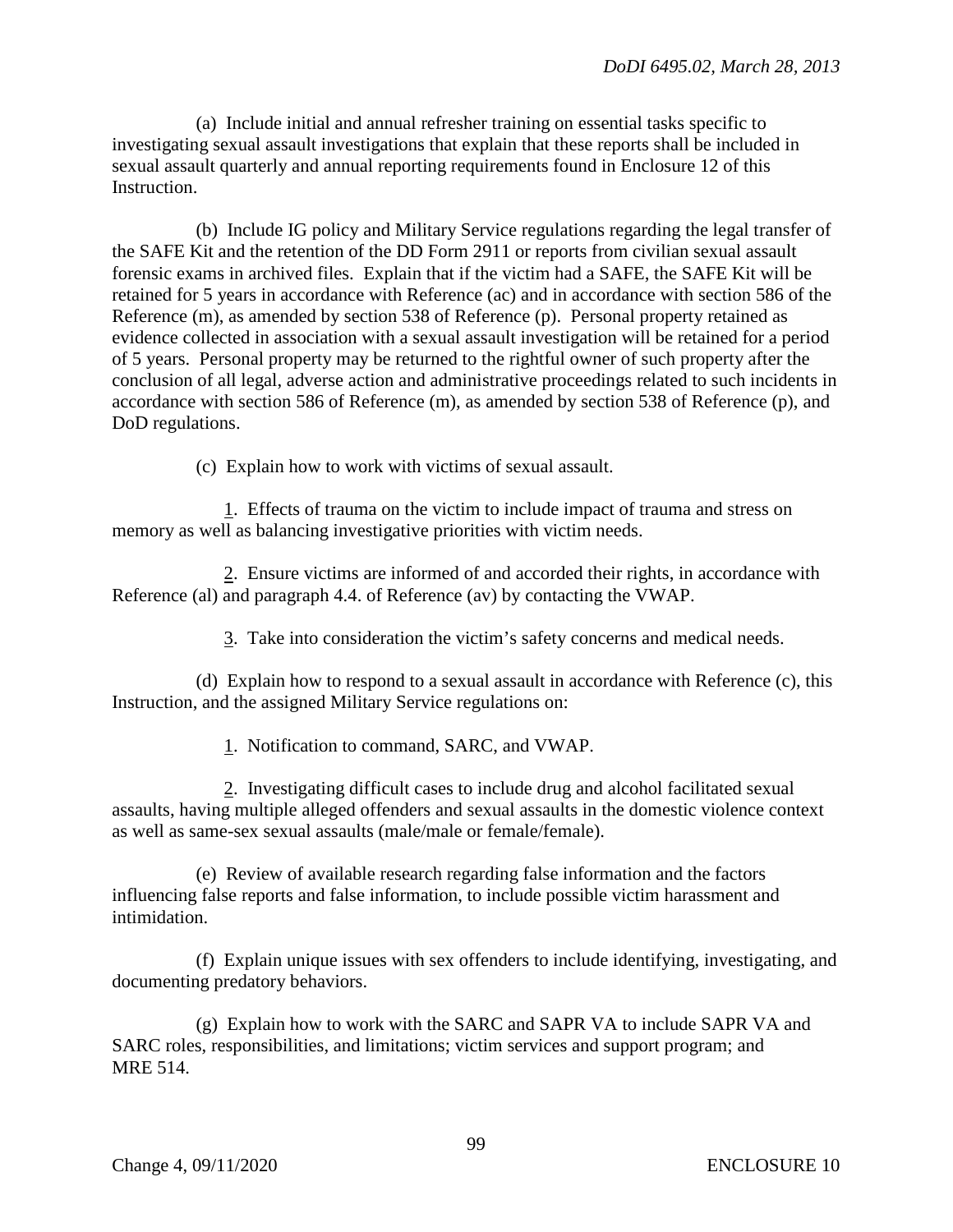g. Judge advocate training shall:

(1) Prior to performing judge advocate duties, adhere to the responder training requirements in paragraph 7.a. of this enclosure for judge advocates who are responsible for advising commanders on the investigation or disposition of, or who prosecute or defend, sexual assault cases.

(2) Explain legal support services available to victims.

(a) Pursuant to the respective Military Service regulations, explain that each Service member who reports a sexual assault shall be given the opportunity to consult with legal assistance counsel and SVC/VLC, and in cases where the victim may have been involved in collateral misconduct, to consult with defense counsel.

1. Provide information concerning the prosecution, if applicable, in accordance with Reference (af). Provide information regarding the opportunity to consult with legal assistance counsel and SVC/VLC as soon as the victim seeks assistance from a SARC, SAPR VA, or any DoD law enforcement agent or judge advocate.

2. Ensure victims are informed of their rights and the VWAP program, in accordance with Reference (al) and paragraph 4.4. of Reference (av).

(b) Explain the sex offender registration program.

(3) Explain issues encountered in the prosecution of sexual assaults.

(a) Typologies (characteristics) of victims and sex offenders in non-stranger sexual assaults.

(b) Addressing the consent defense.

(c) How to effectively prosecute alcohol and drug facilitated sexual assault.

(d) How to introduce forensic and scientific evidence (e.g., SAFE Kits, DNA, serology, toxicology).

(e) Evidentiary issues regarding MRE 412, 413, and 615 of Reference (w).

(f) How to advise victims, SAPR VAs, and VWAP about the military justice process, and MRE 514. Explain:

1. Victims' rights during trial and defense counsel interviews (e.g., guidance regarding answering questions on prior sexual behavior, interviewing parameters, coordinating interviews, case outcomes).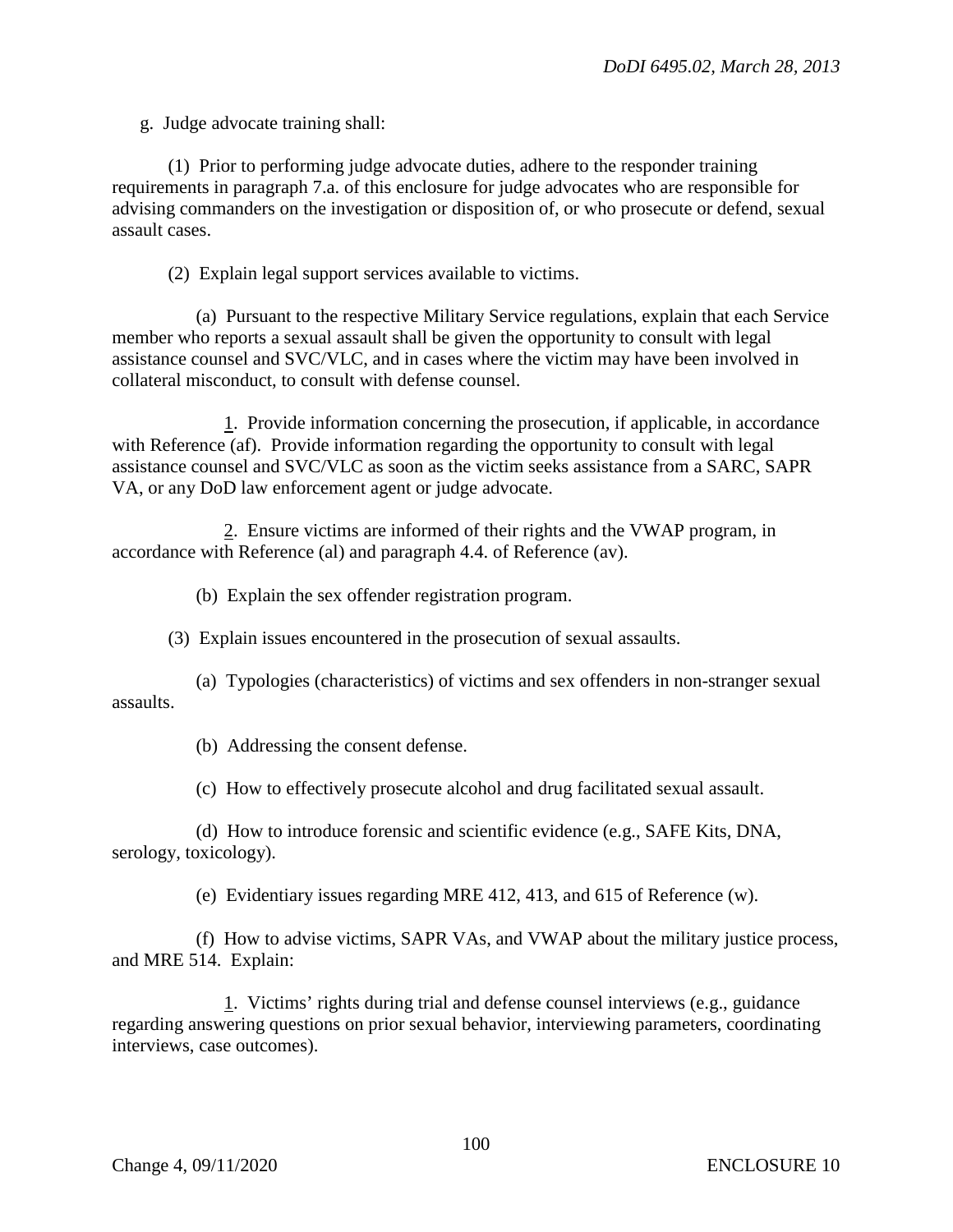2. In the case of a general or special court-martial, the trial counsel will cause each qualifying alleged victim to be notified of the opportunity to receive a copy of the record of trial (not to include sealed materials unless approved by the presiding military judge or appellate court, classified information, or other portions of the record the release of which would unlawfully violate the privacy interests of any party, and without a requirement to include matters attached to the record under R.C.M. 1101(b)(3) in Reference (w). A qualifying alleged victim is an individual named in a specification alleging an offense under Articles 120, 120b, 120c, or 125 of the UCMJ (sections 920, 920b, 920c, or 925 of Reference (d)), or any attempt to commit such offense in violation of Article 80 of the UCMJ (section 880 of Reference (d)) if the court-martial resulted in any finding of that specification.

3. Guidance on victim accompaniment (e.g., who may accompany victims to attorney interviews, what is their role, and what they should do if victim is being mistreated).

a. Defense counsel must request interviews through the victim's counsel if the victim is represented by counsel.

b. The victim has the right to be accompanied to the Defense interview, in accordance with section 846 of Reference (d).

4. MRE 412 of Reference (w) and its application to an Article 32 preliminary hearings.

5. Protecting victim privacy (e.g., access to medical records and conversations with SARC or SAPR VA, discovery consequences of making victim's mental health an issue, MRE 514).

h. Legal assistance attorney training shall adhere to the requirements of annual training in paragraphs 3.b. of this enclosure. Attorneys shall receive training in order to have the capability to provide legal assistance to sexual assault victims in accordance with the USD(P&R) Memorandum (Reference (ba)). Legal assistance attorney training shall include:

(1) The VWAP, including the rights and benefits afforded the victim.

(a) The role of the VWAP and what privileges do or do not exist between the victim and the advocate or liaison.

(b) The nature of the communication made to the VWAP as opposed to those made to the legal assistance attorney.

(2) The differences between the two types of reporting in sexual assault cases.

(3) The military justice system, including the roles and responsibilities of the trial counsel, the defense counsel, and investigators. This may include the ability of the Government to compel cooperation and testimony.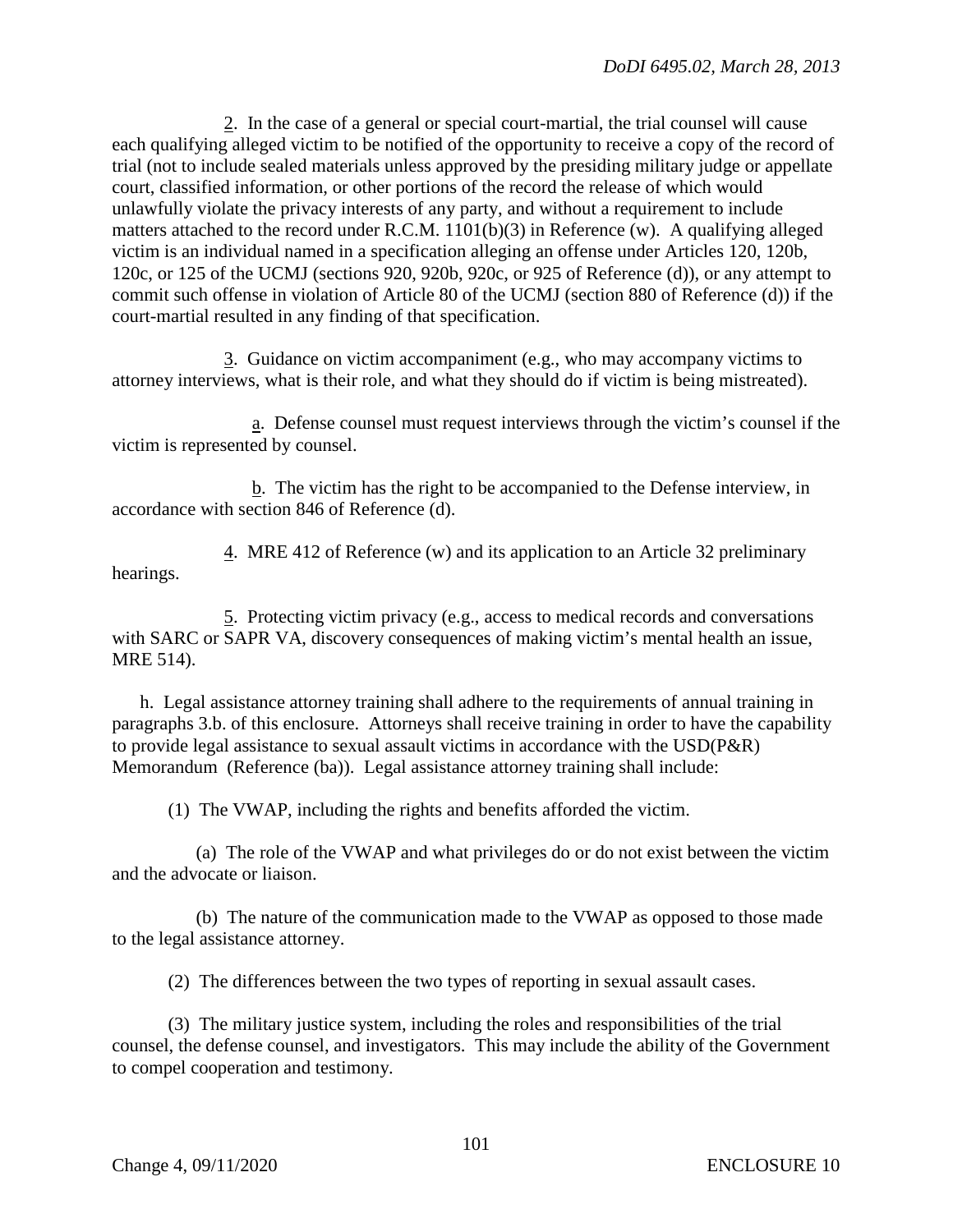(4) The services available from appropriate agencies or offices for emotional and mental health counseling and other medical services.

(5) The availability of protections offered by military and civilian restraining orders.

(6) Eligibility for and benefits potentially available as part of transitional compensation benefits found in section 1059 of Reference (d), and other State and Federal victims' compensation programs.

(7) Traditional forms of legal assistance.

i. SVC/VLC will adhere to the requirements of annual training in paragraphs 3.b. of this enclosure, to include explaining the nature of the relationship between a SVC/VLC and a victim will be the relationship between an attorney and client. In accordance with section 1044e of Reference (d), SVC/VLC training will include providing legal consultation regarding:

(1) Potential criminal liability of the victim, if any, stemming from or in relation to the circumstances surrounding the alleged sex-related offense and the victim's right to seek military defense services.

(2) The Victim Witness Assistance Program, including:

(a) The rights and benefits afforded the victim.

(b) The role of the Victim Witness Assistance Program liaison and what privileges do or do not exist between the victim and the liaison.

(c) The nature of communication made to the liaison in comparison to communication made to an SVC/VLC or a legal assistance attorney in accordance with section 1044 of Reference (d).

(3) The responsibilities and support provided to the victim by the SARC or a SAPR VA, to include any privileges that may exist regarding communications between those persons and the victim.

(4) The potential for civil litigation against other parties (other than the United States).

(5) The military justice system, including (but not limited to):

(a) The roles and responsibilities of the trial counsel, the defense counsel, and investigators.

(b) Any proceedings of the military justice process which the victim may observe.

(c) The U.S. Government's authority to compel cooperation and testimony.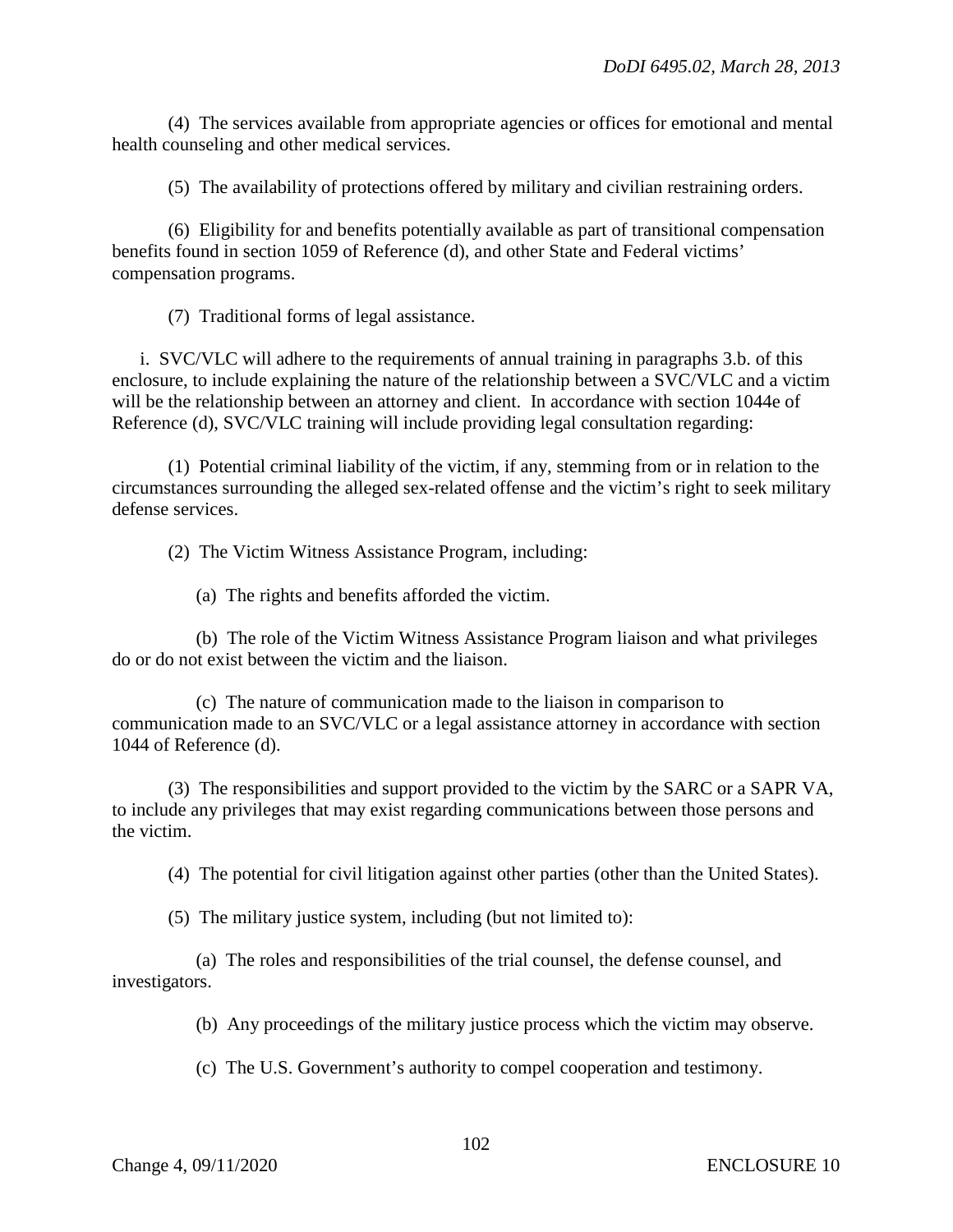(d) The victim's responsibility to testify and other duties to the court.

(6) Accompanying the victim at any proceedings in connection with the reporting, military investigation, and military prosecution of the alleged sex-related offense.

(7) Eligibility and requirements for services available from appropriate agencies or offices for emotional and mental health counseling and other medical services.

(8) Legal consultation and assistance:

(a) In personal civil legal matters in accordance with section 1044 of Reference (d).

(b) In any proceedings of the military justice process in which a victim can participate as a witness or other party.

(c) In understanding the availability of, and obtaining any protections offered by, civilian and military protective or restraining orders.

(d) In understanding the eligibility and requirements for, and obtaining, any available military and veteran benefits, such as transitional compensation benefits found in section 1059 of Reference (d) and other State and Federal victims' compensation programs.

j. Chaplains, chaplain assistants, and religious personnel training shall:

(1) Adhere to the responder training requirements in paragraph 7.a. of this enclosure.

(2) Pre-deployment SAPR training shall focus on counseling services needed by sexual assault victims and offenders in contingency and remote areas.

(3) Address:

(a) Privileged communications and the Restricted Reporting policy rules and limitations, including legal protections for chaplains and their confidential communications, assessing victim or offender safety issues (while maintaining chaplain's confidentiality), and MRE 514.

(b) How to support victims with discussion on sensitivity of chaplains in addressing and supporting sexual assault victims, identifying chaplain's own bias and ethical issues, trauma training with pastoral applications, and how to understand victims' rights as prescribed in References (am) and (av).

(c) Other counseling and support topics.

1. Offender counseling should include: assessing and addressing victim and offender safety issues while maintaining confidentiality; and counseling an offender when the victim is known to the chaplain (counseling both the offender and the victim, when there is only one chaplain at a military installation).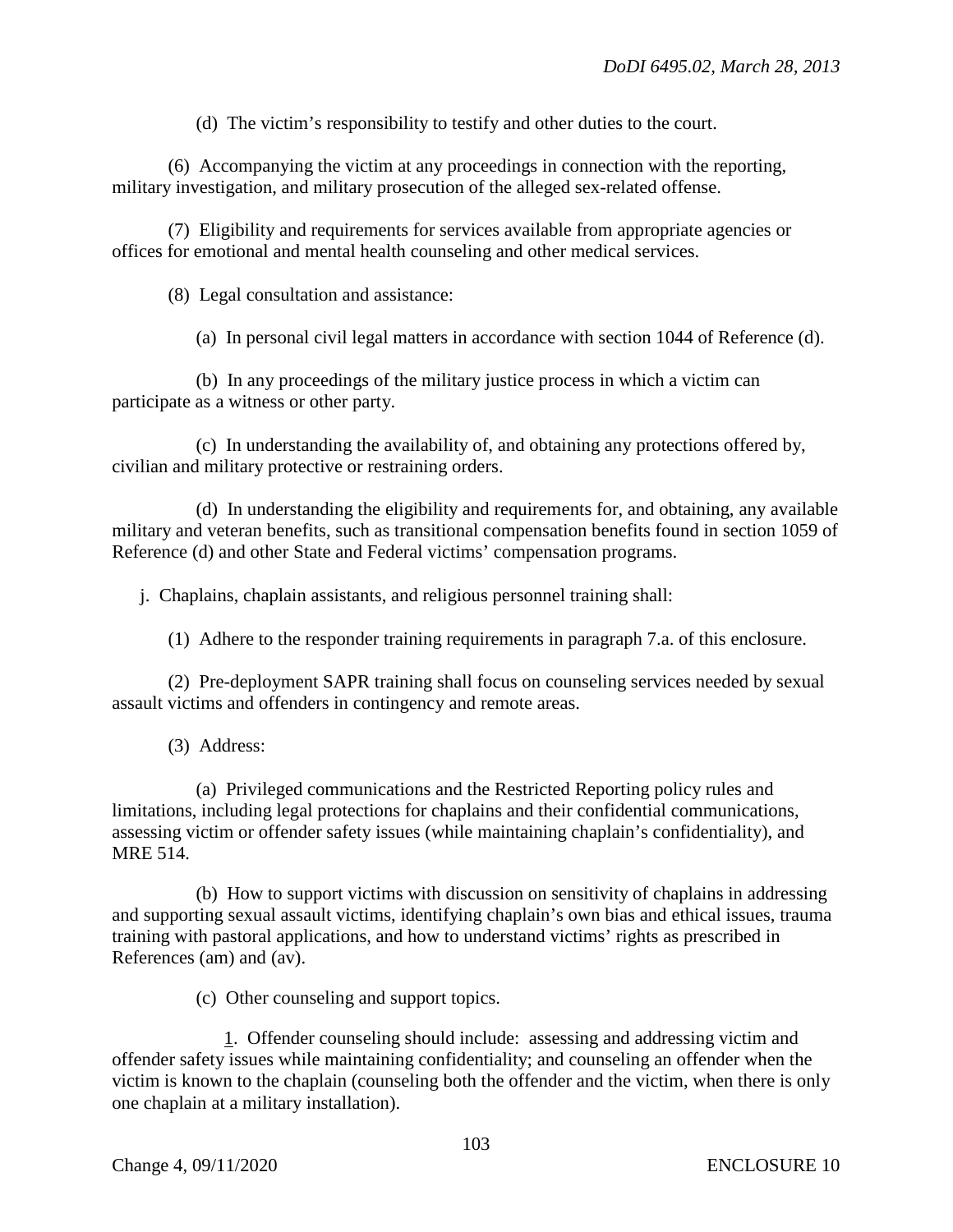2. Potential distress experienced by witnesses and bystanders over the assault they witnessed or about which they heard.

3. Counseling for SARCs, SAPR VAs, healthcare personnel, chaplains, JAGs, law enforcement or any other professionals, who routinely work with sexual assault victims and may experience secondary effects of trauma.

4. Providing guidance to unit members and leadership on how to mitigate the impact that sexual assault has on a unit and its individuals, while keeping in mind the needs and concerns of the victim.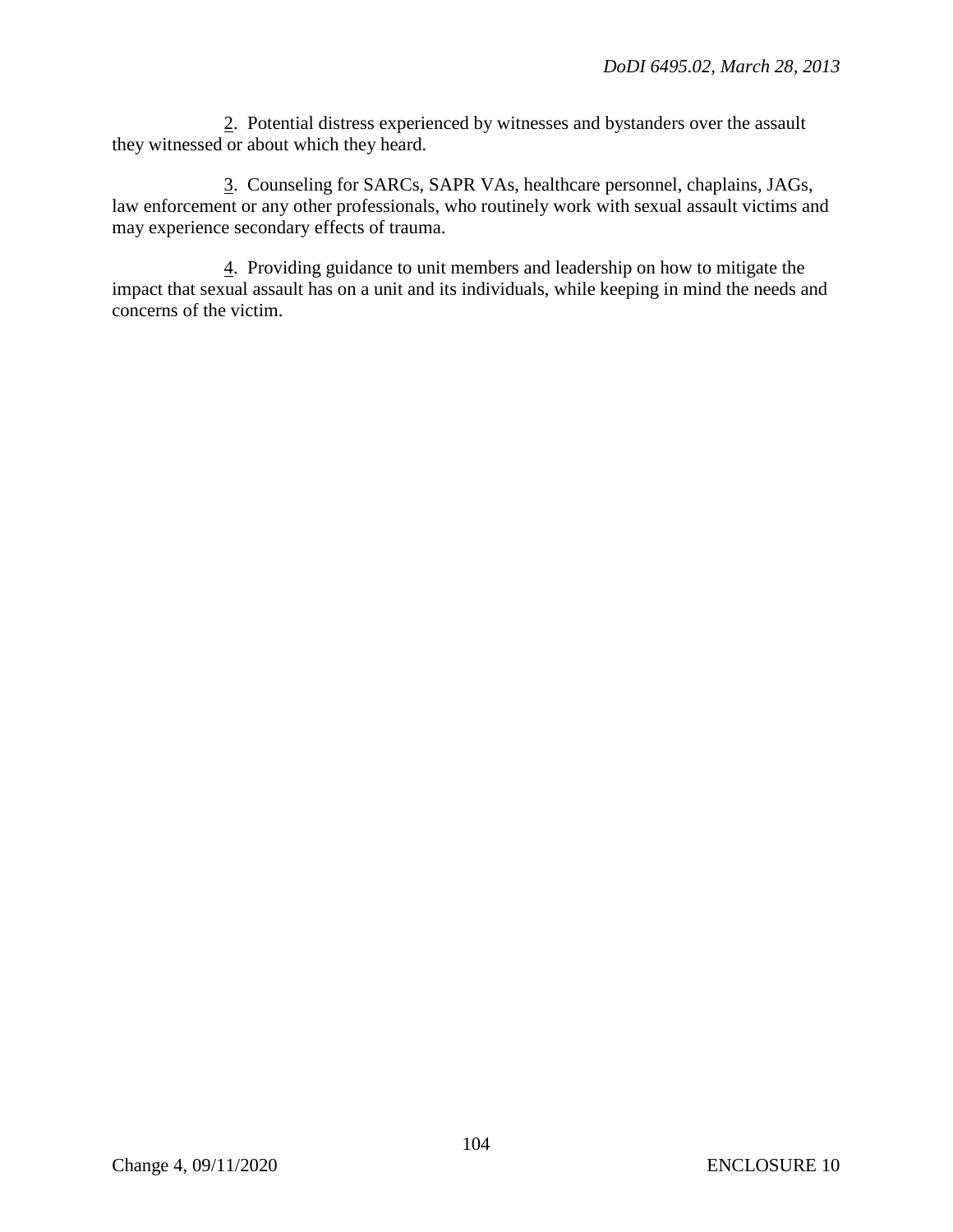### ENCLOSURE 11

## DSAID

#### 1. PURPOSE

a. In accordance with section 563 of Reference (j), DSAID shall support Military Service SAPR program management and DoD SAPRO oversight activities. It shall serve as a centralized, case-level database for the collection and maintenance of information regarding sexual assaults involving persons covered by this Instruction. DSAID will include information, if available, about the nature of the assault, the victim, the alleged offender, investigative information, case outcomes in connection with the allegation, and other information necessary to fulfill reporting requirements. DSAID will serve as the DoD's SAPR source for internal and external requests for statistical data on sexual assault in accordance with section 563 of Reference (j). DSAID has been assigned Office of Management and Budget control number 0704-0482. DSAID contains information provided by the Military Services, which are the original sources of the information.

b. Disclosure of data stored in DSAID will only be granted when disclosure is authorized or required by law or regulation.

#### 2. PROCEDURES

a. DSAID shall:

(1) Contain information about sexual assaults reported to the DoD involving persons covered by this Instruction, both via Unrestricted and Restricted Reporting options.

(2) Include adequate safeguards to shield PII from unauthorized disclosure. The system will not contain PII about victims who make a Restricted Report. Information about sexual assault victims and subjects will receive the maximum protection allowed under the law. DSAID is accessible only by authorized users and includes stringent user access controls.

(3) Assist with annual and quarterly reporting requirements, identifying and managing trends, analyzing risk factors or problematic circumstances, and taking action or making plans to eliminate or to mitigate risks. DSAID shall store case information. Sexual assault case information shall be available to DoD SAPRO for SAPR program oversight (data validation and quality control), study, research, and analysis purposes. DSAID will provide a set of core functions to satisfy the data collection and analysis requirements for the system in five basic areas: data warehousing, data query and reporting, SARC victim case management functions, subject investigative and legal case information, and SAPR program administration and management.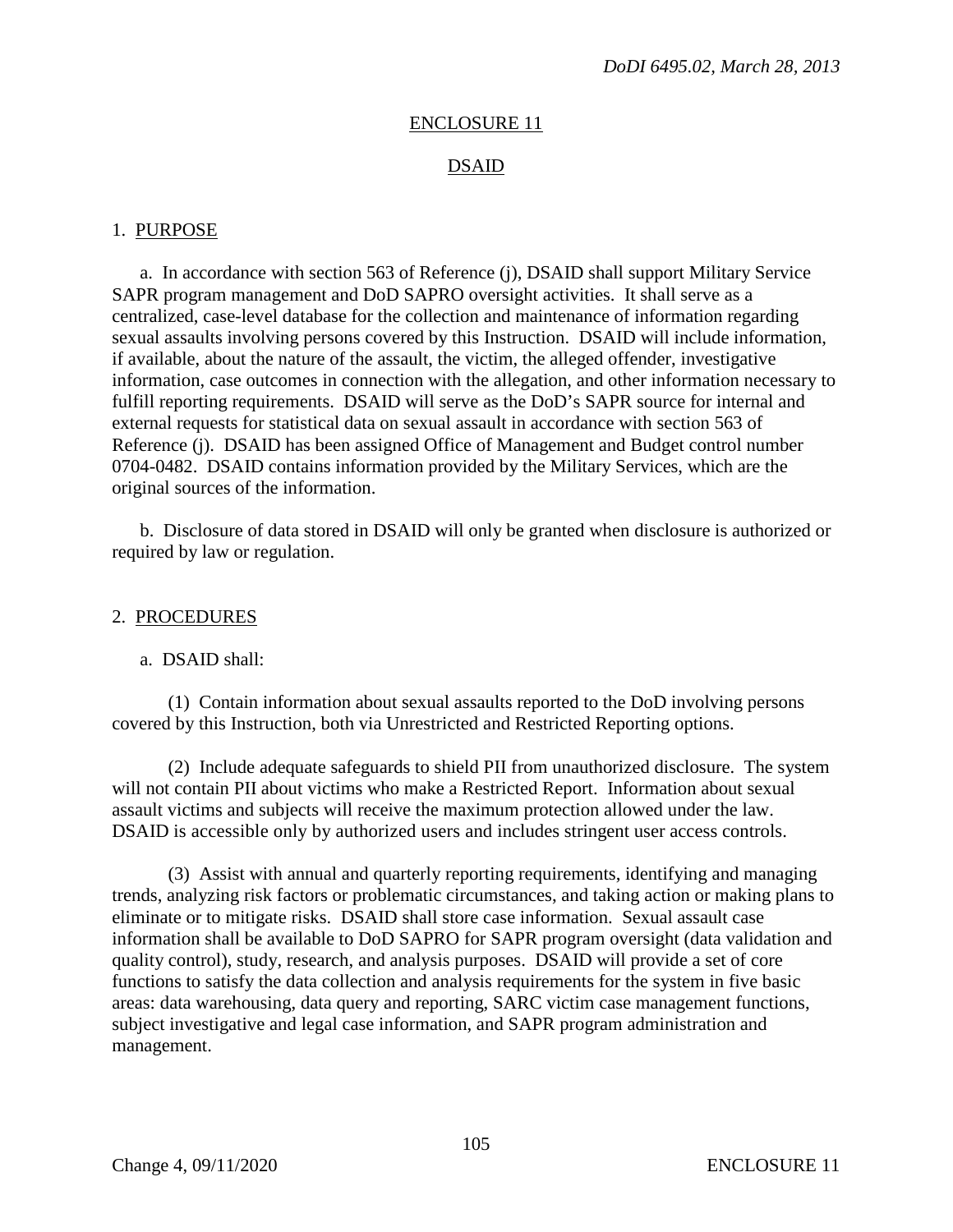(4) Receive information from the MCIO case management systems or direct data entry by authorized Military Service personnel.

(5) Contain information pertaining to all victims of sexual assault reported to the DoD through filing a DD Form 2910 or reporting to an MCIO. When a Service member is alleged to have sexually assaulted a civilian or foreign national, the SARC will request and the MCIO will provide the victim's name, supporting PII, and the MCIO case file number, to include the unique identifier for foreign nationals, for entry into DSAID.

(6) A SARC will open a case in DSAID as an "Open with Limited Information" case when there is no signed DD 2910 (e.g., an independent investigation or third-party report, or when a civilian victim alleged sexual assault with a Service member) to comply with Section 563(d) of Reference (i) and to ensure system accountability.

b. The DD Form 2965 may be used as a tool for capturing information to be entered into DSAID when direct data entry is not possible, but the DD Form 2965 is not meant to be retained as a permanent form.

(1) SARCs and SAPR VAs will be the primary users of the DD Form 2965, which may be completed in sections as appropriate. Applicable sections of the form may also be used by MCIO and designated legal officer, if applicable, to provide required investigative and disposition information to SARCs for input into DSAID. Victims will NOT complete the DD Form 2965.

(2) In accordance with General Records Schedule 20, Item 2(a)4, users will destroy the DD Form 2965 immediately after its information has been inputted into DSAID or utilized for the purpose of developing the 8-day incident report (Reference (o)). In all cases, the DD Form 2965 will not be retained for longer than 8 days and will NOT be mailed, faxed, stored, or uploaded to DSAID. In a Restricted Report case, a copy of the DD Form 2965 will NOT be provided to commanders.

# 3. NOTIFICATION PROCEDURES AND RECORD ACCESS PROCEDURES

a. Requests for information contained in DSAID are answered by the Services. All requests for information should be made to the DoD Component that generated the information in DSAID. Individuals seeking to determine whether information about themselves is contained in this system of records or seeking access to records about themselves should address written inquiries to the appropriate Service office (see Service list at www.sapr.mil).

b. Requests for information to the DoD Components must be responded to by the office(s) designated by the Component to respond to FOIA and Privacy Act requests. Requests shall not be informally handled by the SARCs.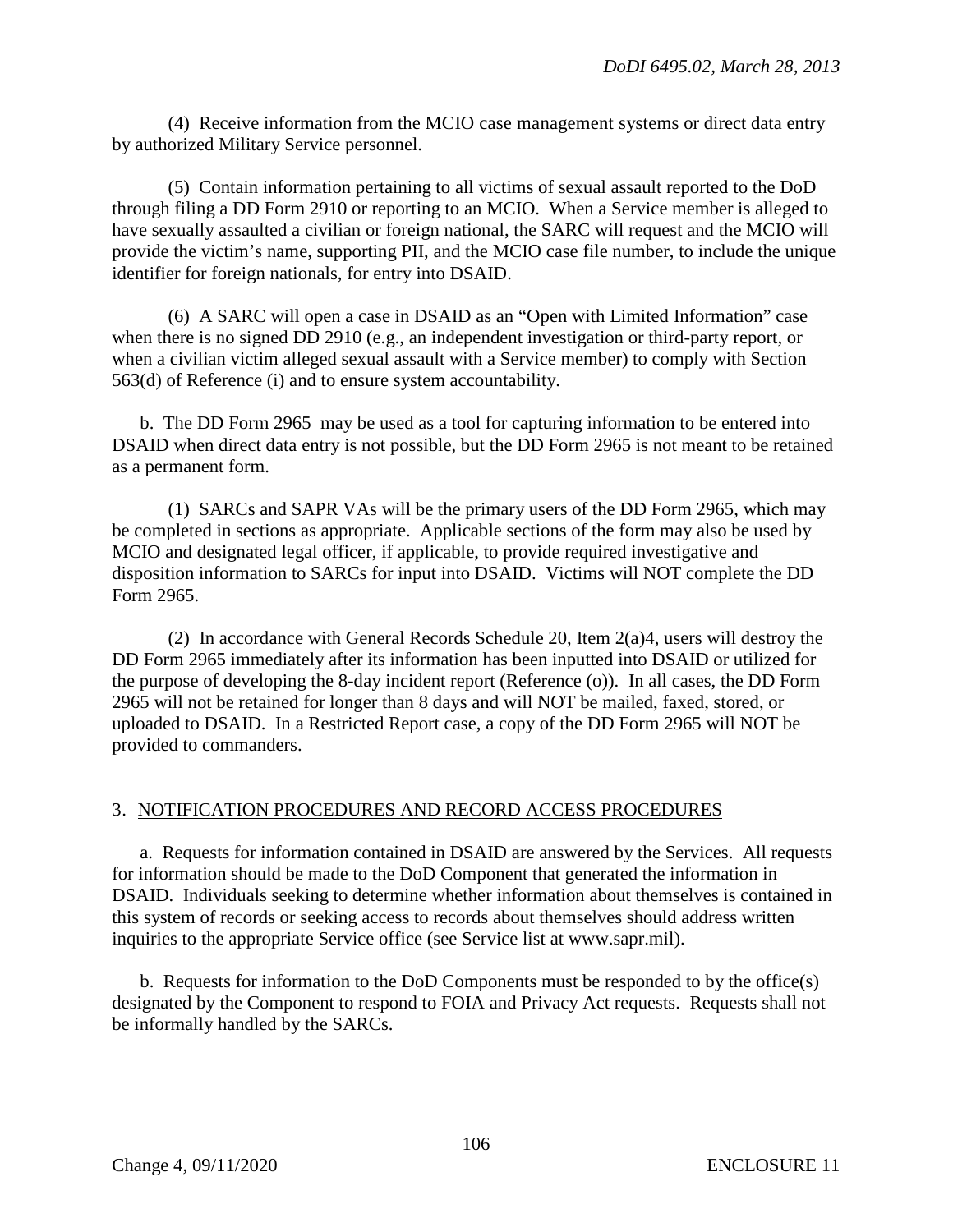## ENCLOSURE 12

## SEXUAL ASSAULT ANNUAL AND QUARTERLY REPORTING REQUIREMENTS

1. ANNUAL REPORTING FOR THE MILITARY SERVICES. The USD(P&R) submits annual FY reports to Congress on the sexual assaults involving members of the Military Services. Each Secretary of the Military Departments must submit their Military Service report for the prior FY to the Secretary of Defense through the DoD SAPRO by March 1. The Secretary of the Navy must provide separate reports for the Navy and the Marine Corps. The annual report is accomplished in accordance with guidance from the USD(P&R) and section 1631(d) of Reference (l), and includes:

a. The policies, procedures, and processes in place or implemented by the SAPR program during the report year in response to incidents of sexual assault.

b. An assessment of the implementation of the policies and procedures on the prevention, response, and oversight of sexual assaults in the military to determine the effectiveness of SAPR policies and programs, including an assessment of how Service efforts executed DoD SAPR priorities.

c. Any plans for the following year on the prevention of and response to sexual assault, specifically in the areas of advocacy, healthcare provider and medical response, mental health, counseling, investigative services, legal services, and chaplain response.

d. Matrices for Restricted and Unrestricted Reports of the number of sexual assaults involving Service members that include case synopses, and disciplinary actions taken in substantiated cases and relevant information. See the appendix to this enclosure.

e. Analyses of the matrices of the number of sexual assaults involving Service members.

f. May include analyses of surveys administered to victims of sexual assault on their experiences with SAPR victim assistance and the military health and justice systems.

g. Analysis and assessment of the disposition of the most serious offenses identified in Unrestricted Reports in accordance with section 542 of Reference (p).

2. QUARTERLY REPORTS. The quarterly data reports from the Military Services are the basis for annual reports, including the data fields necessary for comprehensive reporting and metrics tracking. The information collected to prepare the quarterly reports has been assigned Report Control Symbol DD-P&R(A)2205. In quarterly reports, the policies and planned actions are not required to be reported. Each quarterly report and subsequent FY annual report shall update the status of those previously reported investigations that had been reported as opened but not yet completed or with action pending at the end of a prior reporting period. Once the final action taken is reported, that specific investigation no longer needs to be reported. This reporting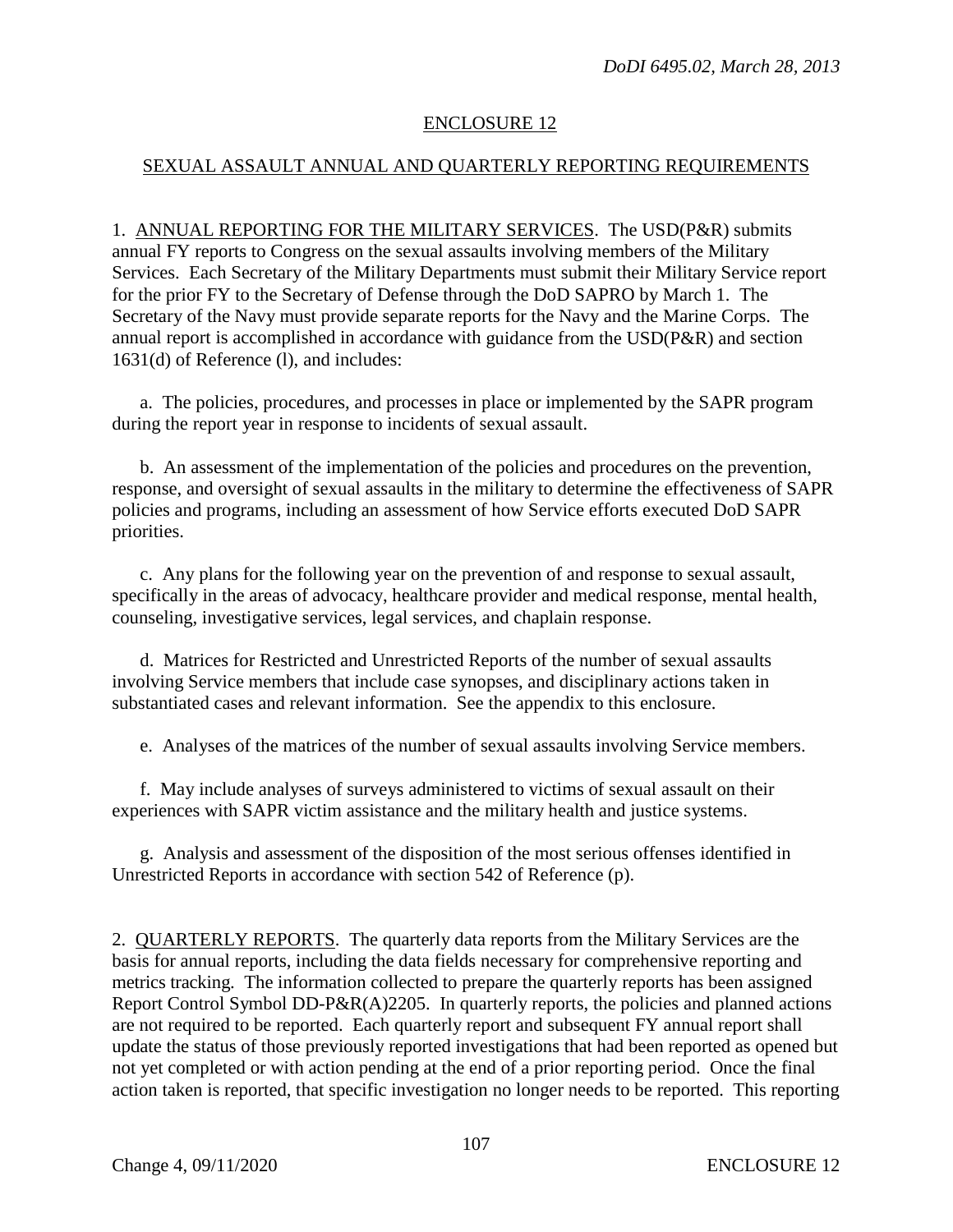system will enable the DoD to track sexual assault cases from date of initiation to completion of command action or disposition. Quarterly reports are due:

a. February 15 for investigations opened during the period of October 1 - December 31.

b. May 15 for investigations opened during the period of January 1 - March 31.

c. August 15 for investigations opened during the period of April 1 - June 30.

d. The final quarterly report (July 1 - September 30) shall be included as part of the FY annual report.

3. ANNUAL REPORTING FOR THE MILITARY SERVICE ACADEMIES (MSAs). Pursuant to section 532 of Reference (i), the USD(P&R) submits annual reports on sexual harassment and violence at MSAs to the House of Representatives and Senate Armed Services Committees each academic program year (APY). The MSA Sexual Assault Survey conducted by the Defense Manpower Data Center (DMDC) has been assigned Report Control Symbol DD-P&R(A)2198.

a. In odd-numbered APYs, superintendents will submit a report to their respective Military Department Secretaries assessing their respective MSA policies, training, and procedures on sexual harassment and violence involving cadets and midshipmen no later than October 15 of the following APY. DMDC will simultaneously conduct gender relations surveys of cadets and midshipmen to collect information relating to sexual assault and sexual harassment at the MSAs to supplement these reports. DoD SAPRO will summarize and consolidate the results of each MSA's APY assessment, which will serve as the mandated DoD annual report to Congress.

b. In even-numbered APYs, DoD SAPRO and the DoD Diversity Management and Equal Opportunity (DMEO) Office conduct MSA site visits and a data call to assess each MSA's policies; training, and procedures regarding sexual harassment and violence involving cadets and midshipmen; perceptions of Academy personnel regarding program effectiveness; the number of reports and corresponding case dispositions; program accomplishments; progress made; and challenges. Together with the DoD SAPRO and DMEO MSA visits, DMDC will conduct focus groups with cadets and midshipmen to collect information relating to sexual harassment and violence from the MSAs to supplement this assessment. DoD SAPRO consolidates the assessments and focus group results of each MSA into a report, which serves as the mandated DoD annual report to Congress that will be submitted in December of the following APY.

4. ANNUAL REPORTING OF INSTALLATION DATA. Installation data is drawn from the annual reports of sexual assault listed in section 1 of this enclosure. The Secretaries of each Military Department must submit their Military Service report of sexual assault for the prior FY organized by installation, to the Secretary of Defense through the DoD SAPRO by April 30 of each year. The Secretary of the Navy must provide separate reports for the Navy and the Marine Corps. Reports will contain matrices for Restricted and Unrestricted Reports of the number of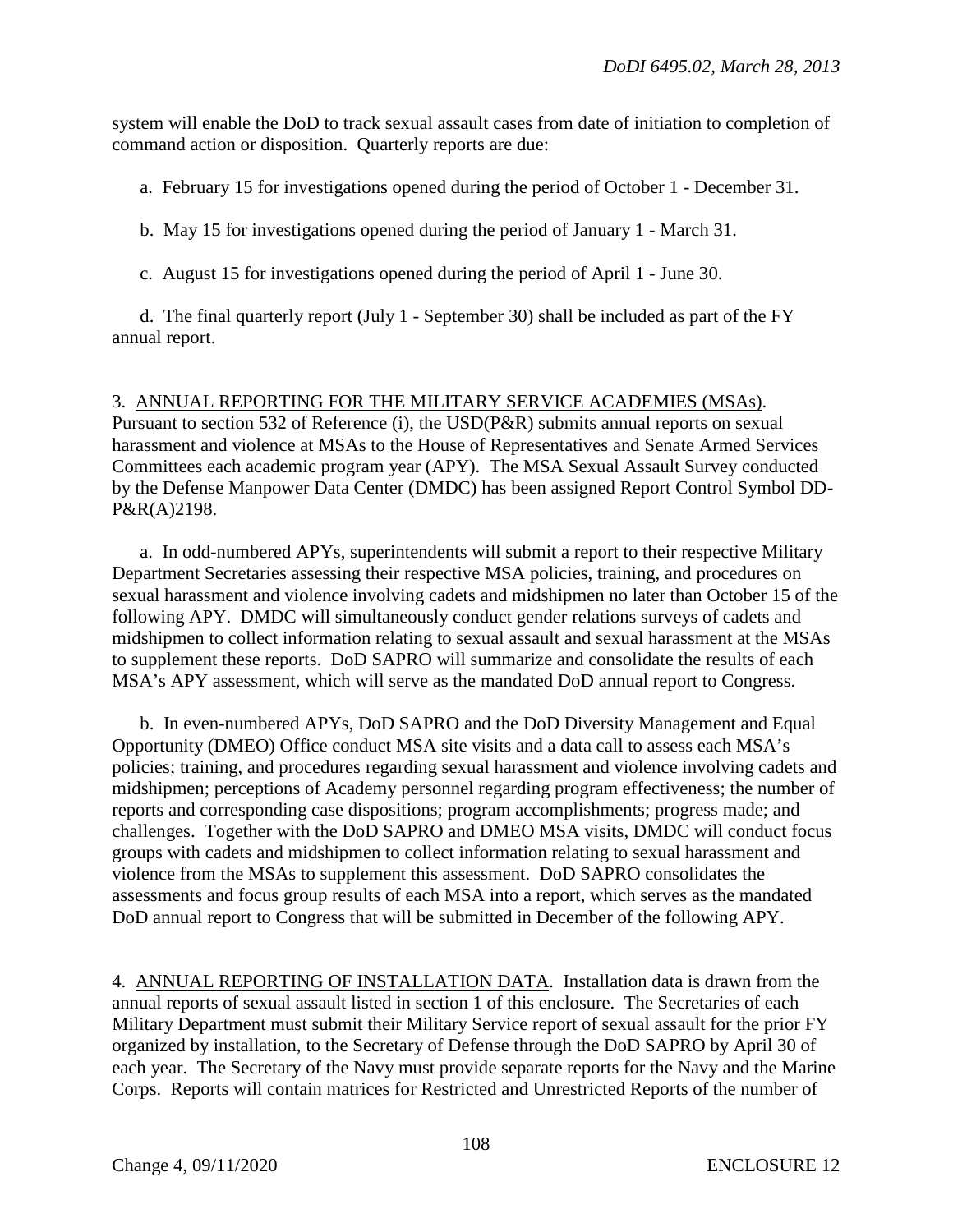sexual assaults involving Service members organized by military installation, and matrices including the synopsis and disciplinary actions taken in substantiated cases.

Appendix

Sexual Assault Offense – Investigation Disposition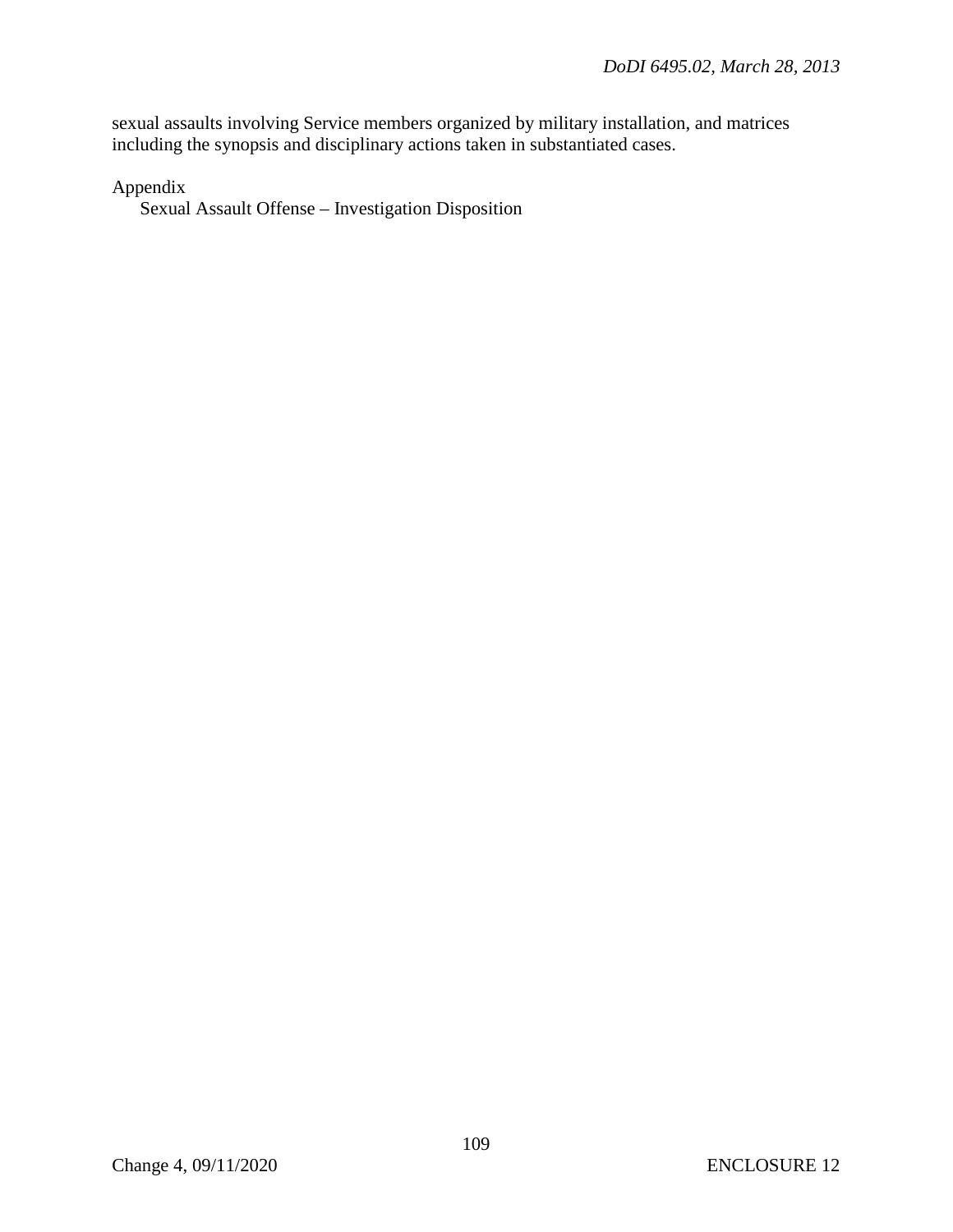### APPENDIX TO ENCLOSURE 12

#### SEXUAL ASSAULT OFFENSE – INVESTIGATION DISPOSITION

Pursuant to the legislated requirements specified in Reference (l), the following terms are used by the Services for annual and quarterly reporting of the dispositions of subjects in sexual assault investigations conducted by the MCIOs. Services must adapt their investigative policies and procedures to comply with these terms.

a. Substantiated Reports. Dispositions in this category come from Unrestricted Reports that have been investigated and found to have sufficient evidence, and provided to command for consideration of action, which may include some form of punitive, corrective, or discharge action against an offender.

(1) Substantiated Reports Against Service Member Subjects. A substantiated report of sexual assault is an Unrestricted Report that was investigated by an MCIO, provided to the appropriate military command for consideration of action, and found to have sufficient evidence to support the command's action against the subject. Actions against the subject may include initiation of a court-martial, nonjudicial punishment, administrative discharge, and other adverse administrative action that result from a report of sexual assault or associated misconduct (e.g., adultery, housebreaking, false official statement).

(2) Substantiated Reports by Service Member Victims. A substantiated report of a sexual assault victim's Unrestricted Report that was investigated by an MCIO, and provided to the appropriate military command for consideration of action, and found to have sufficient evidence to support the command's action against the subject. However, there are instances where an Unrestricted Report of sexual assault by a Service member victim may be substantiated but the command is not able to take action against the person who is the subject of the investigation. These categories include the following: the subject of the investigation could not be identified; the subject died or deserted from the Service before action could be taken; the subject was a civilian or foreign national not subject to the UCMJ; or the subject was a Service member being prosecuted by a civilian or foreign authority.

b. Substantiated Report Disposition Descriptions. In the event of several types of action a commander takes against the same offender, only the most serious action taken is reported, as provided for in the following list, in descending order of seriousness. For each offender, any court-martial sentence and nonjudicial punishment administered by commanders pursuant to Article 15 of the UCMJ (section 815 of Reference (d)) is reported annually to the DoD in the case synopses or via DSAID. Further additional actions of a less serious nature in the descending list should also be included in the case synopses reported to the Department. Reference (l) requires the reporting of the number of victims associated with each of the following disposition categories.

#### (1) Commander Action for Sexual Assault Offense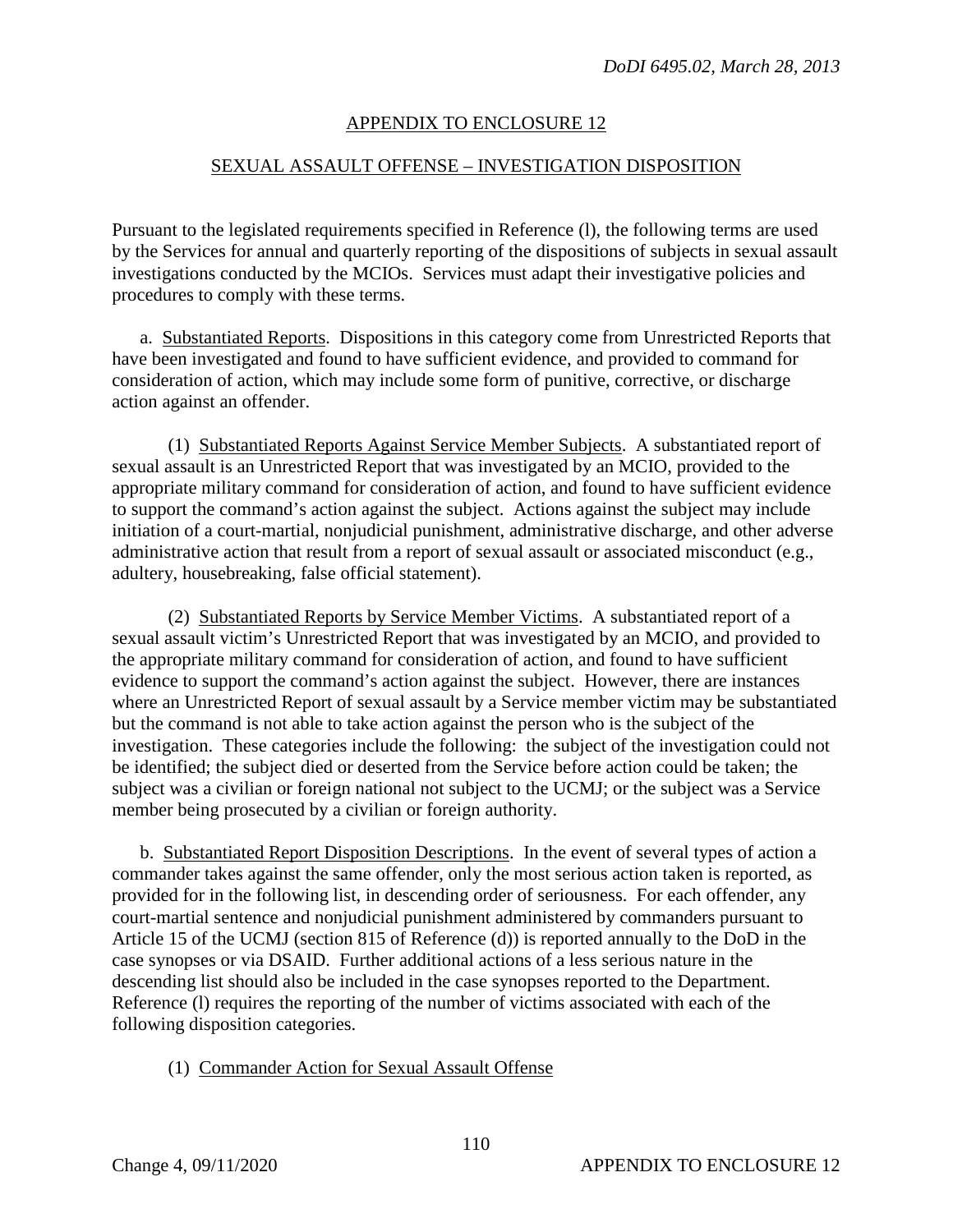(a) Court-Martial Charges Preferred (Initiated) for Sexual Assault Offense. A courtmartial charge was preferred (initiated) for at least one of the offenses punishable by Articles 120 and 125 of the UCMJ (sections 920 and 925 of Reference (d)), or an attempt to commit an Article 120 or 125, UCMJ offense that would be charged as a violation of Article 80 of the UCMJ (section 880 of Reference (d)) (see R.C.M.s 307 and 401 in Reference (w)).

s (b) Nonjudicial Punishments (Article 15, UCMJ). Disciplinary action for at least one of the UCMJ offenses comprised within the SAPR definition of sexual assault that was initiated pursuant to Article 15 of the UCMJ (section 815 in Reference (d)).

(c) Administrative Discharges. Commander action taken to involuntarily separate the offender from military service that is based in whole or in part on an offense within the SAPR definition of sexual assault.

(d) Other Adverse Administrative Actions. In the absence of an administrative discharge action, any other administrative action that was initiated (including corrective measures such as counseling, admonition, reprimand, exhortation, disapproval, criticism, censure, reproach, rebuke, extra military instruction, or other administrative withholding of privileges, or any combination thereof), and that is based in whole or in part on an offense within the SAPR definition of sexual assault. Cases should be placed in this category only when an administrative action other than an administrative discharge is the only action taken. If an "other administrative action" is taken in combination with another more serious action (e.g., courtsmartial, nonjudicial punishment, administrative discharge, or civilian or foreign court action), only report the case according to the more serious action taken.

(2) Commander Action for Other Criminal Offense. Report actions against subjects in this category when there is probable cause for an offense, but only for a non-sexual assault offense (i.e., the commander took action on a non-sexual assault offense because an investigation showed that the allegations did not meet the required elements of, or there was insufficient evidence for, any of the UCMJ offenses that constitute the SAPR definition of sexual assault). Instead, an investigation disclosed other offenses arising from the sexual assault allegation or incident that met the required elements of, and there was sufficient evidence for, another offense under the UCMJ. Report court-martial charges preferred, nonjudicial punishments, and sentences imposed in the case synopses provided to the DoD. To comply with Reference (l), the number of victims associated with each of the following categories must also be reported.

(a) Court-martial charges preferred (initiated) for a non-sexual assault offense.

(b) Nonjudicial punishments (Article 15, UCMJ (section 815 in Reference (d)) for non-sexual assault offense.

(c) Administrative discharges for non-sexual assault offense.

(d) Other adverse administrative actions for non-sexual assault offense.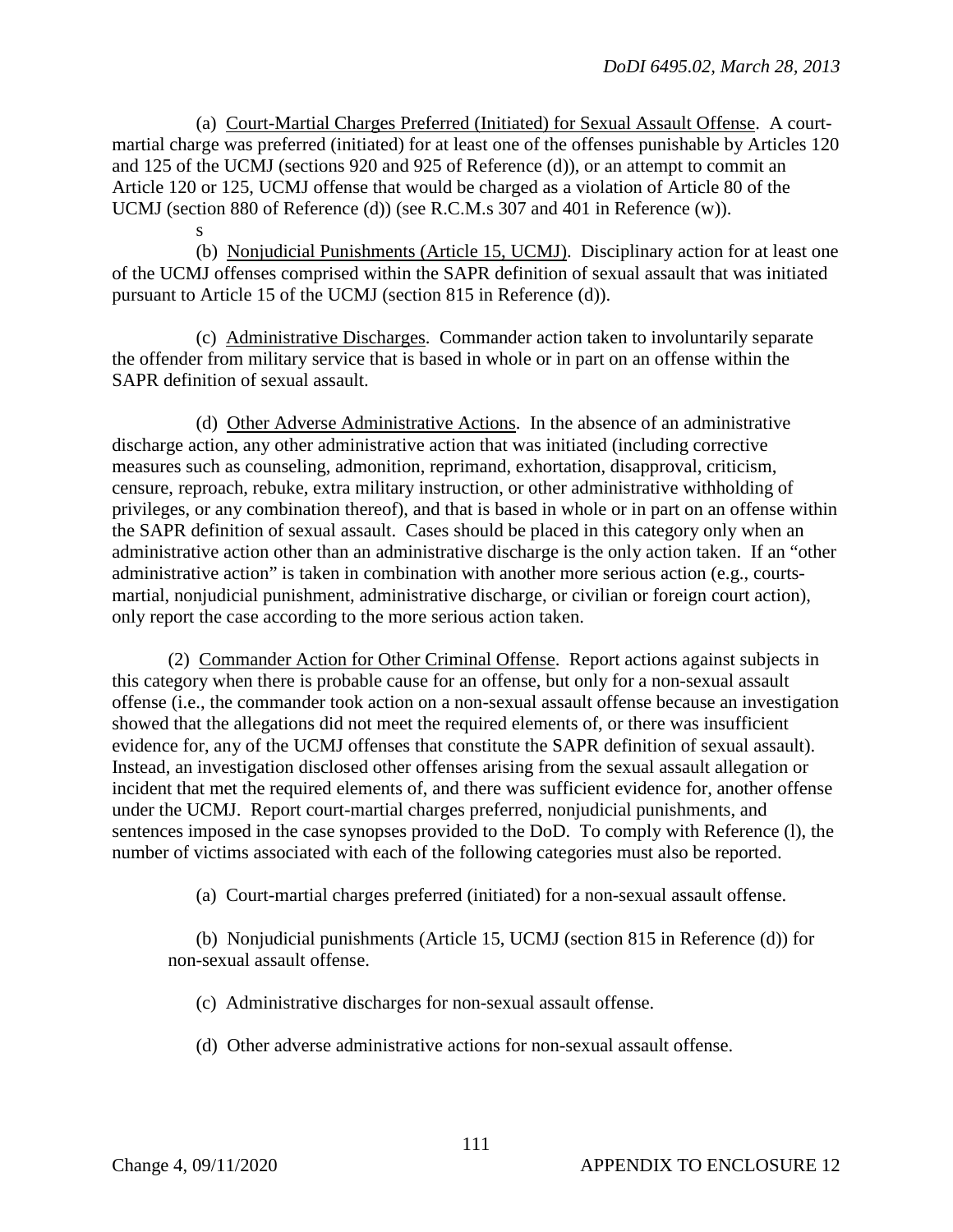c. Command Action Precluded. Dispositions reported in this category come from an Unrestricted Report that was investigated by an MCIO and provided to the appropriate military command for consideration of action, but the evidence did not support taking action against the subject of the investigation because the victim declined to participate in the military justice action, there was insufficient evidence of any offense to take command action, the report was unfounded by command, the victim died prior to completion of the military justice action, or the statute of limitations for the alleged offense(s) expired. Reference (l) requires the reporting of the number of victims associated with each of the following disposition categories.

(1) Victim Declined to Participate in the Military Justice Action. Commander action is precluded or declined because the victim has declined to further cooperate with military authorities or prosecutors in a military justice action.

(2) Insufficient Evidence for Prosecution. Although the allegations made against the alleged offender meet the required elements of at least one criminal offense listed in the SAPR definition of sexual assault (see Reference (c)), there was insufficient evidence to legally prove those elements beyond a reasonable doubt and proceed with the case. (If the reason for concluding that there is insufficient evidence is that the victim declined to cooperate, then the reason for being unable to take action should be entered as "victim declined to participate in the military justice action," and not entered as "insufficient evidence.")

(3) Victim's Death. Victim died before completion of the military justice action.

(4) Statute of Limitations Expired. Determination that, pursuant to Article 43 of the UCMJ (section 943 of Reference (d)), the applicable statute of limitations has expired and the case may not be prosecuted.

d. Command Action Declined. Dispositions in this category come from an Unrestricted Report that was investigated by an MCIO and provided to the appropriate military command for consideration of action, but the commander determined the report was unfounded as to the allegations against the subject of the investigation. Unfounded allegations reflect a determination by command, with the supporting advice of a qualified legal officer, that the allegations made against the alleged offender did not occur nor were attempted. These cases are either false or baseless. Reference (l) requires the reporting of the number of victims associated with this category.

(1) False Cases. Evidence obtained through an investigation shows that an offense was not committed nor attempted by the subject of the investigation.

(2) Baseless Cases. Evidence obtained through an investigation shows that alleged offense did not meet at least one of the required elements of a UCMJ offense constituting the SAPR definition of sexual assault or was improperly reported as a sexual assault.

e. Subject Outside DoD's Legal Authority. When the subject of the investigation or the action being taken is beyond DoD's jurisdictional authority or ability to act, use the following descriptions to report case disposition. To comply with Reference (1), Services must also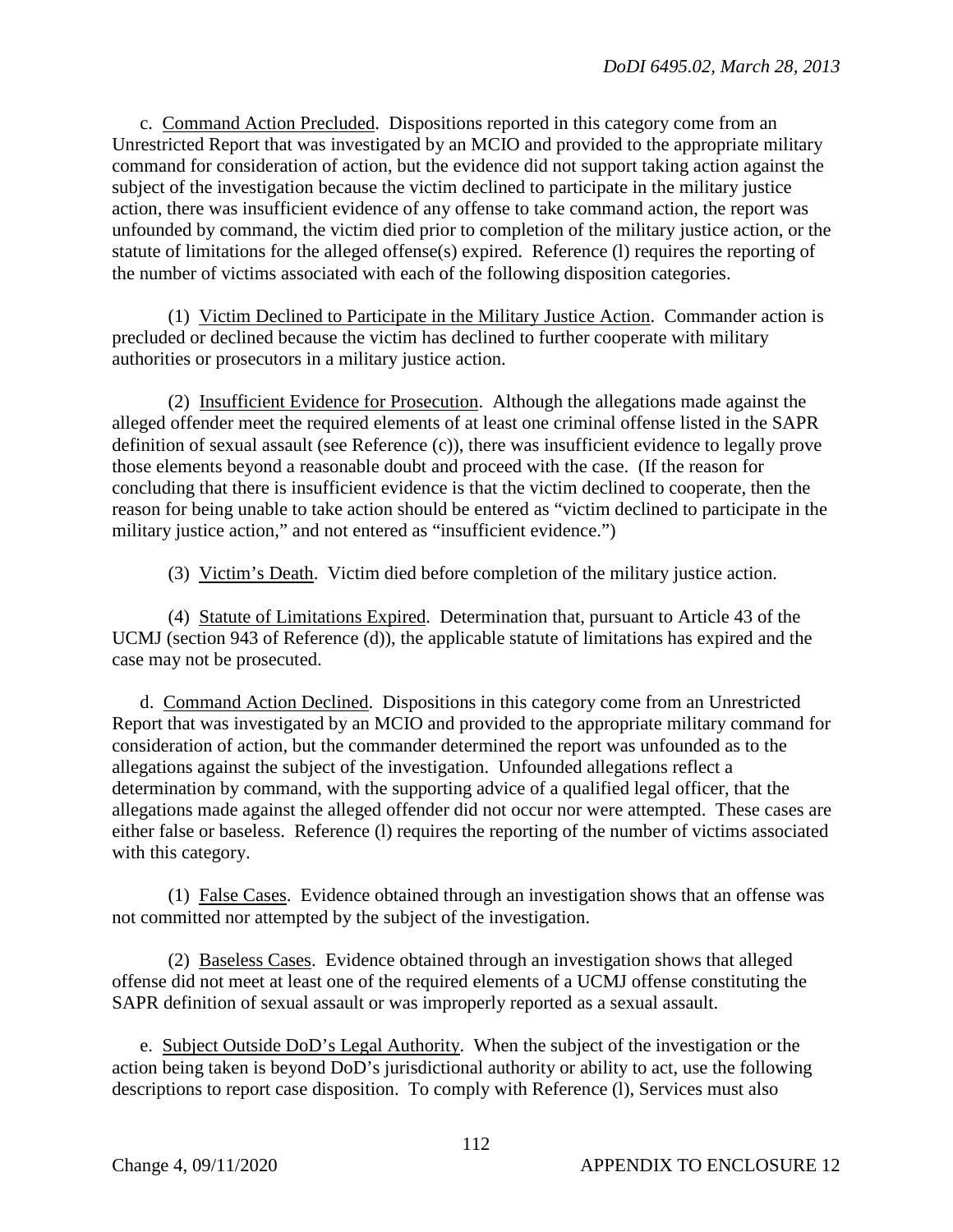identify the number of victims associated with these dispositions and specify when there was insufficient evidence that an offense occurred in the following categories.

(1) Offender is Unknown. The investigation is closed because no person could be identified as the alleged offender.

(2) Subject is a Civilian or Foreign National not Subject to UCMJ. The subject of the investigation is not amenable to military UCMJ jurisdiction for action or disposition.

(3) Civilian or Foreign Authority is Prosecuting Service Member. A civilian or foreign authority has the sexual assault allegation for action or disposition, even though the alleged offender is also subject to the UCMJ.

(4) Offender Died or Deserted. Commander action is precluded because of the death or desertion of the alleged offender or subject of the investigation.

f. Report Unfounded by MCIO. Determination by the MCIO that the allegations made against the alleged offender did not occur nor were attempted. These cases are either false or baseless. Reference (l) requires the reporting of the number of victims associated with this category.

(1) False Cases. Evidence obtained through an MCIO investigation shows that an offense was not committed nor attempted by the subject of the investigation.

(2) Baseless Cases. Evidence obtained through an investigation shows that alleged offense did not meet at least one of the required elements of a UCMJ offense constituting the SAPR definition of sexual assault or was improperly reported as a sexual assault.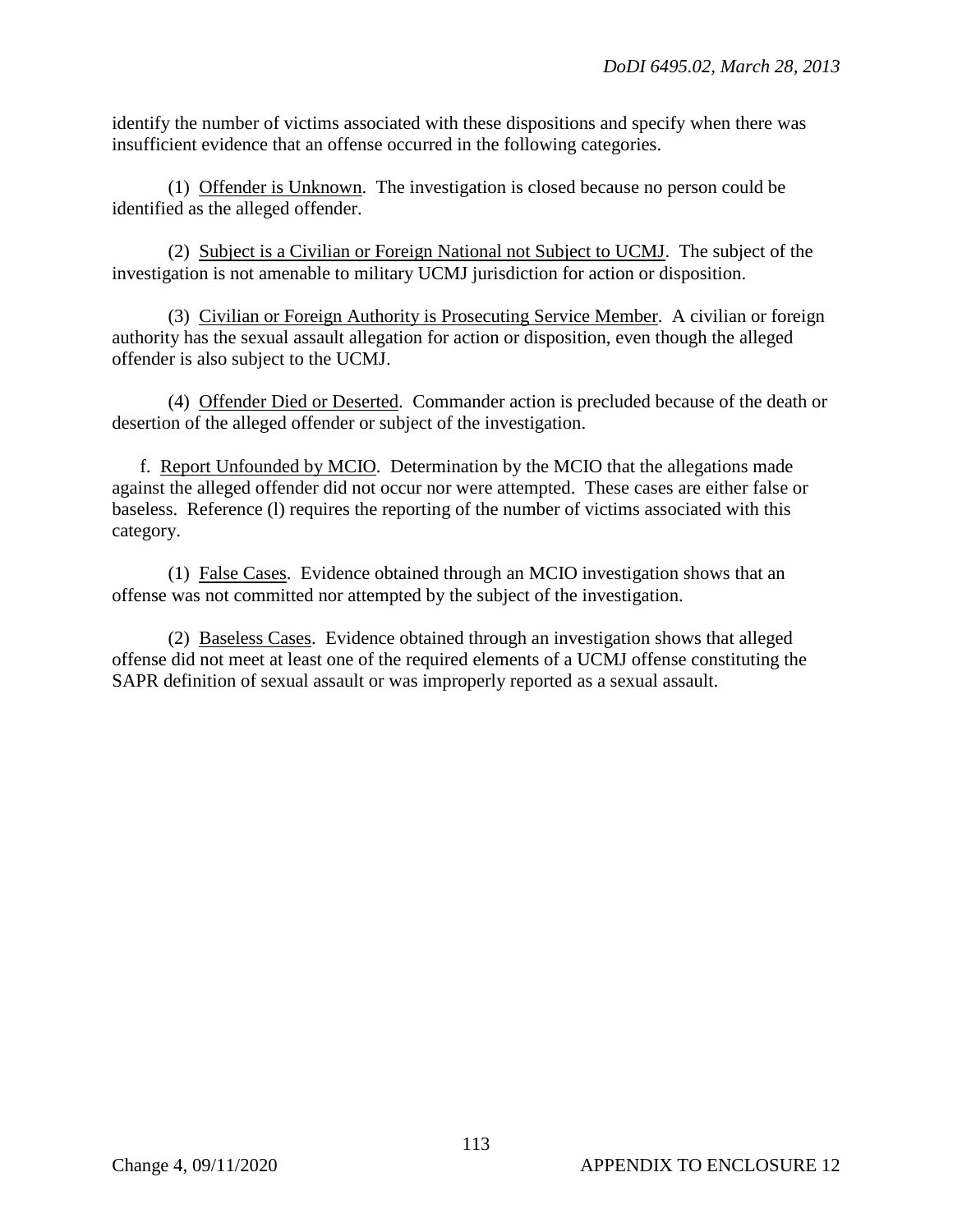## **GLOSSARY**

# PART I. ABBREVIATIONS AND ACRONYMS

| AD            | <b>Army Directive</b>                               |
|---------------|-----------------------------------------------------|
| AFI           | Air Force Instruction                               |
| <b>ALNAV</b>  | <b>All Navy Message</b>                             |
| <b>APY</b>    | academic program year                               |
| ASD(HA)       | Assistant Secretary of Defense for Health Affairs   |
| <b>CCIR</b>   | <b>Commander's Critical Information Requirement</b> |
| <b>CMG</b>    | <b>Case Management Group</b>                        |
| CO            | commanding officer                                  |
| <b>CONUS</b>  | continental United States                           |
| <b>CPO</b>    | civilian protective order                           |
| <b>DFSC</b>   | Defense Forensic Science Center                     |
| <b>DHA</b>    | Defense Health Agency                               |
| <b>DMDC</b>   | Defense Manpower Data Center                        |
| <b>DMEO</b>   | Diversity, Management and Equal Opportunity Office  |
| <b>DoDHRA</b> | Department of Defense Human Resource Activity       |
| DoDD          | Department of Defense Directive                     |
| DoDI          | Department of Defense Instruction                   |
| D-SAACP       | DoD Sexual Assault Advocate Certification Program   |
| <b>DSAID</b>  | Defense Sexual Assault Incident Database            |
| <b>DTM</b>    | Directive-Type Memorandum                           |
| FAP           | <b>Family Advocacy Program</b>                      |
| <b>FOIA</b>   | Freedom of Information Act                          |
| FY            | fiscal year                                         |
| GC DoD        | General Counsel of the Department of Defense        |
| G/FO          | general or flag officer                             |
| <b>HIV</b>    | human immunodeficiency virus                        |
| <b>HRRT</b>   | High-Risk Response Team                             |
| <b>IG DoD</b> | Inspector General of the Department of Defense      |
| <b>IPT</b>    | integrated product team                             |
| <b>JAG</b>    | <b>Judge Advocate General</b>                       |
| LDT           | leadership development training                     |
| <b>LOD</b>    | line of duty                                        |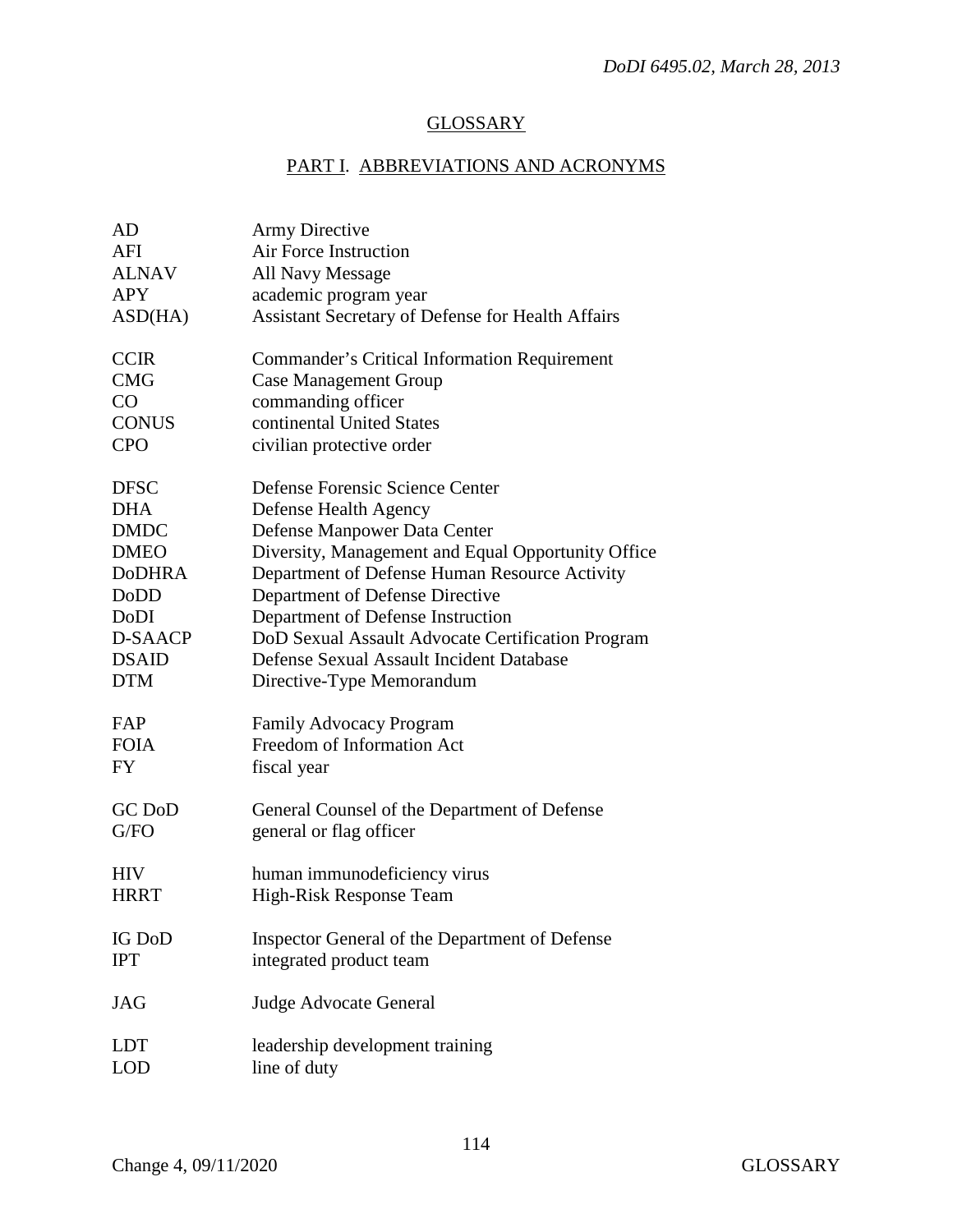| <b>MCIO</b>    | military criminal investigative organization                       |
|----------------|--------------------------------------------------------------------|
| <b>MCM</b>     | <b>Manual for Courts-Martial</b>                                   |
| <b>MEO</b>     | Department of Defense Military Equal Opportunity (MEO) Program     |
| <b>MHS</b>     | military healthcare system                                         |
| <b>MOA</b>     | memorandum of agreement                                            |
| <b>MOU</b>     | memorandum of understanding                                        |
| <b>MPO</b>     | military protective order                                          |
| <b>MRE</b>     | Military Rules of Evidence                                         |
| <b>MSA</b>     | <b>Military Service Academy</b>                                    |
| <b>MTF</b>     | military treatment facility                                        |
|                |                                                                    |
| <b>NCIC</b>    | <b>National Crime Information Center</b>                           |
| <b>NDAA</b>    | <b>National Defense Authorization Act</b>                          |
| NG             | <b>National Guard</b>                                              |
| <b>NGB</b>     | <b>National Guard Bureau</b>                                       |
|                |                                                                    |
| <b>OCONUS</b>  | outside the continental United States                              |
|                |                                                                    |
| <b>PCA</b>     | permanent change of assignment                                     |
| <b>PCS</b>     | permanent change of station                                        |
| PII            | personally identifiable information                                |
| <b>PME</b>     | professional military education                                    |
| PRP            | personnel reliability program                                      |
|                |                                                                    |
| <b>RRCN</b>    | Restricted Reporting case number                                   |
|                | <b>Sexual Assault Forensic Examination</b>                         |
| <b>SAFE</b>    |                                                                    |
| <b>SAPR</b>    | <b>Sexual Assault Prevention and Response</b>                      |
| <b>SAPRO</b>   | Sexual Assault Prevention and Response Office                      |
| <b>SAPR VA</b> | Sexual Assault Prevention and Response Victim Advocate             |
| <b>SARC</b>    | <b>Sexual Assault Response Coordinator</b>                         |
| <b>SES</b>     | <b>Senior Executive Service</b>                                    |
| SF             | standard form                                                      |
| <b>SJA</b>     | staff judge advocate                                               |
| STD/I          | sexually transmitted diseases or infections                        |
| <b>SVC</b>     | Special Victims' Counsel (Air Force, Army, NG, and Coast Guard)    |
| SVC/VLC        | Special Victims' Counsel (Air Force, Army, NG, and Coast Guard) or |
|                | Victims' Legal Counsel (Navy and Marine Corps)                     |
| <b>SVIP</b>    | Special Victim Investigation and Prosecution capability            |
| <b>UCMJ</b>    | Uniform Code of Military Justice                                   |
| U.S.C.         | <b>United States Code</b>                                          |
| $USD(P\&R)$    | Under Secretary of Defense for Personnel and Readiness             |
|                |                                                                    |
| <b>VLC</b>     | Victims' Legal Counsel (Navy and Marine Corps)                     |
| <b>VWAP</b>    | Victim Witness Assistance Program                                  |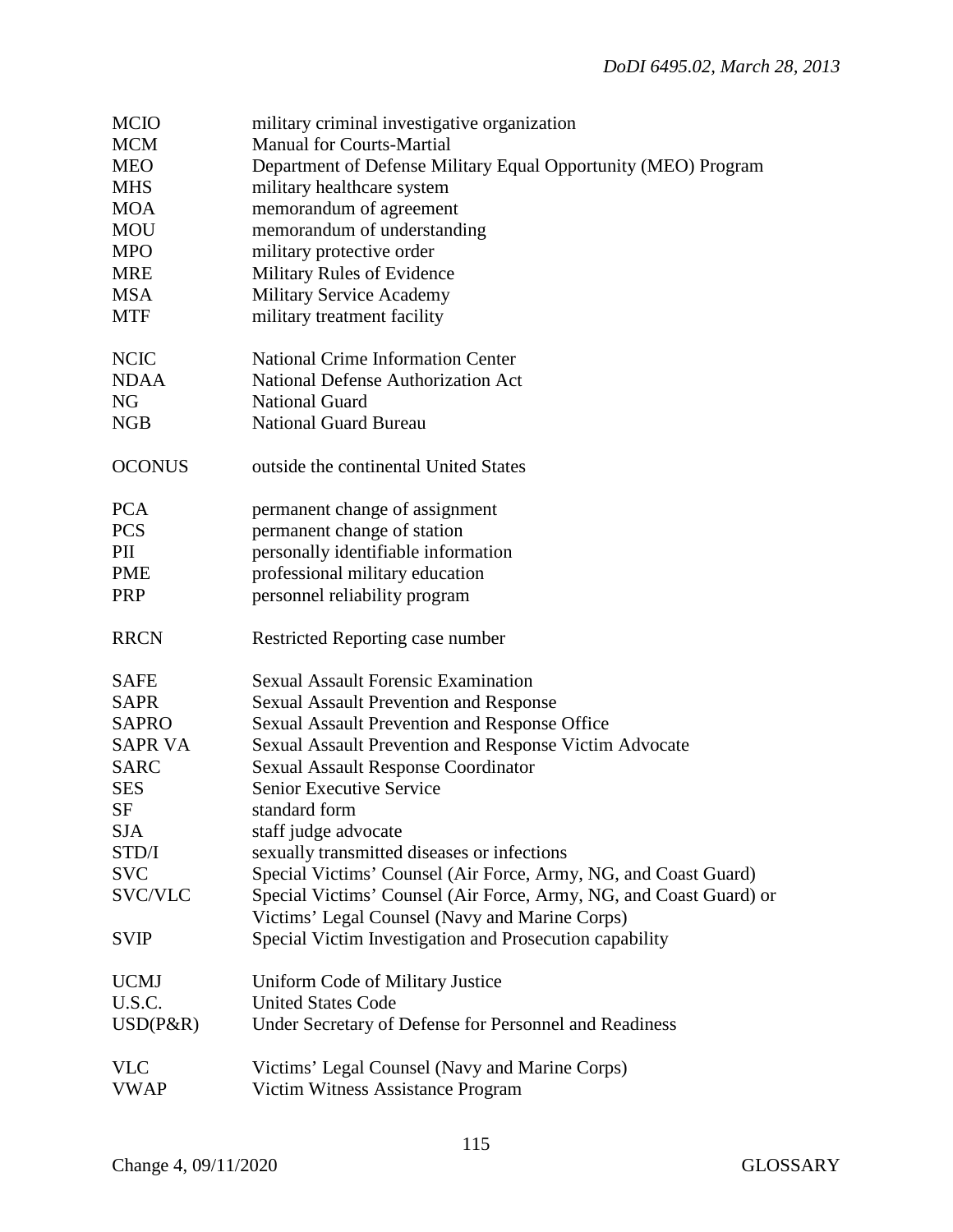### PART II. DEFINITIONS

Unless otherwise noted, these terms and their definitions are for the purpose of this Instruction. Refer to the Glossary in Reference (c) for terms not defined in this Instruction.

accessions training. Training that a Service member receives upon initial entry into Military Service through basic military training.

certification. Refers to the process by which the Department credentials SARCs and SAPR VAs, assesses the effectiveness of sexual assault advocacy capabilities using a competencies framework, and evaluates and performs oversight over SARC and SAPR VA training. The certification criteria are established by the Department in consultation with subject-matter experts.

CMG. A multi-disciplinary group that meets monthly to review individual cases of Unrestricted Reports of sexual assault. The group facilitates monthly victim updates and directs system coordination, accountability, and victim access to quality services. At a minimum, each group shall consist of the following additional military or civilian professionals who are involved and working on a specific case: SARC, SAPR VA, military criminal investigator, DoD law enforcement, healthcare provider and mental health and counseling services, chaplain, command legal representative or SJA, and victim's commander.

collateral misconduct. Victim misconduct that might be in time, place, or circumstance associated with the victim's sexual assault incident. Collateral misconduct by the victim of a sexual assault is one of the most significant barriers to reporting assault because of the victim's fear of punishment. Some reported sexual assaults involve circumstances where the victim may have engaged in some form of misconduct (e.g., underage drinking or other related alcohol offenses, adultery, fraternization, or other violations of certain regulations or orders).

confidential communications. Defined in Reference (c).

consent. Defined in Reference (c).

credible information. Information that, considering the source and nature of the information and the totality of the circumstances, is sufficiently believable to presume that the fact or facts in question are true.

credible report. Either a written or verbal report made in support of an Expedited Transfer that is determined to have credible information.

crisis intervention. Defined in Reference (c).

culturally-competent care. Defined in Reference (c).

DSAID. Defined in Reference (c).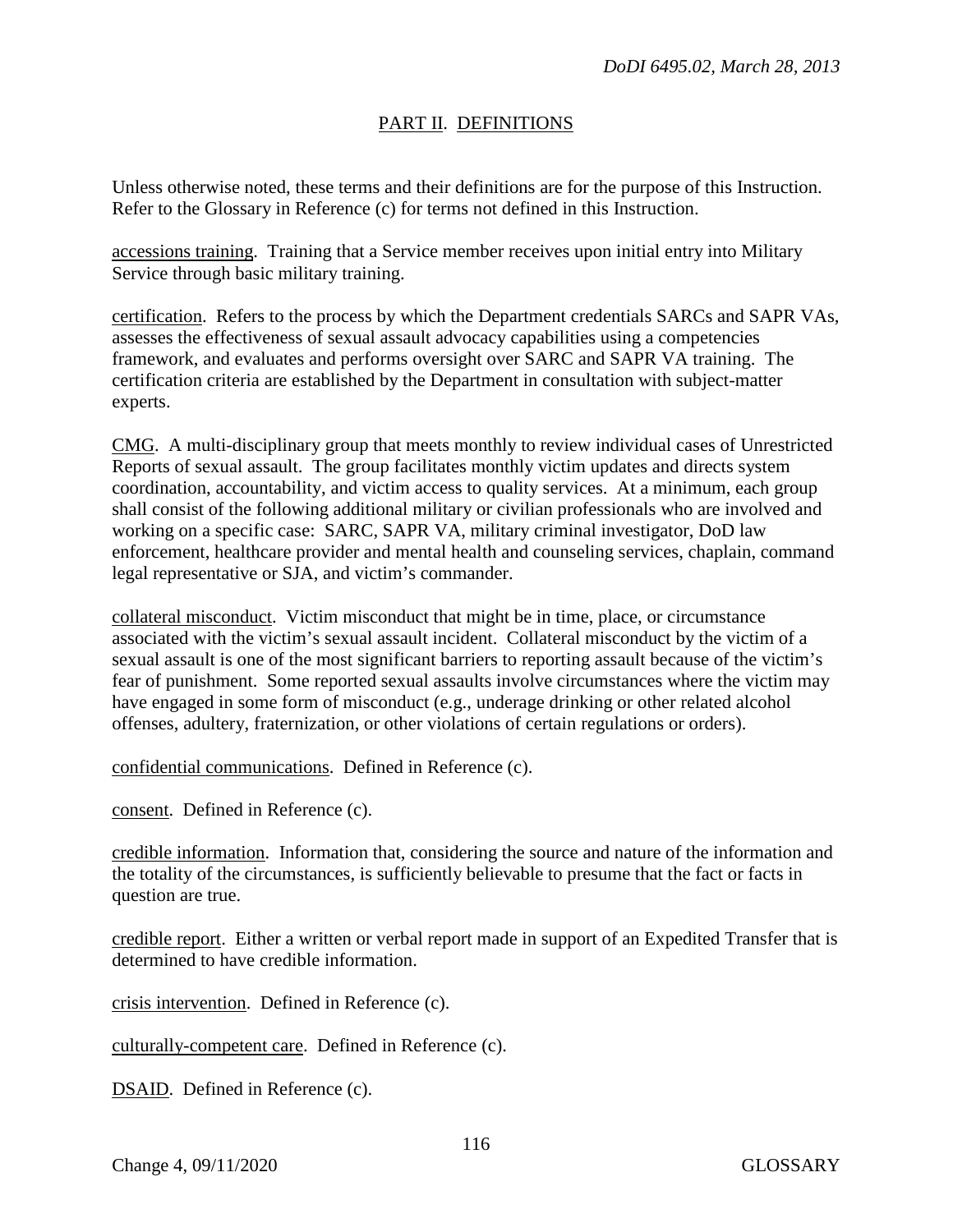designated activity. The agency that processes PCS or PCA for Expedited Transfers.

Air Force: Air Force Personnel Center.

Army: Human Resources Command for inter-installation transfers and the installation personnel center for intra-installation transfers.

Navy: Bureau of Naval Personnel.

U.S. Marine Corps: the order writing section of Headquarters Marine Corps.

Air and Army National Guard: the NGB or the Joint Forces Headquarters-State for the State involved.

emergency. Defined in Reference (c).

emergency care. Defined in Reference (c).

Executive Agent. The Head of a DoD Component to whom the Secretary of Defense or the Deputy Secretary of Defense has assigned specific responsibilities, functions, and authorities to provide defined levels of support for operational missions, or administrative or other designated activities that involve two or more of the DoD Components.

FAP. A DoD program designated to address child abuse and domestic abuse in military families and child maltreatment in DoD-sanctioned activities in cooperation with civilian social service agencies and military and civilian law enforcement agencies. Prevention, advocacy, and intervention services are provided to individuals who are eligible for treatment in military medical treatment facilities.

final disposition. Actions taken to resolve the reported incident, document case outcome, and address the misconduct by the alleged perpetrator, as appropriate. It includes, but is not limited to, military justice proceedings, nonjudicial punishment, or administrative actions, including separation actions taken in response to the offense, whichever is the most serious action taken.

gender-responsive care. Defined in Reference (c).

healthcare personnel. Persons assisting or otherwise supporting healthcare providers in providing healthcare services (e.g., administrative personnel assigned to a military MTF). Includes all healthcare providers.

healthcare provider. Those individuals who are employed or assigned as healthcare professionals, or are credentialed to provide healthcare services at a MTF, or who provide such care at a deployed location or otherwise in an official capacity. This also includes military personnel, DoD civilian employees, and DoD contractors who provide healthcare at an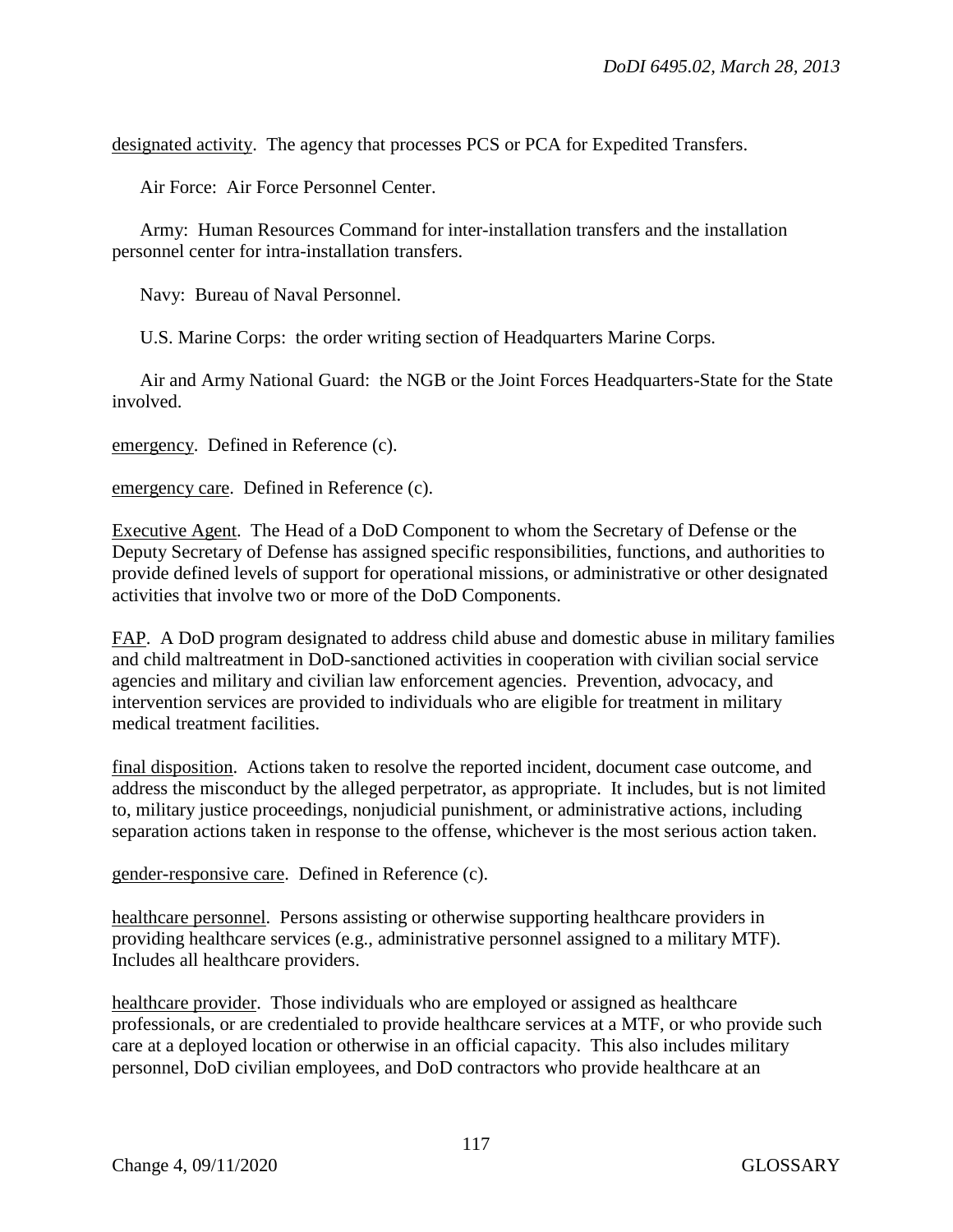occupational health clinic for DoD civilian employees or DoD contractor personnel. Healthcare providers may include, but are not limited to:

Licensed physicians practicing in the MHS with clinical privileges in obstetrics and gynecology, emergency medicine, family practice, internal medicine, pediatrics, urology, general medical officer, undersea medical officer, flight surgeon, psychiatrists, or those having clinical privileges to perform pelvic examinations or treat mental health conditions.

Licensed advanced practice registered nurses practicing in the MHS with clinical privileges in adult health, family health, midwifery, women's health, mental health, or those having clinical privileges to perform pelvic examinations.

Licensed physician assistants practicing in the MHS with clinical privileges in adult, family, women's health, or those having clinical privileges to perform pelvic examinations.

Licensed registered nurses practicing in the MHS who meet the requirements for performing a SAFE as determined by the local privileging authority. This additional capability shall be noted as a competency, not as a credential or privilege.

A psychologist, social worker or psychotherapist licensed and privileged to provide mental health care or other counseling services in a DoD or DoD-sponsored facility.

hospital facilities (Level 3). Minimum operational functions required for a Level 3 hospital include: command, control, and communications; patient administration; nutritional care; supply and services; triage; emergency medical treatment; preoperative care; orthopedics; general surgery; operating rooms and central materiel and supply services; anesthesia, nursing services (to include intensive and intermediate care wards); pharmacy; clinical laboratory and blood banking; radiology services; and hospital ministry team services.

intimate partner. Defined in Reference (v).

installation. A base, camp, post, station, yard, center, homeport facility for any ship, or other activity under the jurisdiction of the Department of Defense, including any leased facility. It does not include any facility used primarily for civil works, rivers and harbors projects, flood control, or other projects not under the primary jurisdiction or control of the Department of Defense in accordance with DoD 4165.66-M (Reference (bc).

installation commander. Commander of a base, camp, post, station, yard, center, homeport facility for any ship, or other activity under the jurisdiction of the Department of Defense, including any leased facility. It does not include any facility used primarily for civil works, rivers and harbors projects, flood control, or other projects not under the primary jurisdiction or control of the Department of Defense.

law enforcement. Includes all DoD law enforcement units, security forces, and MCIOs.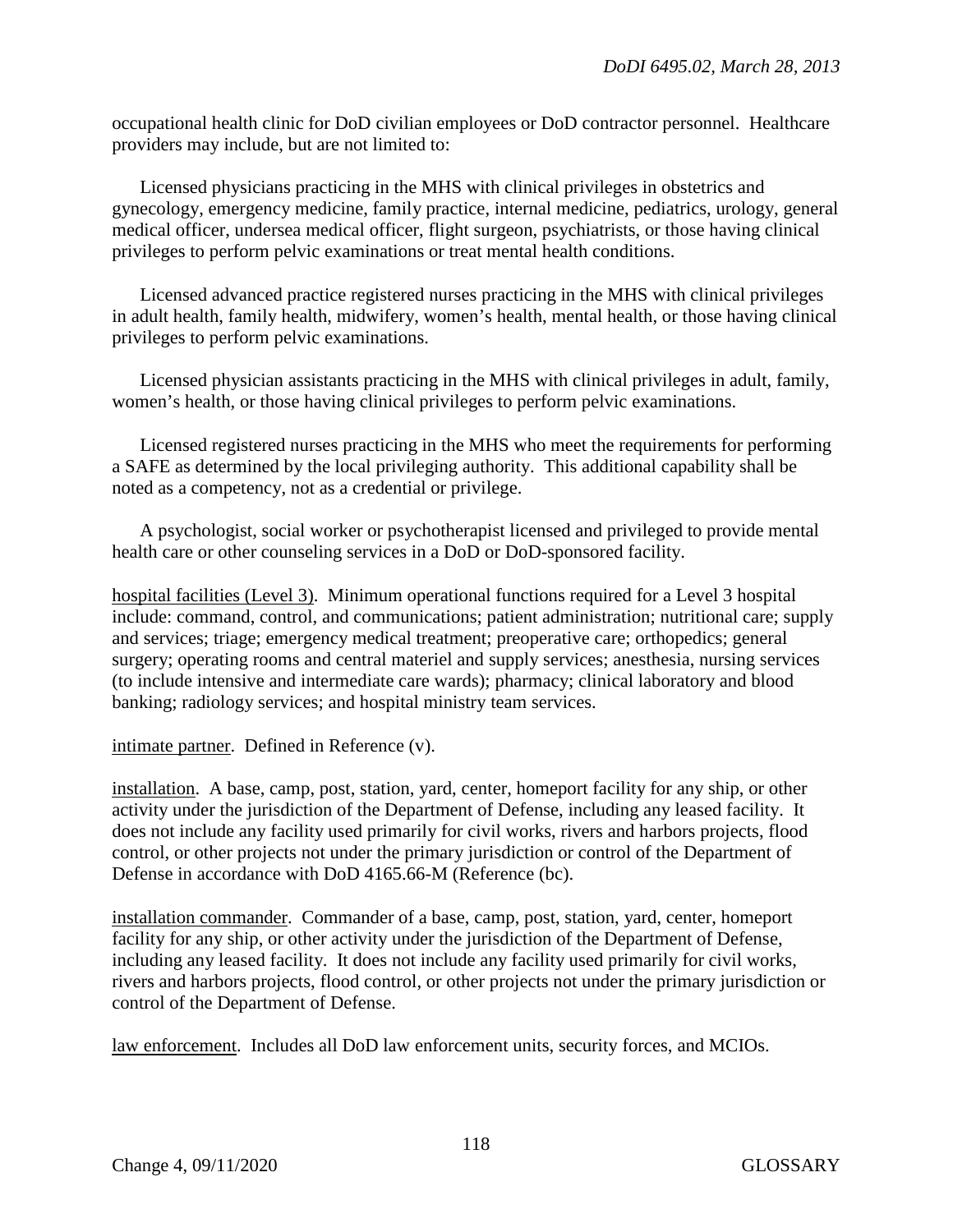MCIOs. The U.S. Army Criminal Investigation Command, Naval Criminal Investigative Service, and Air Force Office of Special Investigations.

medical care. Includes physical and psychological medical services.

Military OneSource. A DoD-funded program providing comprehensive information on every aspect of military life at no cost to active duty, National Guard, and Reserve members, and their families. Military OneSource has a mandatory reporting requirement.

Military Services. The term, as used in the SAPR Program, includes Army, Air Force, Navy, Marines, Reserve Components, and their respective Military Academies.

non-identifiable information. Defined in Reference (c).

non-participating victim. Victim choosing not to participate in the military justice system.

official investigative process. Defined in Reference (c).

open with limited information. Entry in DSAID to be used in the following situations: victim refused or declined services, victim opt-out of participating in investigative process, third-party reports, local jurisdiction refused to provide victim information, or civilian victim with military subject.

personal identifiable information. Defined in Reference (c).

qualifying conviction. Defined in Reference (c).

recovery-oriented care. Defined in Reference (c).

responders. Includes first responders, who are generally composed of personnel in the following disciplines or positions: SARCs, SAPR VAs, healthcare personnel, law enforcement, and MCIOs. Other responders are judge advocates, chaplains, and commanders, but they are usually not first responders.

respond, response, or response capability. All locations, including deployed areas, have a 24 hour, 7 day per week sexual assault response capability. The SARC shall be notified, respond, or direct a SAPR VA to respond, assign a SAPR VA, and offer the victim healthcare treatment and a SAFE. In geographic locations where there is no SARC onsite, the on-call SAPR VA shall respond, offer the victim healthcare treatment and a SAFE, and immediately notify the SARC of the sexual assault. The initial response is generally composed of personnel in the following disciplines or positions: SARCs, SAPR VAs, healthcare personnel, law enforcement, and MCIOs. Other responders are judge advocates, chaplains, and commanders. When victims geographically detached from a military installation, the SARC or SAPR VA will refer to local civilian providers or the DoD Safe Helpline for resources.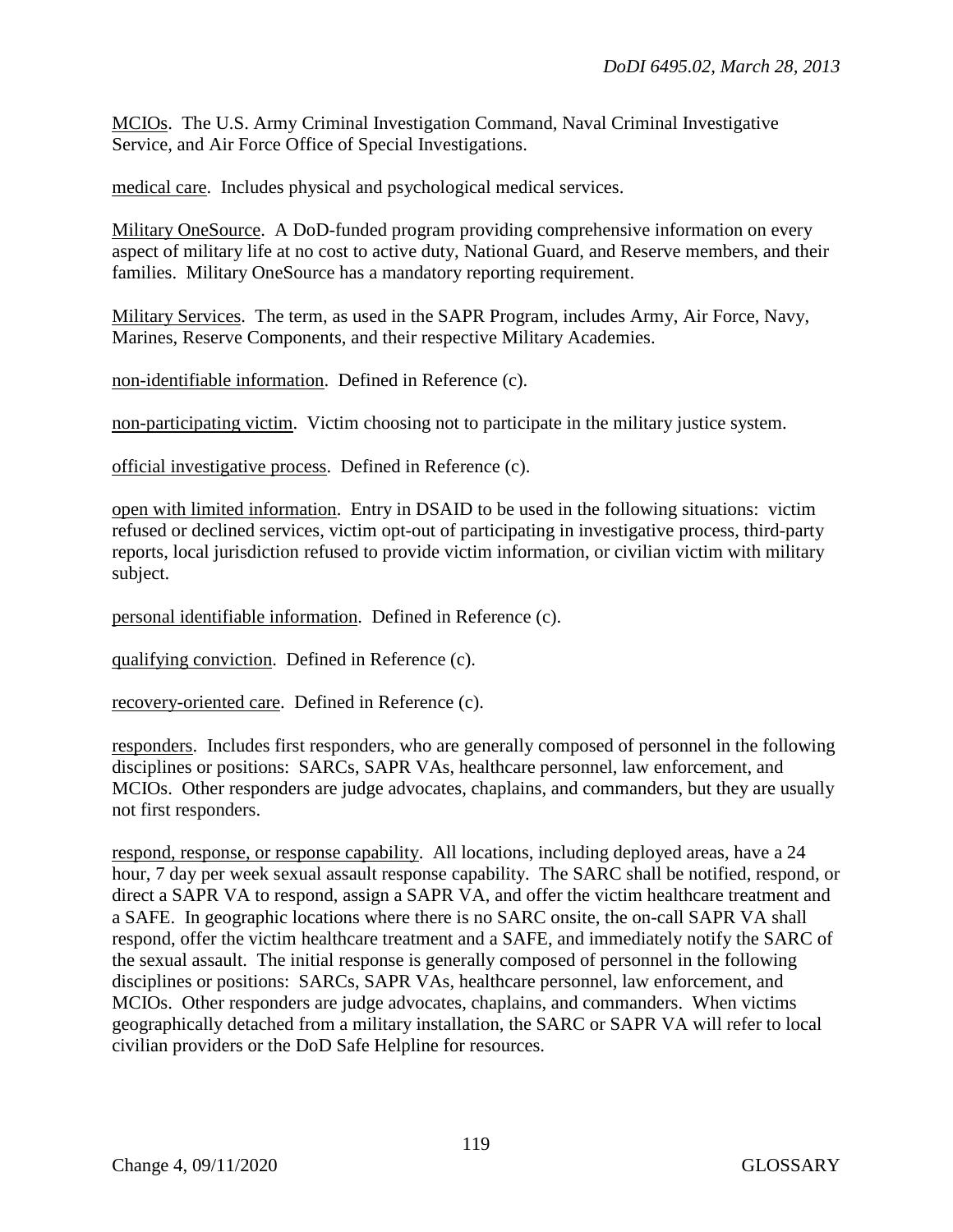Restricted Reporting. Reporting option that allows sexual assault victims to confidentially disclose the assault to specified individuals (i.e., SARC, SAPR VA, or healthcare personnel), and receive medical treatment, including emergency care, counseling, and assignment of a SARC and SAPR VA, without triggering an investigation. The victim's report provided to healthcare personnel (including the information acquired from a SAFE Kit), SARCs, or SAPR VAs will NOT be reported to law enforcement or to the command to initiate the official investigative process unless the victim consents or an established EXCEPTION applies. The Restricted Reporting Program applies to Service members and their military dependents 18 years of age and older. Additional persons who may be entitled to Restricted Reporting are NG and Reserve members. DoD civilians and contractors, at this time, are only eligible to file an Unrestricted Report. Only a SARC, SAPR VA, or healthcare personnel may receive a Restricted Report, previously referred to as Confidential Reporting.

re-victimization. A pattern wherein the victim of abuse or crime has a statistically higher tendency to be victimized again, either shortly thereafter or much later in adulthood in the case of abuse as a child. This latter pattern is particularly notable in cases of sexual abuse.

Safe Helpline. A crisis support service for members of the DoD community affected by sexual assault. The DoD Safe Helpline:

Is available 24/7 worldwide with "click, call, or text" user options for anonymous and confidential support.

Can be accessed by logging on to www.safehelpline.org or by calling 1-877-995-5247, and through the Safe Helpline mobile application*.*

Is to be utilized as the sole DoD hotline.

Does not replace local base and installation SARC or SAPR VA contact information.

SAFE Kit. Defined in Reference (c).

safety assessment. A set of guidelines and considerations post-sexual assault that the responsible personnel designated by the Installation Commander can follow to determine if a sexual assault survivor is likely to be in imminent danger of physical or psychological harm as a result of being victimized by or reporting sexual assault(s). The guidelines and considerations consist of a sequence of questions, decisions, referrals, and actions that responders can enact to contribute to the safety of survivors during the first 72 hours after a report, and during other events that can increase the lethality risk for survivors (e.g., arrests or command actions against the alleged perpetrators). Types of imminent danger may include non-lethal, lethal, or potentially lethal behaviors; the potential harm caused by the alleged perpetrator, family/friend(s)/acquaintance(s) of the alleged perpetrator, or the survivors themselves (e.g., harboring self-harm or suicidal thoughts). The safety assessment includes questions about multiple environments, to include home and the workplace. Survivors are assessed for their perception or experience of potential danger from their leadership or peers via reprisal or ostracism. The safety assessment contains a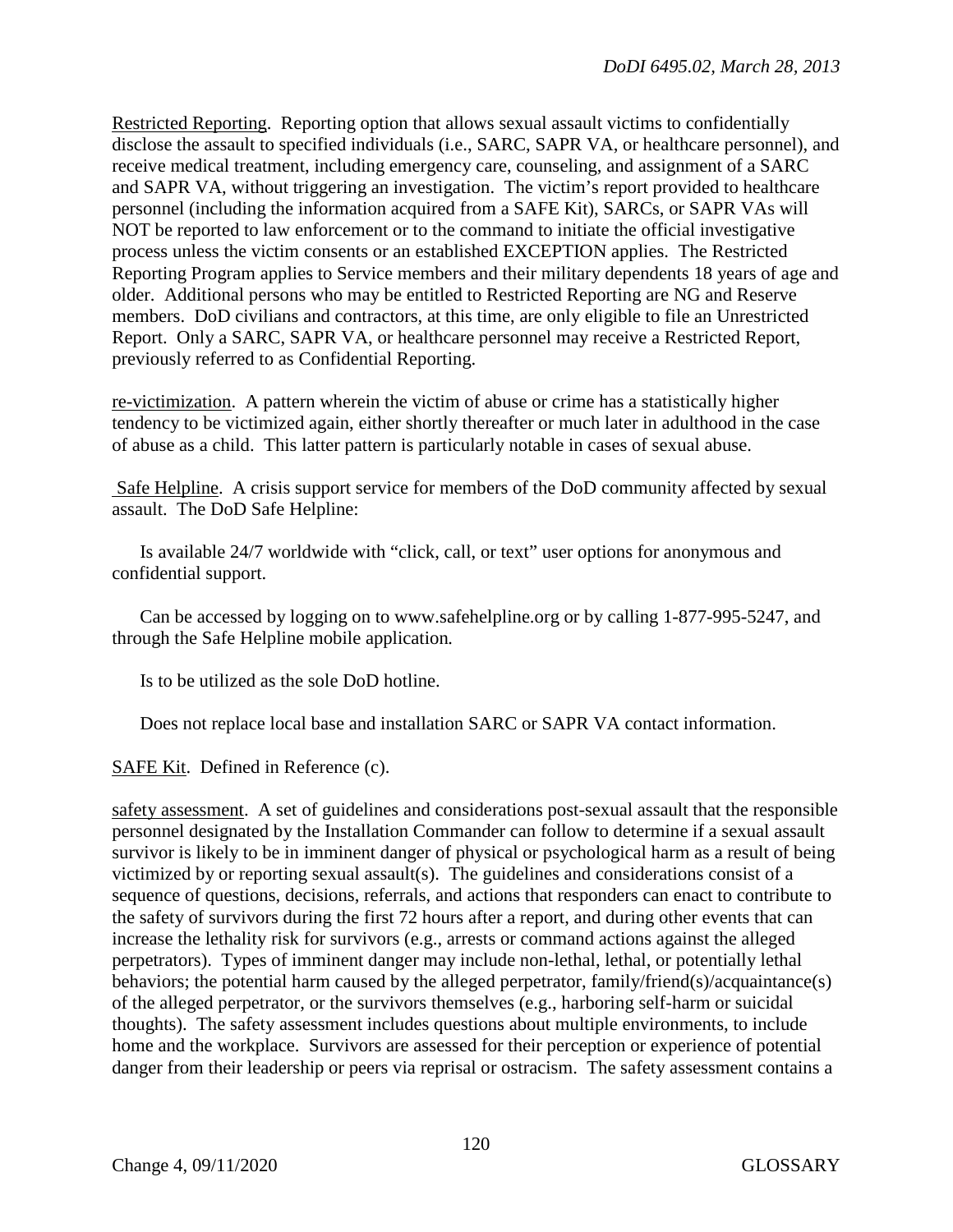safety plan component that survivors can complete and take with them to help improve coping, social support, and resource access during their recovery period.

SAPR IPT. A team of individuals that advises the USD(P&R) and the Secretary of Defense on policies for sexual assault issues involving persons covered by this Instruction. The SAPR IPT serves as the implementation and oversight arm of the SAPR Program. It coordinates policy and reviews the DoD's SAPR policies and programs consistent with this Instruction and Reference (c) and monitors the progress of program elements. The SAPR IPT is chaired by the Director, SAPRO.

SAPR Program. Defined in Reference (c).

SAPR services. Services provided by a SARC and SAPR VA.

SAPR VA. Defined in Reference (c).

SAPRO. Defined in Reference (c).

SARC. Defined in Reference (c).

secondary victimization. The re-traumatization of the sexual assault, abuse, or rape victim. It is an indirect result of assault that occurs through the responses of individuals and institutions to the victim. The types of secondary victimization include victim blaming, inappropriate behavior or language by medical personnel and by other organizations with access to the victim post assault**.** 

Service member. Defined in Reference (c).

sexual assault. Intentional sexual contact characterized by the use of force, threats, intimidation, or abuse of authority or when the victim does not or cannot consent. As used in this Instruction, the term includes a broad category of sexual offenses consisting of the following specific UCMJ offenses: rape, sexual assault, aggravated sexual contact, abusive sexual contact, forcible sodomy (forced oral or anal sex), or attempts to commit these offenses.

SVC. Attorneys who are assigned to provide legal assistance and representation in accordance with section 1044e of Reference (d) and Service regulations. The Air Force, Army, NG, and Coast Guard refer to these attorneys as SVC. The Navy and Marine Corps refer to these attorneys as VLC.

SVIP Capability. In accordance with Reference (m), a distinct, recognizable group of appropriately skilled professionals, including MCIO investigators, judge advocates, victim witness assistance personnel, and administrative paralegal support personnel, who work collaboratively to: